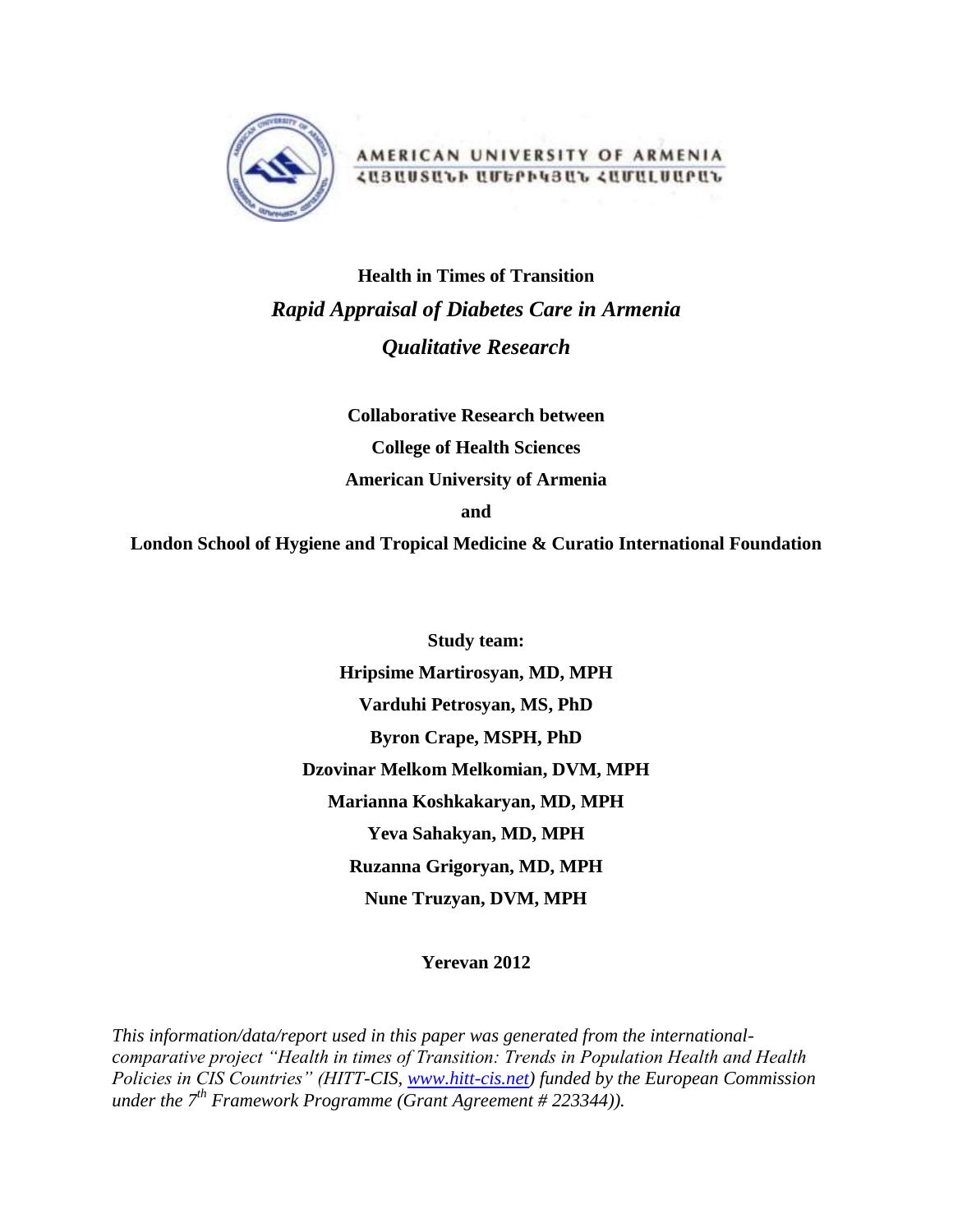# **Table of Contents**

| 1.   |  |  |  |  |  |
|------|--|--|--|--|--|
| 2.   |  |  |  |  |  |
| 3.   |  |  |  |  |  |
| 3.1. |  |  |  |  |  |
| 3.2. |  |  |  |  |  |
| 3.3. |  |  |  |  |  |
| 3.4. |  |  |  |  |  |
| 3.5. |  |  |  |  |  |
| 3.6. |  |  |  |  |  |
| 3.7. |  |  |  |  |  |
| 4.   |  |  |  |  |  |
| 4.1  |  |  |  |  |  |
| 4.2  |  |  |  |  |  |
| 4.3  |  |  |  |  |  |
| 4.4  |  |  |  |  |  |
|      |  |  |  |  |  |
| 4.5  |  |  |  |  |  |
| 4.6  |  |  |  |  |  |
| 4.7  |  |  |  |  |  |
| 4.8  |  |  |  |  |  |
| 5.   |  |  |  |  |  |
| 5.1  |  |  |  |  |  |
|      |  |  |  |  |  |
|      |  |  |  |  |  |
|      |  |  |  |  |  |
|      |  |  |  |  |  |
|      |  |  |  |  |  |
|      |  |  |  |  |  |
|      |  |  |  |  |  |
|      |  |  |  |  |  |
|      |  |  |  |  |  |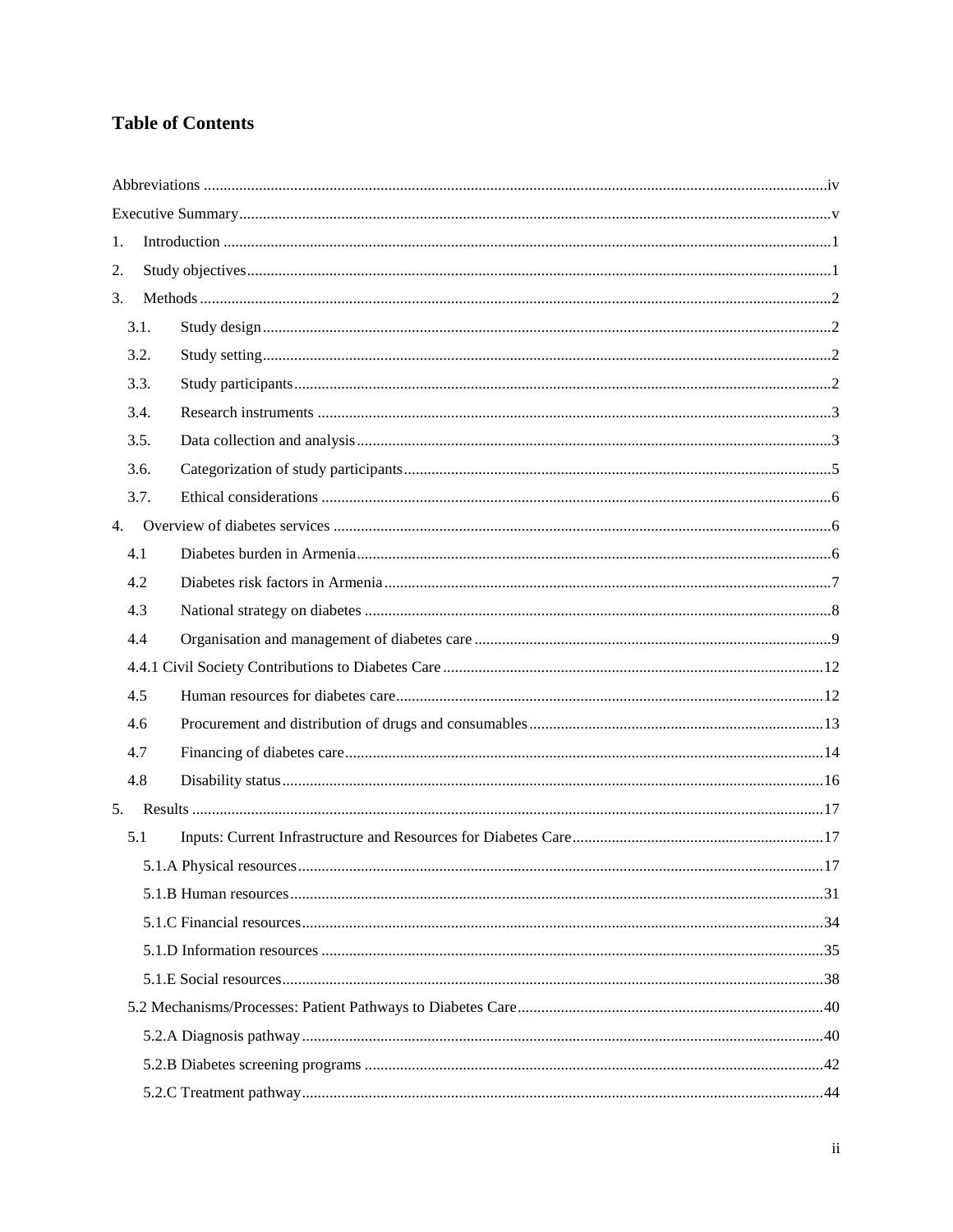|    | 5.3 |                                                                                                          |  |  |
|----|-----|----------------------------------------------------------------------------------------------------------|--|--|
|    |     |                                                                                                          |  |  |
|    |     |                                                                                                          |  |  |
|    |     |                                                                                                          |  |  |
|    |     |                                                                                                          |  |  |
| 6. |     |                                                                                                          |  |  |
|    | 6.1 | Enabling factors and obstacles to access care for diabetes and its complications from diabetes patients' |  |  |
|    | 6.2 |                                                                                                          |  |  |
|    | 6.3 |                                                                                                          |  |  |
| 7. |     |                                                                                                          |  |  |
|    |     |                                                                                                          |  |  |
|    |     |                                                                                                          |  |  |
|    |     |                                                                                                          |  |  |
|    |     |                                                                                                          |  |  |
|    |     |                                                                                                          |  |  |
|    |     |                                                                                                          |  |  |
|    |     |                                                                                                          |  |  |
|    |     |                                                                                                          |  |  |
|    |     |                                                                                                          |  |  |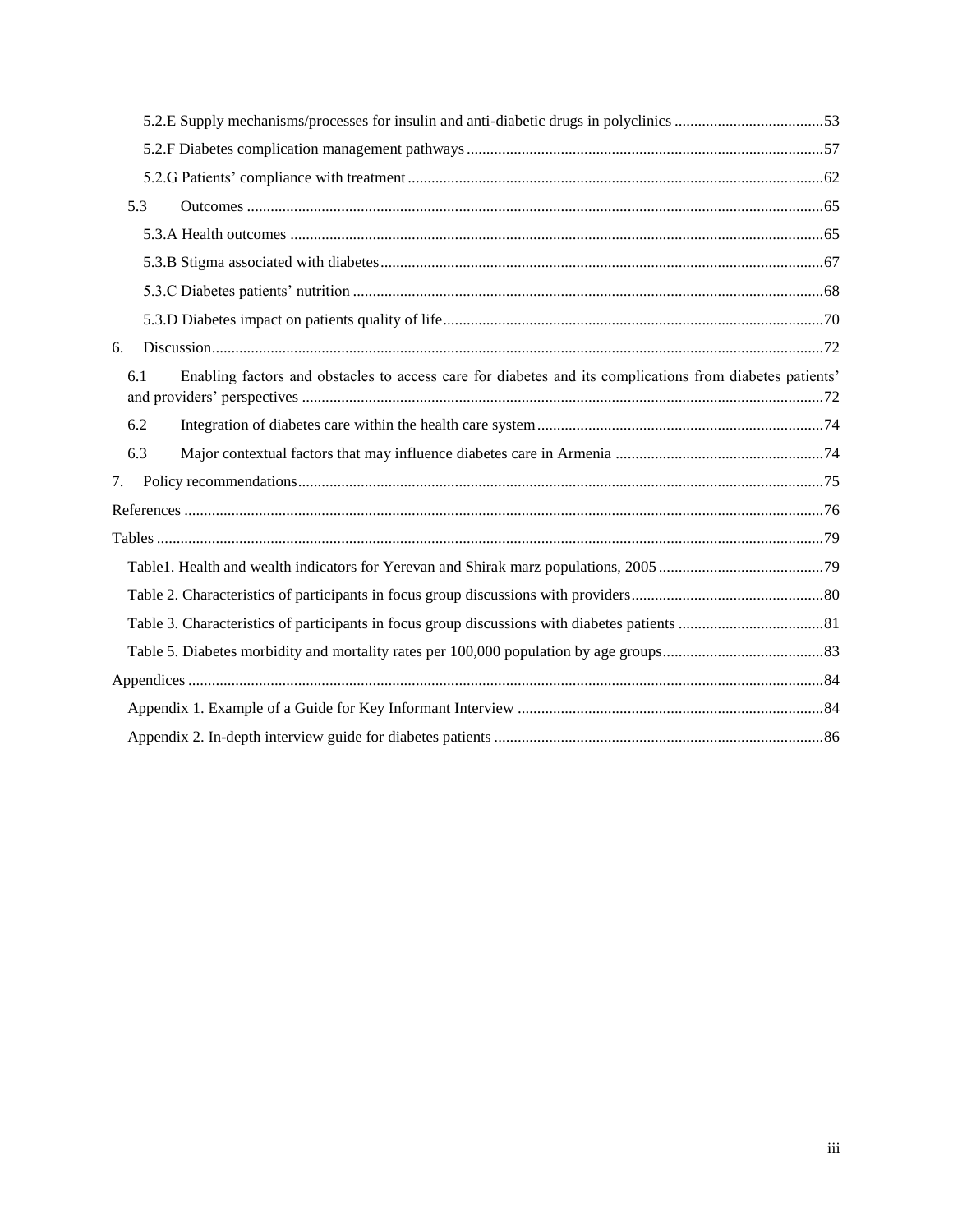### <span id="page-3-0"></span>**Abbreviations**

- AUA- American University of Armenia CHSR- Center of Health Services Research and Development CHS- College of Health Sciences CVD- Cardio-vascular disease FAP- Rural health post (from Russian abbreviation) FGD- Focus group discussion FP- Family Physicians GP- General Practitioner HSPA- Health Sector Performance Assessment IDI- In-depth interview LSHTM- London School of Hygiene and Tropical Medicine MoH- Ministry of Health NCD- Non-communicable disease NIAC- National Information-Analytic Center PHC- Primary health care RA- Republic of Armenia SHA- State Health Agency
- WHO- World Health Organization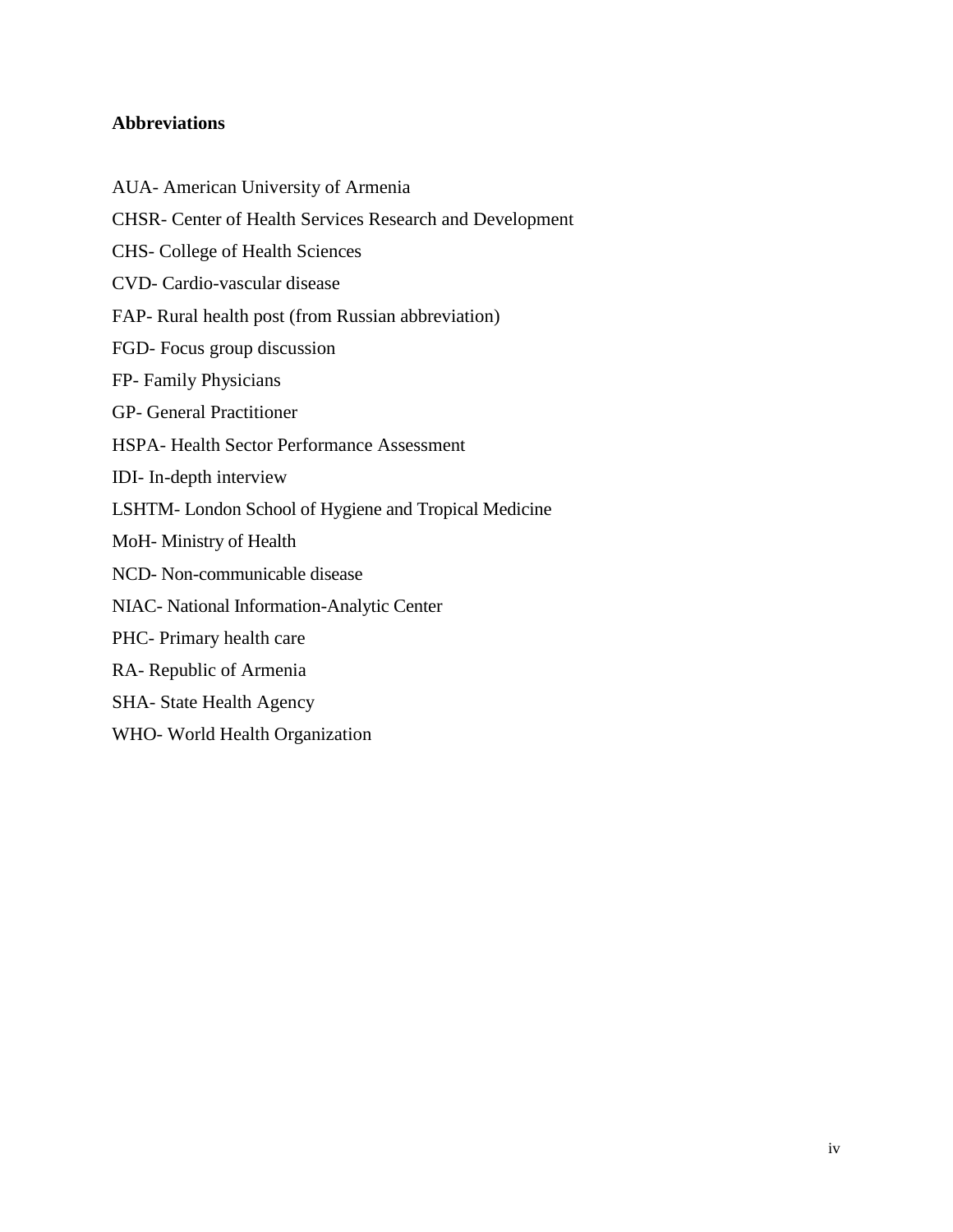#### <span id="page-4-0"></span>**Executive Summary**

Diabetes-related morbidity, disability and mortality are growing public health concerns in Armenia. According to the World Health Organization (WHO) the diabetes mortality rate in Armenia in 2009 was higher than in Georgia- with 46.5 deaths per 100 000 population compared to 10.5 deaths per 100,000, respectively. Diabetes morbidity and mortality rates have increased in Armenia during the last ten years. According to the International Diabetes Federation (IDF) estimates, the diabetes morbidity rate is projected to increase by 0.9% annually in Armenia from 2010 to 2030; which means every tenth citizen in Armenia would have diabetes in 2030.

Concerned with the increasing trends of non-communicable diseases (including diabetes) morbidity and mortality in Armenia, the Ministry of Health (MoH) of Armenia developed national strategies on three of the most prevalent non-communicable diseases in Armeniacardiovascular diseases (CVDs), malignant neoplasms, and diabetes, which were approved by the Government of Armenia on April 14, 2011. The main aim of the *Diabetes Prevention Strategy is* to improve diabetes care in Armenia.

Currently, the primary health care (PHC) general practitioners (GPs) and polyclinic endocrinologists monitor diabetes patients. These physicians refer diabetes patients to hospitals and diagnostic canters for a more thorough diagnosis and treatment as needed. Diabetes patients registered at PHC facilities are eligible to periodically receive their insulin and anti-diabetic drugs free-of-charge.

The Center of Health Services Research and Development (CHSR) of the American University of Armenia (AUA) in collaboration with the London School of Hygiene and Tropical Medicine and Curatio International (LSHTM/Curatio) conducted a study to assess the diabetes health care system in Armenia. The aim of the study was to provide a snapshot of the pathways persons with diabetes access and navigate the health care system.

The research utilized a qualitative study methodology to evaluate diabetes health care services through focus group discussions and in-depth interviews. The study took place in Yerevan (the capital city) and Shirak marz (one of the 10 provinces in Armenia) to understand diabetes care at national and regional levels. Overall, there were 91 study participants (80 female and 11 male) living in Yerevan and Shirak marz (including Gyumri city and Shirak village). Six groups of participants took part in the study: 1) primary health care physicians – general practitioners (GPs) or family physicians(FP) and nurses, 2) endocrinologists working at primary health care facilities, 3) hospital endocrinologists, 4) other specialists who deal with diabetes complications (such as diabetic foot complications and diabetic retinopathy), 5) policy makers/experts and 6) diabetes patients (18 years old and over and having type I or type II diabetes, with and without complications). The Institutional Review Board of the American University of Armenia and the Ethics Committee of the London School of Hygiene and Tropical Medicine approved the study for compliance with locally and internationally accepted ethical standards.

The study found several positive factors that enhanced access to diabetes care in the country, which included the existence of an infrastructure for diabetes care, overall sufficient number of trained endocrinologists in the country to cover the demand, free distribution of insulin and some antidiabetic drugs to diabetes patients at the polyclinics, and improved access to insulin.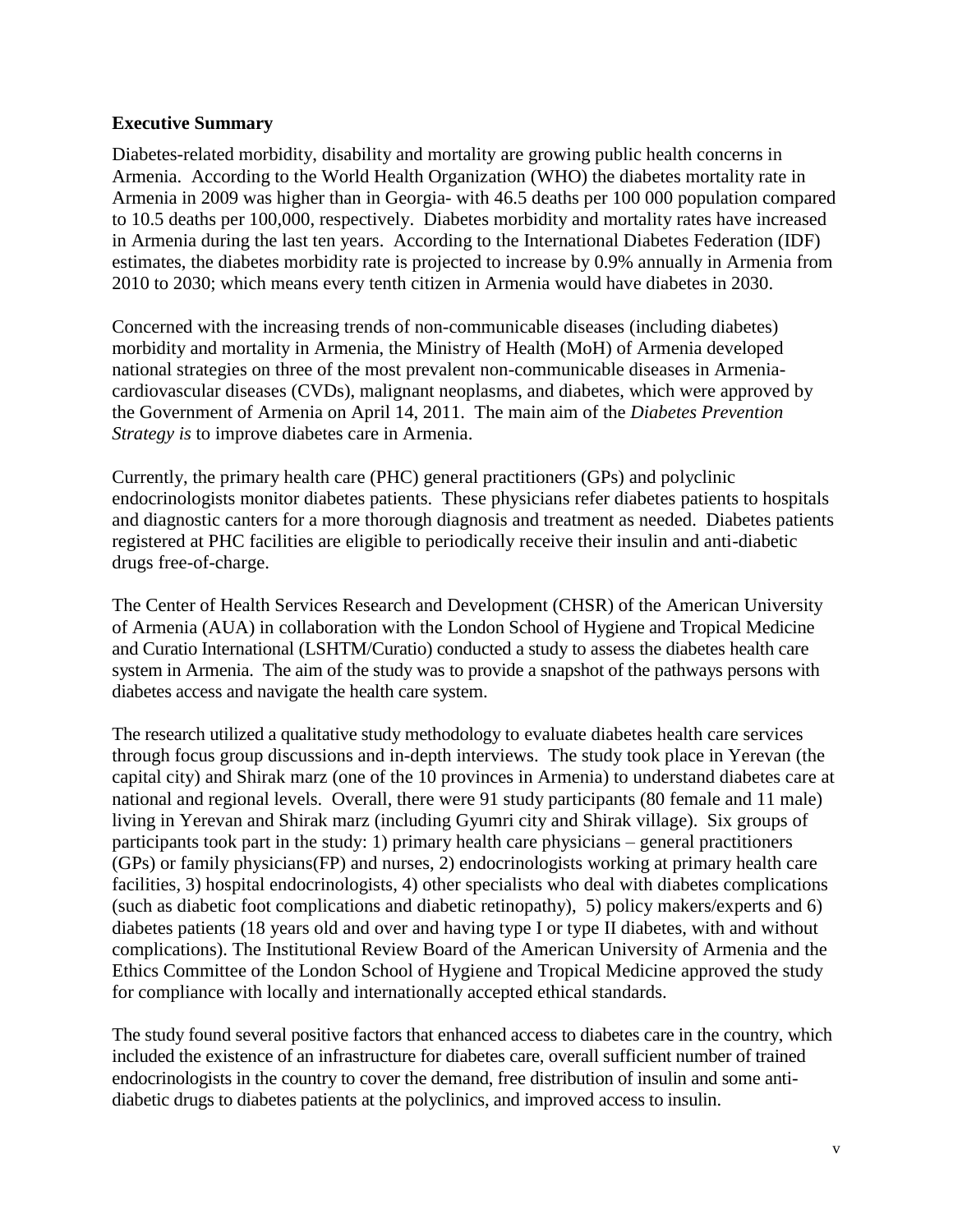Despite these achievements, there were many shortcomings in diabetes care that were identified during the study. The main obstacles for effective diabetes management in the country were associated with a shortage of supply of anti-diabetic drugs, which placed a heavy financial burden on diabetes patients, irregular changes in the types and brands of the anti-diabetic drugs leading to destabilization of patients' blood glucose levels and increasing the risk of complications, expensive consumables (glucometers, strips and syringes) and high prices of advanced laboratory testing and Doppler examination reducing the effective monitoring of their disease.

The high social stigma associated with diabetes and insulin-use was identified as one of the underlying factors for poor compliance to treatment, especially among younger diabetes patients. There was a poor coordination of efforts between diabetes care in polyclinics, hospitals and private medical centers that provide care to more complicated cases. Lack of coordination and communications between these institutions threatens the quality of diabetes care and potentially puts diabetes patients at greater risk for complications.

Based on the literature review, study findings and recommendations provided by the study participants, the research team developed a set of feasible policy recommendations that could improve diabetes care. Increasing financing for diabetes care, expanding the coverage of free or discounted anti-diabetic drugs and other drugs needed for care of diabetes complications, establishing a unified diabetes registry for effective communications and coordination between caregivers and organizing population-based educational campaigns on diabetes to reduce stigma were among the major recommendations to improve diabetes health care in Armenia.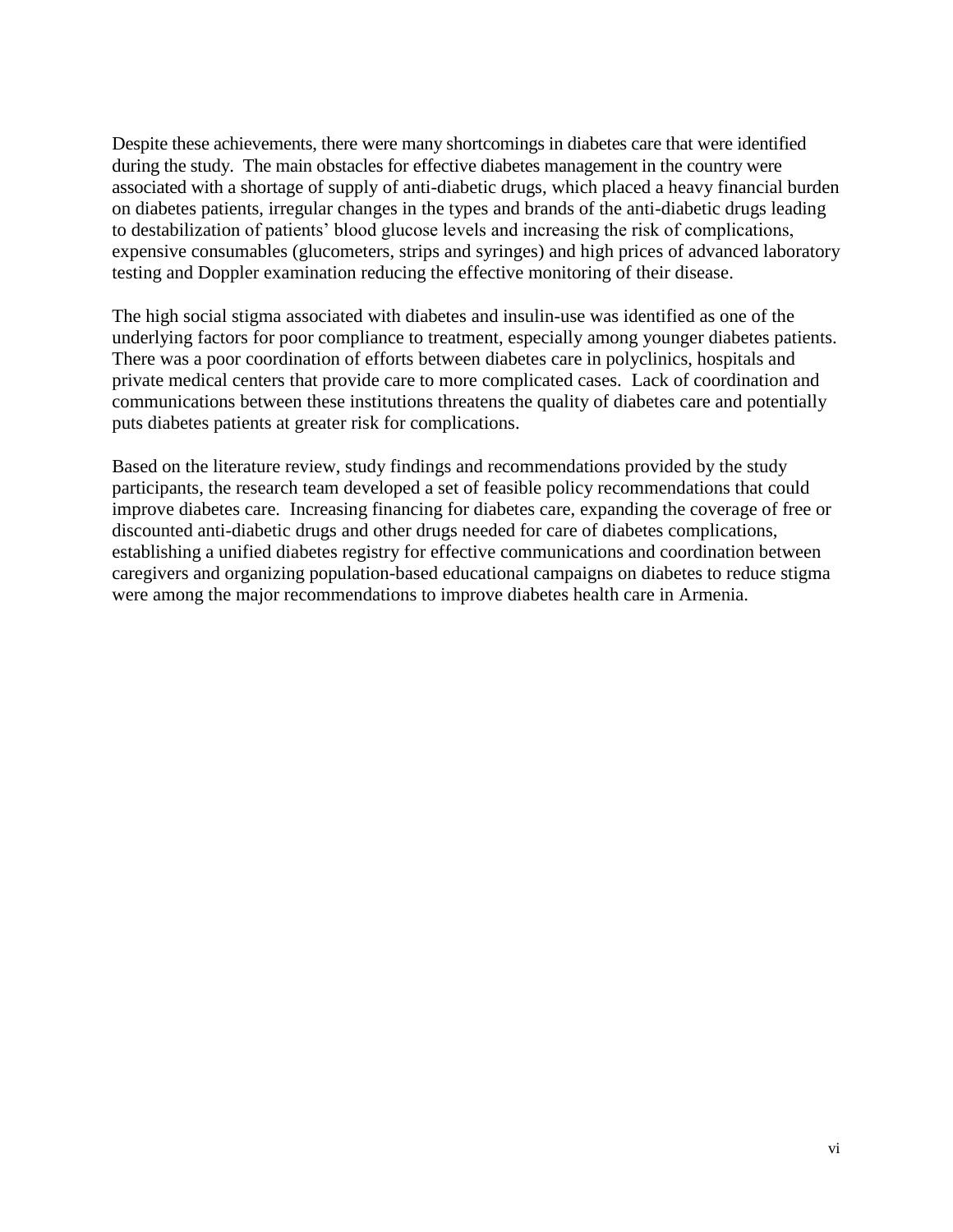# <span id="page-6-0"></span>**1. Introduction**

Republic of Armenia (RA) is located in South Caucasus. Armenia is a mountainous country and has a continental climate with hot summers and cold winters.<sup>1, 2</sup> In 1991, Armenia became independent from the Union of Soviet Socialist Republics (USSR).<sup>2</sup>

Armenia has a population of 3.2 million. The official language is Armenian and predominant religion is the Armenian Apostolic Church.<sup>2</sup>

<span id="page-6-1"></span>RA is divided into ten [provinces](http://en.wikipedia.org/wiki/Administrative_divisions_of_Armenia) (marzes) and the city of Yerevan which is the capital city. Each marz is a self-governing state and consists of urban and rural communities. Approximately 64% of the population live in urban areas.<sup>3, 4</sup>

# **2. Study objectives**

The aim of the study was to provide a snapshot of the way people with diabetes access and navigate the health care system. This is a collaborative study between the Center of Health Services Research and Development of the American University of Armenia (CHSR/AUA) and London School of Hygiene and Tropical Medicine and Curatio International Foundation (LSHTM/Curatio). 5

More specific objectives were:

- 1. Describe the system for diabetes care in the country and assess linkages between these and other general primary health care and curative activities.
- 2. Describe how patients with diabetes obtain health care and, in particular, a regular supply of insulin, other medication, and equipment to monitor blood glucose.
- 3. Identify what obstacles confront both people with diabetes and health professionals providing care and how they seek to overcome them.
- 4. Assess how well diabetes care is integrated within the health system.
- 5. Propose changes that would improve delivery of care for people with diabetes in Armenia.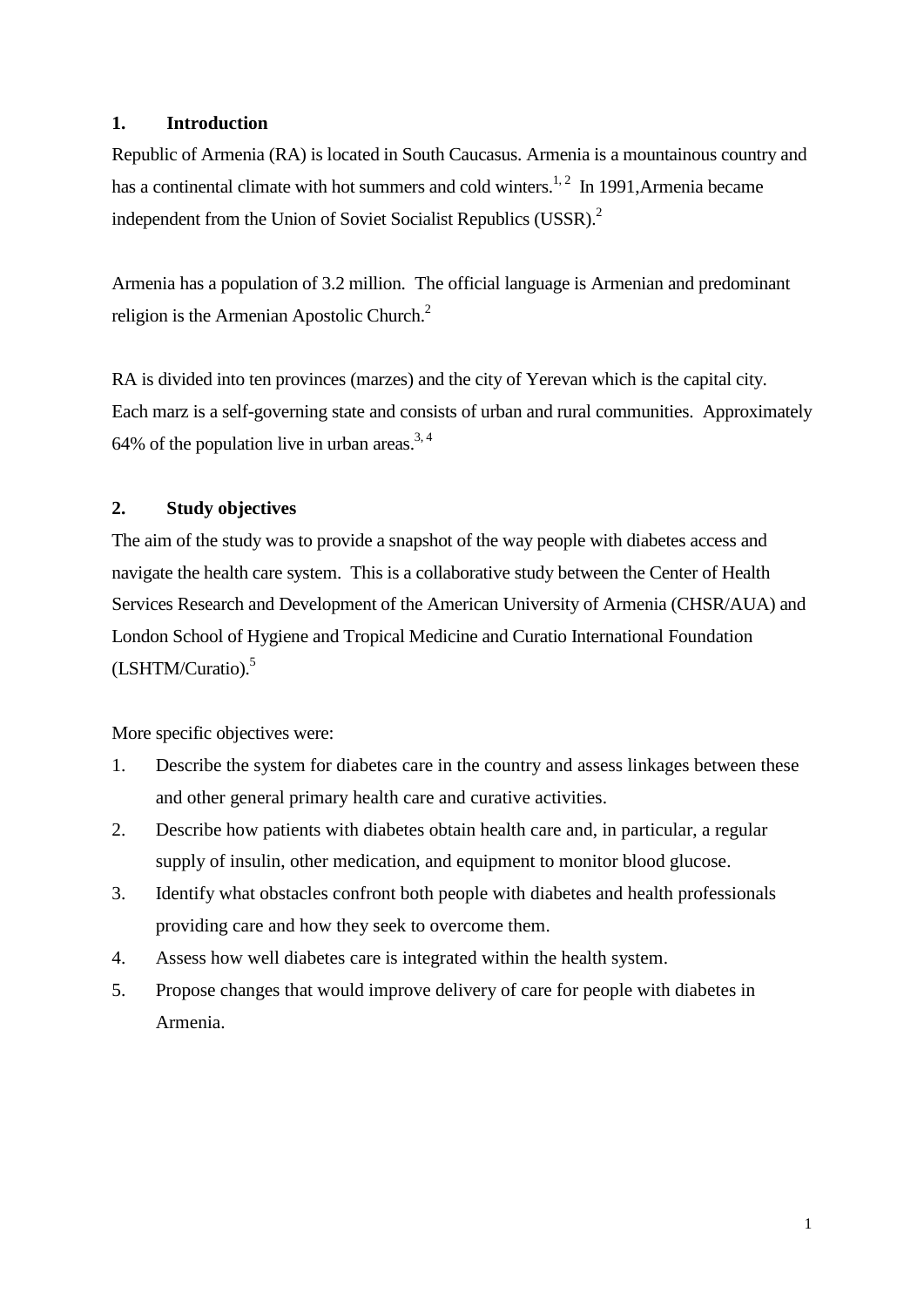#### <span id="page-7-1"></span><span id="page-7-0"></span>**3. Methods**

#### **3.1. Study design**

To evaluate diabetes health care services in the country, the study team developed and implemented a qualitative study (in-depth interviews and focus group discussions). The research team applied comprehensive and rigorous assessment methodologies<sup>6-9</sup> to explore the perspectives of policy makers/experts, health care providers (endocrinologists, PHC providers, and other specialists), and diabetes patients about diabetes management in Armenia.

### <span id="page-7-2"></span>**3.2. Study setting**

The study took place in Yerevan, the capital city, and Shirak marz, one of the 10 provinces in Armenia to understand diabetes care at the national and regional levels (Table 1). The CHSR/AUA, in consultation with the LSHTM/Curatio research team, selected Shirak marz based on the following criteria: being poor; being away from the capital city; and having communities that were observed during the HiTT Survey 2010. "Social Snapshot and Poverty in Armenia 2008" report by the National Statistical Service of Armenia suggested: "With almost 32.1% of the population below the poverty line, Shirak, a high altitude marz devastated by an earthquake in 1988, was still the poorest in Armenia."<sup>10</sup> Moreover, it is far away from Yerevan and has communities that HiTT Survey 2010 observed (e.g., Shirak village). Within Shirak marz the data collection took place in the main city Gyumri and Shirak village.

#### <span id="page-7-3"></span>**3.3. Study participants**

The CHSR/AUA research team identified key informants using purposive sampling methods to provide pertinent information for the assessment, based on participants experience and expertise in diabetes health care services in Armenia.

Due to the complexity of the assessment, the CHSR/AUA team used multiple purposive sampling techniques which included representativeness or comparability and sequential approaches.<sup>7</sup> Six groups of participants took part in the study 1) primary health care physicians – general practitioners (GPs) or family physicians(FP) and nurses, 2) endocrinologists working at primary health care facilities, 3) hospital endocrinologists, 4) other specialists who deal with diabetes complications (such as diabetic foot complications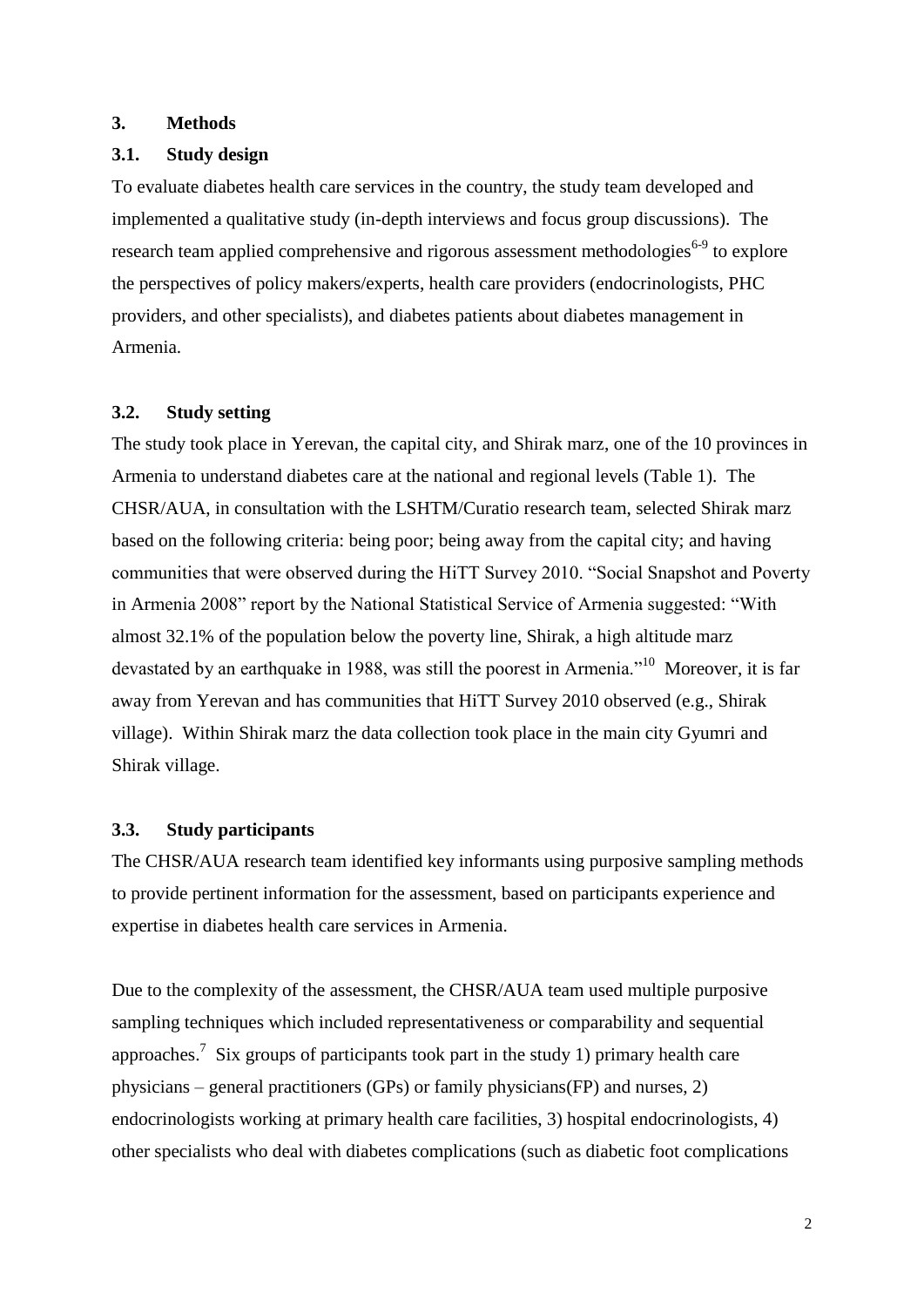<span id="page-8-0"></span>and diabetic retinopathy), 5) policymakers/experts, and 6) diabetes patients (18 years old and over and having type I or II diabetes, with or without complications).

#### **3.4. Research instruments**

The CHSR/AUA team developed in-depth interview and focus group discussion guides based on the sample guides provided by the LSHTM/Curatio "Rapid Appraisal for Diabetes Care Toolkit" and considering conventional qualitative research methods.<sup>5</sup> The guides were designed to optimize the value of the data collected to meet the objectives of the qualitative study. The questions in each guide were adapted to specific participants' roles, responsibilities and professional/individual experience in the areas related to diabetes care. The guides were progressively adapted based on the data collected in previous in-depth interviews or focus group discussions. The CHSR/AUA team developed a short demographic information form to be completed by participants after each focus group discussion. The CHSR/AUA team developed all guides in English and translated into Armenian. Appendix 1 and 2 provide samples of qualitative study guides.

#### <span id="page-8-1"></span>**3.5. Data collection and analysis**

The CHSR/AUA research team conducted all the in-depth interviews and focus group discussions. Each focus group had a trained moderator and a note-taker. These roles were rotated among the CHSR/AUA research team members. The interviews and FGDs were audio recorded with permission of all study participants. All FGDs and in-depth interviews were transcribed. The qualitative study followed the research methods of heterogeneity and triangulation, and terminated when saturation was achieved.<sup>7</sup> After data collection, the CHSR/AUA team used advanced analytical qualitative research methods to analyze in-depth interview and focus group discussion transcripts utilizing conventional inductive and directed deductive content analysis techniques.<sup>7-9</sup> The CHSR/AUA team used realistic evaluation of complex social systems, 'context + mechanism = outcome'  $11, 12$  model (described in the "Diabetes Rapid Appraisal toolkit") to present the study findings which are based on three key elements: 1) Inputs, 2) Mechanism, and 3) Outcomes. The research team developed subcategories to further analyze the data.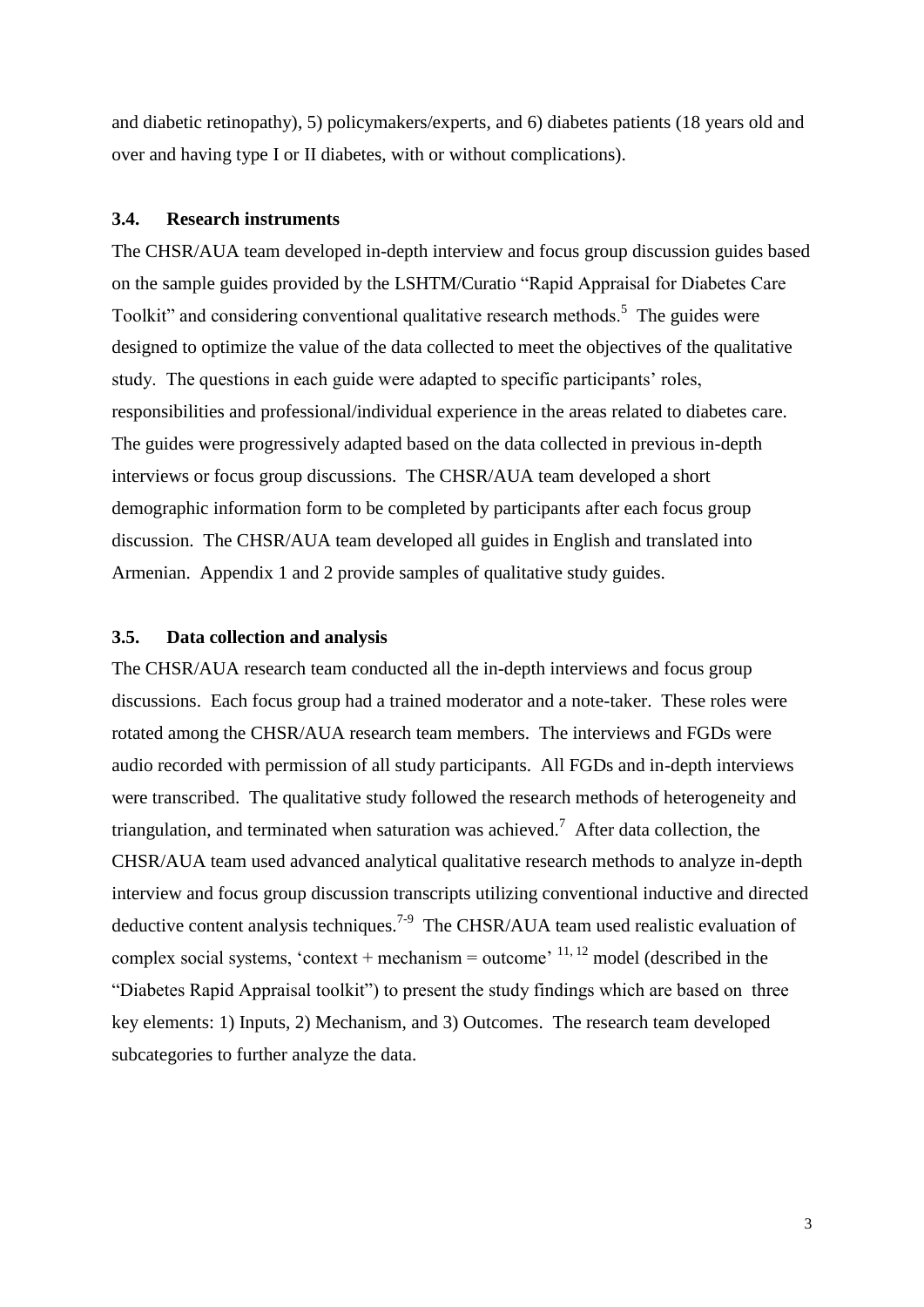The fieldwork for the qualitative assessment took place in September-November  $2011^i$ , and the research team recruited 91 study participants (80 female and 11 male participants) living in Yerevan and Shirak marz (including Gyumri city and Shirak village). Majority of study participants were enthusiastic to participate in the discussions. However, health providers and policy makers/experts agreed to participate only after getting a support letter from the Ministry of Health. In addition, three participants left the focus group discussions earlier. Only one key informant refused to participate.

Overall, 67 people participated in 12 focus group discussions (FGDs) in Yerevan and Shirak marz. The mean duration of focus group discussions with providers was 47 minutes and with diabetic patients 59 minutes.

Six of the FGDs involved primary health care general practitioners, PHC endocrinologists, and hospital endocrinologists (see Table 2 for details). Twenty six health care providers (PHC GPs, endocrinologists and hospital endocrinologists) lived in Yerevan and 10 in Shirak marz. The mean age of health care providers was 42 years, the majority of them were women (only one man), all PHC providers were employed in public facilities, the secondary level endocrinologists were employed both in private and public facilities (six in public and four in private facilities), the mean professional experience of providers was 15 years, on average PHC GPs had 267 diabetic patients enrolled and hospital endocrinologists consulted 3-4 diabetic patients per day (Table 2).

Six FGDs involved diabetes patients (three groups in Yerevan, two in Gyumri and one in Shirak village) (see Table 3 for details). Overall 31 diabetes patients (type I and II diabetes, with and without complications) participated in FGDs – 17 of them lived in Shirak marz and 14 in Yerevan. The majority of diabetes patients, who participated in FGDs had type II diabetes (21 cases), mainly with complications, on average they had diabetes for 10 years (see Table 3 for details).

The research team also conducted 24 in-depth interviews with key-informants (Table 4) policy makers/experts (11 key informants), health care providers (seven providers including a

1

<sup>i</sup>The research team could approach most of the study participants only after receiving the Ministry of Health agreement/official letter to conduct the study, since policy makers/experts and providers refused to participate without having a prior agreement with the Ministry of Health. The letter was received on October 12, 2011.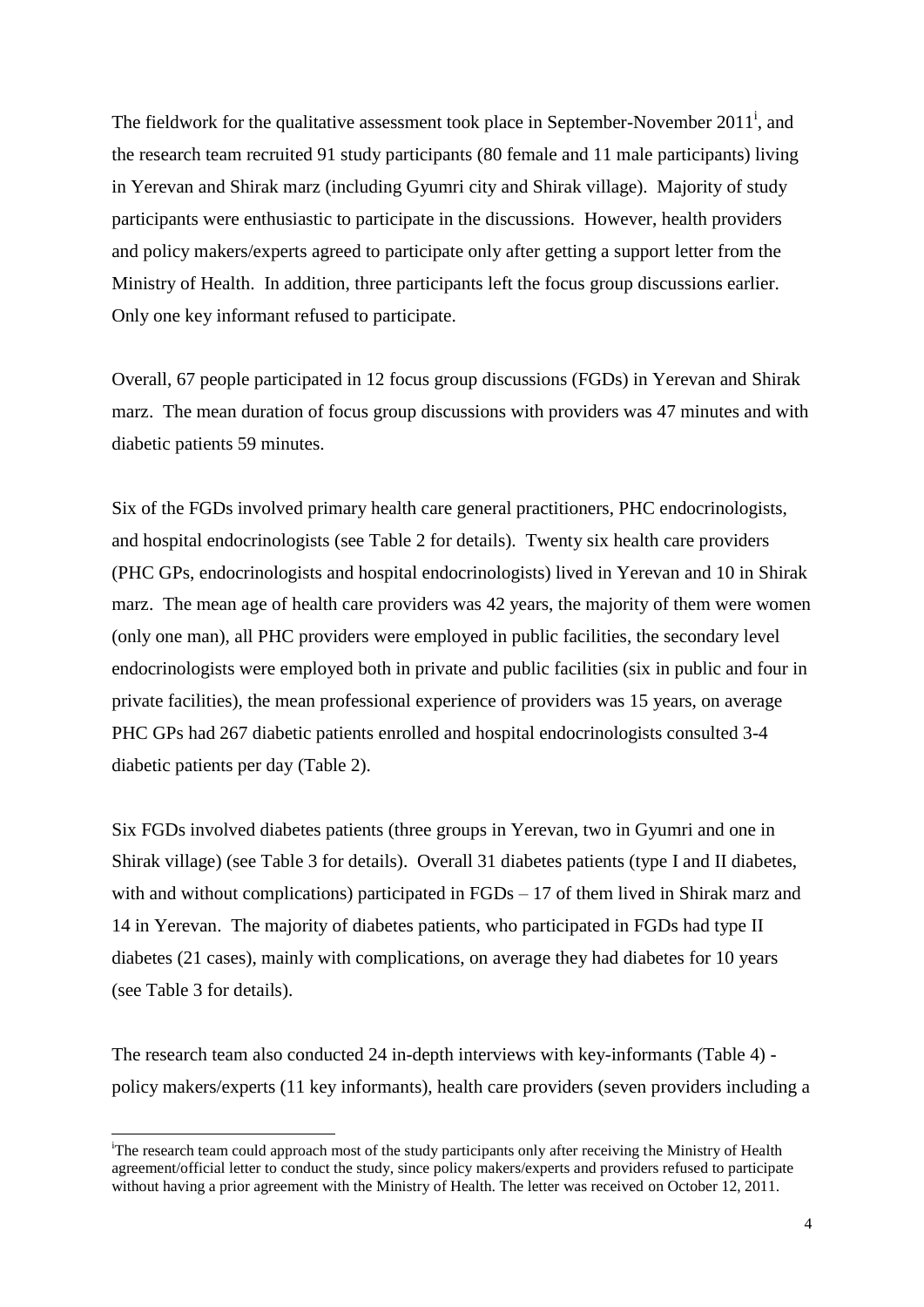PHC nurse and GP, hospital endocrinologists, and other specialists) and diabetes patients with complications (six patients). Majority of in-depth interview participants lived in Yerevan (18) and the rest in Shirak marz (6). The mean duration of interviews with policy makers/experts was 50 minutes, with health care providers - 54 minutes, and with diabetic patients - 33 minutes.

Policy makers/experts were mainly responsive during the interviews, some were more open and specific, and others (a few of them) were brief and general in their answers. GPs and endocrinologists were very active during the discussions and expressed their concerns and suggestions without reservations. Overall, these discussions were very productive and helped to have a clear understanding about the gaps in diabetes health care system in Armenia. Hospital endocrinologists, particularly in Shirak marz, were very enthusiastic during the interviews and presented the problems in their region openly and clearly. The majority of endocrinologists employed in Yerevan hospitals were active and provided valuable information; however, a few participants were very brief and less informative during the discussions. Other specialists were very supportive and sincere and helped to complete the information received from other participants about the gaps in the management of diabetes complications in Armenia.

<span id="page-10-0"></span>Diabetes patients were the most active and open participants during the in-depth interviews and FGDs. They presented their experience and concerns about diabetes health care services in Armenia and appreciated very much that they had the opportunity to express their thoughts in friendly discussions.

### **3.6. Categorization of study participants**

The direct quotes provided in the boxes in the Results section were abstracted from both indepth interviews and focus group discussions. Study participants were categorized into six groups: 1) policy maker/expert, 2) hospital endocrinologist, 3) PHC endocrinologist, 4) PHC provider (physician or nurse), 5) other specialist, and 6) diabetes patient.

Policymakers/experts were professionals employed in the field of diabetes care and involved in development and implementation of health policies and had extensive professional experience in diabetes care in Armenia; hospital endocrinologists were doctors from hospitals; PHC endocrinologists were doctors engaged in diabetes care in polyclinics – PHC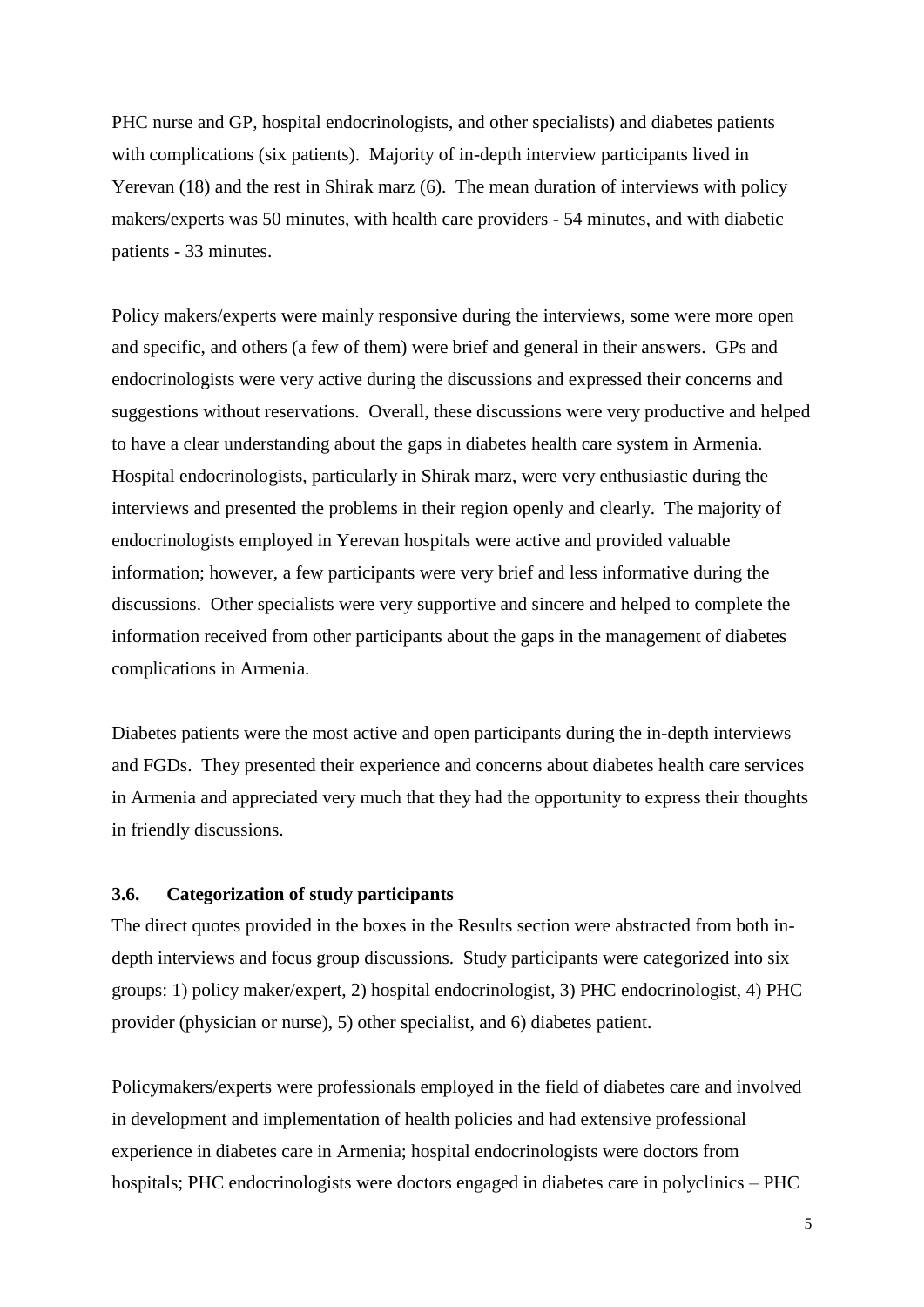facilities; PHC providers (doctor or nurse) were providers employed in PHC facilities (polyclinic, village ambulatory or FAPs); other specialists were doctors dealing with complications among diabetes patients in hospitals; diabetes patients were patients (aged 18 and over) having either type I or type II diabetes with or without complications.

The individual informant identifiers (e.g., Policymaker/expert 1.A.1.) specify the category of participants who provided the quote and indicate if the same participant provided more than one quote within a single box. A single informant who provided quotes in more than one box has different identifiers for each box. After each identifier, the CHSR/AUA researchers indicated whether an individual participated in a focus group discussion or in-depth interview, and the geographic area of his/her practice or residency (Yerevan versus Shirak marz).

#### <span id="page-11-0"></span>**3.7. Ethical considerations**

The Institutional Review Board of the American University of Armenia and Ethics Committee of London School of Hygiene and Tropical Medicine approved the study for compliance with locally and internationally accepted ethical standards. All participants were informed about their rights (their participation was voluntary, they could stop at any time and refuse to answer any question they chose, and their anonymity and confidentiality were fully respected). Audio-recording was possible only with permission of all participants; if a participant did not want to be audio-recorded, only written notes were taken. The final report does not contain respondents' names, positions, institutions, or any other details that could identify the participants.

#### <span id="page-11-2"></span><span id="page-11-1"></span>**4. Overview of diabetes services**

#### **4.1 Diabetes burden in Armenia**

Diabetes-related morbidity, disability and mortality are growing public health concerns in Armenia. According to the World Health Organization (WHO) estimates, diabetes mortality rate in Armenia in 2009 was higher than in Georgia with 46.5 deaths per 100,000 population compared to 10.5 deaths per 100,000, respectively.<sup>13</sup>

According to the National Information Analytic Center's (NIAC) *Annual Health Statistical Report*, diabetes incidence rate increased almost three-fold over the last ten years, from 96.1 per 100,000 in 2000 to 264.9 in 2010 for the population 15 years old and over. Diabetes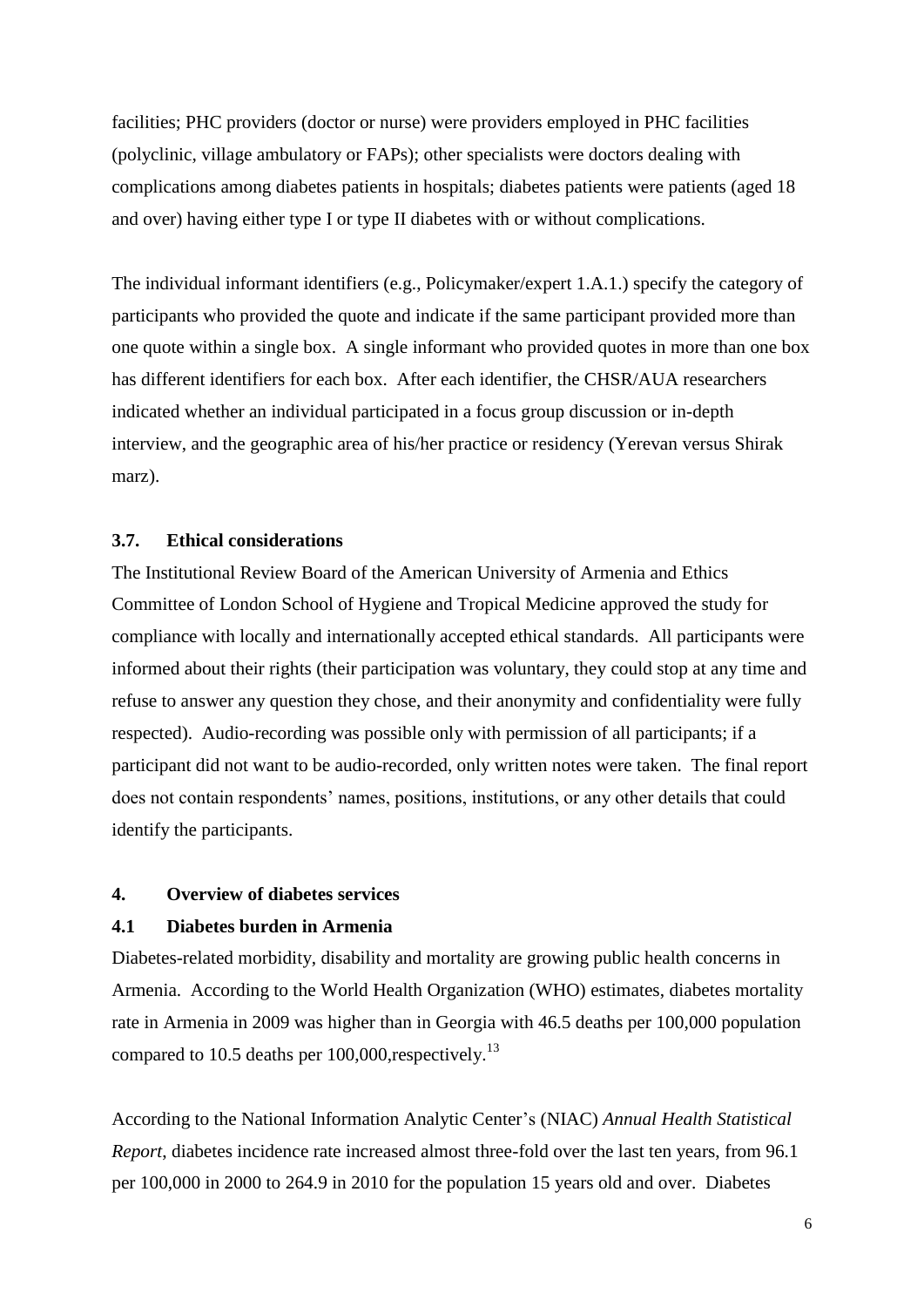prevalence increased in the last ten years from 1,331.3 per 100,000 population in 2000 to 2,056.4in 2010. Diabetes morbidity rates have been increasing in the last ten years among children 0-14 years-of-age from 17.6 per 100,000 population in 2000 to 41.6 in 2008.<sup>14</sup> Table 5 provides diabetes morbidity and mortality rates for the last ten years in Armenia. Diabetes mortality rate remains high in Armenia: from 2000 to 2003 it increased from 30.3 to 53.3 per 100,000population and then from 2004 to 2010 slightly decreased from 50.2 to 42.8 per 100,000 population, still remaining the third leading cause of mortality in Armenia.<sup>14, 15</sup> National statistics does not provide data on diabetes complications.

In 2010 there were 9,938 insulin dependent and 45,034 insuin independent (those who receive only anti-diabetic drugs) diabetes patients in Armenia.<sup>16</sup>

According to the International Diabetes Federation (IDF) estimates, the diabetes morbidity rate is projected to increase by 0.9% annually in Armenia from 2010 to 2030; which means every tenth citizen in Armenia will have diabetes in 2030.<sup>15</sup> Disability Adjusted Life years (DALYs) lost due to diabetes in Armenia are higher than in Georgia with 728 DALYs per 100,000 population for Armenia vs.227 DALYs for Georgia.<sup>15</sup>

#### <span id="page-12-0"></span>**4.2 Diabetes risk factors in Armenia**

The increases of diabetes morbidity and mortality may be associated with the increasing rates of type II diabetes risk factors in Armenia, such as inappropriate diet, obesity/overweight, and low physical activity. Existing research shows that the Armenian diet is relatively high in fat.<sup>17</sup> In addition, the common consumption of high sugar jams and canned fruit, salt and oilrich canned vegetables, and preserved meat with high levels of saturated fats, cholesterol and sodium, are among unhealthy dietary habits of Armenians.<sup>17</sup>

According to the Armenian Health Sector Performance Assessment 2009, the prevalence of overweight or obese (body mass index > 25.0) among the general population (adults aged 15 and over)was 51.8% among men and 45.8% among women. The overweight/obese prevalence increased with age- the prevalence was 13.5% in the age group 15 - 19 years old and 65.0% in the age group older than 40 years old.<sup>18</sup>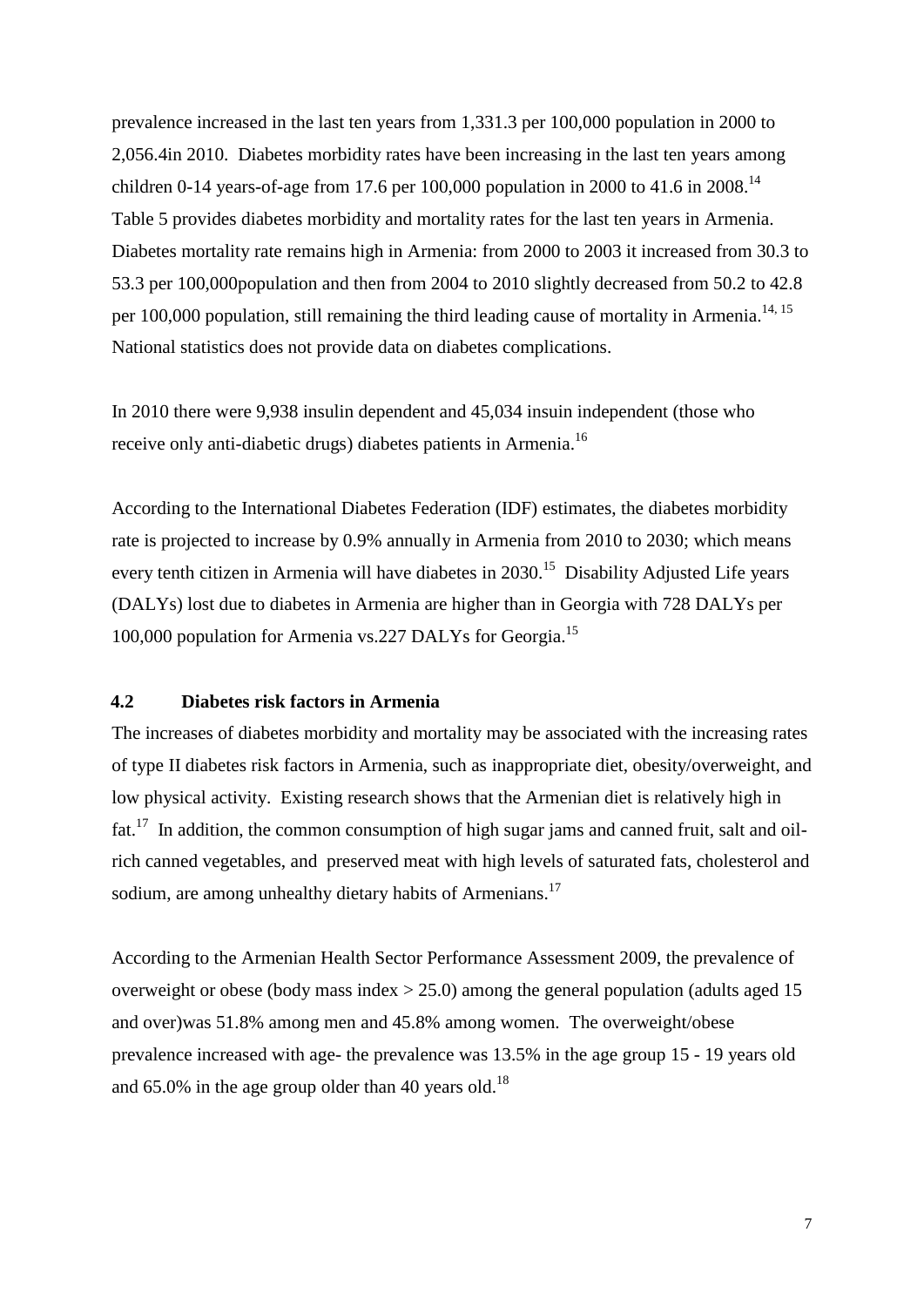In 2009, 17.5% of people aged 15 years and over had less than 30 minutes of exercise per week. The proportion of people who were not physically active increased with age. More women were not physically active than men - 22.3% and 10.4%, respectively.

A study on risk factors for development of angiopathy of lower extremities in type II diabetes patients living in Yerevan conducted in 2007 found that inadequate foot selfchecking after diabetes diagnosis confirmation, poor blood glucose control, smoking, hypertension, high BMI, and longer duration of the disease contributed to the development of diabetic angiopathy of lower extremities in type II diabetes patients.<sup>19</sup>

#### <span id="page-13-0"></span>**4.3 National strategy on diabetes**

Considering the increasing trends of diabetes morbidity and mortality in Armenia, the MoH of Armenia developed national strategies on three of the most prevalent noncommunicable diseases in Armenia - cardiovascular diseases (CVDs), malignant neoplasms, and diabetes; the Government of Armenia approved these strategies on April 14,  $2011$ .<sup>15, 20</sup> There were no specific national documents/strategy on prevention of diabetes or other noncommunicable diseases before this strategy.

#### The aims of the *Diabetes Prevention Strategy* are to:

- 1. prevent and delay the development of diabetes among all population groups,
- 2. reduce diabetes complications in order to improve diabetes patients' and their family's quality of life and wellbeing,
- 3. implement WHO accepted best practices for diabetes prevention, detection and effective management in Armenia to reduce the burden of the disease,
- 4. implement cost-effective and affordable diabetes detection and treatment services for all population groups in Armenia which will help to reduce the volume of informal payments in the country.<sup>15</sup>

To achieve these aims the Strategy defines several activities, which include:

- 1. implementation of screening programs among risk groups,
- 2. increasing population awareness on diabetes,
- 3. developing clinical guidelines and standards for diabetes treatment,
- 4. establishing a diabetes surveillance system, and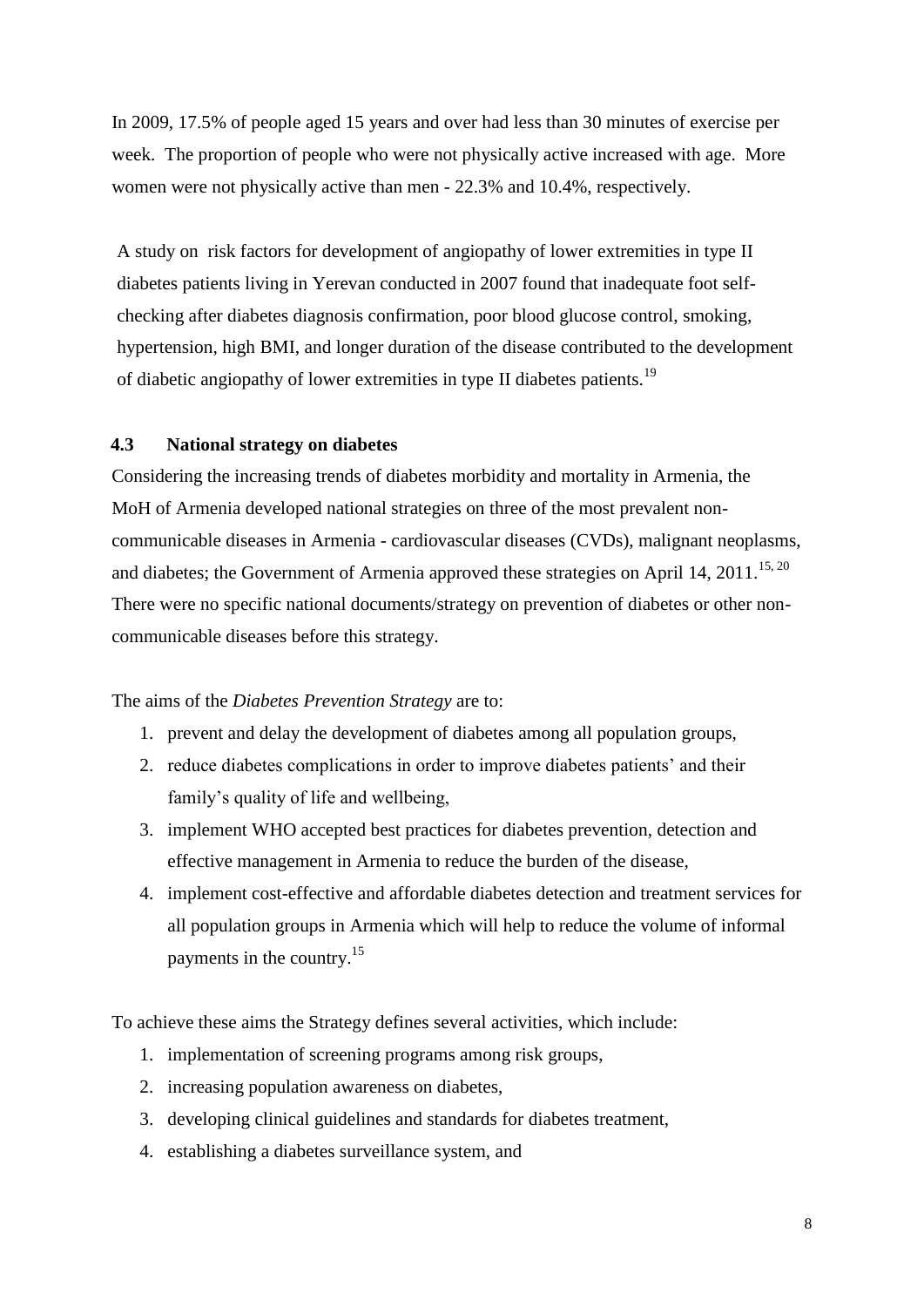5. implementing mechanisms on diabetes data collection in primary health care (PHC) facilities.<sup>15</sup>

<span id="page-14-0"></span>The State budget should cover financing of these activities in combination with resources from international organizations. The timeline of the national strategy suggests starting those activities in 2012.<sup>15</sup>

#### **4.4 Organisation and management of diabetes care**

According to *The Standard (protocol) on Free Outpatient Health Care Services*(provided under the State order, approved by the Minister of Health Order N 1993-A in December 2010),dispensaries should provide free specialized outpatient care for endocrine disorders (including diabetes) or if there are no dispensaries available primary health care endocrinologists or family physicians should provide free specialized care. Currently, there are two dispensaries in Armenia - the City Endocrine Dispensary, which provides technical support for endocrinology services in Yerevan polyclinics, and provides specialized consultations for adult diabetes patients as needed, and Children Republican Endocrine Dispensary that deals with care of diabetes children.<sup>21</sup> In addition, there are 38 polyclinics, 252 village outpatient centers, 617 FAPs in Armenia that are involved in diabetes care.<sup>14</sup>The same standard protocol clarifies that laboratory and instrumental diagnostic tests (particularly, the regular blood glucose test and funduscopy) are provided to diabetes patients for free in PHC facilities. If the PHC facility does not have the capacity to provide the required tests, it can contract with other facilities with the necessary capacity. The number of tests are estimated according to the number of enrolled population in a specific PHC facility and the State Health Agency of the MoH allocates a fixed budget to each facility according to the estimates for laboratory and instrumental diagnostic tests.<sup>22</sup> There are three in-patient endocrine departments in three hospitals of Yerevan; in some marzes (such as Shirak marz) there are some beds for endocrine patients in the general therapeutic departments of hospitals. In addition, there are private clinics that may provide consultancy and care to diabetes patients on a private basis.

According to the Chief Endocrinologist, Armenia was a signatory to the St. Vincent declaration in the past; currently the country is a member of the International Diabetes Federation and follows their recommendations and guidelines.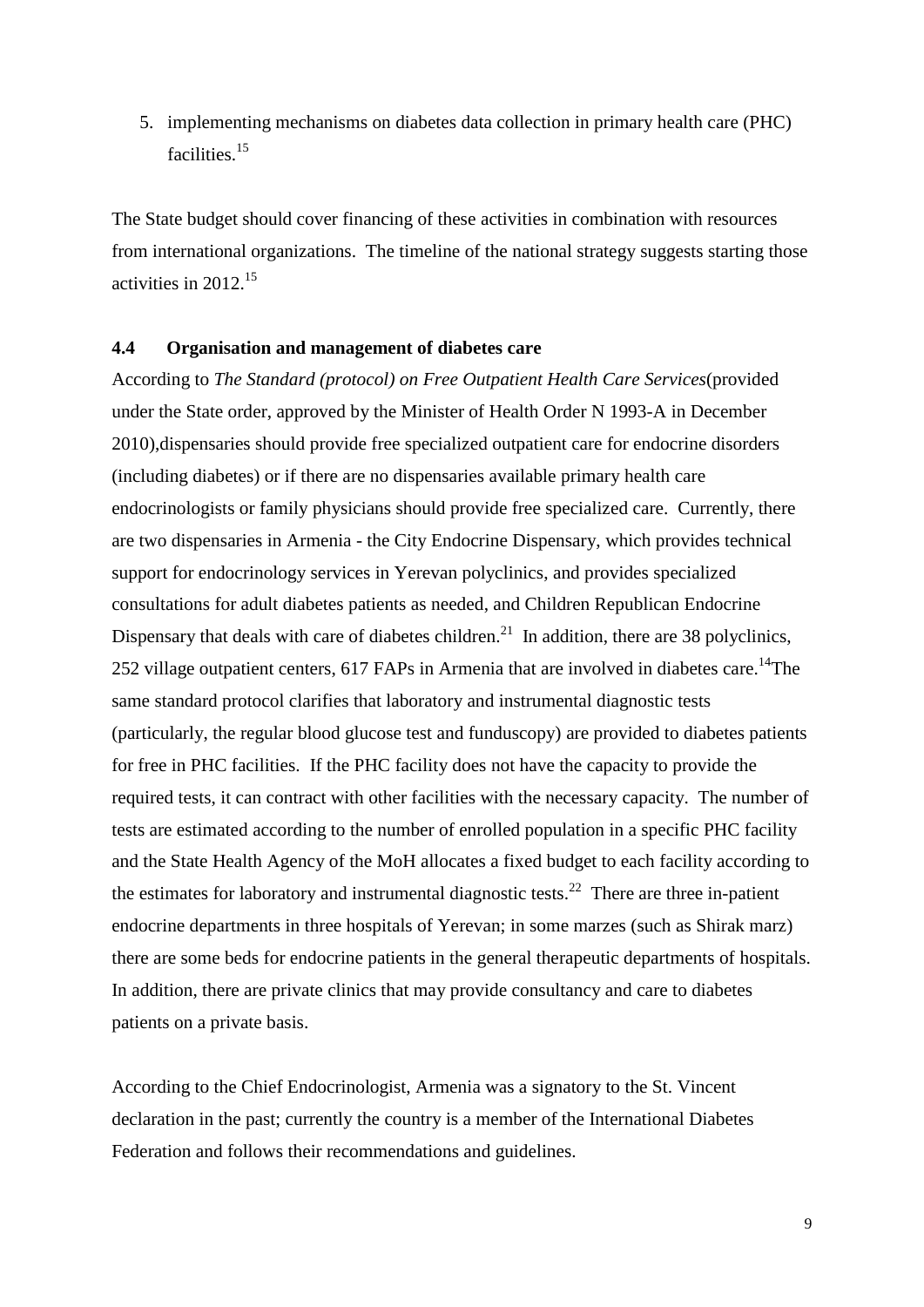Endocrinologists in polyclinics are responsible for 1) the final diagnosis, treatment and follow-up of diabetes patients enrolled in their facility, 2) referrals of primary insulin dependent diabetes patients to secondary health care facilities or diagnostic centres for advanced diagnosis and corrections in insulin dosage, 3) referrals to other specialists for consultations as needed,4) administering rehabilitative treatment, and 5) referring diabetic patients to the medico-professional committee for determination of disability status for eligibility to receive social benefits.<sup>22</sup>

PHC physicians -general practitioners (GPs) and family physicians (FPs), are responsible for prevention, early detection and referral of diabetes patients to polyclinic endocrinologists for further consultation, verification of diagnosis and treatment, as well as for monitoring their chronic patients including visits to these patients.<sup>21</sup>

In rural communities, FPs working in health centres, village outpatient centres, family medicine centres and associated FAPs<sup>ii</sup> (rural health posts from Russian abbreviation) provide diabetes care, including diagnosis and treatment. If there is no FP serving these facilities, the endocrinologist in the regional polyclinic is responsible for care of the patients from those areas. The *Standard (protocol) on Free Outpatient Health Care Services* does not specify the role of nurses in diabetes care. These providers can also refer their diabetes patients to diagnostic centers and in-patient facilities for treatment as needed. If the necessary laboratory tests and instruments are not available in these rural facilities, regional polyclinics or hospitals may provide these services by contract with the referring PHC facility.<sup>21</sup>

The *Standard (protocol) on Free Outpatient Health Care Services* also requires that every diabetes patient enrolled in PHC facilities should undergo at least one blood glucose test every month and eye funduscopy once annually. If the patient owns a glucometer, then conducting a glucose test in the polyclinic is not necessary; the results of glucometry may be recorded by his/her doctor in the patient's medical card. Diabetes patients who have an official disability status or belong to a socially vulnerable group are eligible to receive free hospital care. $^{23}$ 

1

<sup>&</sup>lt;sup>ii</sup> Each FAP is associated with a FP who is responsible for health care of certain village population. The FP is physically located in the village outpatient center of a bigger neighbor village and provides weekly visits to his/her adjunct village, where he/she provides consultation/care in the FAP building and performs home visits, if necessary.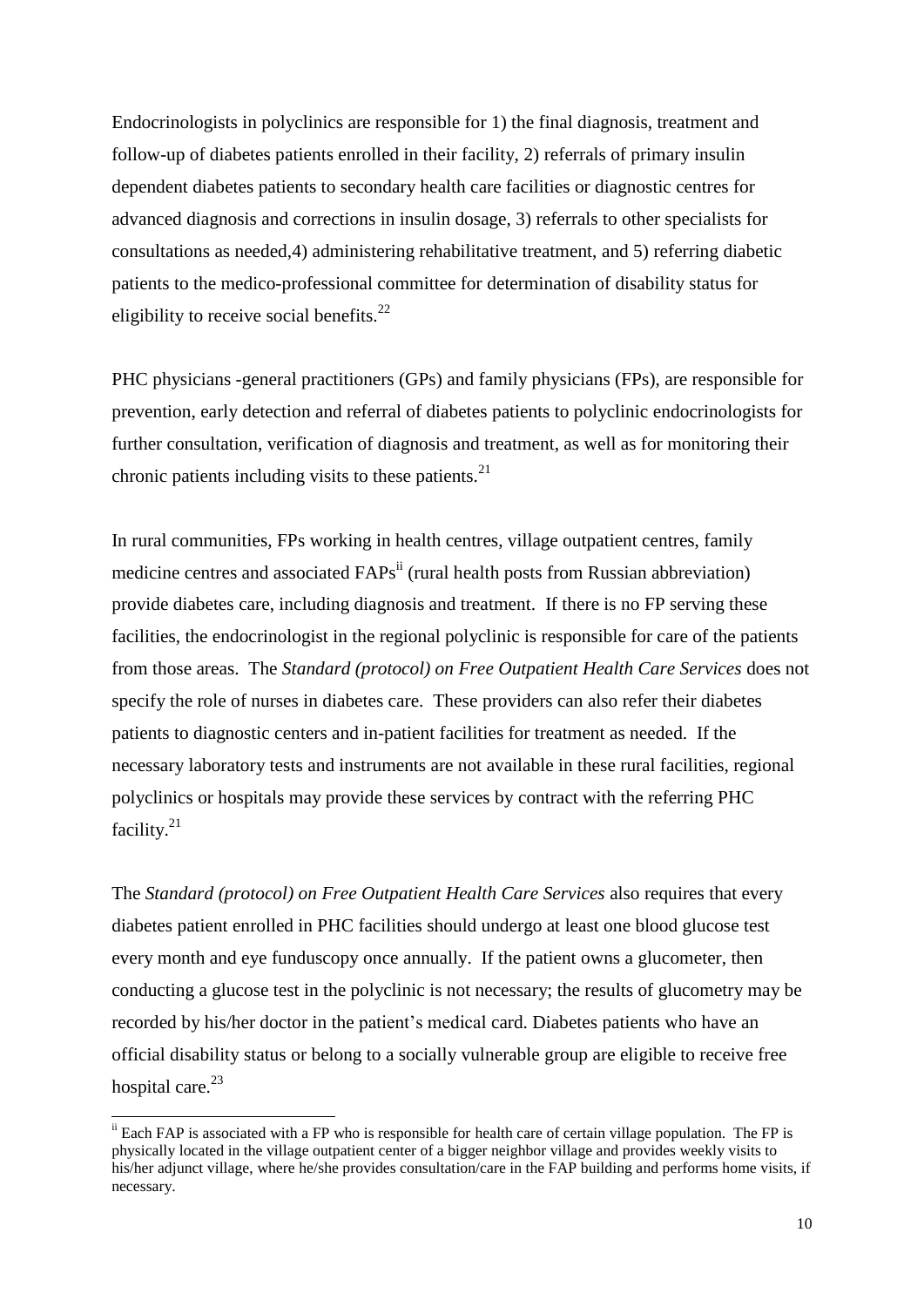There is no official guideline in Armenia for secondary level diabetes care.<sup>iii</sup> The only institution that can conduct monitoring of diabetes care is the MoH; however, there are no specific monitoring and evaluation mechanisms developed for diabetes care or specific tools to measure adherence to the existing standard/protocol for outpatient care.

Figure 1. The formal pathway of diabetes patients in the health care system.



\*PHC endocrinologist recommends a referral and PHC GP writes the referral.

+ Every month a diabetes patient visit PHC GP and endocrinologist to get monthly dose of insulin and antidiabetic drugs.

A study conducted in 2005 reported that only 52.9% of insulin-dependent diabetes patients in Yerevan were periodically testing blood glucose levels and only 8.6% urine glucose levels at home. The study report does not specify the frequency of check-ups. One third of the surveyed patients (32.4%) performed blood glucose self-monitoring when they felt bad. The main barriers for appropriate diabetes care included socio-economic conditions, time consumed to acquire insulin (especially for working and disabled persons), deficiencies in self-monitoring devices, lack of trust in doctors and insufficient knowledge about diabetes care. A qualitative study among diabetes patients' family members in 2007 confirmed that diabetes patients were not well informed about diabetes management, diabetes complications, and their prevention.<sup>24</sup> The majority of the family members suggested that health professionals did not provide enough information to diabetes patients about disease

**.** 

iii This issue is further explored in the findings section.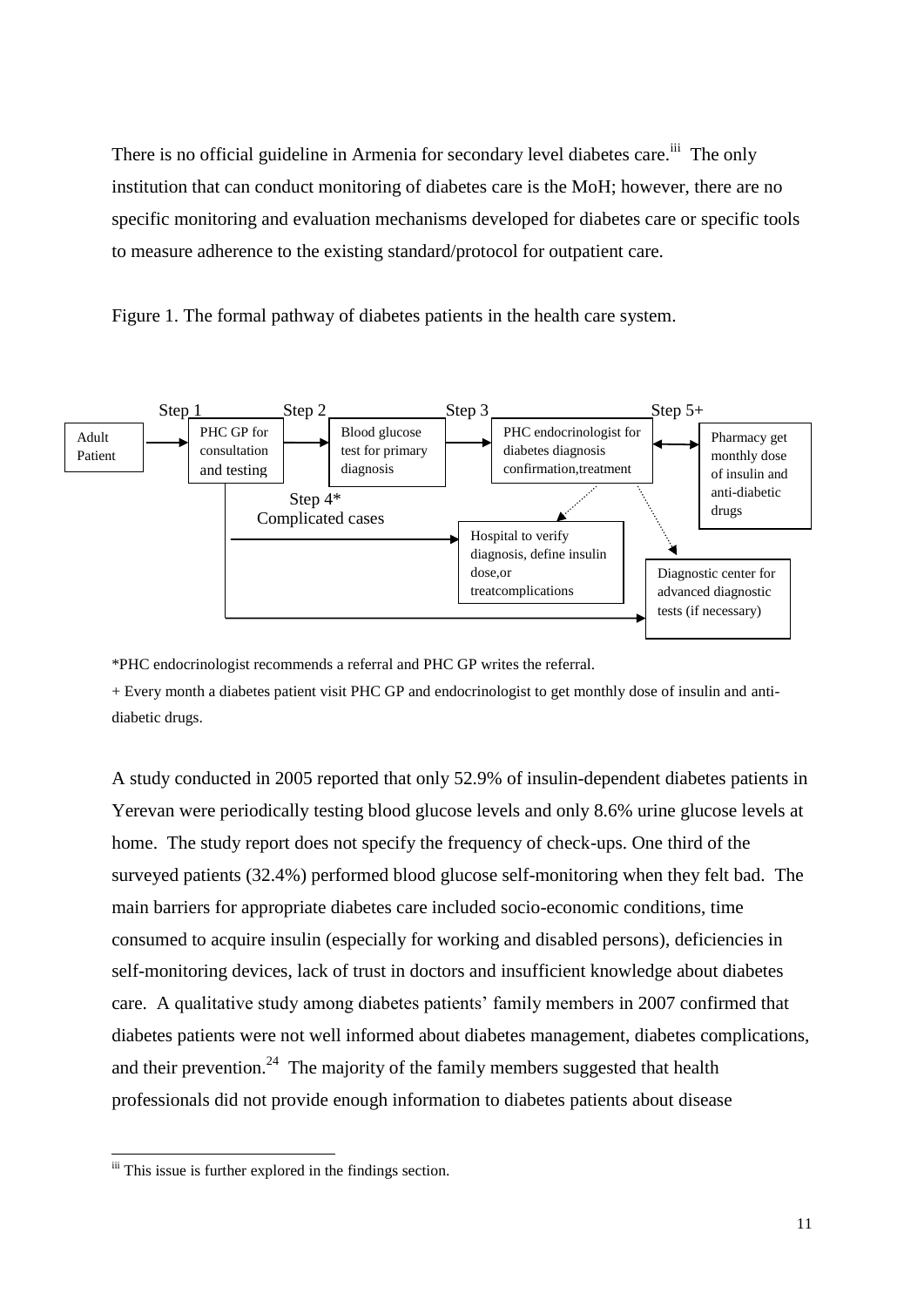<span id="page-17-0"></span>management. Moreover, they suggested that lack of financial resources were also leading to poor patient compliance with treatment and appropriate diet.

#### **4.4.1 Civil Society Contributions to Diabetes Care**

Within the framework of the USAID supported Armenian Social Transition Project implemented in 1999-2003, the CHSR developed education materials for PHC providers and the general population. One of the modules covered Diabetes prevention.<sup>25</sup> The MoH and USAID approved those materials. The USAID supported Primary Health Care Reform (PHCR) project implemented in Armenia in 2005-2010 aimed to improve the primary health care system in Armenia.<sup>26</sup> One of the components of this project was public education, which aimed to improve health-seeking behavior though public health education and health promotion activities. The PHCR project organized a public education campaign, established Community Health Committees (CHCs), trained NGO representatives and journalists in prevention of common non-communicable (including diabetes) and communicable diseases and promotion of healthy behaviors.<sup>26</sup>

<span id="page-17-1"></span>"Eraz" Charity Fund has provided support to diabetic children less than 18 years old donating glucometers and strips.

#### **4.5 Human resources for diabetes care**

Family physicians and endocrinologists are involved in diabetes care at the PHC level. Endocrinologists working in in-patient care facilities are responsible for secondary care. According to the MoH order N 131-A, the plannednumber of population served by a polyclinic endocrinologist is 30,000 (the minimum number is 20,000, the maximum- $40,000$ .<sup>27</sup> Currently there are two endocrinology chairs in the Yerevan State Medical University that provide two-year residency training for endocrinologists. Family physicians who also receive two-year residency training take a module on diabetes care management. In Armenia, each physician (including endocrinologists) has to take a short training (for a fee) to receive 175 credits every five years within the framework of the continuous medical education. According to the Health Providers' Continuous Medical Education Plan 2011, endocrinologists and PHC physicians should undergo two-weeks training in diabetes (50 credits). 28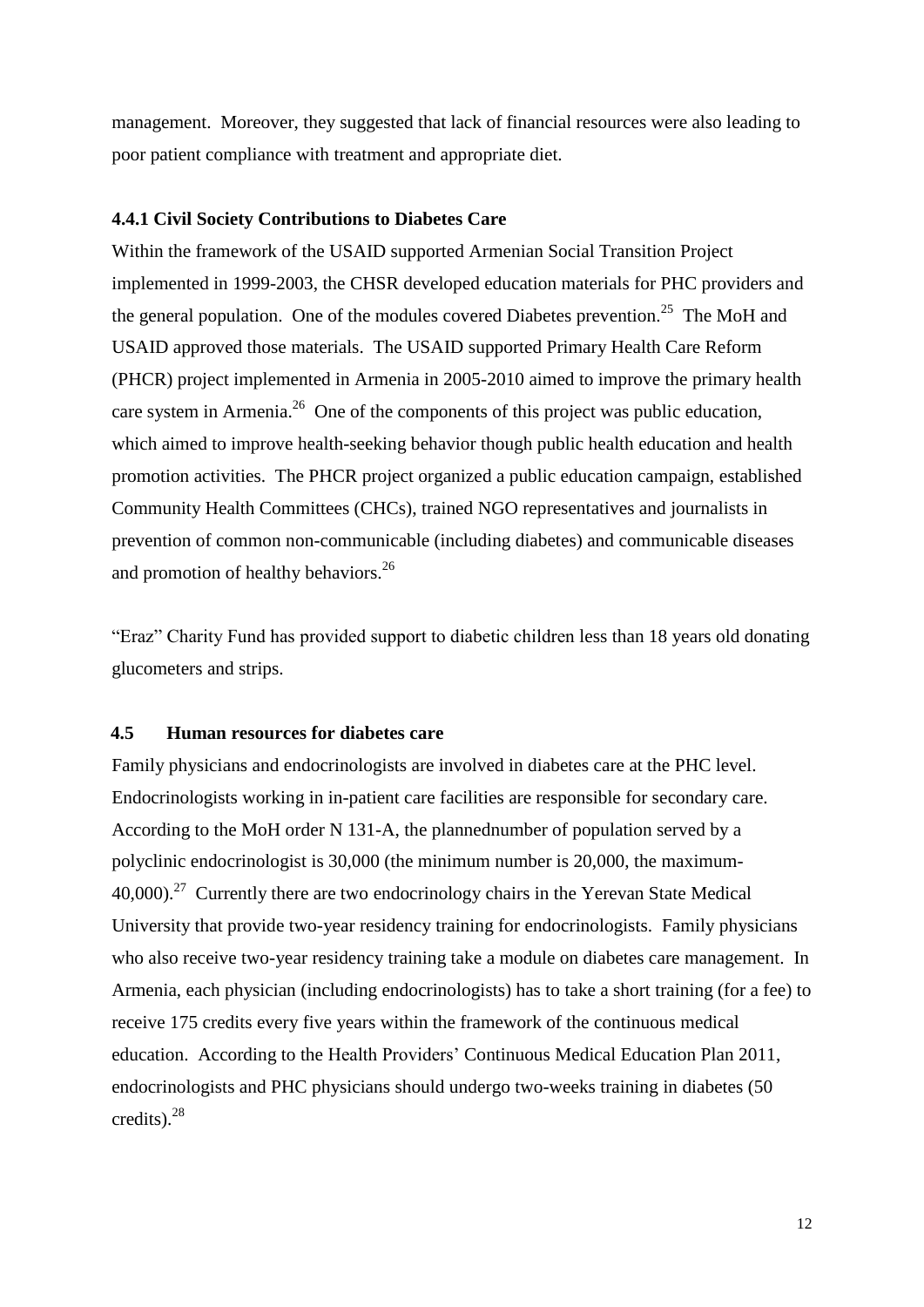According to the National Information Analytic Center, there were 220 endocrinologists in Armenia in 2010. About 80% of them (175) are located in Yerevan. The per capita distribution of endocrinologists is 0.7 per 10,000 population.<sup>29, 30</sup> There are 1,025 therapists in Armenia, about 65% of them (662) work in Yerevan; the per capita distribution of therapists is 3.0 per 10,000 population.<sup>29, 30</sup>

There are no nutritionists dealing with diabetes patients' care. Endocrinologists and PHC GPs or FPs usually consult diabetes patients on appropriate nutrition during their visits. The specialists that may deal with care of diabetes complications are either located in PHC facilities (such as cardiologists, neurologists) or in-patient facilities (where the range of these specialists is broader than in PHC facilities).

#### <span id="page-18-0"></span>**4.6 Procurement and distribution of drugs and consumables**

A study conducted in 2005 about availability and accessibility of insulin and insulin supplies among insulin-dependent patients in Yerevan found that 68.6% of insulin-dependent diabetes patients had experienced interruptions in insulin administration due to insulin shortage in polyclinics or diabetic clinics because of lack of financing.<sup>31</sup>

According to Government decree N 1717, November 2006, drugs necessary for diabetes treatment (insulin and anti-diabetic drugs) officially should be provided for free to all diabetes patients by their PHC facility where they are enrolled. The Minister of Health order N74-N , January 2005, defines the mechanisms how these drugs should be provided to diabetes patients by PHC facilities (polyclinics<sup>iv</sup>) and dispensaries where they are officially registered as diabetes patients and by hospitals during in-patient care when needed.<sup>32</sup>

According to the same order N74-N, insulin and anti-diabetic drugs are purchased througha centralized procurement mechanism $v$  and distributed to polyclinics, dispensaries and hospitals according toa distribution schedule approved by the Ministry of Health (MoH).<sup>32</sup> The MoH develops this distribution schedule based on reports from health care facilites on the number of diabetes patients and required doses of insulin and antidiabetic drugs. Polyclinics and dispensaries prescribe insulin and antidiabetic drugs and record in

1

<sup>&</sup>lt;sup>iv</sup> For diabetes patients living in rural communities that receive primary health care from village outpatient centers, health centers or FAPs, insulin and anti-diabetic drugs are provided for free by their regional polyclinic. <sup>v</sup>The National Purchasing Agency organizes centralized procurement based on the RA "Law on Purchasing", conducts an annual tender and selection of a company to import drugs into Armenia.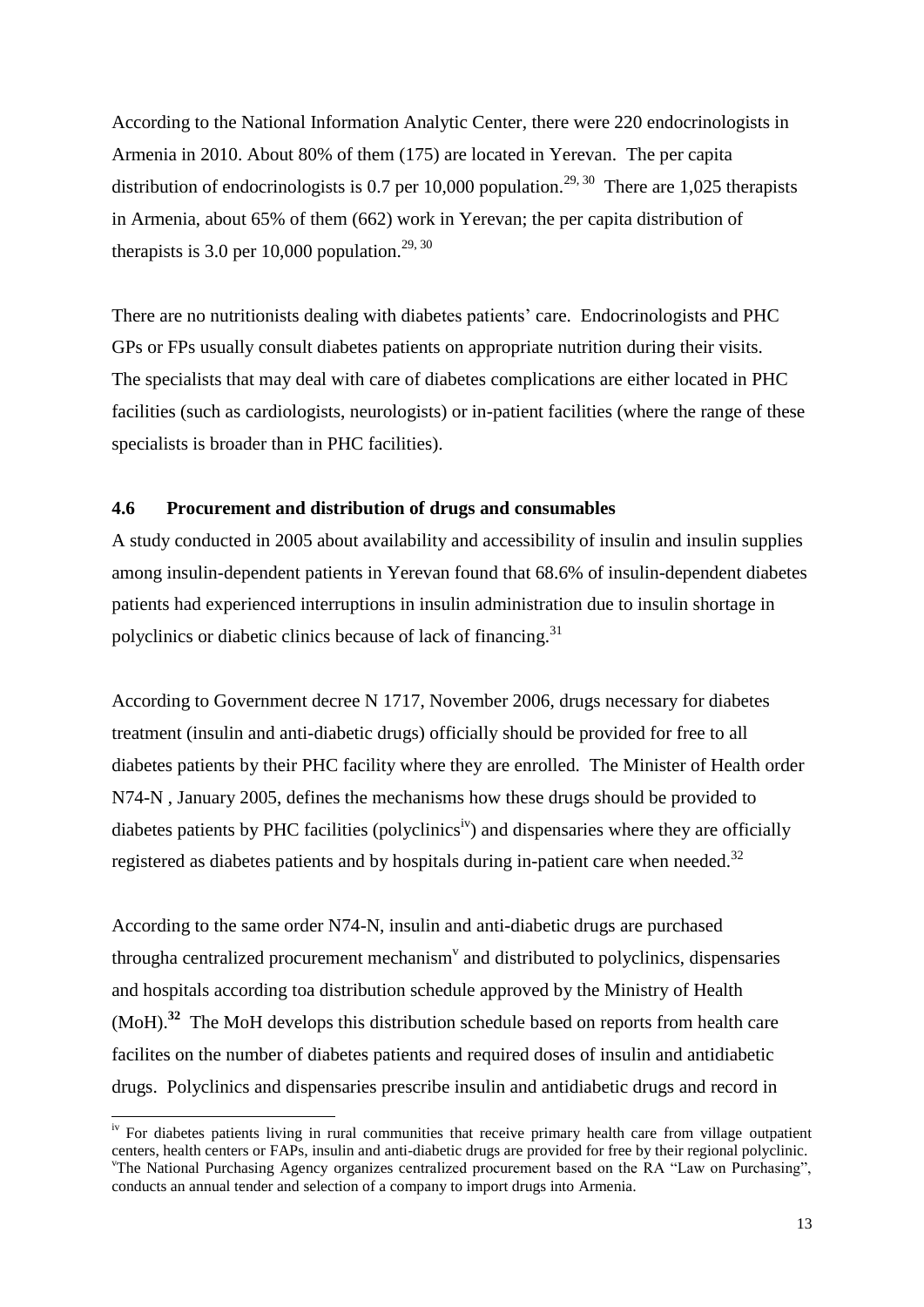patients' medical cards or hospital medical forms.<sup>32</sup> The City Endocrine dispensary coordinates insulin and anti-diabetic drug distribution to Yerevan polyclinics and Social Support and Health Care Departments of Marzescoordinate this process in marzes.<sup>21</sup>

In polyclinics and dispensaries, diabetes patients receive insulin and anti-diabetic drugs from the pharmacy that is located in the facility or by a chief nurse. Polyclinics and dispensaries may also have contracts with their regional pharmacies that provide the drugs to their patients.<sup>33</sup> Each prescription, which is provided in duplicate, is writtenfor only one drug. One copy is stored in the polyclinic or dispensary and the other is given to the patient to pass it on to pharmacy to receive the drug. That copy of the presciption is stored at the pharmacy for five years. At the end of each month each pharmacy presents the number of insulin and anti-diabetic drugs prescribed to diabetic paitents to the PHC facility. Based on this information, the PHC facility develops the drug report and sends a copy to the State Health Agency (SHA) for accountability purposes.<sup>32-34</sup>

TheN74-N orderalso requires that in the case ofshortage or delays in the supply of drugs provided through the centralized procurement mechanism,including insulin and antidiabetic drugs, polyclinicscan be requested by MoH order to purchase these drugs on their own resources and provide to their patients for free.<sup>32</sup>

<span id="page-19-0"></span>The Government does not provide syringes, glucomteres or their strips to diabetes patients. Some donors or humanitarian funds may occaisionnaly provide these items for free to diabetes patients. 35

#### **4.7 Financing of diabetes care**

**.** 

Since January 1, 2006, primary health care is free at the point of service for all citizens of Armenia; it is financed by the MoH budget on a capitation basis.<sup>vi</sup> Each year the Government allocates a budget for the centralized purchasing of insulin and anti-diabetic drugs out of the total health care budget. According to the MoH, about 2.2% of the total health budget was allocated for purchasing insulin and anti-diabetic drugs in  $2011$ .<sup>36, 37</sup>

 $v$ There is not a separate regulation specifically for diabetes care financing, different players engaged in diabetes care are financed within the framework of different standards and regulations. The research team tried to extract the information related to diabetes care.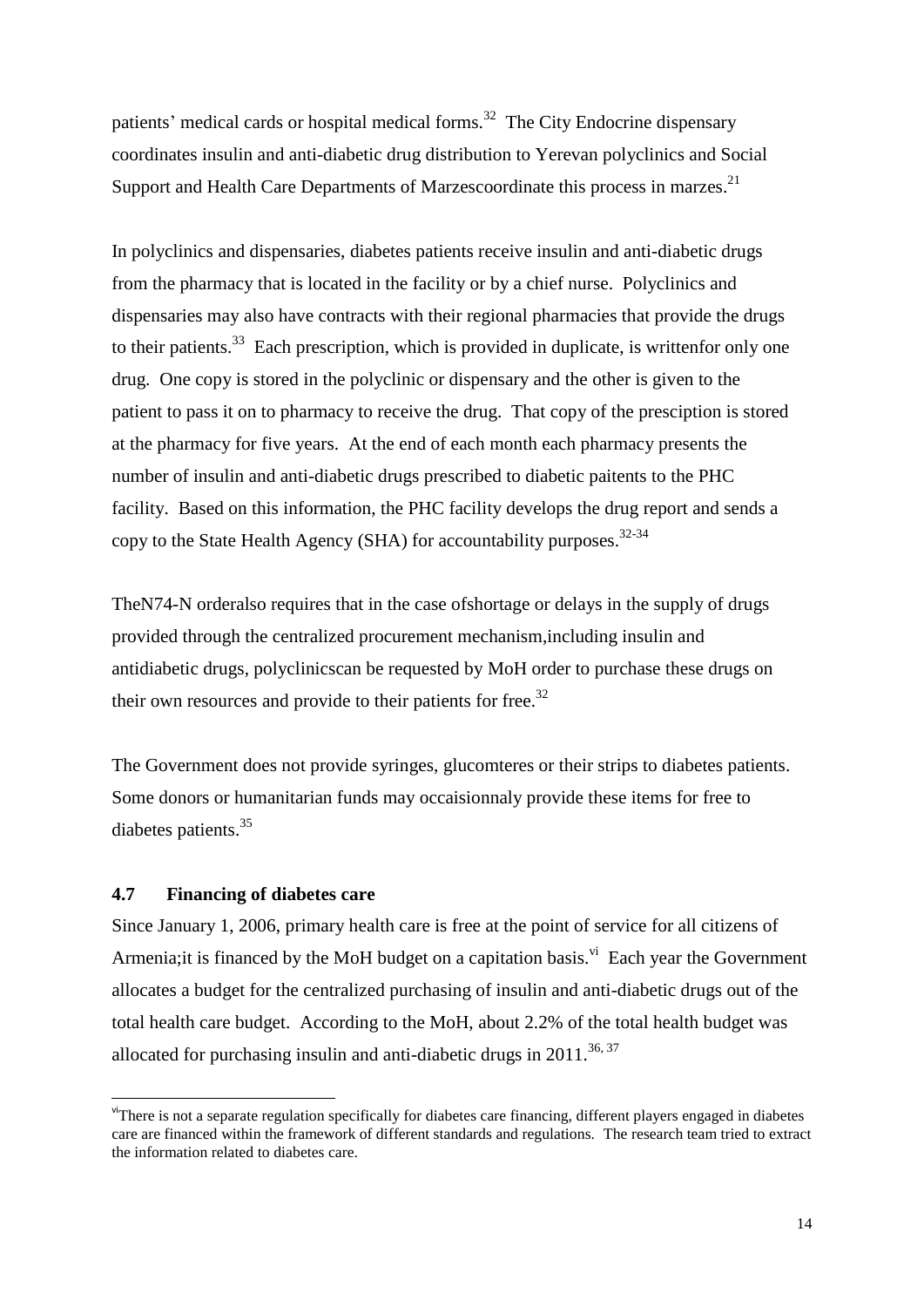Hospital inpatient care for general diabetes patients is not included in the Basic Benefit Package (BBP) covered by the MoH; this means they have to pay out of pocket for those services. However, according to the Government order # 318N and the Minister of Health order #712A, those diabetes patients, who are disabled or belong to a socially vulnerable group (defined in those orders) are eligible to receive free hospital care. In addition, the BBP fully covers hospital inpatient care for children  $0-7$  years old.<sup>vii</sup>

Outpatient and hospital health care financing standards (protocols) regulate reimbursement to the main health care providers for diabetes care (primary and secondary level endocrinologysts, primary health care GPs, FPs).<sup>viii</sup> Primary health care GPs, FPs and endocrinologysts in the polyclinics receive per capita based salary. MoH order N 131-A, February2011, determines the number of enrolled population and per capita payment rates for these providers.<sup>27</sup> According to this order, the planned size of served populatiom for a PHC physicianis 2,000 adult population, with the lowest number 1,000 and highest 2,500. Capitation based payment rate to PHC physiciansis about 4USD per adult individual registeredwith a slightly higher rate for mountaneous regions. The planned size of population served by polyclinic endocrinologysts is 30,000 with the lowest number 20,000 and the highest 40,000, and per patient payment rate isabout  $0.2$ USD.<sup>27,38</sup>

According to the Minister of Health order N 859-A, issued in May 2011, primary health care GPs and FPs are eligible to receive bonus payments for succesfullbest practices in eye funduscopy (administering eye funduscopy for a diabetes patietnt once a year) and availability/maintainance of electronic database of diabetes patients-dispansery patients registry (on the facility and PHC provider level).<sup>39</sup> The order regulates the bonus payment mechanisms according to these two performance indicators for PHC providers.<sup>39</sup>

The salaries of hospital endocrinologist and nurses in endocrine in-patient departments are calculated based on the general *Reimbursement Standards (protocols) of Employees of the Hospitals Providing State-Guaranteed Free Medical Care and Services*. The order of the

**.** 

 $v$ <sup>ii</sup>It was not possible to find information in trends of financial resources as well as out-of-pocket payments spent on diabetes care from official sources and existing reports. Some information about payments including out-ofpocket are covered in the results section.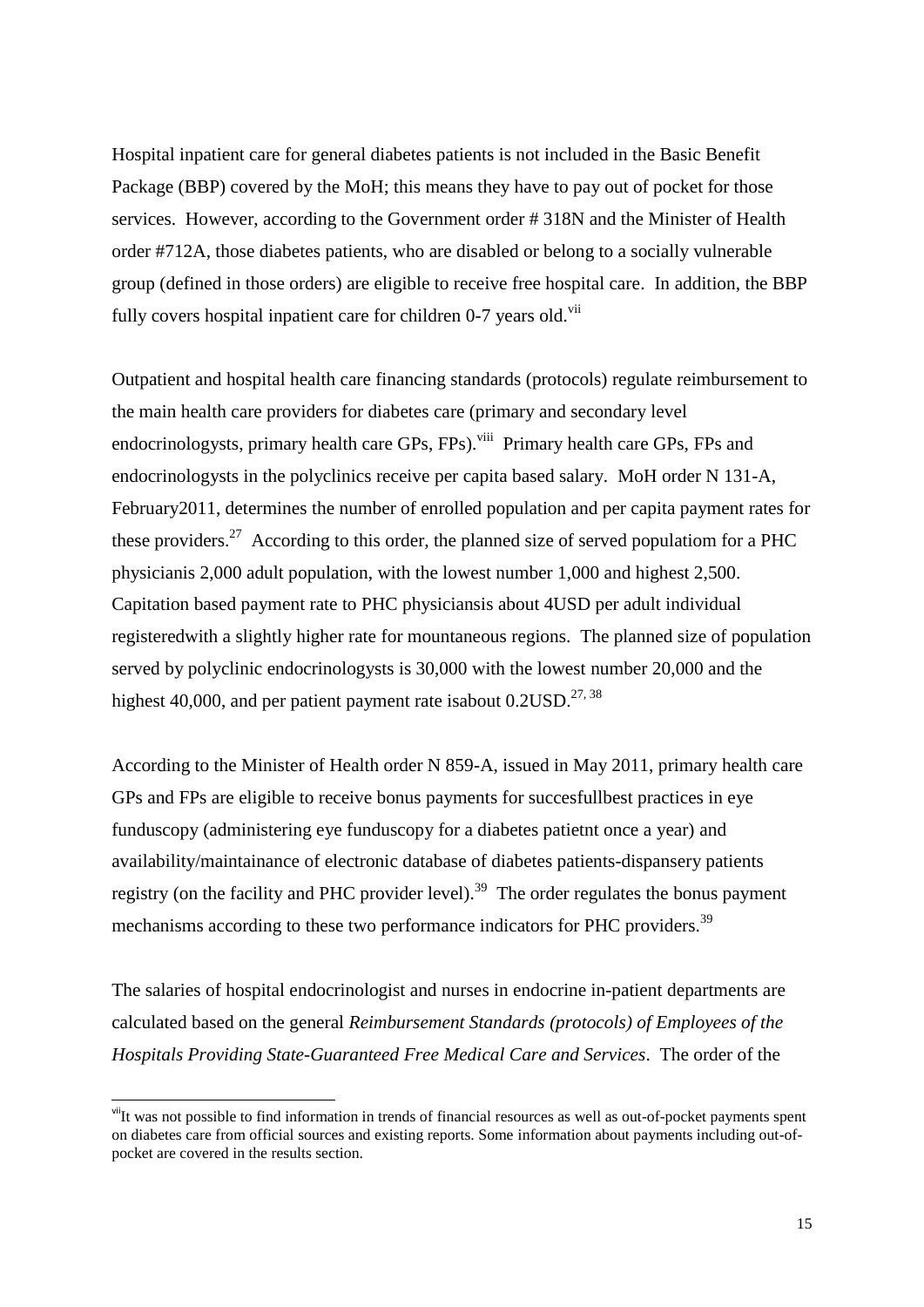Minister of Health N 101-A, 31 January 2011, amended by the orders N 314-A (25 February 2011) and N 613-A (06 April 2011), describe these standards(protocols). <sup>40-42</sup> These orders define the minimal base salary of hospital health providers  $128USD<sup>ix</sup>$  for physicians and 103USD for nurses. The entire salary of a physician is the sum of the minimal base salary, officially determined rate for duties (night shifts), and bonus payment.<sup>40-42</sup>

#### <span id="page-21-0"></span>**4.8 Disability status**

The Government Order N 276-N, March 2006, approved the protocol for Medical and Social Analysis for granting the disability status to eligible population.<sup>43</sup> The protocol defines that the regional Medical and Social Analysis committee, based on the eligible person's residency area (Yerevan or marzes), conducts the medical and social analysis for that person. The regional Medical and Social Analysis committees are the branches of the Medical and Social Analysis Agency established in 2002. The core staff consists of therapists, surgeons, neurologists and pediatricians; other specialists may be enrolled in case of a need for other professional expertise. The committee grants the disability status to an individual based on his/her medical records and provides  $1<sup>st</sup>$ ,  $2<sup>nd</sup>$ ,  $3<sup>rd</sup>$  disability categories to the adult population and «child with disability" category to eligible children.<sup>43</sup> The list of conditions leading to disability are defined by the GoA decision N780-N in 2003 including «general disease" or "having the disease since childhood" and if the condition leads to consistent changes of body functions and deteriorates the individual's daily activities and social life.<sup>44</sup> This document does not contain anything directly related to diabetes; however, diabetes could be considered under "general disease" and diabetes Type I could be considered as "having the disease since childhood." The 1<sup>st</sup>disability category is provided for two years,  $2<sup>nd</sup>$  and  $3<sup>rd</sup>$  categories for one year, "child with disability" category for two years or until 18 years of age.<sup>44</sup> The disability category may be provided lifelong if the condition is irreversible and cannot be rehabilitated.<sup>43</sup>

Diabetes patients with disability status are eligible to receive the disability pension along with other people with disabilities according to the accepted rules defined in the Law of the Republic of Armenia on the State Pensions, accepted in December 2010.<sup>45</sup> According to this Law, a person with a disability category is eligible to receive either disability labor pension if at the time of recognizing the disability he/she had at least two or more years of work

1

<sup>&</sup>lt;sup>ix</sup> One US dollar is equal to almost 390 Armenian Dram (AMD), March 2012.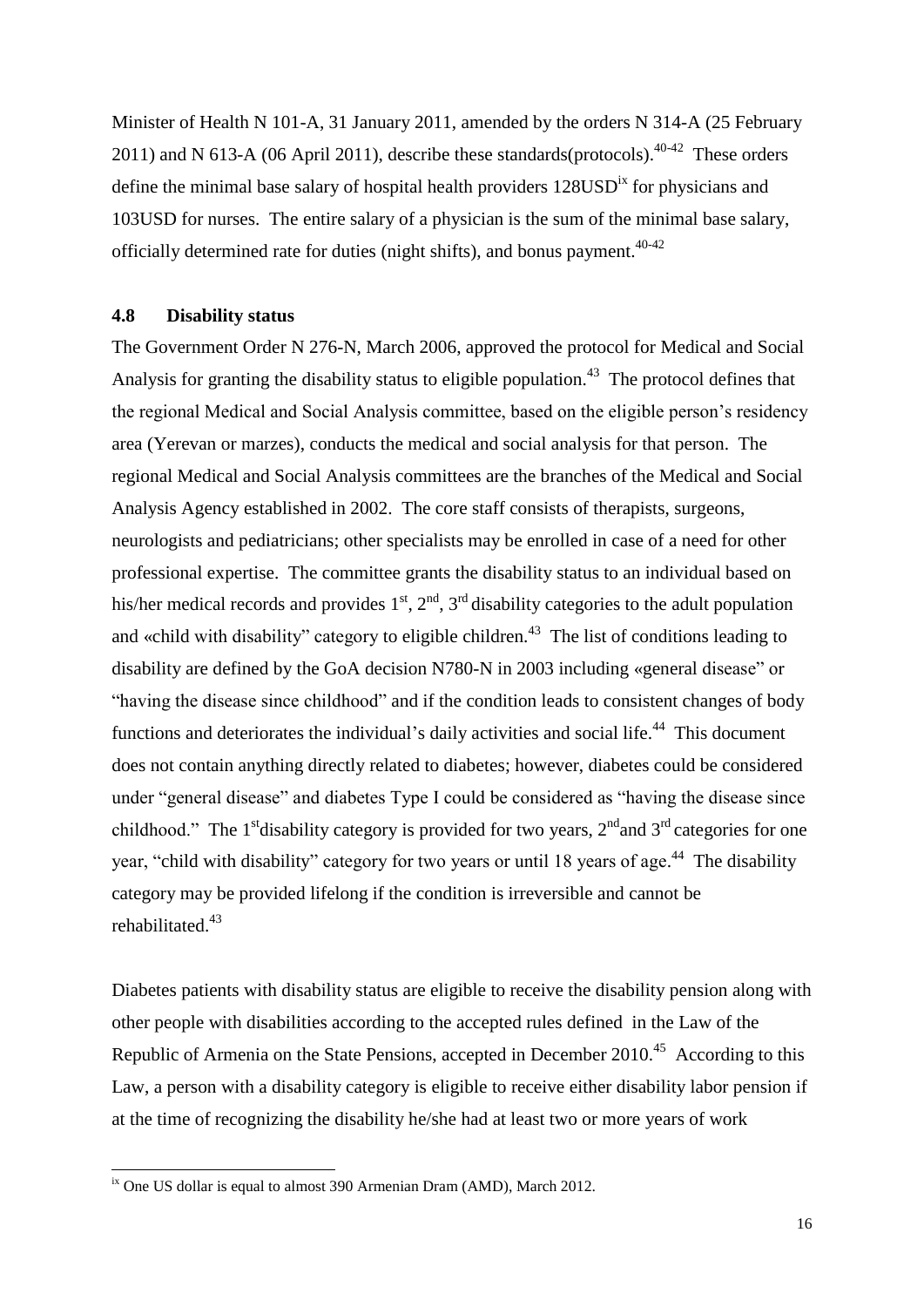experience (the required years of service are different for different age categories), or military disability pension for military servants or disability social pension if the person is not qualified for the labor or military disability pensions or has been recognized as a "child with disability".<sup>45</sup> All types of disability pensions are provided to the eligible population for the period of disability. The calculations of these pensions are different - the labor and military disability pensions are calculated based on the years of work experience. The size of the disability social pension is calculated based on the disability category  $(1<sup>st</sup>, 2<sup>nd</sup>, 3<sup>rd</sup> categories)$ as defined in the Law: "1) 140% of the basic pension for persons belonging to the  $1<sup>st</sup>$ category disability group and those recognized as a "child with disability"; 2) 120% of the basic pension for persons belonging to the  $2<sup>nd</sup>$ category disability group; 3) 100% of the basic social pension for persons belonging to the  $3<sup>rd</sup>$ category disability group.<sup> $,45$ </sup> Currently, the basic pension is about \$33 according to the Government Order N 1860-N from December 29, 2011.<sup>46</sup>

The Law on Social Protection of People with disabilities from April 1994 clarifies that people with disabilities can work according to the individual rehabilitative schemes set by the Medical and Social Analysis Committee. They may work in regular work settings or in professional industries but the working conditions should not harm the health of the employed disabled person. For people with  $1<sup>st</sup>$  and  $2<sup>nd</sup>$  disability categories the working hours are reduced and should not exceed 36 hours weekly. In these cases the employees are reimbursed according to the actual working hours or the actual number of the product they produced.

# <span id="page-22-2"></span><span id="page-22-1"></span><span id="page-22-0"></span>**5. Results**

# **5.1 Inputs: Current Infrastructure and Resources for Diabetes Care**

#### **5.1.A Physical resources**

# **5.1.A.1 Availability and physical conditions of facilities for diabetes care**

*We do not have adequate working* [physical] *conditions…*

PHC endocrinologist 5.1.A.1.1 FGD, Shirak marz

*The situation in marzes very poor. They* [facilities] *do not have appropriate* [physical] *conditions, equipment and laboratory tests.*

> Hospital endocrinologist 5.1.A.1.1 IDI, Yerevan

*We need changes in everything here, starting from a* [renovated or new] *building and*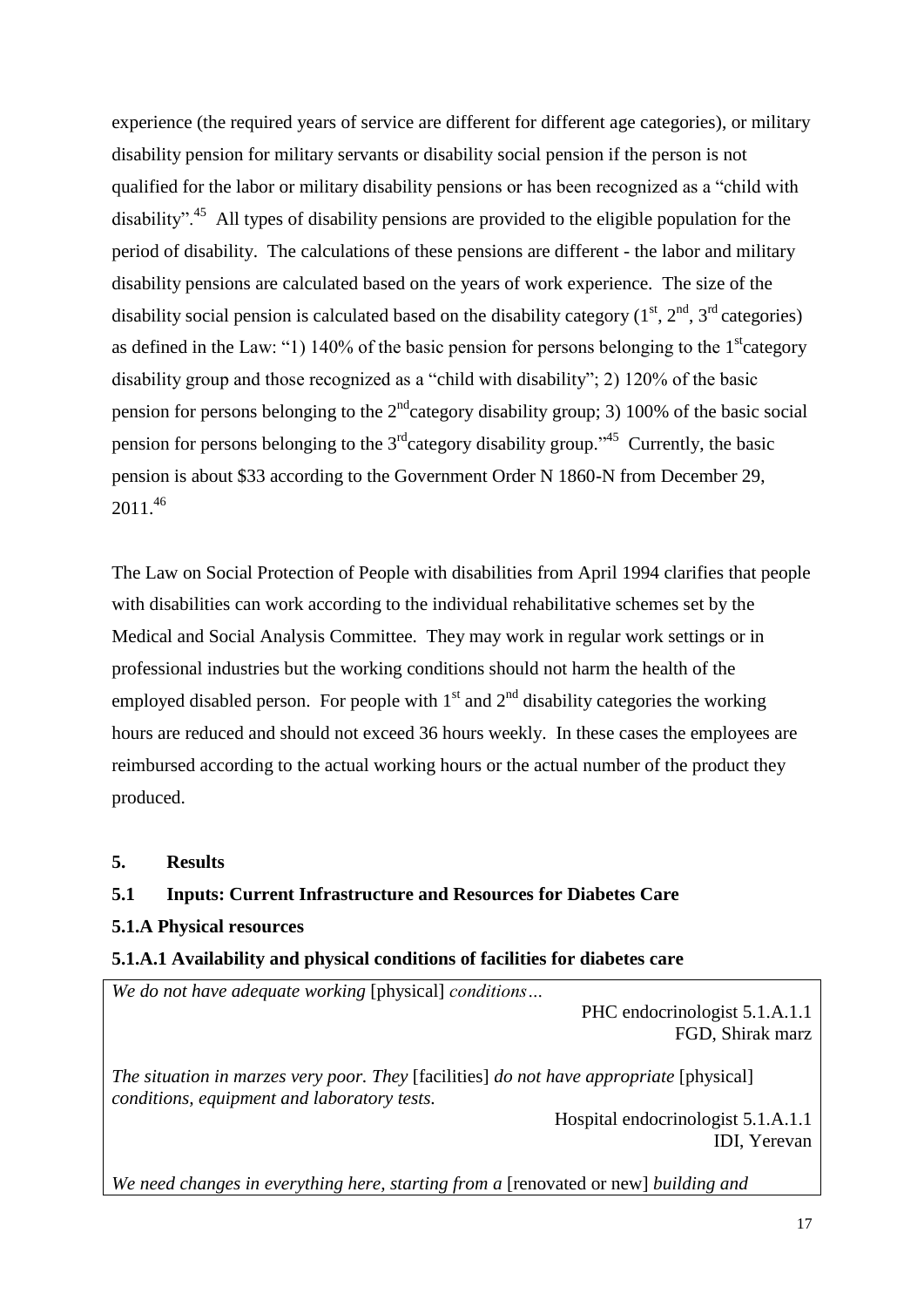*everything else. We lack even the most basic things such as a toilet or running water. There's a small sink, but no running water.* 

> PHC provider 5.1.A.1.1 IDI, Shirak marz

*We don't have the necessary facilities. There is only a single room and we don't have anything* [a shortage of sufficient supplies or equipment].

> PHC provider 5.1.A.1.2 IDI, Shirak marz

*Currently in our region we do not have a separate in-patient department where patients with complications can receive specialized treatment: if a patient has heart problems s/he receives treatment in a cardiology department, if retinopathy - in an ophthalmology department, etc. If I feel that a diabetes patient is in danger of ketoacidiosis, I send him/her to the general therapeutic in-patient care unit, where we have several beds for diabetes patients.*  Policy maker/Expert 5.1.A.1.1

IDI, Shirak marz

*Another thing that would be good to do in the management of diabetes is to have a department at the hospital with 5-10 beds, to have a small specialized center for diabetes patients in our marz, so our patients could receive treatment there and there would be no need to go to Yerevan.*

> Policy maker/Expert 5.1.A.1.2 IDI, Shirak marz

*There is no in-patient pediatric endocrinology unit in Armenia. Adults are together with children in the hospitals. It is anti-sanitary… Children should not see how adults look after themselves… Everybody, including the Government, knows that there is no pediatric endocrinology in-patient unit in Armenia. They harm the children when bring together with adults in the same unit* [the pediatric endocrinology in-patient unit was merged with the adult in-patient unit]*. The problem is that children with diabetes see people who lose their vision due to diabetes or adults with gangrenous limbs next to them in the same department…it is unbearable. When diabetic children see what adult patients eat, they tell us: "but you told us that we can't eat that."*

Policy maker/Expert 5.1.A.1.3 IDI, Yerevan

Physical conditions of facilities had problems particularly in the marz. Providers from Shirak marz and Yerevan reported that the physical conditions in marz facilities, particularly in rural areas, were not adequate and there was a need for improvements.

According to some policy makers/experts, there was no in-patient endocrinology department in Shirak marz, and diabetes patients who needed in-patient care were hospitalized in other departments or received care in Yerevan. Two policy maker/experts indicated that establishing a small in-patient endocrinology department in Shirak marz would help improve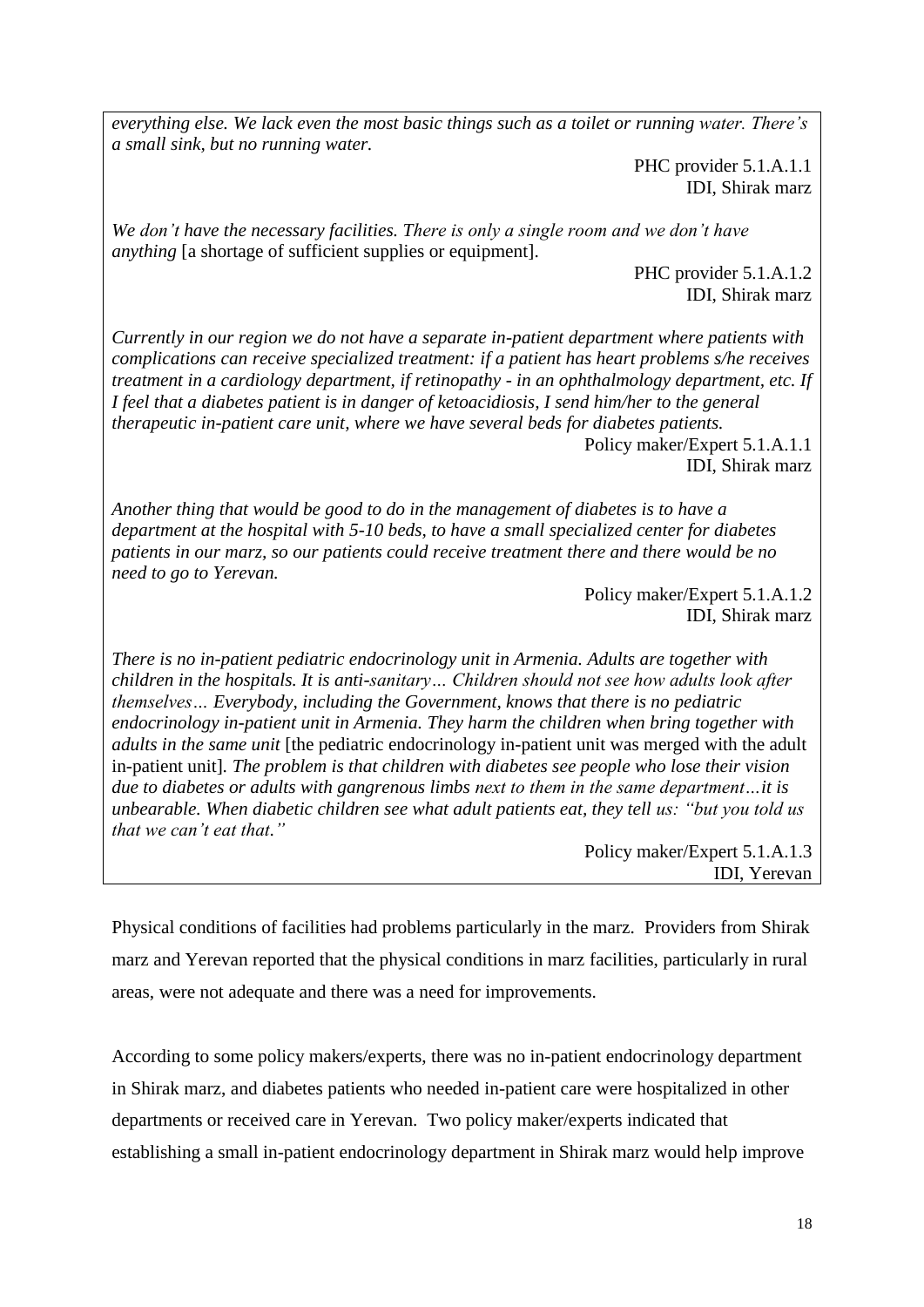hospital care for diabetes patients in Shirak marz and not require patients be referred to Yerevan.

One of the policy makers/experts noted that there was no paediatric in-patient endocrinology department in Armenia, and diabetic children received their hospital care with adult patients in the same in-patient endocrinology department.

# **5.1.A.2 Absence of diabetes foot-care specialized services and cabinets**

*There is no center for the treatment of diabetic foot complications. I have personally received training in Moscow, and for some reason they* [the Ministry of Health] *didn't … open this cabinet at the Republican hospital.* 

> Policy maker/Expert 5.1.A.2.1 IDI, Yerevan

*We have many cases of diabetic foot complications. This is a serious problem in our country. Serious actions are not being taken for diabetic foot care in our country.* 

Hospital endocrinologist 5.1.A.2.1 IDI, Yerevan

*I heard that there are one-two doctors who deal with diabetic foot care, but we do not have specialized units for effective management* [of this problem]*. We send our patients to other hospitals for diabetic foot complications, but very often they end up with amputations, since we do not have appropriate diabetic foot management services in our country.* 

Hospital endocrinologist 5.1.A.2.2 IDI, Yerevan

*I was taken to the Republican hospital, where 5-6 doctors checked my* [patient with diabetes foot complications] *foot and discussed my problem with each other. Then an old doctor checked me and said that he would not touch a diabetic, because it is very dangerous and something could go wrong.*

> Diabetes patients 5.1.A.2.1 FGD, Yerevan

*It* [the Armenian Association of Diabetic Foot] *was founded in December 2008 as an NGO; it has 5 members - all are surgeons. The main aim is to diagnose and treat diabetes patients with problems in their lower extremities, to prevent amputations and development of septicemia and other complications. Currently we* [the Armenian Association of Diabetic Foot*] function only with our own resources. We pay visits to different marzes - Syunik, Tavush, as well as Kharabakh. However, those visits are done once a year, during summer months, when we can take our vacation. During those visits we consult about 300 patients. Most of the treatments we provide are on-site. Probably only 10% of the patients continue treatment here in Yerevan. The organization of these visits is also done based on personal connections. During these visits we also deliver lectures to health care providers. We also organize an open day in Yerevan.* 

> Other specialist 5.1.A.2.1 IDI, Yerevan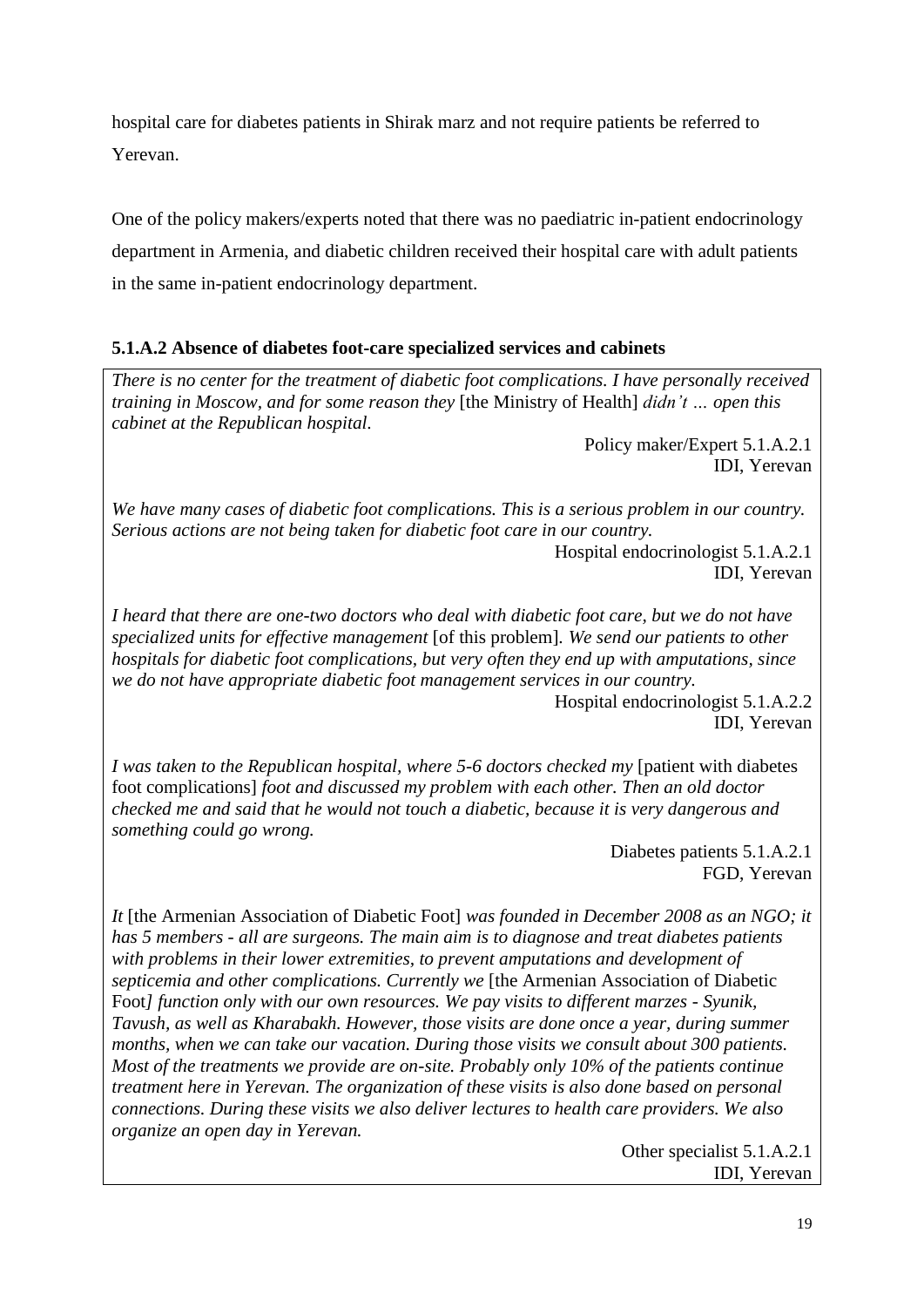Some of the policy makers/experts mentioned that there were no units in Armenia (ether at national or regional levels) specialised in care of diabetes foot complications.<sup>x</sup> If a diabetes patient had foot problems they were sent to surgical departments that very often did not provide appropriate care.

The Armenian Association of Diabetic Foot provides site visits in different marzes of Armenia, consult diabetes patients with foot problems and provide treatment. Unfortunately, these visits were not frequent and do not meet the existing need.

# **5.1.A. 3 Availability of drugs for diabetes patients**

**Coverage of insulin and anti-diabetic drugs**

*I can say that insulin is provided adequately and we do not have shortage or delays. Diabetes tablets cannot be provided to all diabetes patients, only 30% are covered due to lack of State financing.*

*If there is a shortage of insulin, it means that the facility head did not report the newly admitted cases since we allocate insulin according to their needs.*

> Policy maker/Expert 5.1.A.3.1 IDI, Yerevan

*Insulin is more available than* [anti-diabetic] *drugs.*

PHC provider 5.1.A.3.1 Shirak marz

*Of course we can project how much* [insulin] *we need for each patient and receive this amount, but when a patient uses a different dosage each day then you can't know in advance how much insulin they would actually need.*

> PHC endocrinologist 5.1.A.3.1 FGD, Yerevan

*… sometimes even if it is the amount that we requested, we run short at the end because we increase doses or identify new patients.*

> Policy maker/Expert 5.1.A.3.2 IDI, Yerevan

*I buy insulin myself as there is a shortage of insulin at our polyclinic.* 

Diabetes patients 5.1.A.3.1 FGD, Yerevan

*The insulin they give me lasts for only half a month; I buy the rest myself.* Diabetes patients 5.1.A.3.2

**<sup>-</sup>**<sup>x</sup> There is no data on the number of the practicing physicians trained for diabetes foot or other compilations management.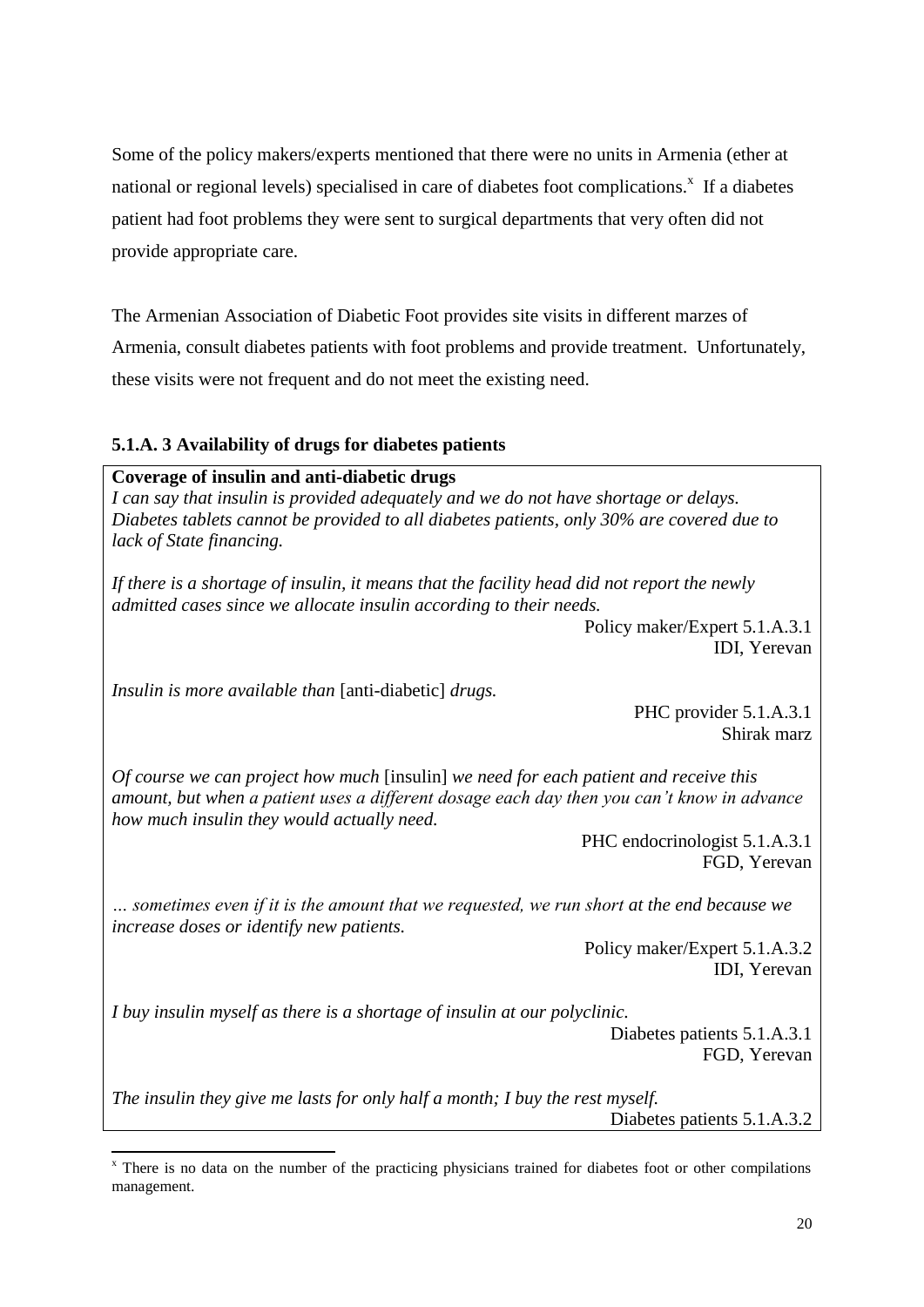FGD, Yerevan

*We are unable to provide facilities with an adequate number of diabetes tablets since the State can provide only 30% coverage- so we provide each facility with only 20-30% of their reported needs for anti-diabetic drugs (tablets).*

> Policy maker/Expert 5.1.A.3.1 IDI Yerevan

*They* [polyclinics] *don't get enough* [anti-diabetic tablets] *for all. So we end up buying them ourselves.*

> Diabetes patient 5.1.A.3.3 FGD, Yerevan

*It is much better now* [compared to ten years ago] *and it is gradually improving. First of all, there are various drugs* [anti-diabetic medicines] *to choose from, and there aren't as many deaths like we used to have back then.*

> PHC endocrinologist 5.1.A.3.2, FGD, Yerevan

*It* [diabetes care and drugs coverage] *was terrible in the previous decade. It is better now.* PHC provider 5.1.A.3.2 FGD, Yerevan

\_\_\_\_\_\_\_\_\_\_\_\_\_\_\_\_\_\_\_\_\_\_\_\_\_\_\_\_\_\_\_\_\_\_\_\_\_\_\_\_\_\_\_\_\_\_\_\_\_\_\_\_\_\_\_\_\_\_\_\_\_\_\_\_\_\_\_\_\_\_\_\_\_\_

# **Quality of drugs**

*The obvious improvement is that in the past we received animal insulin, while currently we receive only human insulin.*

Hospital endocrinologist 5.1.A.3.1 FGD, Yerevan

*During those years* [in the Soviet time] *swine insulin was provided. Today we receive human insulin…*

> Diabetes patient 5.1.A.3.4 FGD, Yerevan

*Of course care and drug quality have improved; previously we had animal insulin, now we only have Humulins* [a type of human insulin], *which reduces the possibility of complications.*  PHC provider 5.1.A.3.3 IDI, Shirak marz

*Another problem is the quality of drugs that the government is purchasing. They are the cheapest available drugs in the market, which is also the result of insufficient funding.* Policy maker/Expert 5.1.A.3.3 IDI Yerevan

*We have very good treatment schemes. But good treatment schemes need perfect medicine that are more expensive and cannot be provided for free on the state budget. Today diabetes patients receive insulin and anti-diabetic drugs from polyclinics. The drugs are obtained through a centralized procurement mechanism by the State, and are not as effective as compared to other brands* [of insulin and anti-diabetic drugs] *that are more expensive and are not affordable for the State.* 

Policy maker/Expert 5.1.A.3.4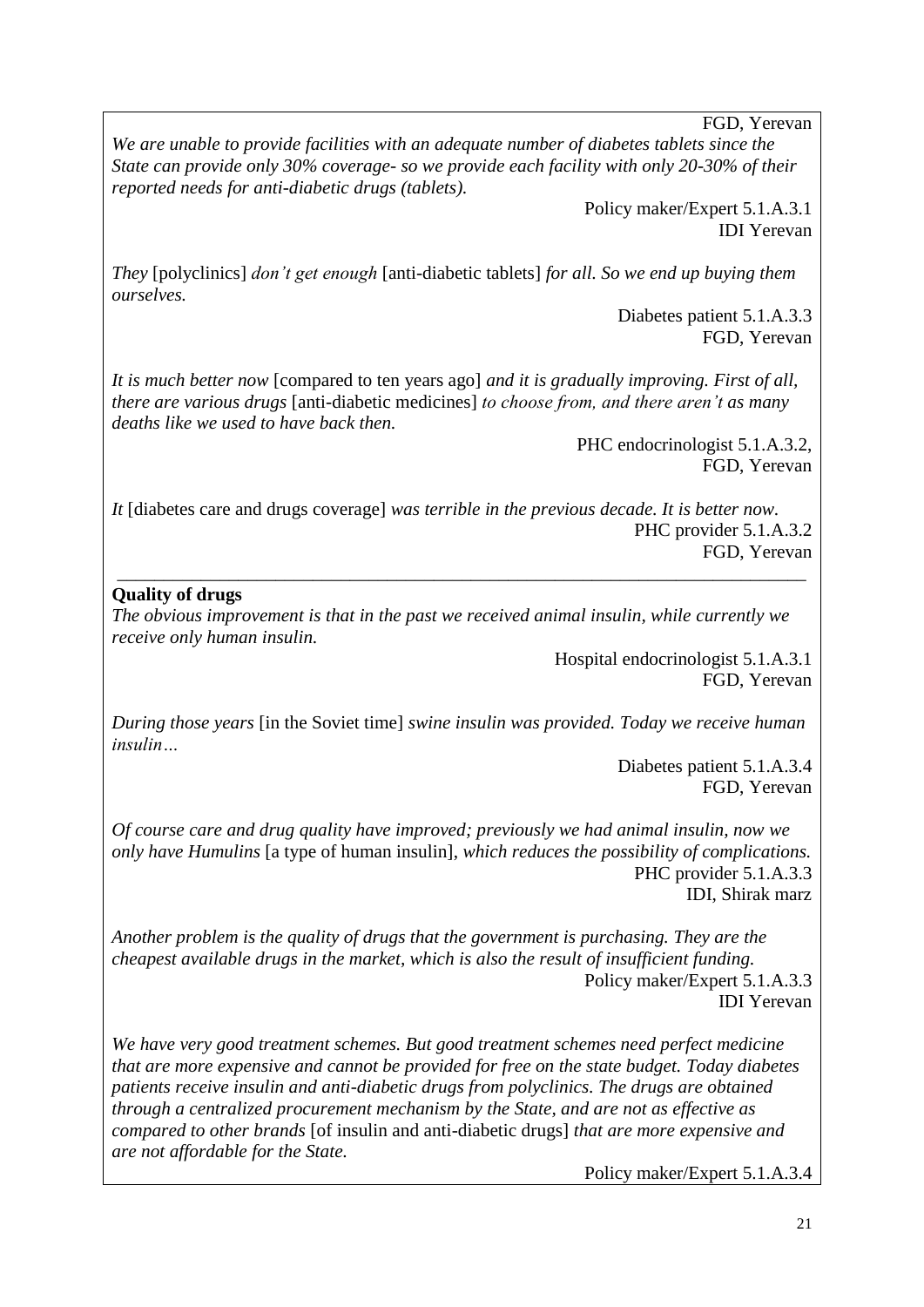IDI Yerevan

*The quality of insulin provided by polyclinics is not always good.*

Hospital endocrinologist 5.1.A.3.2 FGD, Yerevan \_\_\_\_\_\_\_\_\_\_\_\_\_\_\_\_\_\_\_\_\_\_\_\_\_\_\_\_\_\_\_\_\_\_\_\_\_\_\_\_\_\_\_\_\_\_\_\_\_\_\_\_\_\_\_\_\_\_\_\_\_\_\_\_\_\_\_\_\_\_\_\_\_\_\_

# **Availability of other drugs**

*Apart from hypoglycemic drugs, there are no other drugs available* [provided for free] *for diabetics needed for the prevention of complications…*

> PHC provider 5.1.A.3.3 FGD, Yerevan

*The quantity of such medicines* [drugs for diabetes complications] *is so limited in PHC facilities that it is hardly enough for patients with disabilities…, and cannot be provided to all diabetes patients.* 

> PHC provider 5.1.A.3.4 FGD, Yerevan

*People receive only insulin and anti-diabetic drugs from polyclinics, no other drugs are provided for free.* 

Diabetes patient 5.1.A.3.6 FGD, Shirak marz

*Patients with complications don't receive enough drugs* [other than insulin and anti-diabetes drugs]*. Patients with a disability status are the only ones that may receive something…they can take whatever is available at the polyclinic at that moment.* 

> PHC provider 5.1.A.3.5 FGD, Yerevan

*Currently, I take a drug for blood vessel health, with one ampoule costing 15-18USD, plus drugs for liver, vitamins, etc., so it averages to 90-128USD per month*[out-of pocket]*.* Diabetes patient 5.1.A.3.7 FGD, Shirak marz

Almost all policy makers and experts claimed that the coverage of insulin was better (almost 100 %) than anti-diabetic drugs (tablets), at both national and regional levels. The low coverage of anti-diabetic drugs was due to lack of State funding that allowed purchasing only 20-30% of anti-diabetic drugs needed.

However, some policy makers/experts and health providers reported that sometimes they experienced shortage of insulin which was related to inability to project changes of dosage for insulin among patients and enrolment of new patients. A few diabetes patients confirmed that sometimes because of shortages of insulin they had to buy insulin on their own.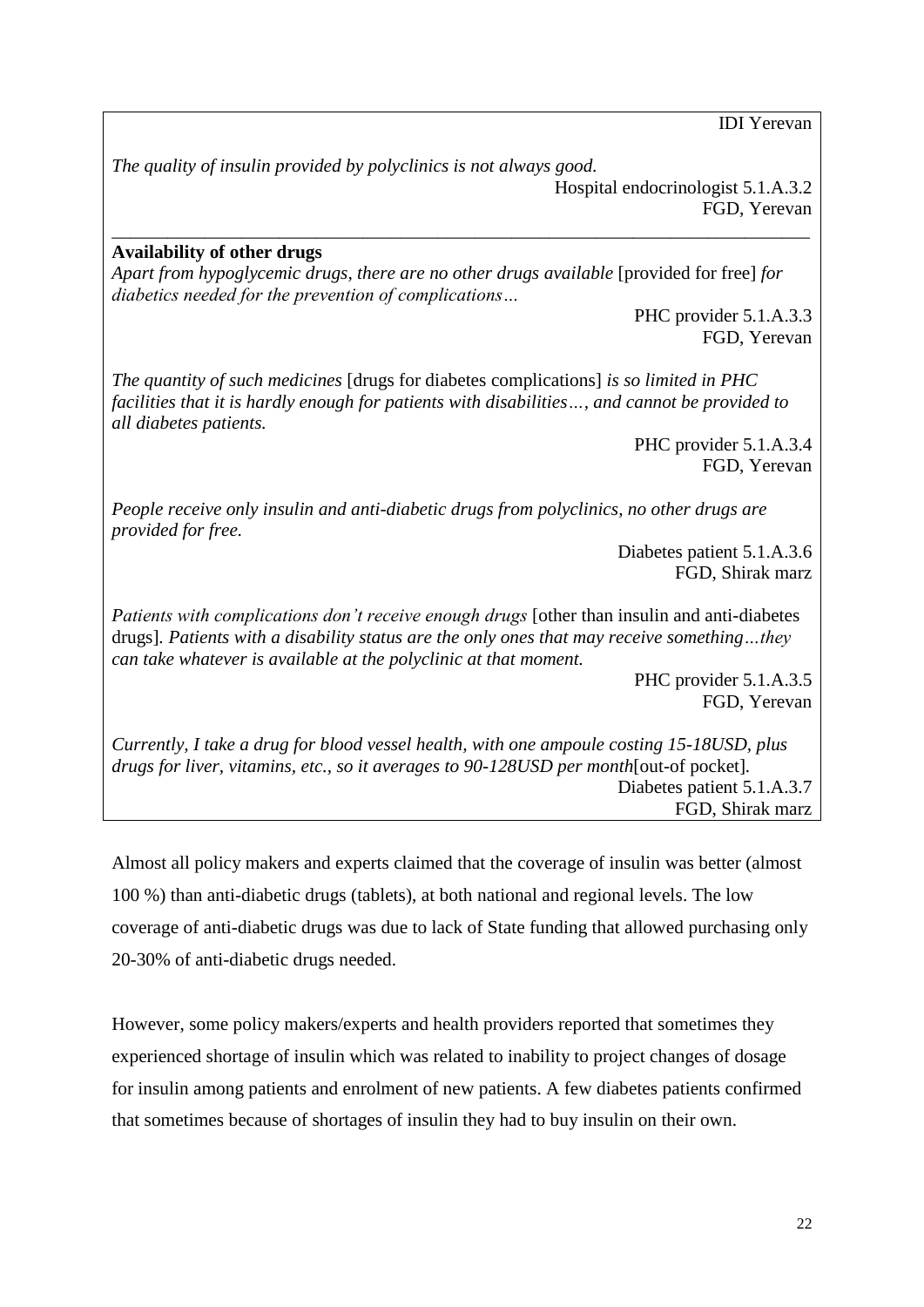Almost all health care providers and diabetes patients highlighted that there was constant shortage of anti-diabetic drugs; existing supplies covered a small proportion of the need of patients for these drugs.

Nevertheless, most of health care providers and patients agreed that insulin and anti-diabetic drugs were relatively more available nowadays than ten years ago. The majority of study participants confirmed that the quality of insulin improved – only human insulin has been currently used in Armenia.

Some policy makers/experts and hospital endocrinologists reported that the quality of insulin provided for free (from the list of essential drugs) by the polyclinics was not as effective as other, more expensive insulin analogues that offer more balanced control of blood glucose levels $x_i$ . Given the limited budget, the better quality insulin was not feasible for the State to buy. Due to lower quality of insulin provided for free in polyclinics, some diabetes patients reported purchasing insulin from pharmacies or receiving it from their friends and relatives living abroad.

Almost all diabetes patients and some health providers stated that drugs to treat diabetes complications were not provided for free to diabetes patients. According to diabetes patients who participated in the study (both from Yerevan and Shirak), their monthly expenditures on these drugs ranged from 26-128USDand sometimes even more.

# **5.1.A.4 Availability of consumables**

#### **Glucometers and strips**

**.** 

*One problem that we have in pediatric services is that the government does not provide supplies for self-monitoring. Glucometers and their strips are quite expensive and difficult for the parents to purchase… We are currently cooperating with a Foundation, which helps us with these issues* [glucometers and strips]*. The fund was created because of these difficulties that we were facing*[lack of access to glucometers]*…However, due to limited funding they*  [the Foundation]*can only help half of our patients; and so they provide around 200 children*  [out of 350 diabetes children registered] *with a constant supply of strips.* 

> Policy maker/Expert 5.1.A.4.1 IDI, Yerevan

*Diabetics all over the world have to monitor their blood glucose level a few times every* 

<sup>&</sup>lt;sup>xi</sup> Recent studies suggest that insulin Detemir and insulin Aspart offer better glycemic control, particularly for type I diabetes patients.<sup>51,52</sup>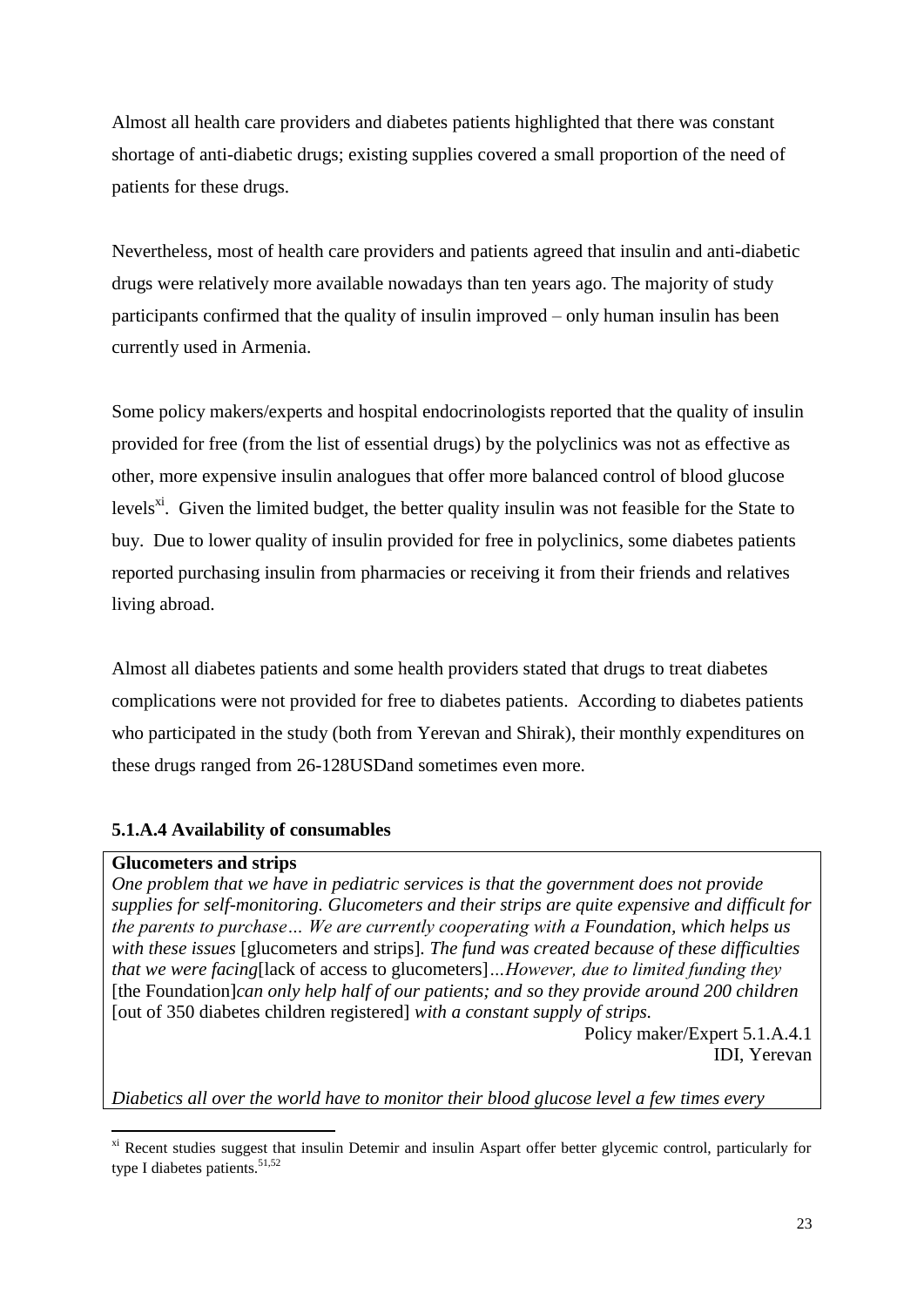*single day. Our patients won't do it regularly because buying strips is a huge financial burden to all of them.* 

> PHC endocrinologist 5.1.A.4.1 FGD, Yerevan

*Most of the patients rely on their relatives living abroad to provide them with glucometers and strips. …We always say buy glucometers* [to a diabetic patient], *or ask a relative abroad to send their old glucometer to you as a cheaper option. … About 70% of the glucometers that our patients have are from abroad; basically other governments are supplying our patients.*

> PHC endocrinologist 5.1.A.4.1 FGD, Yerevan

*… My son bought one for me, so I started checking it myself. I buy the strips for the machine from the pharmacy, although it's extremely expensive. It used to be 10,000 AMD* [26USD]*, but now it's 14,000 AMD* [per 50 strips in a package, 36USD]*.*

> Diabetes patient 5.1.A.4.1 IDI, Shirak marz

*The priest* [from a local church] *helped me and gave me a glucometer; however, currently it is out-of-date and the strips are over.* 

> Diabetes patient 5.1.A.4.2 FGD, Yerevan

*I have paid 22,000 AMD* [56USD] *for one* [glucometer] *and then I had to go to the pharmacy and they asked me to pay 10,000 AMD* [26USD] *for the strips; there are only 50 in a pack. But I just can't afford paying that much money for strips all the time.*

Diabetes patient 5.1.A.4.3 FGD, Yerevan

*We received a glucometer from USAID, however we are no longer able to use it, because we have run out of strips and pharmacies don't sell them* [for this glucometer]*.*

PHC provider 5.1.A.4.1 IDI Yerevan

*Yes, I have my own dispensary office, as well as a glucometer, but I use it only in emergency cases because we do not receive the stripes regularly- so I have to ask our director to buy it.* Hospital endocrinologist 5.1.A.4.1 FGD, Shirak marz

*I purchase the needles for my injector-pen, paying 70 AMD* [0.2USD] *per needle. And of course since they don't provide the strips, I have to purchase those as well at 200 AMD*  [0.5USD] *each.* 

Diabetes patient 5.1.A.4.4 IDI, Yerevan

*The price of strips is 5,000 AMD* [13USD] *per package now (with 25 strips inside), and I use approximately 1.5 package monthly.*

> Diabetes patient 5.1.A.4.5 IDI, Yerevan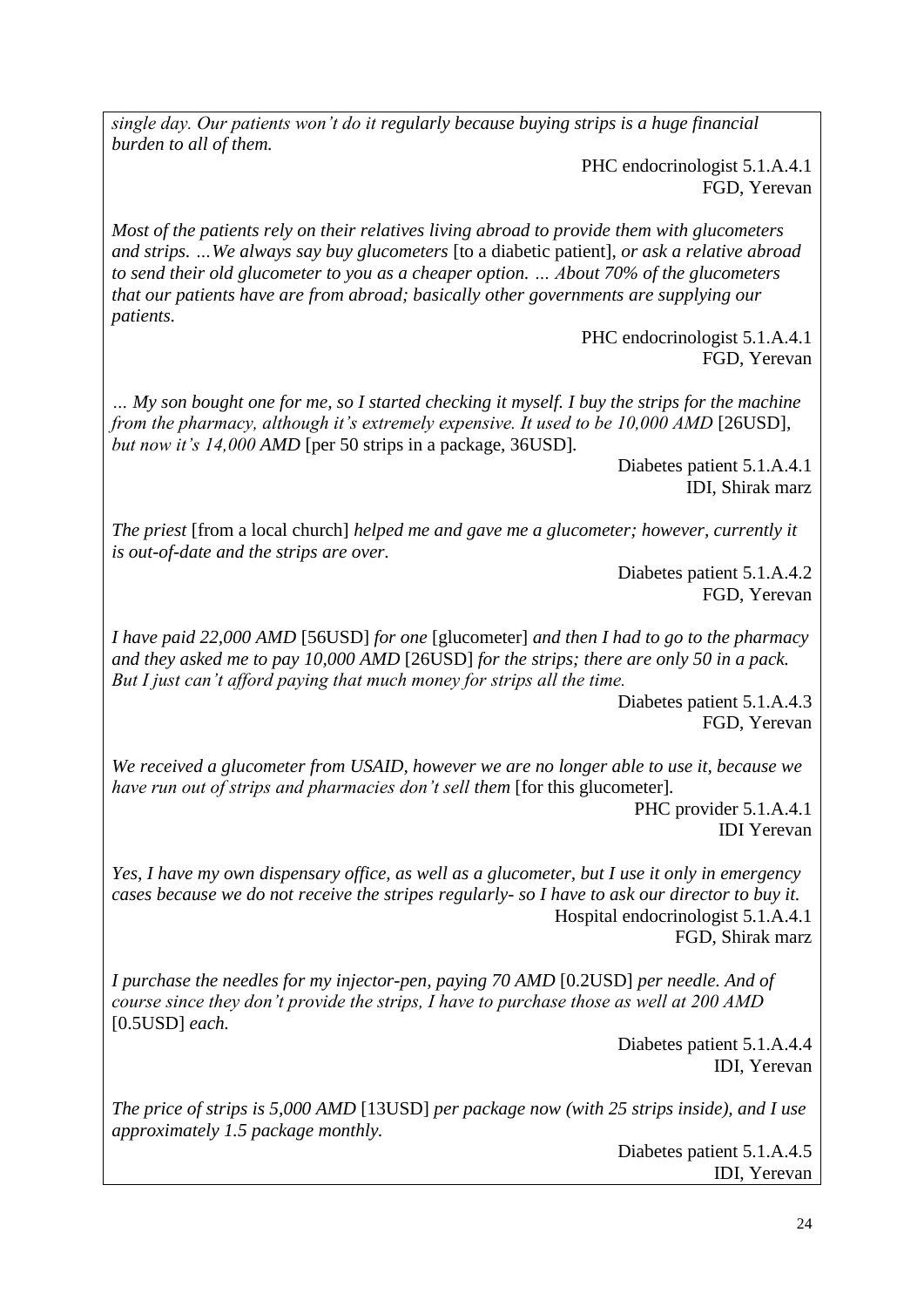*We have purchased our own glucometers and strips, because it is absolutely essential. There are times that you just need to monitor the patient and see how they are…. We purchase those* [strips] *with our own money because we need the strips to be able to carry out our job effectively.*

> PHC endocrinologist 5.1.A.4.2 FGD, Yerevan

#### **Syringes**

*We do not provide syringes or strips; the State does not have funds for that. Moreover, the syringes cost 30 AMD* [0.1USD]*, so the polyclinics can purchase them with their own money and distribute them to the patients. From time to time we receive humanitarian aid which may include syringes or anti-diabetic drugs.* 

\_\_\_\_\_\_\_\_\_\_\_\_\_\_\_\_\_\_\_\_\_\_\_\_\_\_\_\_\_\_\_\_\_\_\_\_\_\_\_\_\_\_\_\_\_\_\_\_\_\_\_\_\_\_\_\_\_\_\_\_\_\_\_\_\_\_\_\_\_\_\_\_\_\_\_

Policy maker/Expert 5.1.A.4.2 IDI, Yerevan

*I get syringes sometimes but very few. They are never enough for our patients.*  PHC endocrinologist 5.1.A.4.3 FGD, Shirak marz

*If we have any* [syringes] *we give them to our patients, if not then they have to purchase some from pharmacies.*

> PHC endocrinologist 5.1.A.4.4 FGD, Shirak marz

*I use each syringe about 2-3 times.*

Diabetes patient 5.1.A.4.4 IDI, Yerevan

*The patients spend a lot of cash on syringes; each month I request 1,000 syringes along with the medication, but until today I've probably received only about 100 syringes. None of our patients use a single-use syringe only once; they inject with the same one many times until it becomes blunt.*

> PHC endocrinologist 5.1.A.4.1 FGD, Yerevan

#### **Insulin-pen injectors**

*There was a time when we even had insulin-pens; however, they are over, and now we have insulin in ampoules again.*

\_\_\_\_\_\_\_\_\_\_\_\_\_\_\_\_\_\_\_\_\_\_\_\_\_\_\_\_\_\_\_\_\_\_\_\_\_\_\_\_\_\_\_\_\_\_\_\_\_\_\_\_\_\_\_\_\_\_\_\_\_\_\_\_\_\_\_\_\_\_\_\_\_\_\_

PHC provider 5.1.A.4.2 IDI, Shirak marz

*Some time ago we received the pens which we distributed among our patients and then we ran out of cartridges and didn't receive new ones, so they couldn't be used.* 

PHC endocrinologist 5.1.A.4.1 FGD, Yerevan

*But the cartidges*[of insulin-injectors]*were not available anywhere, just the pen-injectors.* Diabetes patient 5.1.A.4.6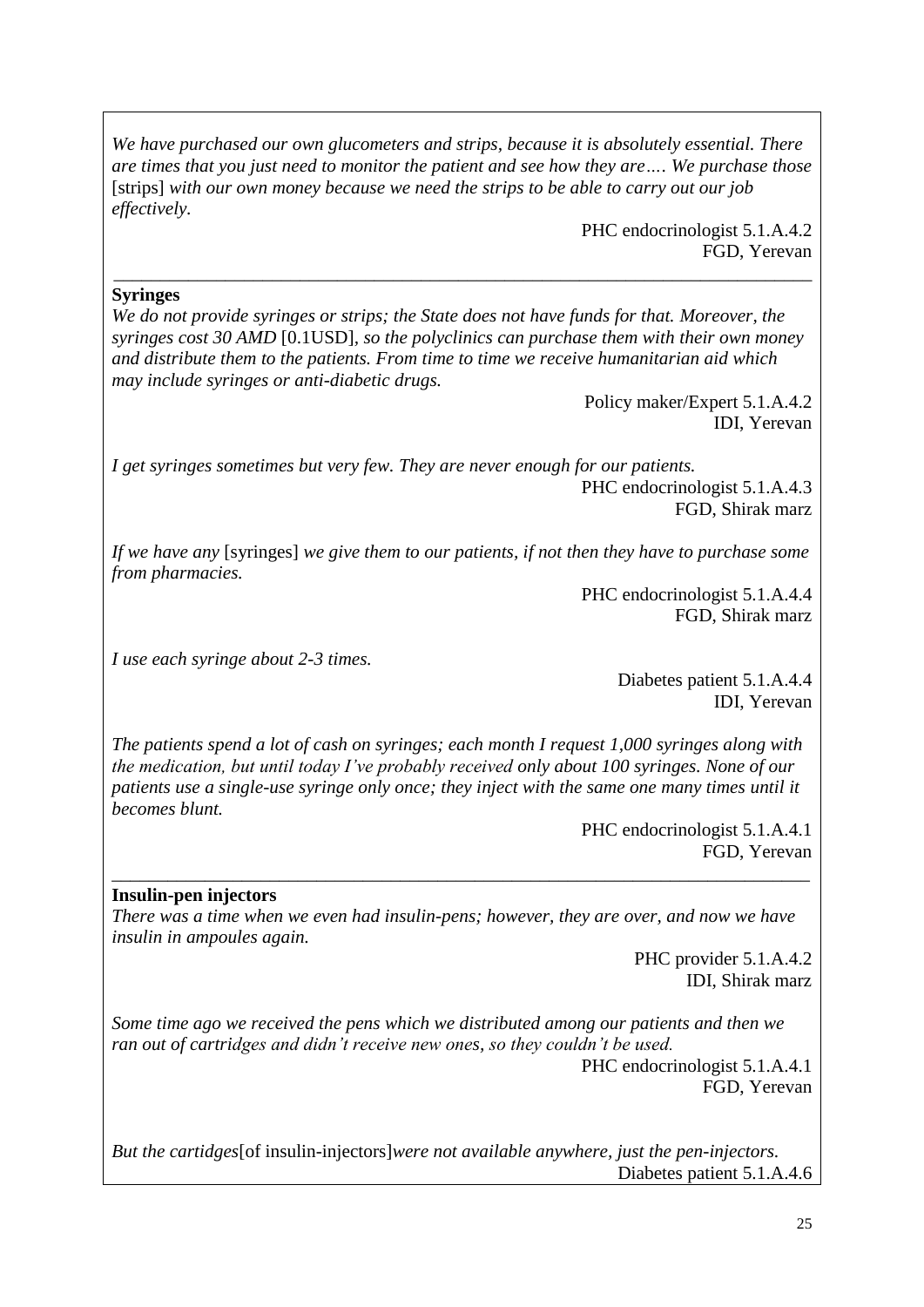FGD, Yerevan

*To make peoples' lives easier, I personally would prefer to have those insulin-pens; injections done with those are painless.*

> Diabetes patient 5.1.A.4.7 IDI, Shirak marz

#### **Insulin pumps**

*They* [the Ministry of Health] *should provide at least children with pumps.* PHC endocrinologist 5.1.A.4.5 FGD Shirak marz

\_\_\_\_\_\_\_\_\_\_\_\_\_\_\_\_\_\_\_\_\_\_\_\_\_\_\_\_\_\_\_\_\_\_\_\_\_\_\_\_\_\_\_\_\_\_\_\_\_\_\_\_\_\_\_\_\_\_\_\_\_\_\_\_\_\_\_\_\_\_\_\_\_\_\_

*Ideally, it would be very effective if the State and the Ministry of Health could provide free insulin pumps for type I diabetes patients (children, adolescents, and adult people with type I diabetes)... However, these pumps require a team work of several specialistsendocrinologists, engineers as well as patients - to be installed and managed appropriately. Insulin pumps are very expensive; each insulin pump costs US \$6,000-10,000. This idea could be realized only with the support of the State and the Ministry of Health.*  Policy maker/Expert 5.1.A.4.3 IDI, Yerevan

Almost all study participants mentioned that the State did not provide glucometers and their strips to diabetes patients (particularly adult diabetes patients), at both national and regional levels. Most of the patients needed to buy the glucometers and strips themselves, which were very expensive for them, or some received glucometers and strips from donor organization or their relatives living abroad.

Unlike adult diabetes patients, some children with diabetes received free glucometers with support from a donor organization; however, they were not able cover all children.

The majority of health care providers, particularly those working in polyclinics, reported that they were not provided with glucometers and strips. Some providers purchased their own glucometers from their own resources and had to buy the strips themselves for special emergencies.

PHC providers and endocrinologists reported that they rarely received syringes for distribution and in very limited numbers that could not cover the need of insulin dependent diabetes patients. Almost all diabetes patients confirmed that they did not receive syringes from PHC facilities and they had to buy the syringes themselves. Because of the costs, patients often reported using a single-use syringe multiple times.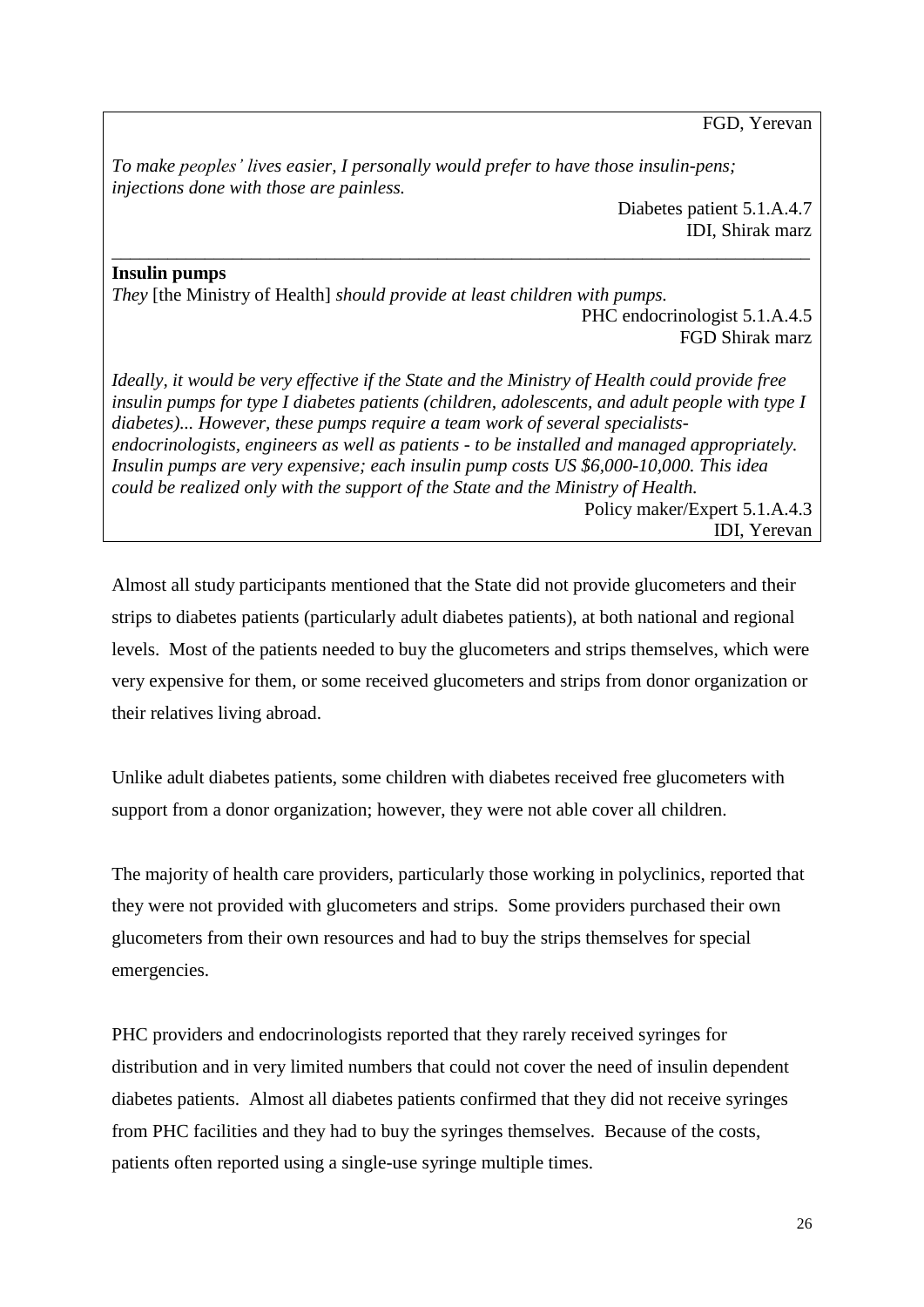Most of PHC providers and patients mentioned that there was a time when they (particularly type I patients) were provided with insulin pen-injectors, but the cartridges ran out and patients could no longer use the pen-injectors. A few PHC endocrinologists and a policy maker/expert suggested providing insulin-pumps to type I diabetes patients.

# **5.1.A.5 Availability of laboratory tests for diabetes management**

| <b>Availability of laboratory tests</b>                                                                                                                               |  |
|-----------------------------------------------------------------------------------------------------------------------------------------------------------------------|--|
| Today we have the opportunity to measure glycogentated hemoglobin, which is very                                                                                      |  |
| importantbut it is expensive and is not performed in polyclinics.                                                                                                     |  |
| PHC provider 5.1.A.5.1                                                                                                                                                |  |
| FGD, Shirak marz                                                                                                                                                      |  |
| C-Peptide test is also necessary for diabetesbut it is expensive and not feasible for primary<br>health care facilities to conduct.                                   |  |
| PHC provider 5.1.A.5.2                                                                                                                                                |  |
| FGD, Shirak marz                                                                                                                                                      |  |
| We refer patients to take those tests [advanced lab tests] in private labs, but they are not<br><i>accessible for all</i> [diabetes patients].                        |  |
| PHC provider 5.1.A.5.3                                                                                                                                                |  |
| FGD, Yerevan                                                                                                                                                          |  |
| Once every three months they have to have a glycogenated hemoglobin test.                                                                                             |  |
| However, this test is carried out in a center [private medical center] and costs 5,000 AMD                                                                            |  |
| [13USD], which is very expensive for our patients; therefore, most of them cannot afford it.                                                                          |  |
| Hospital endocrinologist 5.1.A.5.1                                                                                                                                    |  |
| FGD, Shirak marz                                                                                                                                                      |  |
| Other examinations related to micro-macro-angiopathy are not accessible for all patients. It<br>is very expensive [not performed in PHC laboratories].                |  |
| PHC provider 5.1.A.5.4                                                                                                                                                |  |
| FGD, Yerevan                                                                                                                                                          |  |
| It would be great to have glycogenated hemoglobin measuring equipment [in PHC facilities],<br>so that all patients would be able to take the test every three months. |  |
| Policy maker/Expert 5.1.A.5.1                                                                                                                                         |  |

IDI, Yerevan

### \_\_\_\_\_\_\_\_\_\_\_\_\_\_\_\_\_\_\_\_\_\_\_\_\_\_\_\_\_\_\_\_\_\_\_\_\_\_\_\_\_\_\_\_\_\_\_\_\_\_\_\_\_\_\_\_\_\_\_\_\_\_\_\_\_\_\_\_\_\_\_\_\_\_\_ **Quality of laboratory tests**

*It is intolerable when a parent takes his child's urine analysis for glucose examination when the child is already in coma, and the polyclinic provides very normal* [glucose level] *results! They never actually conducted the test!*

Policy maker/Expert 5.1.A.5.2 IDI, Yerevan

*I think that the reagents we get for analysis are of poor quality. Patient is providing blood for*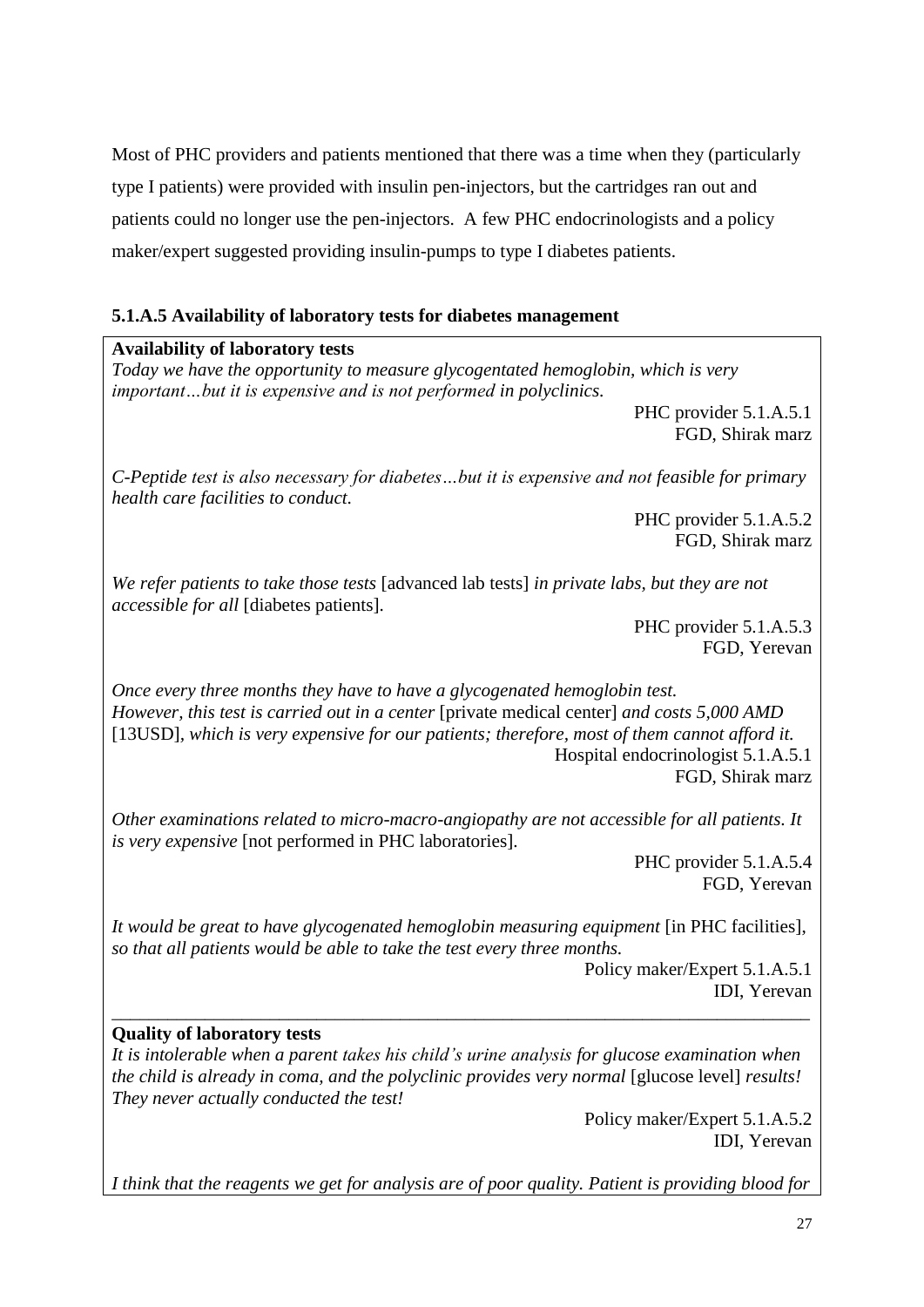*testing in various laboratories and getting different results. I think this is due to different qualities of reagents because our laboratory doctor* [who conducts the tests] *is very precise and qualified.* 

> PHC provider 5.1.A.5.6 FGD, Yerevan

*The most important thing is that the analysis of glucose levels is not always precise. A patient goes to another laboratory and brings back completely different glucose level results…you feel so stupid! At least this* [glucometry] *should be done correctly.* 

> PHC provider 5.1.A.5.7 FGD, Yerevan

*They don't conduct the* [glucose level] *testing correctly at the polyclinic unless you pay. I went to double check my glucose levels and I told them that I am diabetic and had checked at home and my glucose was high, so I needed accurate readings to understand what was going on. I paid 500 AMD* [1.3USD] *and they told me to wait for 10 minutes and they returned with my results in 10 minutes. Otherwise, they do not care and the test results are very inaccurate.* Diabetes patient 5.1.A.5.1 FGD, Yerevan

Most of the health care providers noted that some advanced laboratory tests (glycogenated haemoglobin test, C-peptide, micro-macroalbuminuria tests) necessary for diabetes care were not conducted free-of-charge in polyclinics (neither nationally nor regionally), especially glycogenated haemoglobin test. Most diabetes patients reportedly could not afford these tests, which were not conducted in polyclinic labs.

Some PHC providers, diabetes patients and a policy maker/expert claimed that there was a problem with the quality of laboratory testing for glucose levels, particularly in polyclinics, which was associated with poor quality of reagents or the testing was poorly conducted.

# **5.1.A.6 Availability of medical equipment for diabetes care**

*We need to be able to conduct a Doppler examination* [which is currently not available at their polyclinic].

PHC provider 5.1.A.6.1 FGD, Yerevan

*We should have a Doppler examination room* [at their polyclinic].

PHC endocrinologist 5.1.A.6.1 FGD Yerevan

*The rest of the examinations that are necessary for the prevention of complications are not free. …Doppler examination costs 12,000-13,000 AMD* [32USD]*… people cannot afford it.* PHC provider  $5.1.A.6.2$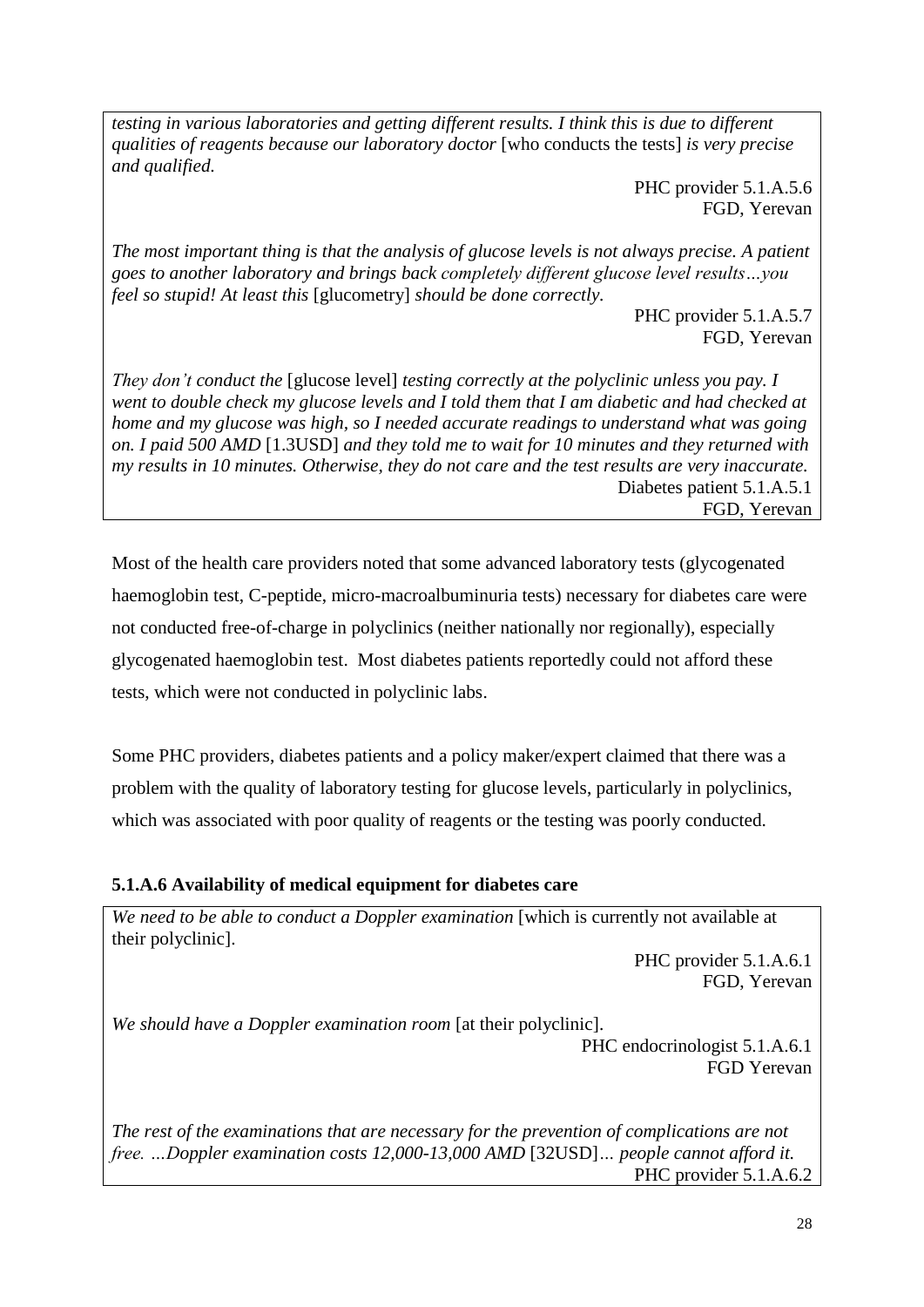FGD, Yerevan

*Of course it* [Doppler test for eyes] *is a very expensive test.* 

Hospital endocrinologist 5.1.A.6.1 FGD, Shriak marz

A few PHC providers and endocrinologists stated that there was no capacity for Doppler examination in PHC facilities and they had to refer these patients to private or hospital diagnostic departments for this expensive test.

# **5.1.A.7 Availability of diabetes registry and data collection**

# *Strengths*

*We implemented a new*[all out-patient visits] *database in PHC facilities to control the flow of PHC visits…GPs complete a special reporting 002 form for every patient that enters the PHC facility. If the patient undergoes lab procedures or visits a specialist, this information is also recorded by the GP on this form. Then PHC facility operators enter this information into computers, and we receive this information from PHC facilities electronically every three months. In this database (Out-patient Visits database) we can see each patient's flow, as well as data on every diabetes patient who is enrolled at a PHC facility, his/her visits, treatments received, and specialist consultations.*

> Policy maker/Expert 5.1.A.7.1 IDI, Yerevan

*We* [doctors] *present our* [out-patient] *data to the Health and Social Support Department of Shirak marz, and they send it to the MoH. We do not have problems with reporting. Because of the computerized database the reporting is done effectively.* 

> Policy maker/Expert 5.1.A.7.2 IDI, Shirak marz

*Data* [out-patient] *are collected electronically from the health care facilities. There are three levels* [of data management]*: the PHC facilities, the marzpetaran* [the provincial government office]*, and the State Health Agency; …Given that it is the first year of the program implementation, the data quality is not bad.* 

Policy maker/ Expert 5.1.A.7.3 IDI, Yerevan

*We only fill out the forms for the State Health Agency which provides financing, nothing more.*

Hospital endocrinologist 5.1.A.7.1 IDI, Yerevan

*We have a certain form that we fill after the discharge of every patient to show what tests and examinations have been carried out as well as the drugs the patient has received and then we submit it to our administration.*

\_\_\_\_\_\_\_\_\_\_\_\_\_\_\_\_\_\_\_\_\_\_\_\_\_\_\_\_\_\_\_\_\_\_\_\_\_\_\_\_\_\_\_\_\_\_\_\_\_\_\_\_\_\_\_\_\_\_\_\_\_\_\_\_\_\_\_\_\_\_\_\_\_\_\_

Hospital endocrinologist 5.1.A.7.2 IDI, Yerevan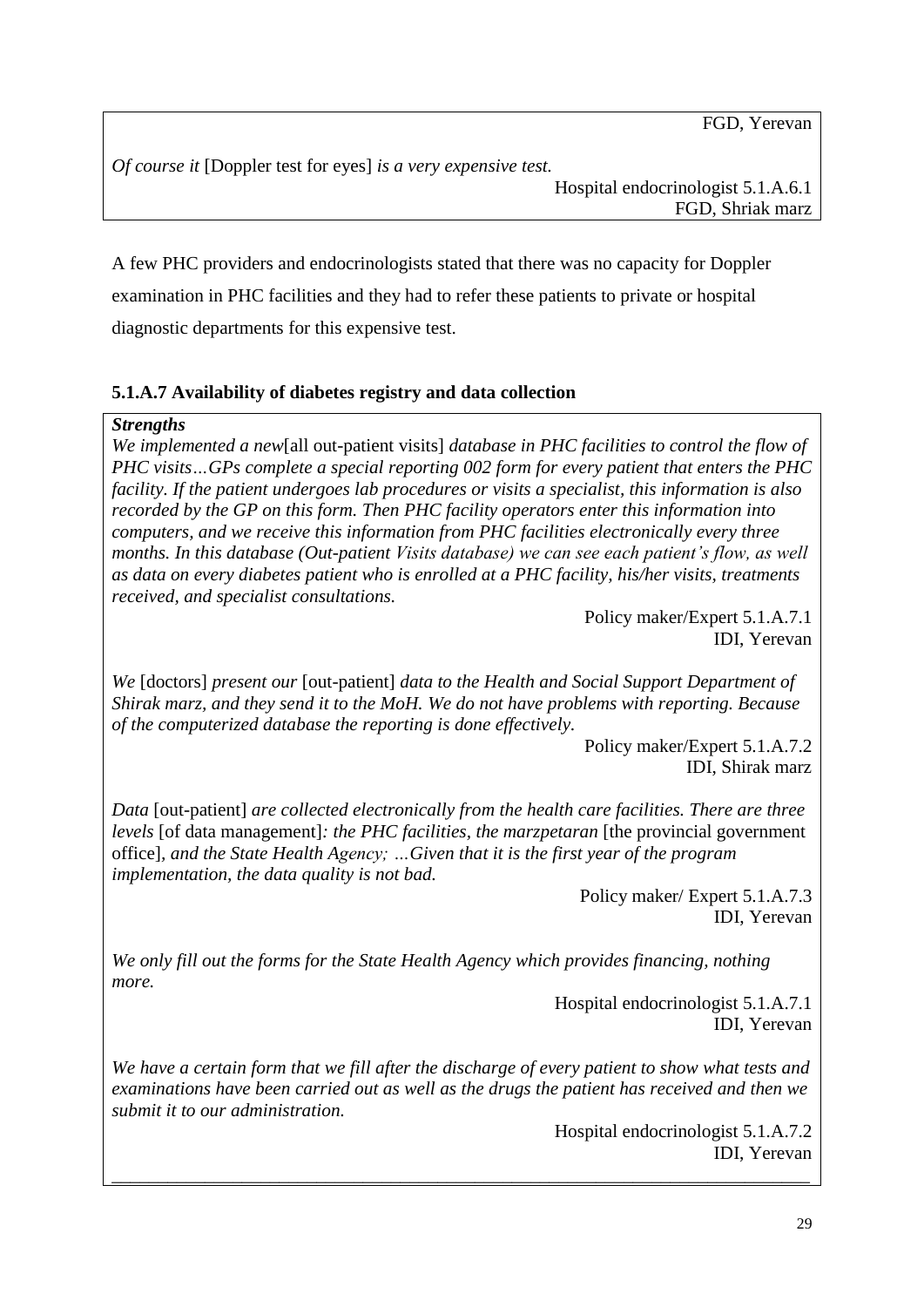#### **Weaknesses**

*These 002 forms are too time-consuming to complete…it would be better to spend another 10 minutes with patients than spending time filling out these forms.*

PHC provider 5.1.A.7.1 FGD, Yerevan

*Instead of listening to the patient, you just automatically keep feeling out the* [002] *form.* PHC endocrinologist 5.1.A.7.1 FGD, Shirak marz

*It is ridiculous; I fill out the* [002] *form once, and then the GP does it for the second time. So there are two journals there* [at the polyclinic]*, and there is another main journal.* 

PHC endocrinologist 5.1.A.7.2 FGD, Shirak marz

*Patients go to the specialists then return to us* [GPs]*. We have to fill out the reporting* [002] *form, but sometimes it is very difficult and time consuming because we can't read their* [specialists'] *handwriting.* 

> PHC provider 5.1.A.7.2 FGD, Yerevan

*The reporting is very time-consuming and requires a lot of writing. I don't understand why I have to collect the forms and complete them in the evening at home. I have no choice but to do that, because otherwise, I have to tell my patients to sit and wait so I can sit by the secretary to complete the form.* 

> PHC endocrinologist 5.1.A.7.3 FGD, Yerevan

*Sometimes we pay our secretaries extra so that they do it for us.*

PHC endocrinologist 5.1.A.7.4 FGD, Yerevan

*We have printed so many 002 forms since 2010, that we could have bought 4 computers instead…it is meaningless. Databases and networks are needed instead of this process to make our work easier and more effective.*

> PHC provider 5.1.A.7.3 FGD, Shriak marz

*Although we* [hospital] *have a registry, many patients who are monitored in other health facilities outside of the polyclinic are not registered at the polyclinic* [not integrated with the polyclinic data]*. It would be ideal if all physicians and endocrinologists, who work in the secondary level or in private clinics, could register diabetes patients in a single national registry* [central diabetes database].

> Hospital endocrinologist 5.1.A.7.3 FGD, Yerevan

*Although we have a diabetic registry, we do not know the number of diabetes related amputations, as the registry does not collect details regarding the types of diabetic complications.*

Other specialist 5.1.A.7.1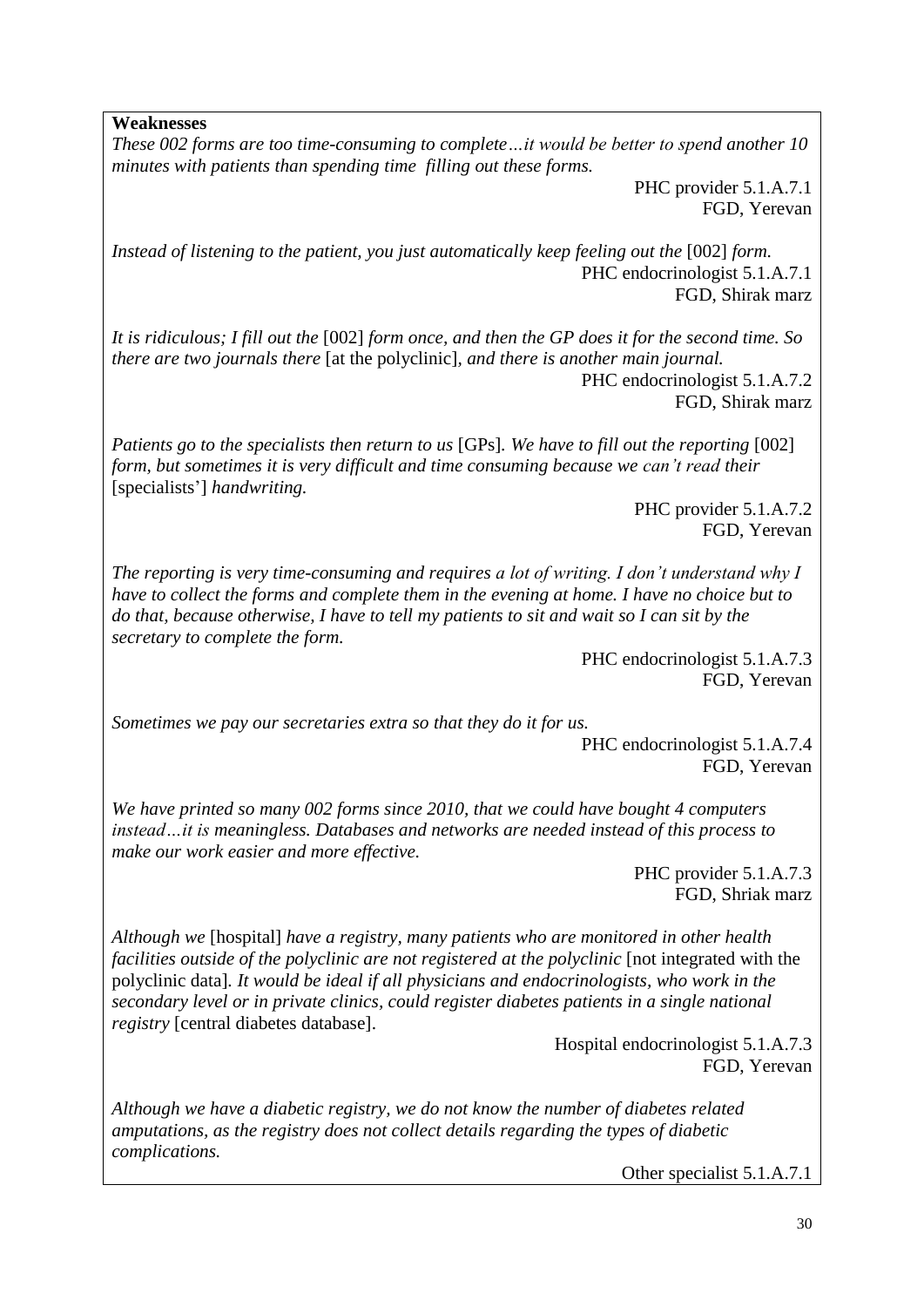According to the PHC providers, endocrinologists and some policy makers/experts, the PHC facilities reported the number of diabetes patients and information on their treatment through the special reporting form (both individual patient level and aggregate information). The State Health Agency received this information quarterly from Yerevan and marzes. This database was developed in 2010 to monitor the flow of outpatient visits in PHC facilities. However, all the PHC providers and endocrinologist complained about the time burden and redundancies in the process of filling out the 002 form.

Hospital endocrinologists indicated that they did report about out-patient visits of their diabetes patients and emphasized that diabetes complications were not specified in the reporting forms. Some participants suggested implementing an electronic database and network in every doctor's room to ensure effective and quick data collection without the paper work and creating a national registry that would include comprehensive data from hospitals, including detailed data on complications.

## **5.1.B Human resources**

#### **The number and distribution of endocrinologists**

*The number of specialists is sufficient. We have enough endocrinologists. I can even say that in Yerevan there are too many… To be honest they don't want to leave Yerevan and work in remote marzes, because the distance and salaries are not attractive… So, in some remote marzes we have a shortage of specialists, but not in Yerevan.* 

> Policy maker/Expert 5.1.B.1 IDI, Yerevan

*I do not think that we have a shortage of specialists since the out-migration rate is very high in our region, and currently specialists* [endocrinologists] *are sufficient in numbers to serve the population in our region.* 

> Policy maker/Expert 5.1.B.2 IDI, Shirak marz

*We don't have an endocrinologist at our polyclinic* [in marzes]*…It is a problem, but we have an endocrinologist that comes from another hospital for insulin prescriptions.* 

> PHC provider 5.1.B.1 FGD, Shirak marz

## **Training of specialists**

*Pharmaceutical companies organize trainings for the specialists* [endocrinologists], *and last year our department organized two seminars, which weren't for endocrinologists alone but for local doctors who work with diabetes patients. It was the University's initiative in*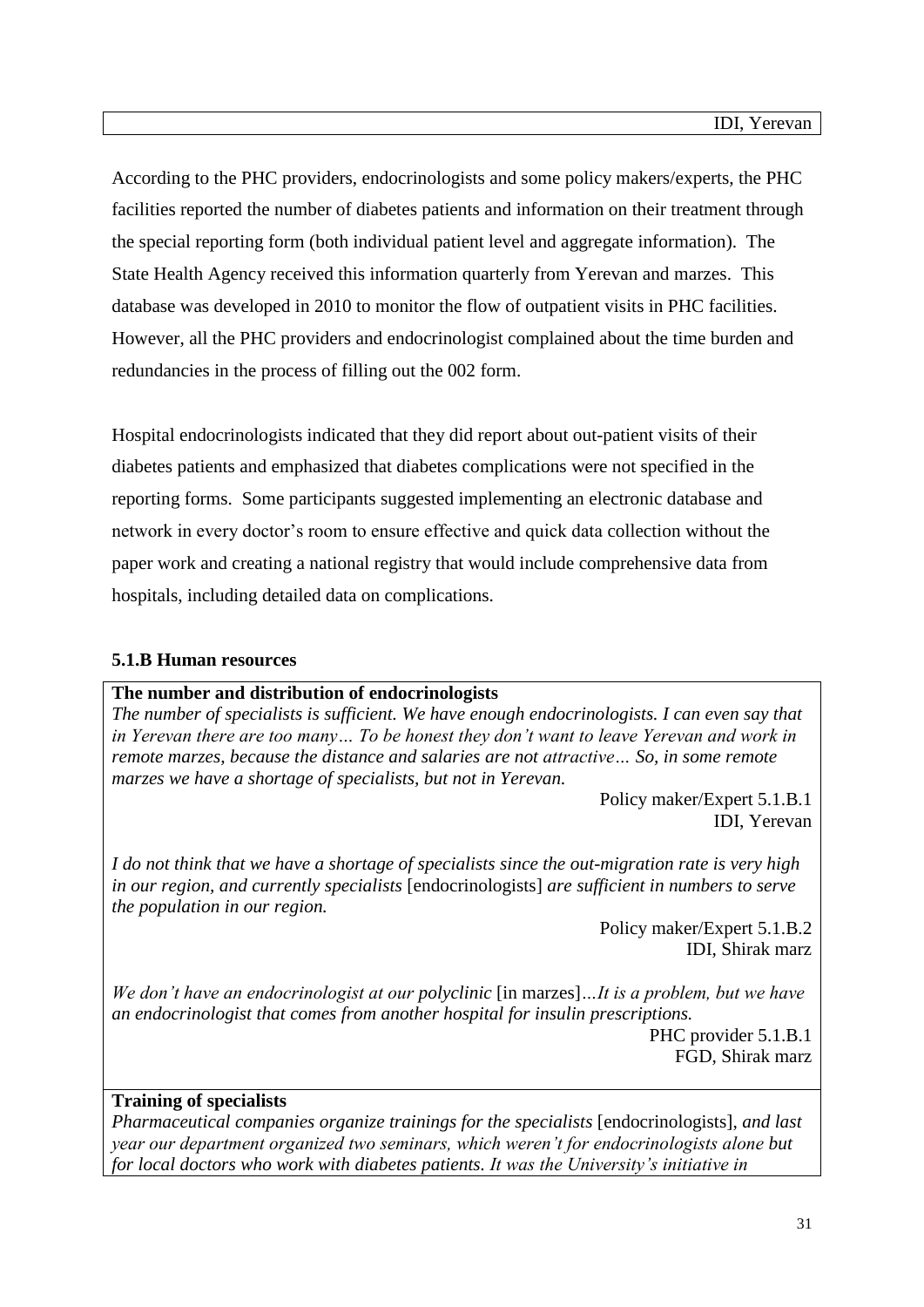*cooperation with the mayor's office… we still see incorrect prescriptions and treatments from marzes without endocrinologists and I think that the only way to solve this will be making sure that there are endocrinologists everywhere.* 

> Policy maker/Expert 5.1.B.3 IDI, Yerevan

*In the Soviet era, specialists were sent for training to Moscow and St. Petersburg. Currently physicians from the rural polyclinics are not trained; a few use the internet for educational purposes. Pharmaceutical companies may sometime support doctors to attend conferences, but even then they finance the top doctors/experts and not those who really need it.*

Hospital endocrinologist 5.1.B.1 IDI, Yerevan

*Endocrinologists today come from a very strong professional educational background; we are constantly attending conferences, re-training and updating our knowledge. This has been going on for the last decade. Moreover, many organizations conduct trainings here, and our endocrinologists are very well trained and up-to-date.* 

> Policy maker/Expert 5.1.B.4 IDI, Yerevan

*I would suggest providing opportunities, particularly for us regional specialists, to participate in professional trainings abroad and to have more professional exchange programs for regional doctors. This will strengthen our professional skills.* 

Policy maker/Expert 5.1.B.2 IDI, Shirak marz

*I remember one time USAID had organized very interesting training in polyclinics and marzes…very good training during which diabetes patients came for consultations and their cases were discussed.*

> PHC provider 5.1.B.2 FGD, Shirak marz

*I remember we participated in a seminar once about the management of patients with diabetes and hypertension, but it was very basic.* 

> PHC provider 5.1.B.1 FGD, Shirak marz

*It would be better to organize something* [training] *about diabetes complications also.* PHC provider 5.1.B.3 FGD, Yerevan

*We are doctors that work in a free-of-charge system* [care is free in all primary health care facilities]*, but the training that is mandatory for us to undergo isn't free, and we have to pay for it. Now, for example, I have a salary of 34,000 AMD*[87USD] *per month because I work part-time and I have to pay 68,000 AMD* [174USD] *for the training session…If you don't have any other income from anywhere else, how can this possibly work?*

PHC endocrinologist 5.1.B.2 FGD, Yerevan

**Availability of other specialists**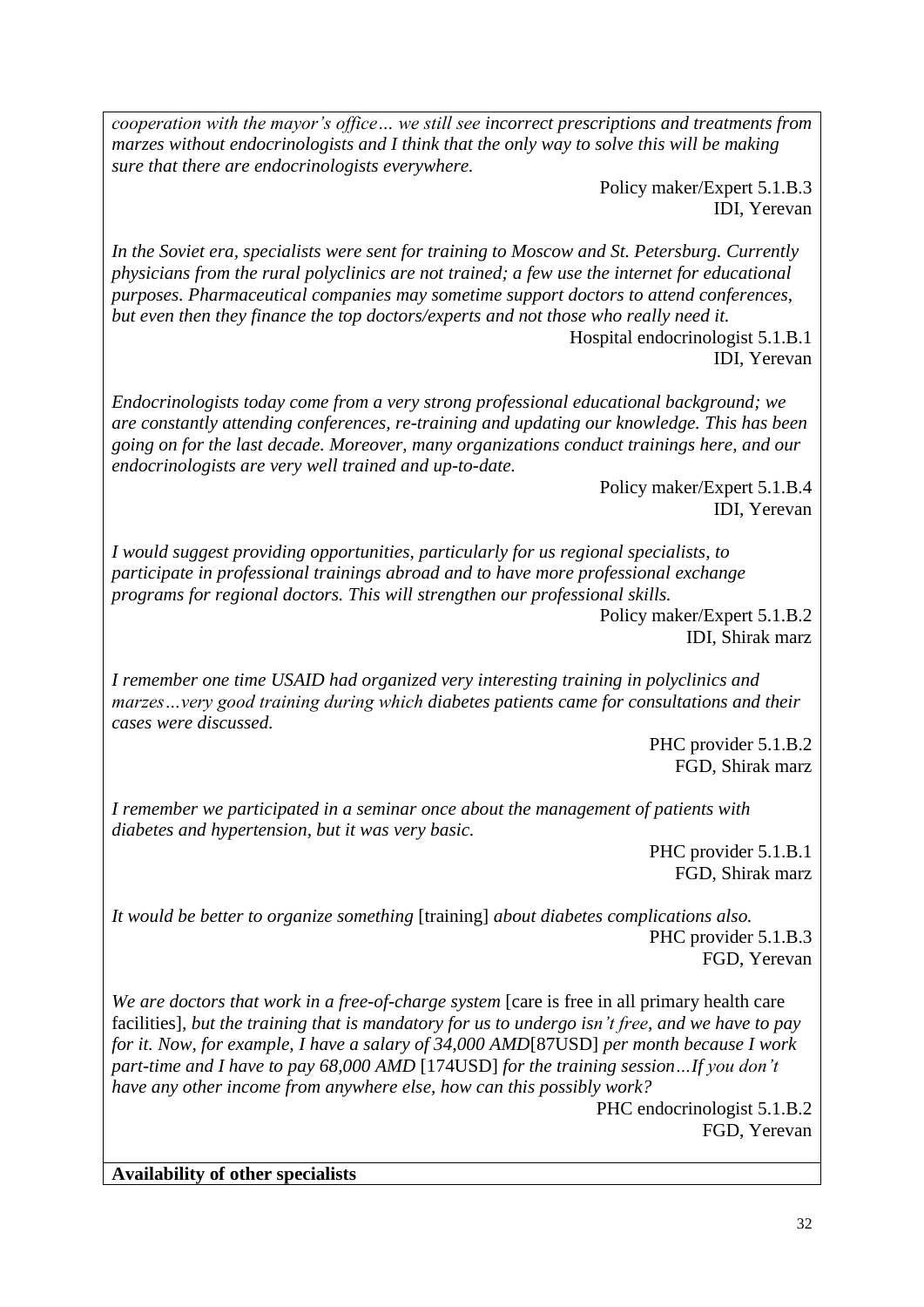*Of course there is a need for other specialists* [for management of diabetes complications]; *because whatever you do there are some limits for what GPs can do even if they are good.*  PHC provider 5.1.B.4 FGD, Shirak marz

*…Then you have nephropathy among diabetics, which can be prevented and even slowed down, but our nephrologists don't understand much about diabetic nephropathy and the endocrinologists cannot intercede here because it is beyond their specialization. So, after a few years of dialysis, we end up with patients' severe complications.* 

> PHC endocrinologist 5.1.B.1 FGD, Yerevan

*Although we have ophthalmologists, we lack specialists dealing with retina problems; if there is a need for professional consultation for our diabetes patients, we refer them to Yerevan.*  PHC provider 5.1.B.5 IDI, Shirak marz

**Diabetes foot complications management**

*We take care of the patients* [patients with diabetic foot complications] *ourselves, but if the patients come in with open, bleeding wounds, and then we send them to the surgeons.*  Policy maker/Expert 5.1.B.3

IDI, Yerevan

*We do not have podologists* [foot care specialists] *who would deal with diabetes patients' foot care... I have heard that there are one or two doctors* [surgeons] *who deal with diabetic foot complications, but we do not have specialized units for effective management. We send our patient to other hospitals for diabetic foot complications, but most end up with amputations.*  Hospital endocrinologist 5.1.B.1

IDI, Yerevan

*… There are no specialists dealing with diabetic foot complications. Mainly vascular surgeons - however they do not distinguish between treatments and perform the same intervention both for ischemic foot and septic foot complications which should be radically different.* 

> Other specialist 5.1.B.1 IDI, Yerevan

*Once I was in a sanatorium and I burnt my foot in the bath because the sensations in my lower extremities were poor. The surgeon could not help me, but the traditional healer treated me. She gave me some ointments which were helpful.*

Diabetes patient 5.1.B.1 FGD, Yerevan

Most of the participants reported that the number of endocrinologists is enough in the health system; however, their distribution between Yerevan and marzes was not appropriate: too many specialists in Yerevan and lack of specialists in marzes.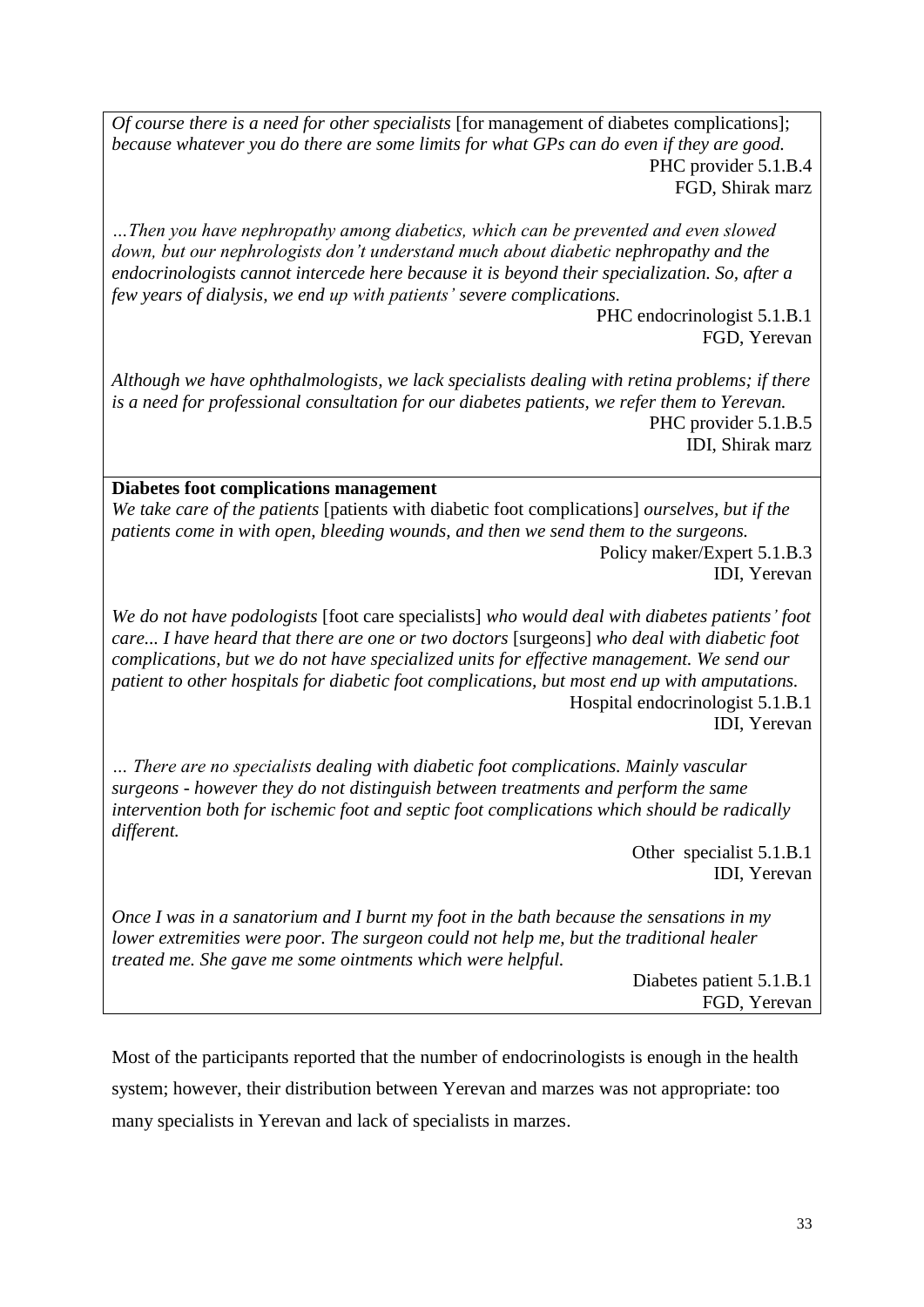Almost all respondents agreed that continuous medical education (CME) for providers was very important. However, CME was not available or affordable for all the providers; some participants mentioned that available trainings were very basic and/or of low quality. Some participants indicated that trainings were often sponsored by pharmaceutical companies and directed towards top specialists; PHC providers and marz endocrinologists were often neglected.

Lack of other specialists who deal with diabetes complications was a concern for both health providers and patients, potentially leading to incorrect treatment and further complications. One of the major concerns was the lack of specialists to treat diabetic foot complications, leading to high rates of amputations. These concerns were reported to be true nationally and regionally.

# **5.1.C Financial resources**

*Financing is not sufficient. We have a small budget for diabetes management. I always negotiate… to increase the budget… I am responsible for my field* [diabetes care] *and want to help first of all diabetes patients.* 

> Policy maker/Expert 5.1.C.1 IDI, Yerevan

*It is necessary to have more funds for diabetes drugs. Every year we have a very small budget to purchase them. The number of patients increases, but the budget remains the same; so, we have to cover all patients' needs within the same budget. We cover insulin needs completely, but due to budget restrictions we cannot adequately cover the drug needs of diabetes patients.*

> Policy maker/Expert 5.1.C.2 IDI, Yerevan

*In December 2010 we implemented a bonus reimbursement mechanism for PHC GPs and we also have ear-marked bonus reimbursements for diabetes: for GPs, the criteria for bonus payment includes completing successful eye funds examination among diabetes patients once a year and referrals to other specialists.* 

> Policy maker/Expert 5.1.C.2 IDI, Yerevan

*We* [PHC GP] *are the weakest unit. We receive such low salaries that there is no motivation for us to improve our work, although we do…It would be good to increase the doctors' salaries.*

> PHC provider 5.1.C.1 FGD, Yerevan

*Doctors'* [PHC GP] *salaries should be increased…*

PHC provider 5.1.C.2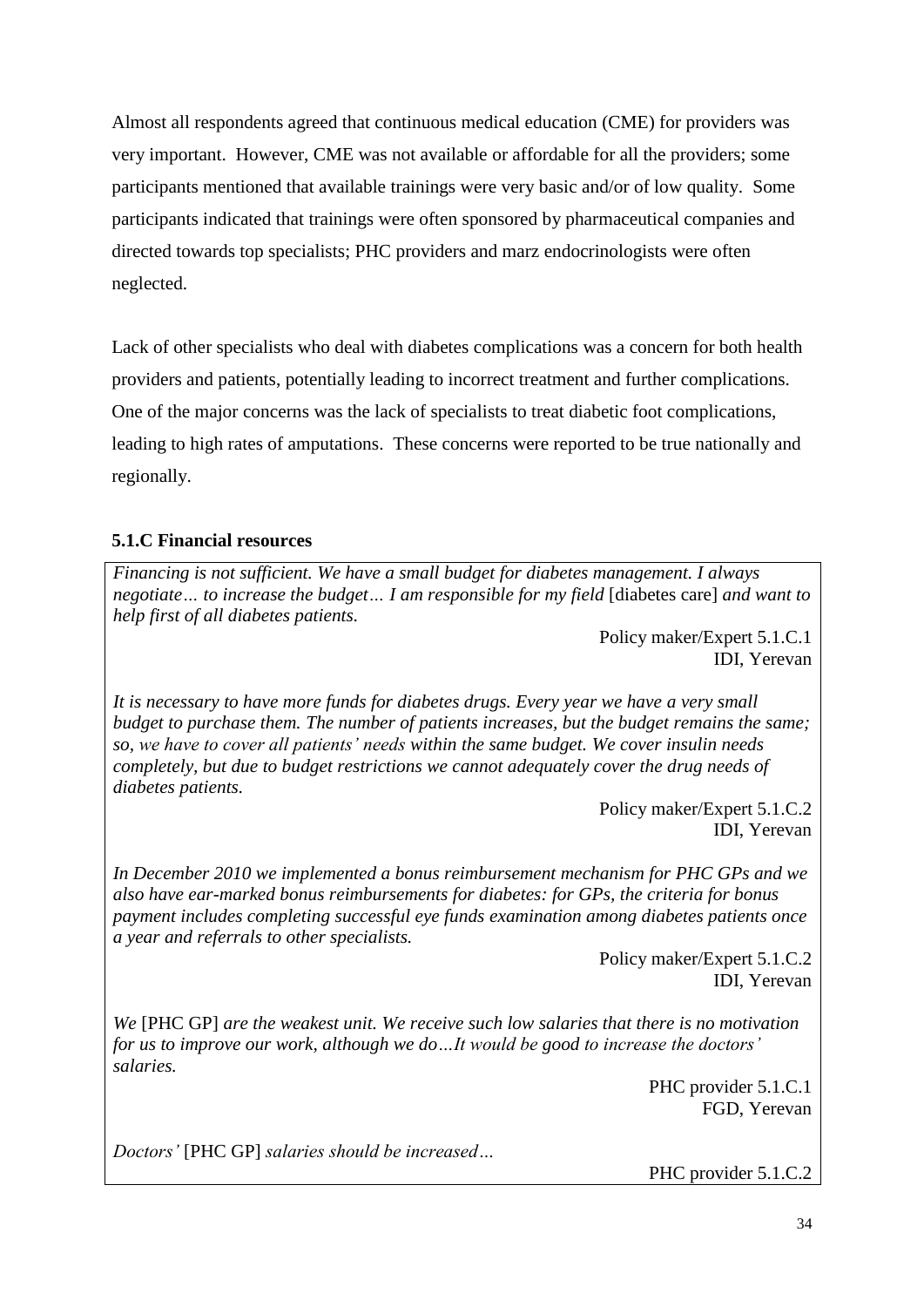Shirak marz

*For example, if I* [a PHC endocrinologist] *serve an area of thirty-something thousand population, I receive 50,000 AMD* [128USD]*. Even though I have the same amount of workload that, for example, my colleague does, she receives 100,000 AMD* [254USD] *because there are more people living in her area. This is not fair and poor way of paying specialists. I have made various requests and suggestions to the head of the polyclinic about setting a fixed salary that is more appropriate for a doctor, but there was no response.*  PHC endocrinologist 5.1.C.1 FGD, Yerevan

Almost all participants indicated that the State funding was not sufficient for effective management of diabetes in Armenia. They recommended increasing State funding for diabetes management to expand free access to diabetes care services(improving the coverage of free drugs, providing free consumables, and improving access for free diagnostic tests).

Two policy makers/experts explained that currently PHC providers received bonus payments for effective management of diabetes care. However, according to all PHC providers and endocrinologists, low salaries they received did not motivate them to improve the quality of diabetes care and suggested raising their salaries.

## **5.1.D Information resources**

## **Guidelines for health care providers**

*We* [PHC doctors] *have a protocol on how to manage hypertension, diabetes and coronary heart disease.*

PHC provider 5.1.D.1 FGD, Yerevan

*It* [the diabetes care guide] *is a guide for primary health care providers - GPs, there is nothing specifically for endocrinologists.*

PHC endocrinologist 5.1.D.1 FGD, Yerevan

*We* [endocrinologists] *have guidelines* [International Diabetes Federation guidelines on Diabetes care-not mandated by the MoH] *and …endocrinologists are aware of them and they perform their work following the treatment schemes in the guidelines.* 

Policy maker/Expert 5.1.D.1 IDI, Yerevan

*There is no universal guideline* [for diabetes care for endocrinologists] *adapted for Armenia by our Ministry of Health; each clinic has its own way of treating diabetes patients... Diabetes management would be better supervised if these* [mandated] *protocols existed.* Hospital endocrinologist 5.1.D.1 FGD, Yerevan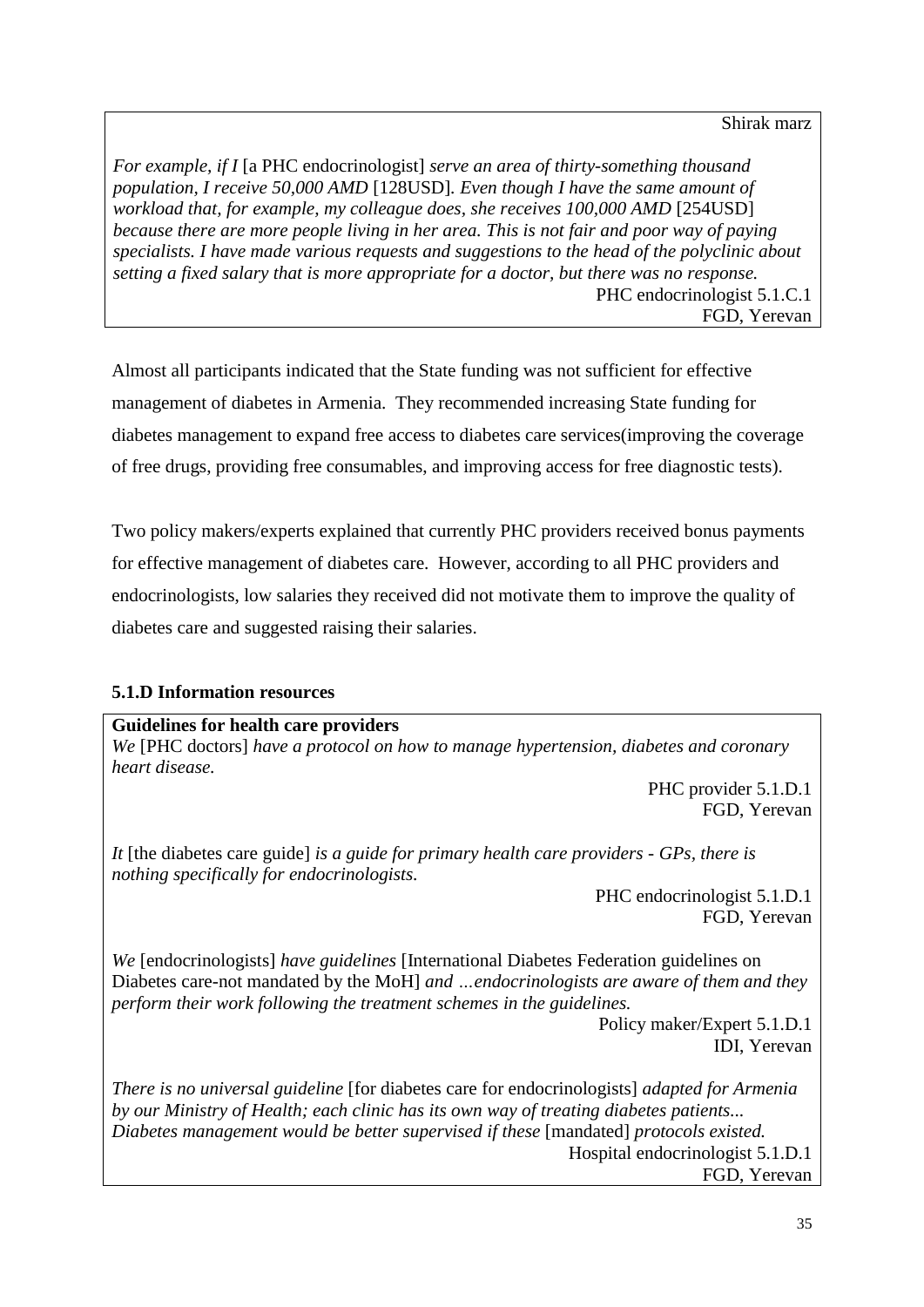*Of course we have guidelines and standards for family doctors. Now the guidelines for specialized health care providers* [endocrinologists] *are in process and will be ready by the end of this year.* 

> Policy maker/Expert 5.1.D.2 IDI/ Yerevan

*There are international guidelines developed by the International Diabetes Federation; however, every doctor has his/her approach to diabetes care. Yes …we have access to international guidelines and approaches; however, the providers of remote marzes are lacking access to these resources; they use knowledge which they acquired sometime in1860*  [smiles]*.* 

> Hospital endocrinologist 5.1.D.2 IDI, Yerevan

#### **Diabetes patients' education**

*We organize educational sessions for diabetes patients and their parents; however, this is for hospitalized children only. But we do these on our initiative. There are no additional funds for these sessions; it would be much better if there were funds and someone who was paid and assigned to implement these activities.*

\_\_\_\_\_\_\_\_\_\_\_\_\_\_\_\_\_\_\_\_\_\_\_\_\_\_\_\_\_\_\_\_\_\_\_\_\_\_\_\_\_\_\_\_\_\_\_\_\_\_\_\_\_\_\_\_\_\_\_\_\_\_\_\_\_\_\_\_\_\_\_\_\_\_\_

Hospital endocrinologist 5.1.D.3 FGD, Yerevan

*When the patients* [diabetic children] *are identified, they are referred to Murat an hospital in Yerevan* [that deals with pediatric endocrinology] *where they are hospitalized and taught about diabetes during at least 2-3 sessions a week…All diabetic children participate in these sessions with their parents and learn everything that they need to know about diabetes care.* Hospital endocrinologist 5.1.D.4

FGD, Shirak marz

*Unfortunately, we* [in marzes] *do not have patient education seminars or schools for diabetes patients, which would cover issues such as diet, hygiene, and care.*

> Hospital endocrinologist 5.1.D.5 IDI, Shirak marz

*We organize diabetes sessions here and we need financing for it… We organize our sessions for 10 patients. Our classes last an entire day, during which we organize lunch breaks for the participants. And we have two such sessions each month.* 

> Policy maker/Expert 5.1.D.3 IDI, Yerevan

*The population learns about diabetes from neighbors, relatives as well as the mass media.*  Hospital endocrinologist 5.1.D.3 FGD, Yerevan

*Diabetes patients read things related to diabetes from different sources. We* [PHC GPs] *have no booklets to provide them with information, but we speak with them about it.* PHC provider 5.1.D.2 FGD, Yerevan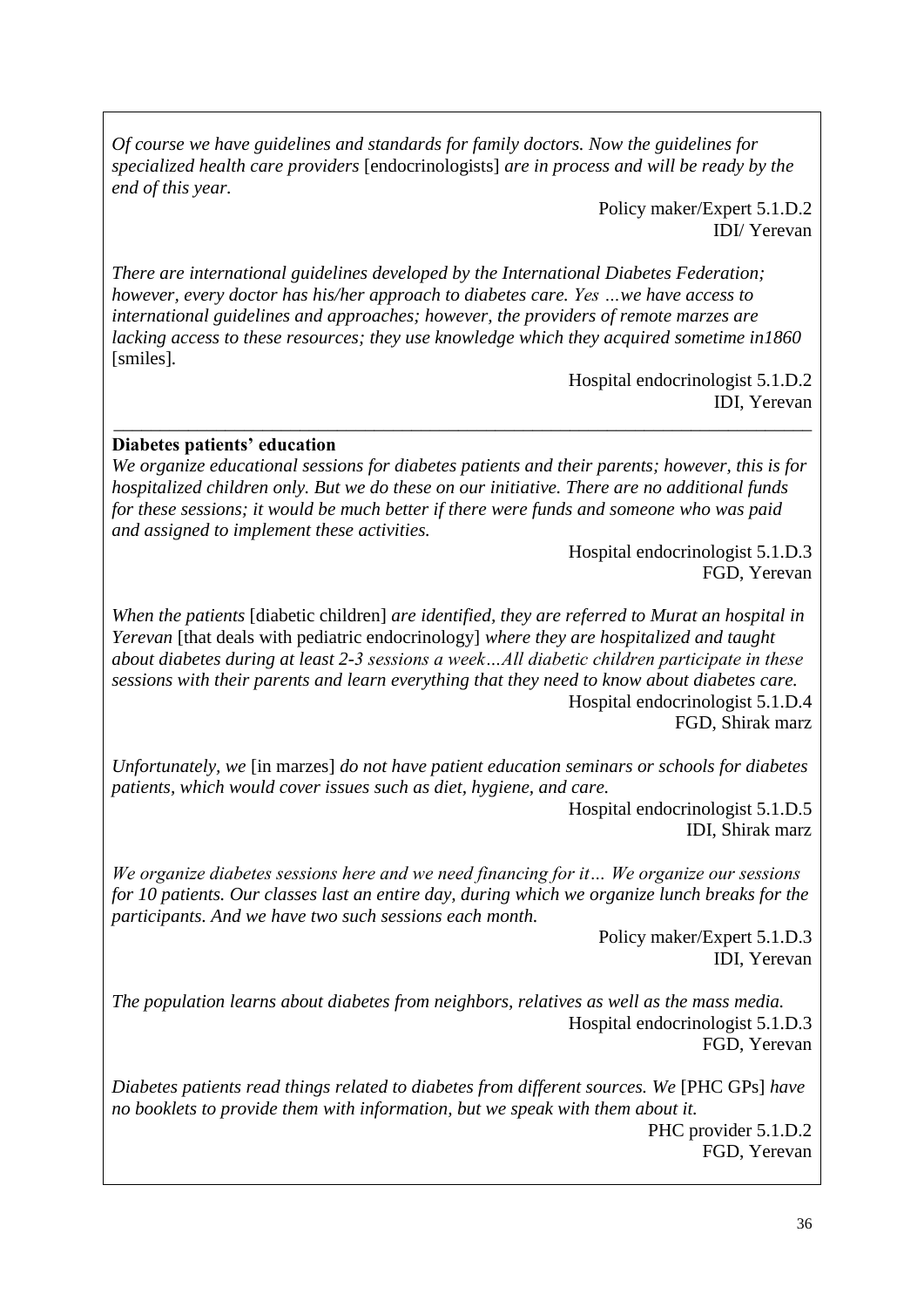*We prepare leaflets for them* [diabetes patients] *ourselves. I have made these leaflets adapted to our Armenian food… just giving the main idea of what you can or can't eat is enough for them to follow the diet.*

> PHC endocrinologist 5.1.D.2 FGD, Yerevan

*There are a few local and international organizations that help and educate the persons with diabetes in Armenia. They do little things, which do not reflect the real needs of diabetes patients.* 

> Policy maker/Expert 5.1.D.1 IDI, Yerevan

*The main problem is our population's lack of awareness and their mentality. You can't force them to do something. But if the patient is unwilling to take care of his/her health, then the doctor's work becomes useless.* 

> Policy maker/Expert 5.1.D.2 IDI, Yerevan

*Knowledge is very insufficient* [among diabetes patients]*. They* [diabetes patients] *do not know or comprehend the seriousness of diabetes. Sometimes we explain these things to a patient many times, until they understand everything. Knowledge about diabetes is very poor.*  Hospital endocrinologist 5.1.D.2 IDI, Yerevan

*When I was initially diagnosed I was given a special book for diabetics in the polyclinic.*  Diabetes patient 5.1.D.1 FGD, Yerevan

*It* [information] *is also provided in the hospitals* [to diabetes patients]*; they write a diet… and give it to us… In my polyclinic the head gave me some good advice, as he was also a diabetic and an endocrinologist - I am walking four km per day.* 

> Diabetes patient 5.1.D.2 FGD, Yerevan

*I only recently found out that diabetes is not a treatable disease. I had the disease for two years but everyone lied to me saying that my pancreatic gland had shut down and it would soon work again, if I maintained the diet, etc. Recently I talked to my friend, and she told me that it is not curable; I was under such stress…*

> Diabetes patient 5.1.D.3 FGD, Shirak marz

*No, I didn't know anything* [before diabetes diagnosis]*. Now I know everything, even more than doctors do. I fully understand what is going on with me.*

> Diabetes patient 5.1.D.4 IDI, Shirak marz

*I knew nothing about diabetes before I was diagnosed. None of my relatives had it and nobody from my circle of friends had it - so I knew nothing. Of course they speak about diabetes from morning till late night on television, but my doctor has been the main source of information for me. She gives every single detail about what you should eat or not, what you*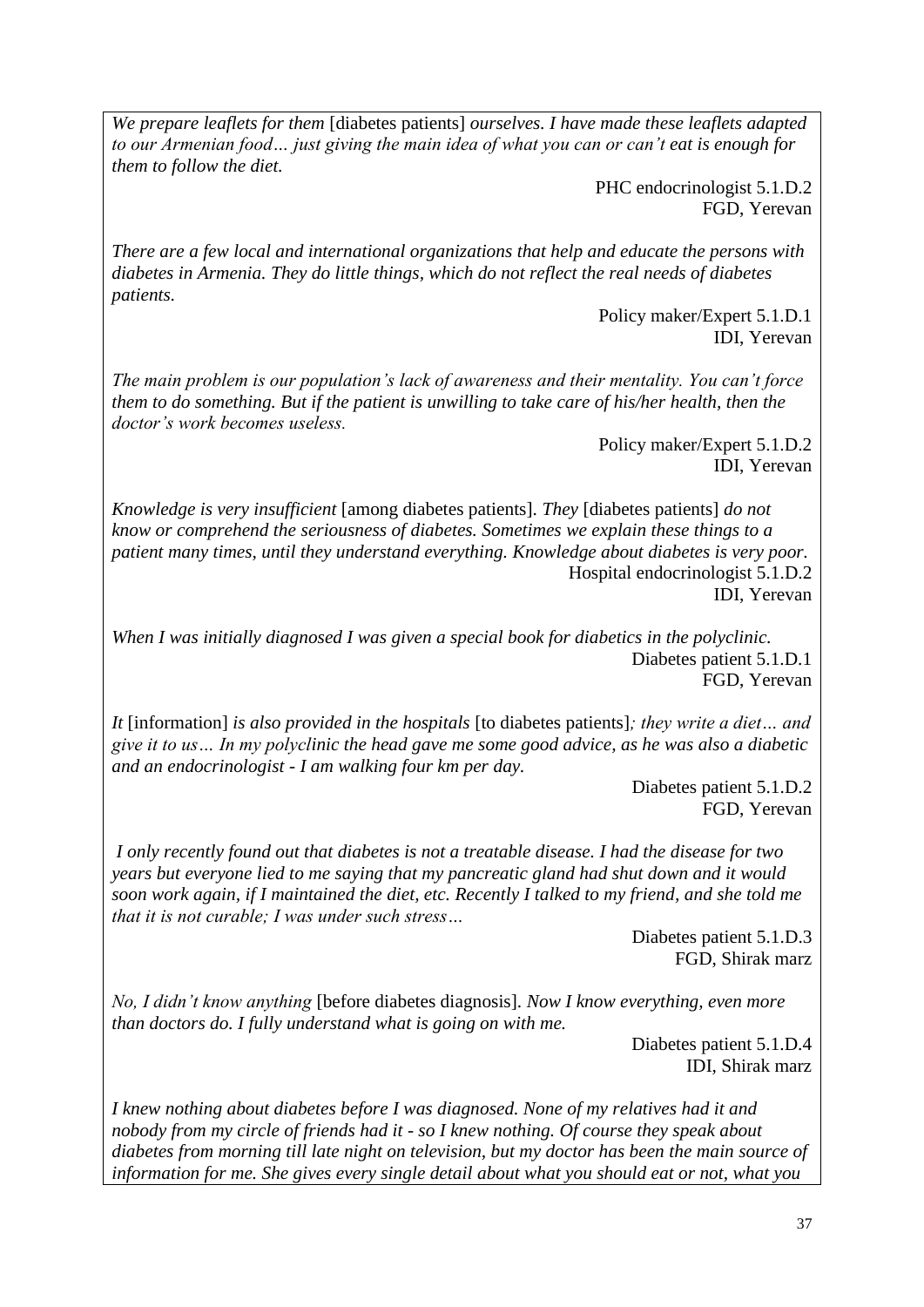*should do and that you should be active. She tells us everything and she repeats it 10 times, just to make sure that we understand it all.* 

> Diabetes patient 5.1.D.5 IDI, Shirak marz

*My relative had type I diabetes; that was my first experience. After being diagnosed, I started reading a lot; I read many books and I use the internet. I have a clear understanding of what is going on. However, my doctors did not inform me much.*

> Diabetes patient 5.1.D.6 IDI, Yerevan

*Nothing is understandable to us, because the information is extremely contradictory. You read one book, and it says honey is good for us* [diabetes patients]*, while the other says the opposite.*

Diabetes patient 5.1.D.1 FGD, Yerevan

According to almost all PHC providers, there was certain diabetes treatment guidelines designed for GPs. However, both PHC and hospital endocrinologists reported that there were no guidelines for endocrinologists approved by the Ministry of Health; some of them were currently using international guidelines available for endocrinologists for diabetes care.

Some policy makers/experts, hospital and PHC endocrinologists mentioned about special diabetes training sessions for diabetes patients, primarily for children having diabetes type I. However, these educational sessions were mainly providers' initiative and involved small groups of patients and parents. The Government did not allocate specific funds for these trainings or diabetes schools in Armenia.

The results suggested that awareness of diabetes in the general public, including many patients, was not very high in Yerevan and marzes. Diabetes patients listed very different sources of information on diabetes.

## **5.1.E Social resources**

## **Benefits for diabetes patients**

*We* [the State] *do not have special services for patients with diabetes-related disabilities, but there are other international and local organizations that support these people* [diabetics] *and we try to support them as much as we can.* 

Policy maker/Expert 5.1.E.1 IDI, Shirak marz

*If only they* [the government] *would help with something, we* [diabetes patients]*could also*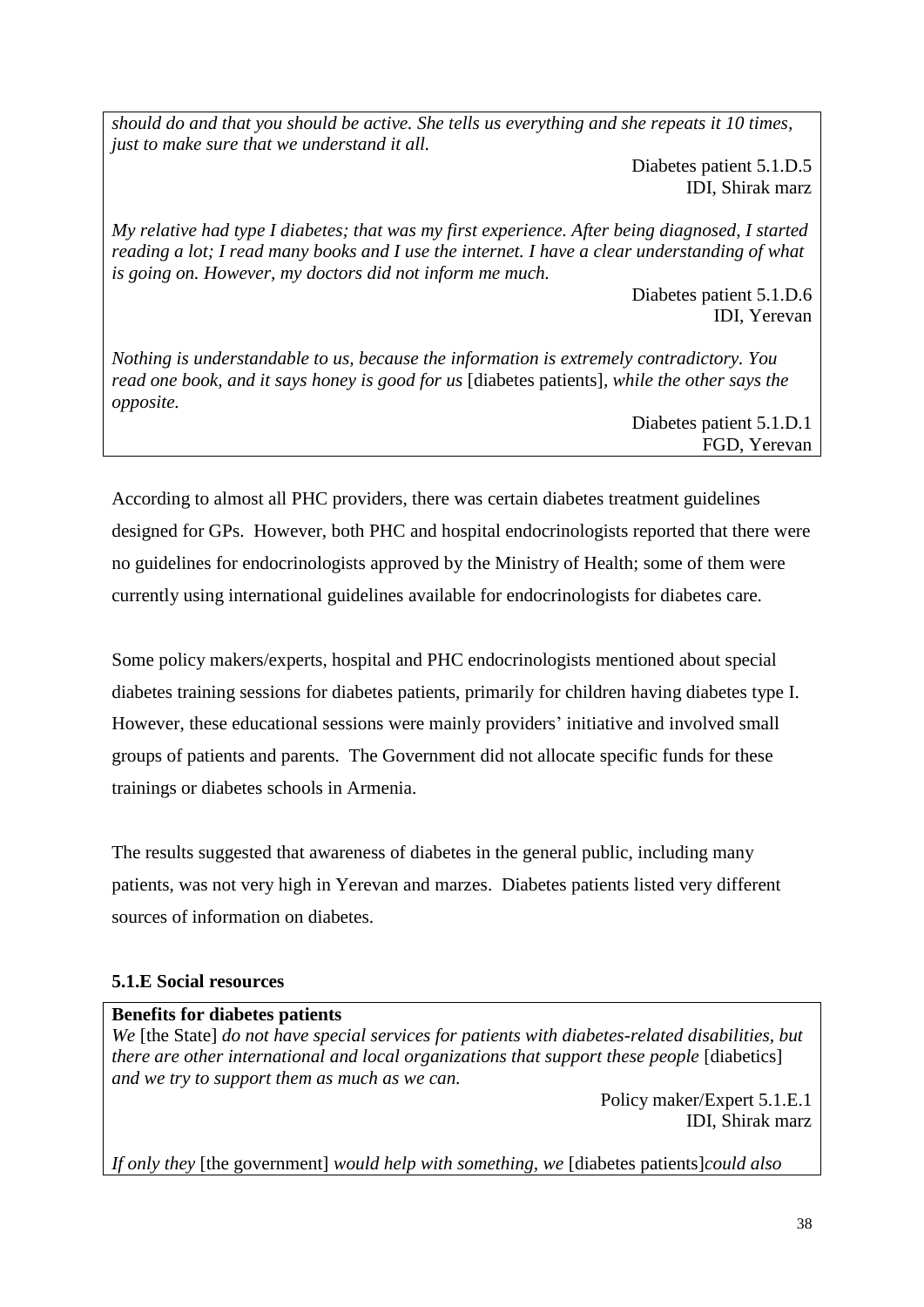*contribute and then we would be far better off, but they*[the government] *have left everything to us*[diabetes patients] *and we are unable to get everything done alone…my benefits aren't enough to adequately support my care … So, what am I supposed to do? Pay for food or medication? They* [the government] *don't help in any way.*

> Diabetes patient 5.1.E.1 IDI, Shirak marz

*We don't have any other assistance apart from the pension* [for those with disability status] *we receive, and for that we have to go to the committee* [Professional-Medical Commission] *every single year to get the disability status extended.*

Diabetes patient 5.1.E.2 IDI, Yerevan

*Diabetics should be given a lifelong disability status. If I knew that I would recover* [from diabetes] *I wouldn't even take the pension…but it isn't the case.*

> Diabetes patient 5.1.E.3 FGD, Shirak marz

*As special support for such people* [meaning diabetics], *the only thing is the free of charge hospital treatment for those who have a disability status.* 

> PHC provider 5.1.E.1 FGD, Yerevan

*…one of the most urgent needs is the availability of special shoes for diabetics with foot problems. In Sweden and the USA the government pays for this service because it is very expensive…I have even suggested establishing a small company* [producing shoes for diabetics] *here to handle these problems.*

> Policy maker/Expert 5.1.E.2 IDI, Yerevan

*The patients with diabetes need special care - massages, rehabilitative care. Many years ago there were tickets to visit sanatoriums once a year, but now there is nothing*.

> Diabetes patient 5.1.E.4 FGD, Shirak marz

*Sports facilities are expensive and diabetic patients cannot afford to visit these facilities*… PHC provider 5.1.E.2 FGD, Yerevan

\_\_\_\_\_\_\_\_\_\_\_\_\_\_\_\_\_\_\_\_\_\_\_\_\_\_\_\_\_\_\_\_\_\_\_\_\_\_\_\_\_\_\_\_\_\_\_\_\_\_\_\_\_\_\_\_\_\_\_\_\_\_\_\_\_\_\_\_\_\_\_\_\_\_

## **Getting a disability status for diabetes patients**

*I need hospital in-patient treatment to get a disability status, but it* [hospital care] *costs and I can't afford it… One doctor from a different polyclinic even suggested the price for it* [for an unofficial payment for acquiring a disability status from the Professional Medicalcommittee]*.* 

> Diabetes patient 5.1.E.5 FGD, Yerevan

*My husband has had diabetes for seven years. He already has visual problems, and is inoperable, but we can't get a disability status. They* [Professional-Medical Committee] *ask you to pay* [informal payment] *and if you don't, they don't give you a disability status.*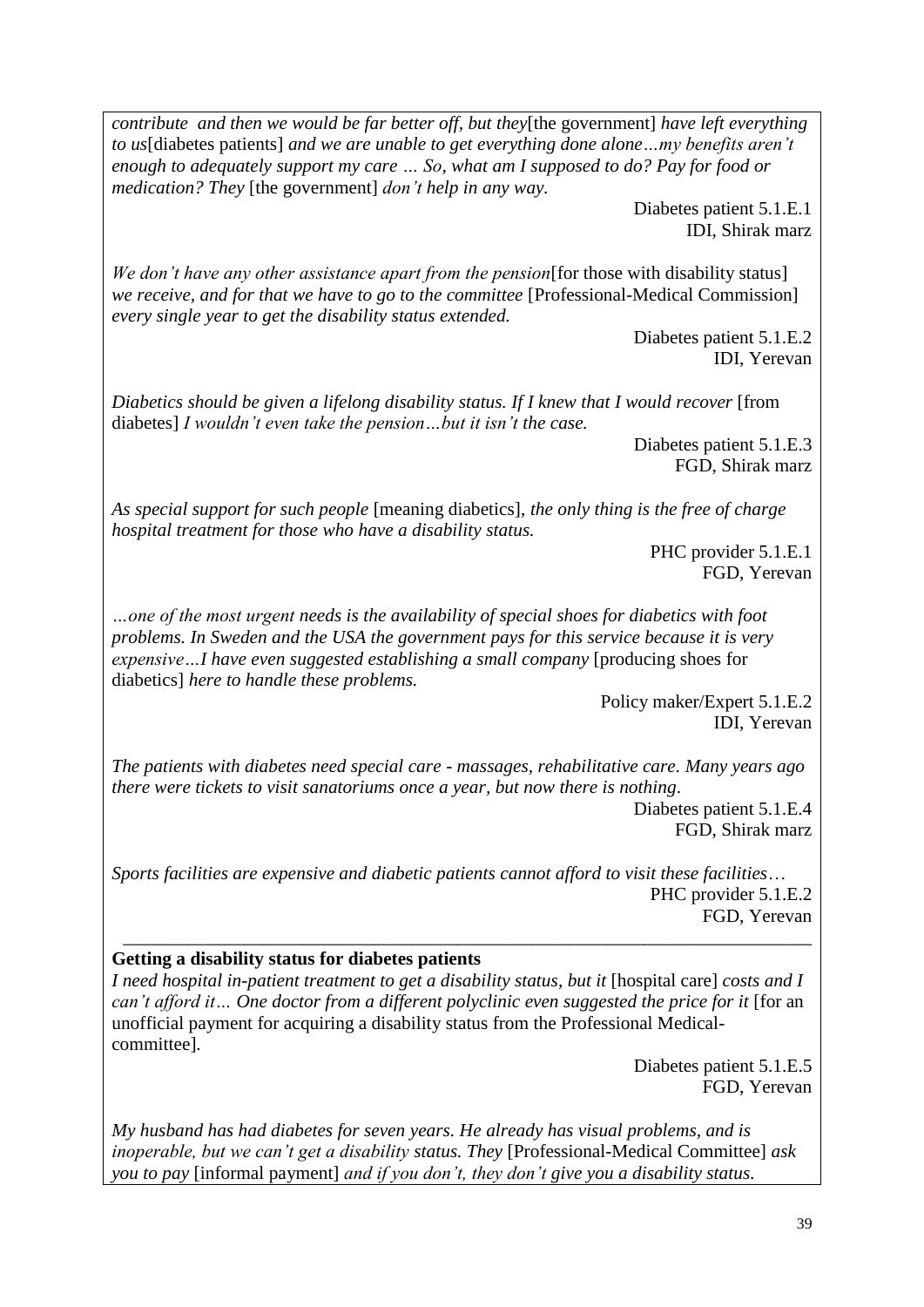Diabetes patient 5.1.E.3 FGD, Shirak marz

*And to be quite honest with you, it is very unpleasant for me that I have to see these people*  [Professional-Medical Committee] *every single year; they aren't nice to us at all. They refuse to give me a lifelong disability status.*

> Diabetes patient 5.1.E.2 IDI, Yerevan

*In the past everybody who had type I diabetes would automatically be considered handicapped and receive aid from the government, but now they won't even assign the lowest disability grade to a type I diabetes patient.* 

> PHC endocrinologist 5.1.E.1 FGD, Yerevan

There were no State-supported social benefits specifically for diabetes patients. They could receive State benefits only after getting an official disability status, but many diabetes patients from Yerevan and Shirak marz indicated that it was difficult to get and maintain a disability status without informal payments. All diabetes patients suggested that they needed more social support.

# **5.2 Mechanisms/Processes: Patient Pathways to Diabetes Care**

## **5.2.A Diagnosis pathway**

## **Diabetes symptoms for seeking care and diagnostic pathways**

*I've always drank a lot of water, which was why I didn't notice a difference in my health. Eventually, the numbness in my fingers and feet was what made us think something was wrong. My child said that we should go and test my glucose. We went for a test* [at the polyclinic] *and she came home completely pale. I thought that I must have some horrible disease, and she said that I had diabetes with a glucose level of 20.5* [mmol/l].

Diabetes patient 5.2.A.1 FGD, Yerevan

*It* [diabetes] *began with my teeth. All of my teeth fell out, and I lost a tremendous amount of weight - about 25 kg - I became as thin as a matchstick. To be honest, after those symptoms started, I postponed my visit to the health care provider. I didn't want to believe that I may be diabetic. I went to Leninakan* [now Gyumri] *polyclinic for a check-up only after one year and they found that I had a high glucose level.*

> Diabetes patient 5.2.A.2 IDI, Shirak marz

*I was ill for one month. In the beginning I had flu and then with the flu I got dry mouth; I was very thirsty at the time - I had a fever and felt fatigued. We initially thought that it was due to the flu but then we realized that it was not the flu, but we didn't know what it was. When I went into coma my parents called an ambulance. They* [ambulance] *didn't understand what was wrong; so, they took me to the hospital.*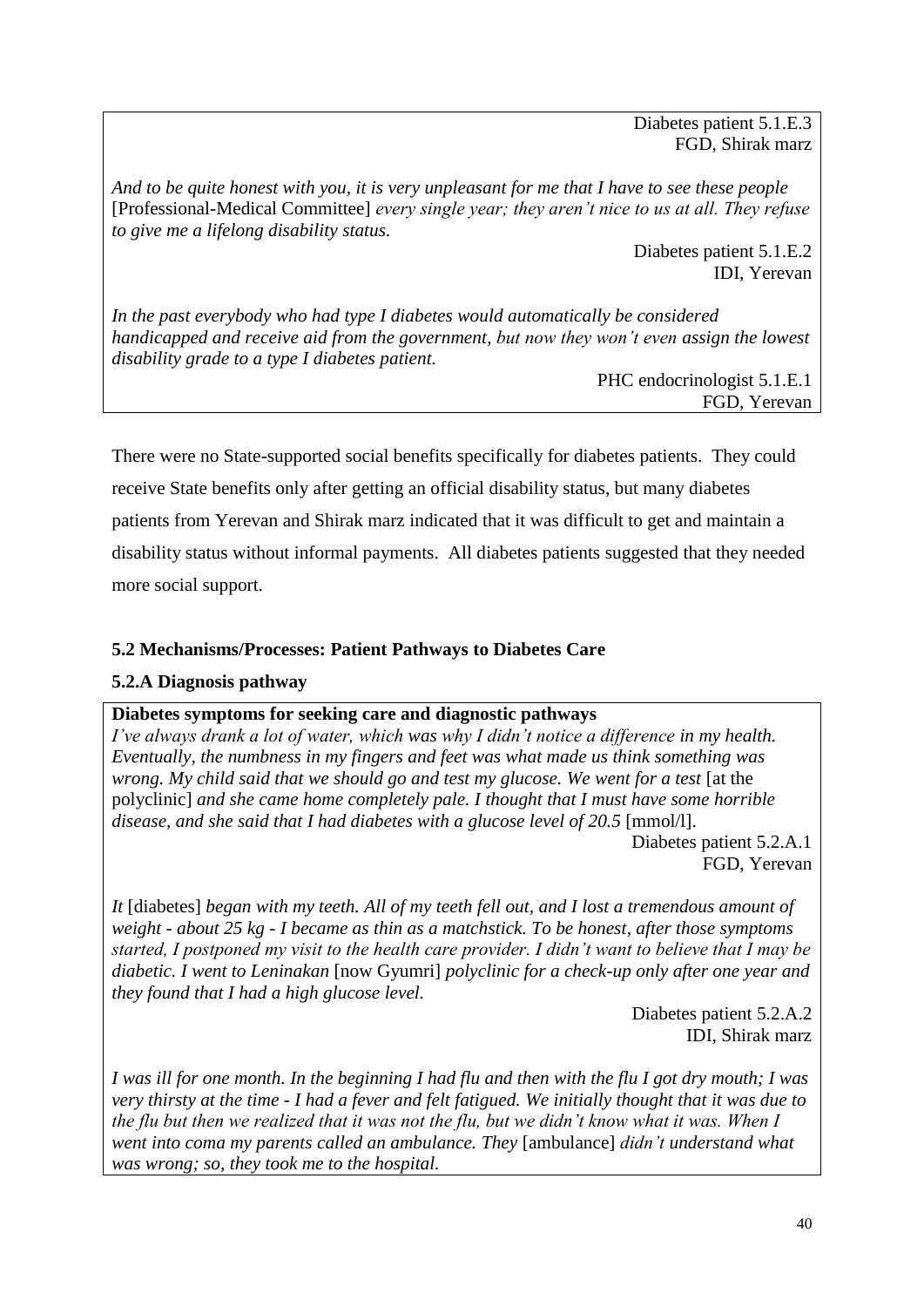Diabetes patient 5.2.A.3 IDI, Yerevan

*I lost weight and drank a lot* [water]*, however I didn't suspect diabetes. Then one day I fell into a coma and was hospitalized at the intensive care unit where I stayed for one week and was diagnosed with type I diabetes.*

> Diabetes patient 5.2.A.4 FGD, Yerevan

*I realized I was diabetic after I tested my blood at my neighbor's house using their glucometer.* 

> Diabetes patient 5.2.A.5 FGD, Yerevan

*The adult population first comes to the polyclinic. Based on the patient's complaints, the district GP tests them for blood glucose levels and refers them to the* [PHC] *endocrinologist for diagnosis.*

> Hospital endocrinologist 5.2.A.1 FGD, Shirak marz

*Actually there are two systems that work here; in the first instance the patient has complaints and goes to the polyclinic endocrinologist or the GP because the service is free. This is true also for children, especially in the marzes, because there may be some differences in Yerevan and people may go to doctors they already know, but marz residents rely on the free services. And I believe that this system works and probably about 80% of diagnosed diabetics are identified through this route. The rest of the patients go to a familiar doctor in Yerevan; it happens very often that relatives of our patients who are from marzes come to see us* [at the hospital in Yerevan]*.*

> Policy maker/ Expert 5.2.A.1 IDI, Yerevan

*Usually such patients have different health problems- such as itches in their genitalia particularly in women and urethritis in men. They visit different doctors- gynecologists, urologists, etc. and if a doctor is a good professional he/she asks the patient to take a blood glucose laboratory test, which helps in the diagnosis of diabetes. Then they might visit their PHC GP for consultation, who sends them to an endocrinologist for diagnostic confirmation.*  Hospital endocrinologist 5.2.A.2

IDI, Yerevan

*Patients either know more about it* [diabetes] *because they have a family member with diabetes, so they seek out diagnostic test, or he/she is brought to the hospital when he/she is already in coma.*

> Policy maker/Expert 5.2.A.2 IDI, Yerevan

*Patients come to the polyclinic…It is very uncommon for patients to have tested their glucose with strips or had a glucose test done at another facility and come with already knowing their glucose level …*

> PHC provider 5.2.A.1 Shirak marz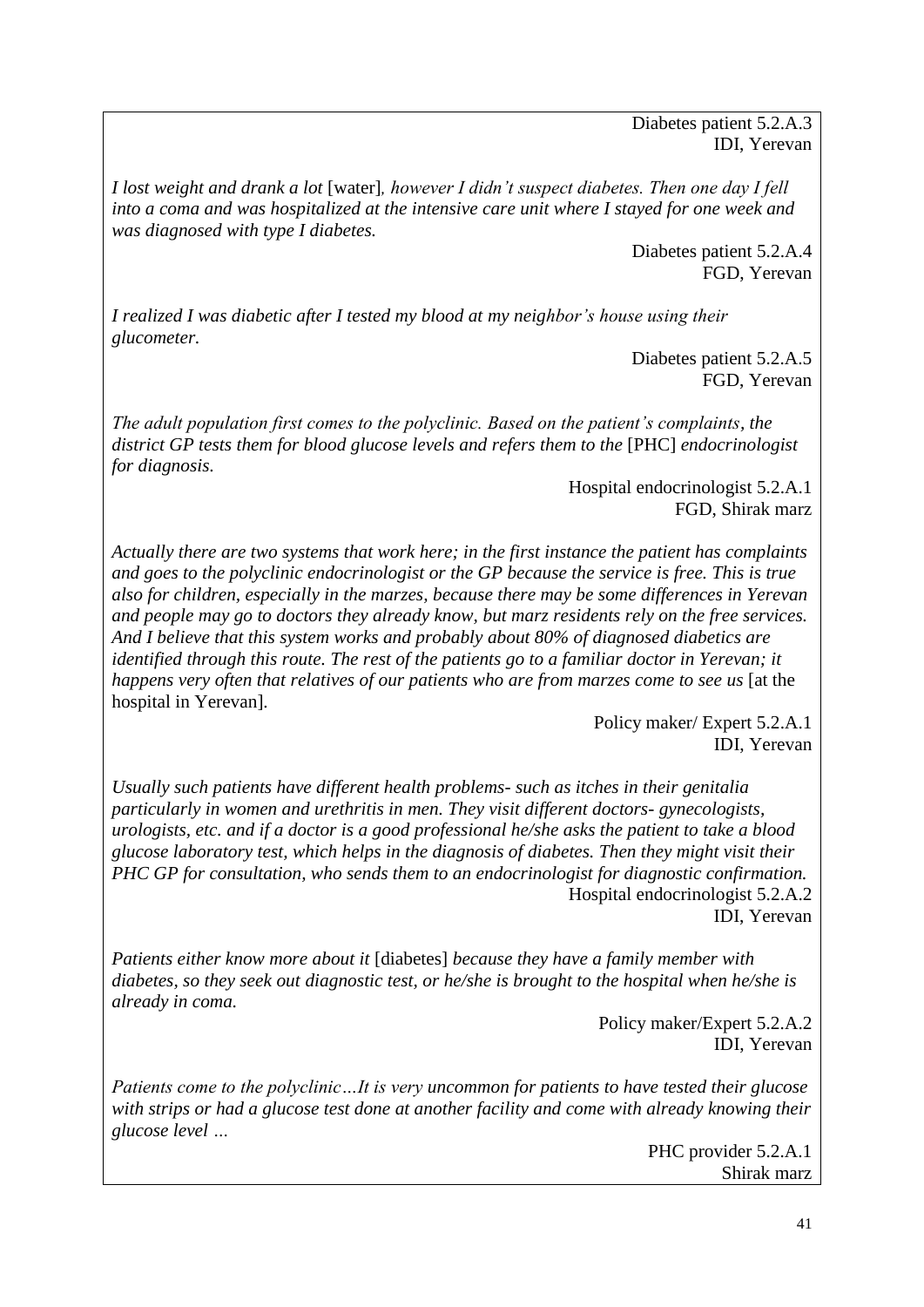*Usually they learn that they have diabetes without planning to have a test while visiting relatives or neighbors. Somebody just checks their glucose and then decide to randomly test others in the room.*

**\_\_\_\_\_\_\_\_\_\_\_\_\_\_\_\_\_\_\_\_\_\_\_\_\_\_\_\_\_\_\_\_\_\_\_\_\_\_\_\_\_\_\_\_\_\_\_\_\_\_\_\_\_\_\_\_\_\_\_\_\_\_\_\_\_\_\_\_\_\_\_\_\_\_\_**

PHC endocrinologist 5.2.A.1 FGD, Shirak marz

#### **Payments for diabetes diagnosis**

*I didn't pay anything and they* [PHC doctor] *examined me thoroughly.*

Diabetes patient 5.2.A.2 IDI, Shirak marz

*It* [the test for blood glucose level] *costs 1,000 drams in the polyclinic* [informal payment]... Diabetes patient 5.2.A.6 FGD, Shirak marz

*One of them* [laboratory technicians] *asked me if I would like to get the results quicker and I said no. She was surprised at my response. I told her that I was not in a hurry, and that I would come back next day to get the results. Why would I want to pay an additional 1,000 AMD* [informal payment, 3USD]*?*

> Diabetes patient 5.2.A.7 FGD, Yerevan

*It's 1,000 AMD* [informal payment, 3USD] *to get the* [blood glucose level test] *results right away* [in a polyclinic].

Diabetes patient 5.2.A.5 FGD, Yerevan

Almost all type II diabetes patients (in Yerevan and Shirak marz)emphasized that they had some symptoms, which made them to see a doctor for diagnosis at health facility (either their local PHC facility or private clinics); a few patients learned about their disease accidentally. The majority of type I diabetes patients were diagnosed in their younger age and sometimes were first diagnosed after going into coma and being admitted to hospitals. Policy makers/experts and providers confirmed these findings.

Although services in polyclinics were free, some patients reported making informal payment to receive their lab results more quickly. This was true for both Yerevan and marzes.<sup>xii</sup>

#### **5.2.B Diabetes screening programs**

#### **Absence of any screening programs**

1

<sup>&</sup>lt;sup>xii</sup>For many of the patients the actual pathway was the same as the formal one. For those who were different from the formal pathway, actual pathways vary significantly from case to case and it would be difficult to summarize those pathways.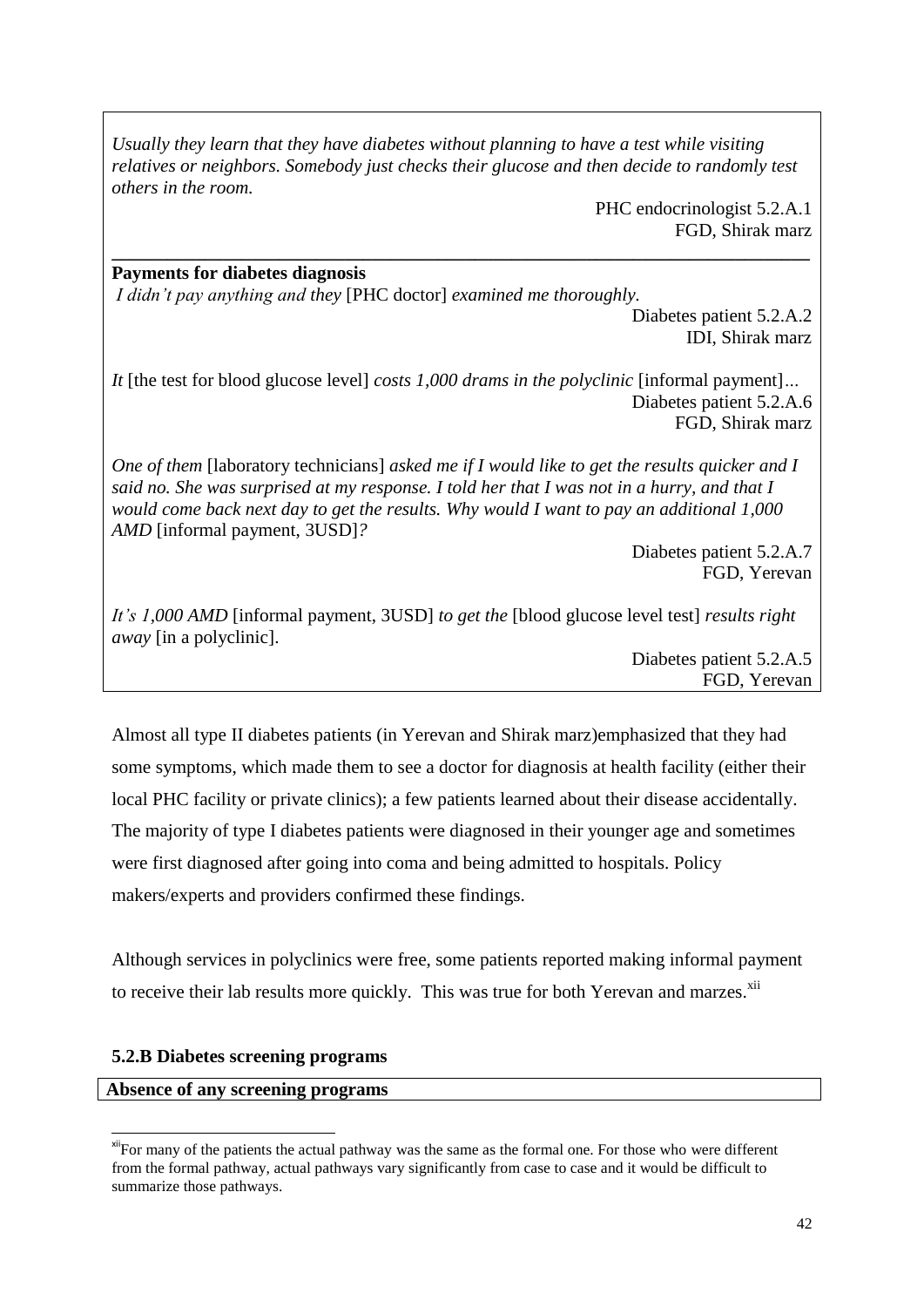*Nothing is being done for early detection of diabetes…if the patient goes to the GP for something and their blood glucose is high, they may be sent over to us* [polyclinic endocrinologist] *for testing. Otherwise, nothing is being done on a mandatory basis.*  PHC endocrinologist 5.2.B.1

FGD, Yerevan

*They* [patients] *visit for preventive services, but glucometry is not done for all patients- it is not a screening procedure. It is performed only if there is some complaint, anamnesis, risk factors, other diseases, etc…*

> PHC provider 5.2.B.1. FGD, Shirak marz

…*we have a rule, that every person who visits the polyclinic for any health problem should undergo blood glucose level testing, regardless of his/her health complaints. This is true only for those who come to the polyclinic. We do not conduct a global screening for diabetes. It is not feasible.*

> Policy maker/Expert 5.2.B.1 IDI, Shirak marz

*…according to the protocol the blood glucose level is measured at the beginning of pregnancy and during the 24thweek. This procedure is conducted in our maternity clinics… but since this is expensive it isn't carried out in 100% of the cases.* 

*…As I said there is no screening for diabetes in Armenia. However, since glycogenated hemoglobin has been globally accepted as a diagnostic method, they're* [The Ministry of Health] *thinking about using this method for screening as well…* 

> Policy maker /Expert 5.2.B.2 IDI, Yerevan

## **Diabetes screening during the Soviet period**

*It was in the Soviet times, when employed people underwent regular medical check-ups in their workplace and their blood glucose level was checked regularly.* 

\_\_\_\_\_\_\_\_\_\_\_\_\_\_\_\_\_\_\_\_\_\_\_\_\_\_\_\_\_\_\_\_\_\_\_\_\_\_\_\_\_\_\_\_\_\_\_\_\_\_\_\_\_\_\_\_\_\_\_\_\_\_\_\_\_\_\_\_\_\_\_\_\_\_

Policy maker/Expert 5.2.B.1 IDI, Shirak marz

*If we are comparing times before the Soviet system collapsed and now, then in some aspects it was better. For example, diabetes screening was performed systematically and regularly in all work places for the entire population…*

> Policy maker/Expert 5.2.B.3 IDI, Yerevan

*In 1984-85, during the Soviet period there was a law that every patient that stepped into the hospital had to undergo a mandatory checkup which included blood-work, screening, everything. It did not matter what they were there for …*

> PHC endocrinologist 5.2.B.2 FGD, Shirak marz

#### **Suggestions for diabetes screening**

*It would be wonderful if we could screen the entire population at risk, especially since diabetes type II is connected to weight gain and is a metabolic syndrome. At first, we could test those from higher risk groups, but then expand to the entire population. It would be easier* 

\_\_\_\_\_\_\_\_\_\_\_\_\_\_\_\_\_\_\_\_\_\_\_\_\_\_\_\_\_\_\_\_\_\_\_\_\_\_\_\_\_\_\_\_\_\_\_\_\_\_\_\_\_\_\_\_\_\_\_\_\_\_\_\_\_\_\_\_\_\_\_\_\_\_\_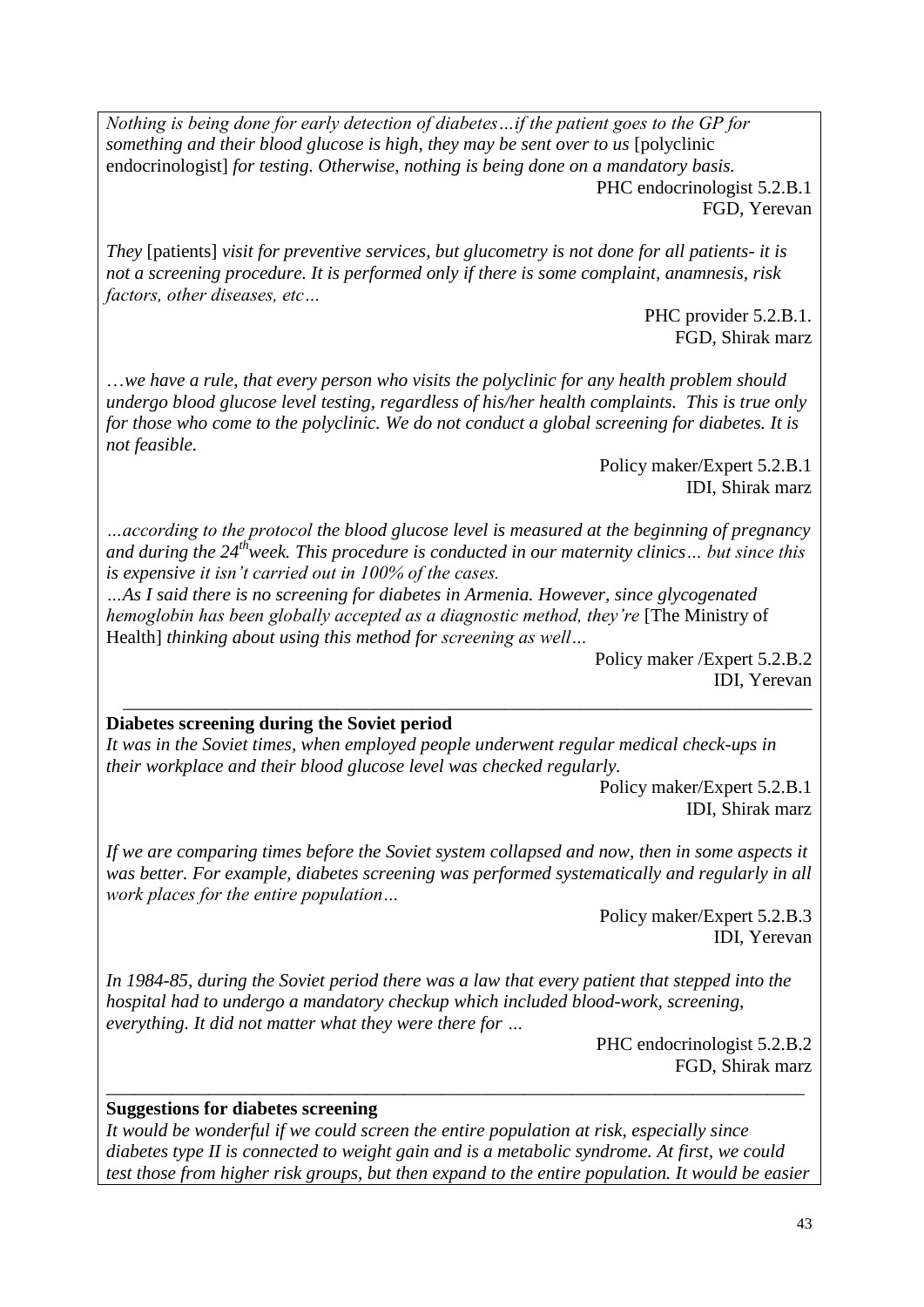*to do this at the first place of contact for health problems which is usually the polyclinic…* Policy maker/Expert 5.2.B.4 IDI, Yerevan

*We have proposed a new screening program* [for diabetes] *to the Ministry of Health for implementation next year, and it is in the process of approval. I hope in the near future we will have a screening program for the general population. People will undergo diabetes screening check-ups once a year.*

> Policy maker/Expert 5.2.B.3 IDI, Yerevan

*It would be good if some diabetes screening programs were implemented, because we deal primarily with patients who have already had diabetes for 2-3 years.*

> Hospital endocrinologist 5.2.B.1 FGD, Yerevan

*In order to prevent diabetes, screenings should be conducted for everyone who is older than 40 years of age.*

> PHC provider 5.2.B.2 FGD, Yerevan

The majority of experts and providers noted that glucometry was conducted at polyclinics either for risk groups such as pregnant women, or based on patients' complaints. Participants reported that currently there was no screening program for diabetes. Many providers proposed implementing mandatory diabetes screening program for early detection. They suggested initiating diabetes screening first among high risk populations, then expanding to the entire population. This suggestion is in line with the National Diabetes Strategy. However, some policy makers/experts felt that diabetes screening was too expensive and not feasible for Armenia.

# **5.2.C Treatment pathway**

## **5.2.C.1 Treatment pathway after diagnosis**

*As soon as I learned that I have diabetes, I went to the polyclinic next day.* 

Diabetes patient 5.2.C.1.1 FGD, Yerevan

*After being diagnosed, I received care at our medical post and at the Akhuryan polyclinic*  [regional polyclinic]*. At first, they prescribed tablets, but the glucose level increased a lot and they changed it to insulin. For the last three years I have been using insulin.* 

Diabetes patient 5.2.C.1.2 IDI, Shirak marz

*At first our villagers are examined by us, and then if we find it necessary for further examination, we send them to the village ambulatory. The doctor visits us here and if we*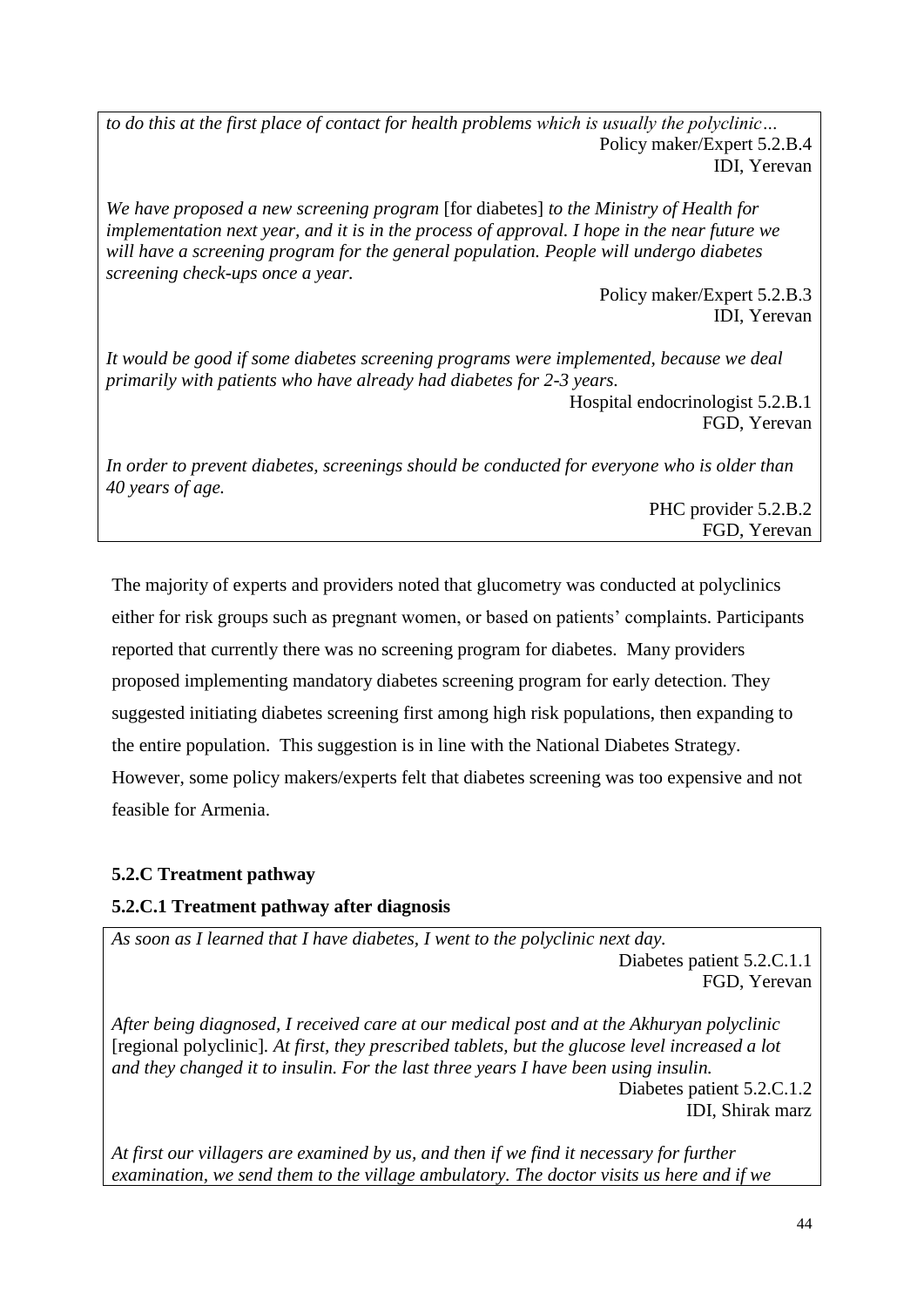*discover a person with diabetes, she monitors the patient. In addition, examinations are also conducted at the Akhuryan polyclinic* [Shirak marz]*.*

> PHC provider 5.2.C.1.1 IDI, Shirak marz

*They* [local GPs] *send the patients to me. I prescribe the medication, and they conduct monitoring and management. I continue to consult the patients...*

> PHC endocrinologist 5.2.C.1.1 FGD, Shirak marz

*Once diabetes is diagnosed, the patient is referred to the* [PHC] *endocrinologist for further care or the GP who is engaged in diabetes care* [if the facility does not have an endocrinologist]*.* 

Policy maker/Expert 5.2.C.1.1 IDI, Shirak marz

*There are also some patients with a diagnosis of diabetes who do not even visit doctor for care and start treatment on their own- let's say, by their neighbors' advice…*

Hospital endocrinologist 5.2.C.1.1 FGD, Yerevan

*Then they might visit their PHC facility GP for a consultation, which in turn sends them to the endocrinologist for confirmation and consultation. There might be people who do not apply to the PHC level, but directly to a hospital endocrinologist, since it is their choice. However, if the patient wants to receive free of charge medicine he/she must be registered with the PHC level GP and endocrinologist, since the drugs are provided to diabetes patients by PHC facilities. There are patients who prefer to buy their diabetes drugs themselves, and do not apply and get registered at the PHC level. So, there is no single approach for seeking care. We also have patients who do not apply to a doctor after being diagnosed with diabetes. They prefer self-medication such as diets, herbal therapy, or learn about the drug that their diabetic neighbor or relative uses and use that drug without doctor's consultation.* 

Hospital endocrinologist 5.2.C.1.2 IDI, Yerevan

*I was treated at the hospital* [after being diagnosed with diabetes]*. There is no treatment for diabetes; they just keep an eye on you. So they prescribed the medication at the hospital and I am still using the same thing.*

> Diabetes patient 5.2.C.1.4 IDI, Yerevan

*I was hospitalized for 15 days, after which I was referred to the "Arbes" center which belonged to the Arabkir polyclinic* [Yerevan]*, where I was registered until I turned 18. I visited each month, receiving my medication and syringes. My treatment was not changed. I started insulin and I continue to use it.* 

> Diabetes patient 5.2.C.1.5 IDI, Yerevan

*After diabetes diagnosis is confirmed, people are registered with the endocrinologist at their district polyclinic and receive their drugs from there. In severe cases, polyclinic endocrinologists refer patients to the hospital. At the hospital we check the glucose level*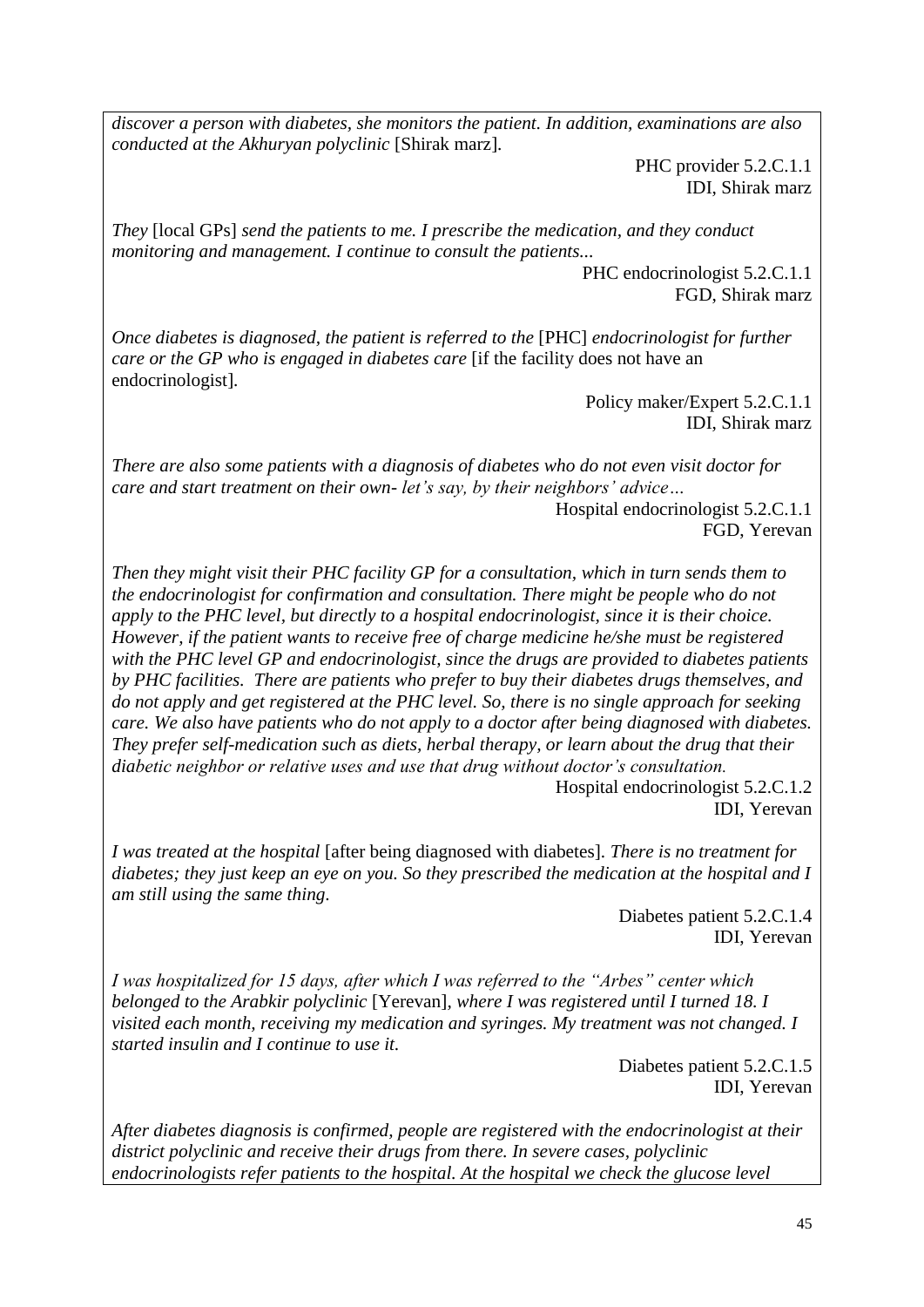*hourly to find the optimal dose of insulin for the patient. After discharging the patients, they return to their polyclinic endocrinologists with their treatment schedules of insulin.*  Hospital endocrinologist 5.2.C.1.3 IDI, Yerevan

*There are some people who come to us*[private medical center] *instead of the public sector; I have asked them why they didn't go to their local polyclinic, and they have responded that it's because everything is free-of-charge and therefore of low quality. It's like shopping; some go to the cheaper stores, while others prefer the expensive places since they are convinced that it's better quality. So, now it's the same issue with medical services; they have the right to choose.* 

Hospital endocrinologist 5.2.C.1.4 FGD, Shirak marz

Almost all participants agreed that the patients visited their polyclinic GP and endocrinologist after being diagnosed with diabetes for consultation and care. There were patients who received their first care in hospitals since they were hospitalised either in coma or with other health complications. A few patients approached private endocrinologists after being diagnosed with diabetes because they considered the quality of care better than the free services in polyclinics.

Once diabetes diagnosis was confirmed, GPs often referred the patients to the PHC endocrinologist for further consultation and care. Many participants indicated that patients primarily visit polyclinics to receive free insulin and anti-diabetic drugs. Some patients interrupted their treatment because of different problems. Sometimes those patients who could afford buying medicine from pharmacies avoided visiting polyclinics.

# **5.2. C.2 Changes of treatment pathway**

*My treatment didn't change at the hospital. The quantity of insulin I receive changed from when I was a child, but the whole treatment is the same.*

Diabetes patient 5.2.C.2.1 IDI, Yerevan

*…in Yerevan at first, the professor* [endocrinologist] *prescribed tablets; however, afterwards he switched to insulin, as the tablets didn't work. That was the only time I visited a doctor in Yerevan. I continued my care in our district polyclinic. The endocrinologist from the polyclinic increased the dose of insulin.* 

> Diabetes patient 5.2.C.2.2 FGD, Shirak marz

*The vast majority* [of diabetes patients]*, about 85-90%, continues treatment here* [PHC facility]*.*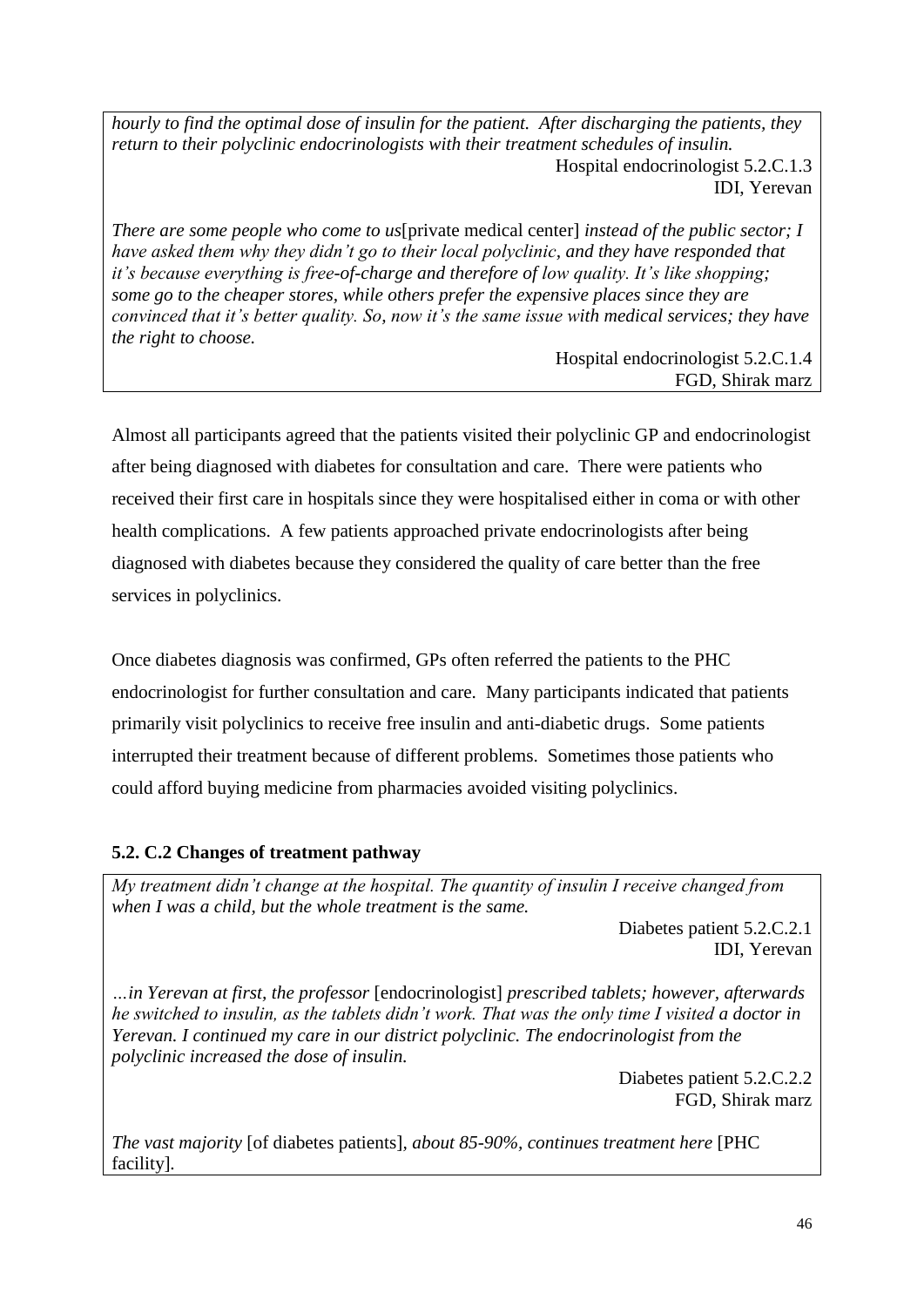PHC provider 5.2.C.2.1 Shirak marz

*They* [diabetes patients] *may come to us and receive medication and then go receive care from another place as well.*

> PHC endocrinologist 5.2.C.2.1 FGD, Yerevan

*If they* [diabetes patients] *are leaving to register with another polyclinic, we know because we have documentation, which is stamped and provided in triplicate and if they are not in the polyclinic anymore then they are removed from the computer database as well.*

PHC endocrinologist 5.2.C.2.2 FGD, Yerevan

*Since my son is a military officer, I went to the army hospital. They have a very good endocrinologist there, who prescribed Diabetes and Glucafage* [anti-diabetic drugs]. *However, the endocrinologist was relocated elsewhere, since he was an army doctor. So, I went to the Diabetes center and the doctor from there suggested going to my local polyclinic.* Diabetes patient 5.2.C.2.3 FGD, Yerevan

*At first they sent me to Akhuryan hospital* [regional hospital] *to see the endocrinologist. I went there and the doctor examined me...She prescribed some tablets and I took those tablets for 10 years. They switched me to insulin a few years ago. I have had diabetes for 20 years.*  Diabetes patient 5.2.C.2.4 IDI, Yerevan

*I am monitored here in Yerevan. By the doctor's advice, I first started with Diabeton [anti*diabetic drug]*, then after developing a stroke in 2008, I switched to insulin. Now I receive insulin only.*

> Diabetes patient 5.2.C.2.5 FGD, Yerevan

*I went to the diabetic center... So, the doctor registered me and they began my treatment course. This was about 12-13 years ago. Afterwards, I had to quit my job because I am unable to walk, and my husband is in an even worse state than I am; therefore, none of us could go to the center to receive my medication any longer. But nobody called to see what was wrong with me* [interrupted treatment]*. … So, I found my old doctor from the army hospital and asked for his advice. He told me to take two Glucavance in the morning and evening and Diabeton during daytime. I've been doing exactly that for 2 years now and I don't even control it. I have developed a special technique for myself; I am my own doctor, I control myself.* 

> Diabetes patient 5.2.C.2.3 FGD, Yerevan

Some patients reportedly changed their primary diabetes caregivers, mainly because of lack of satisfaction with the providers, and health care facilities during their treatment history,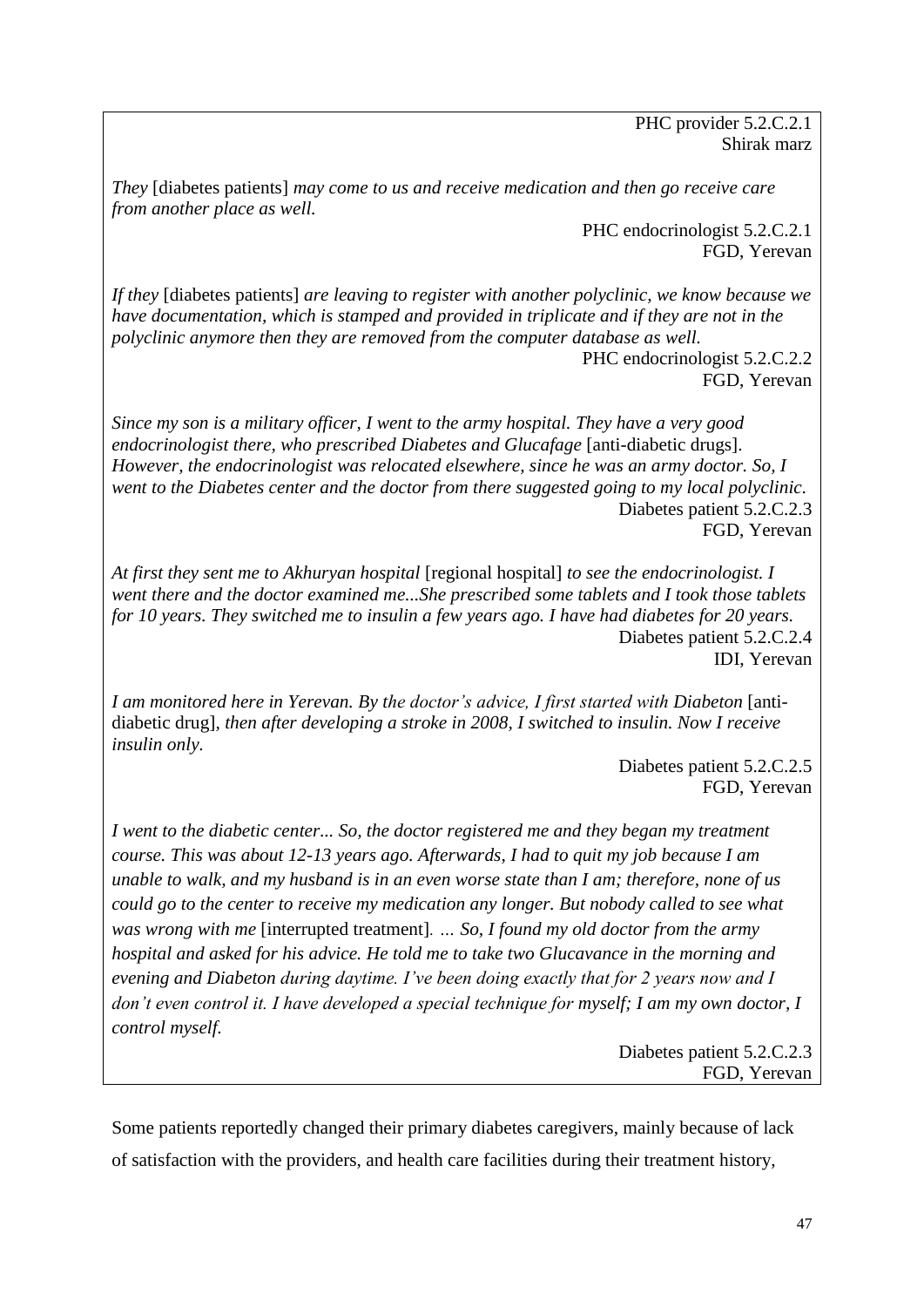while reportedly most remained with the same endocrinologist. Some patients reportedly progressed from anti-diabetic drugs to insulin over time. And some patients preferred selftreatment (such as herbal therapy, some anti-diabetic drugs without doctor's prescription based on their relatives/friends advice etc.) because of either lack of knowledge about diabetes management or lack of trust towards health providers.

# **5.2.C.3 Current monitoring of diabetes patients**

# **Visits to health care providers**

*I am registered at our local polyclinic at present where I have my own doctor who is an endocrinologist, I think. I already know that I need to be monitored; so, I usually go on my own initiative. However, they also call every once in a while. I am a student and can't go each month, so my parents go when I can't.* 

> Diabetes patient 5.2.C.3.1 FGD, Yerevan

*I go each month for my medication and of course they* [from polyclinic] *call me each year for the disability status registration.* 

Diabetes patient 5.2.C.3.2 FGD, Yerevan

*I undergo examination (urine, blood tests etc…) twice a year regularly by my private doctor's request or by myself; I read a lot and know what tests I need.* 

Diabetes patient 5.2.C.3.3 IDI, Yerevan

*The frequency of attendance* [to health providers] *depends on the age of the patient, the presence of complications, as well as their intellectual capacities.*

> Hospital endocrinologist 5.2.C.3.1 FGD, Yerevan

*They're* [polyclinic endocrinologist] *very attentive. You can go see them and pose questions for hours and they will spend time with you and carefully respond to all of your questions. The same goes for the village outpatient center doctor. I am very grateful to all of them. I can go to them whenever I want to, but they do urge us to visit often. They always say that we should go at least once every 10-15 days, and we should not be late. They test us at least once a month. They call us and persuade us to go for our check-ups.* 

Diabetes patient 5.2.C.3.4 IDI, Shirak marz

*Weave contact with all of them* [diabetes patients] *and they are aware of everything* [related to diabetes care]*.* 

> PHC provider 5.2.C.3.1 IDI, Shirak marz

*The diabetes patient is an individual. Some are careful and see their endocrinologist regularly to take care of their health; others don't and do not make regular visits to their doctors.*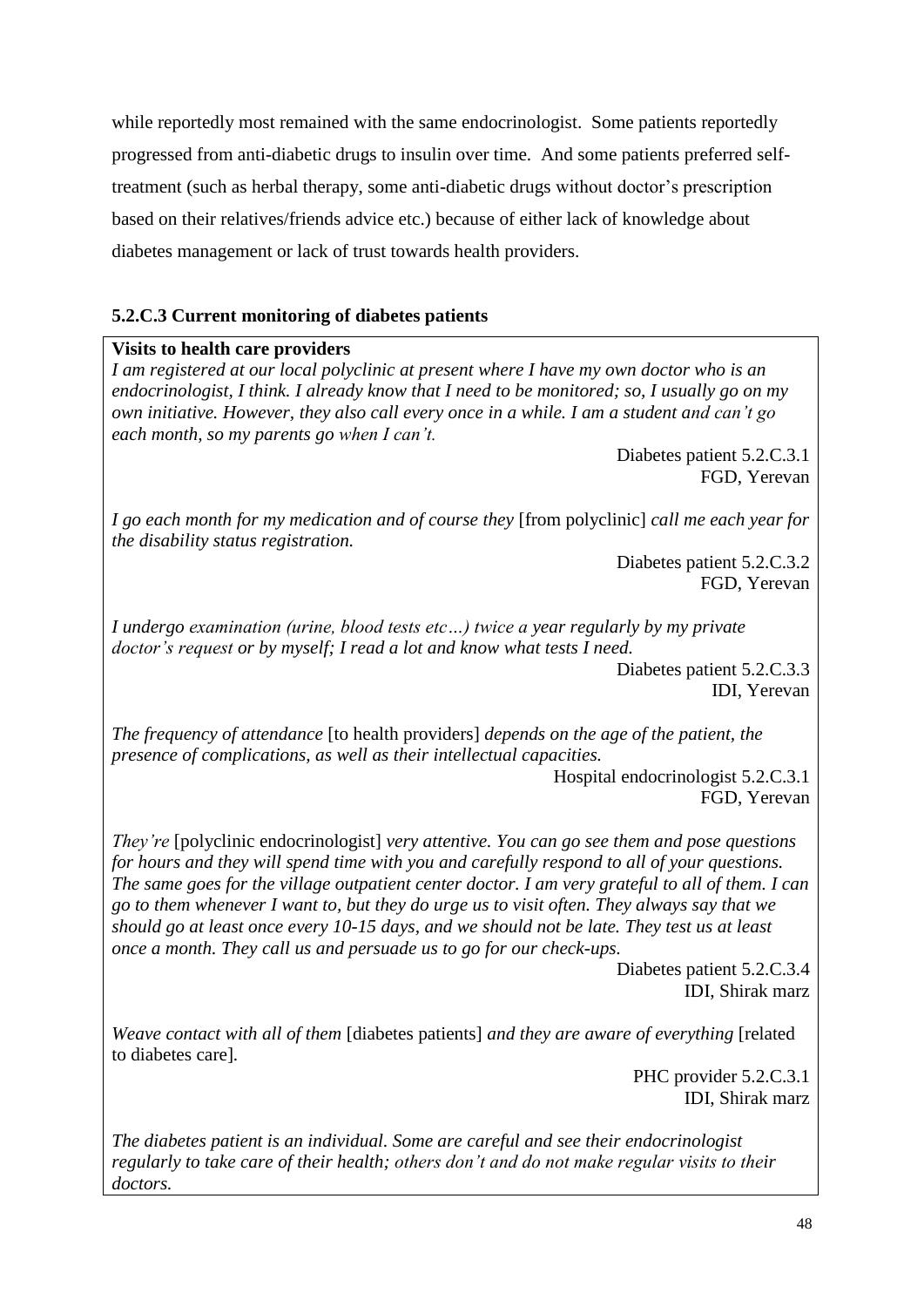Hospital endocrinologist 5.2.C.3.2 IDI, Yerevan

*Diabetic patients come to a polyclinic once every 15 days…to get their medicine.* PHC provider 5.2.C.3.2 FGD, Yerevan

*Nobody asks us* [diabetes patients] *to come to the health facility; we visit whenever we feel bad.*

> Diabetes patient 5.2.C.3.5 FGD, Yerevan

*To get medicine from the polyclinic we visit the polyclinic once every month. If we don't feel well or have some other health problems, we go more often.* 

> Diabetes patient 5.2.C.3.6 FGD, Shirak marz

*Once every month, maybe once every two months, I go to the polyclinic. Sometimes she* [the polyclinic endocrinologist] *calls, but I don't go. Usually we take a referral from the village outpatient center and go to Akhuryan* [the regional polyclinic] *to see our endocrinologist.* 

Diabetes patient 5.2.C.3.7 FGD, Shirak marz

*Previously, I went there* [polyclinic] *more frequently, but now I visit the polyclinic mainly for drugs.* 

\_\_\_\_\_\_\_\_\_\_\_\_\_\_\_\_\_\_\_\_\_\_\_\_\_\_\_\_\_\_\_\_\_\_\_\_\_\_\_\_\_\_\_\_\_\_\_\_\_\_\_\_\_\_\_\_\_\_\_\_\_\_\_\_\_\_\_\_\_\_\_\_\_\_\_

Diabetes patient 5.2.C.3.8 FGD, Shirak marz

#### **The role of health providers in diabetes care monitoring**

*Based on the test results, we refer diabetes patient to the endocrinologist. After that, the endocrinologist and I see the patient. A diabetes patient cannot go to the endocrinologist without our referral.* 

> PHC provider 5.2.C.3.3 FGD, Yerevan

*We perform glucometry and consult with the patient once a month and more often in complicated cases. Those patients who are not on insulin-therapy are mainly monitored by GPs. Those who are on insulin-therapy are monitored both by GPs and endocrinologists from the polyclinic.*

> PHC provider 5.2.C.3.4 Shirak marz

*I never visit her* [GP], *even though she knows about my diabetes. Therefore, she doesn't play any role in my diabetes control.*

> Diabetes patient 5.2.C.3.3 IDI, Yerevan

*She* [GP] *monitors mean I always contact her whenever I feel bad. She does her best. Moreover, she does glucose measurements, controls the dosage of my drugs, and examines me when necessary.*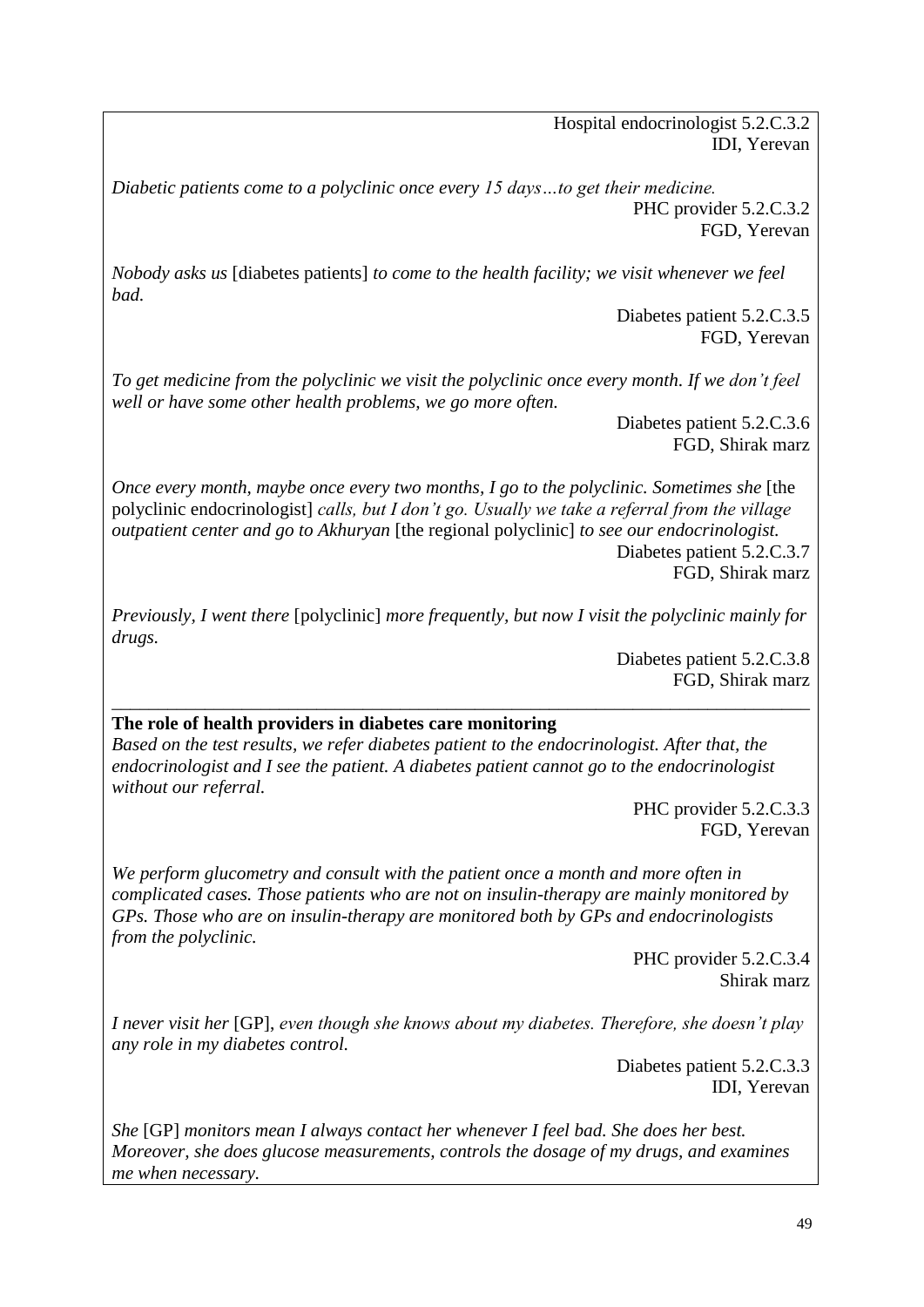Diabetes patient 5.2.C.3.9 IDI, Shirak marz

*The doctors at the village outpatient center are very good. They are very attentive. They even come and visit me at home. The village nurses are also very nice and attentive. A single call or a slightest whisper and they're already here standing by my side. I really appreciate all of them and I am very thankful.*

> Diabetes patient 5.2.C.3.4 IDI, Shirak marz

*None of us* [diabetes patients] *are pleased with the polyclinic services. The only thing that the GPs are interested in is money and they don't help us.*

> Diabetes patient 5.2.C.3.10 FGD, Yerevan

*If we have diabetes, we are under supervision of the endocrinologist, not the family physician. Family physicians only document the treatment, whereas endocrinologists manage drug dosages…*

> Diabetes patient 5.2.C.3.11 FGD, Shirak marz

*There was an endocrinologist in our polyclinic some years ago, but now she's gone and we only have a GP who does not understand anything about diabetes care and only fills out the forms.* 

> Diabetes patients 5.2.C.3.12 FGD, Yerevan

#### **Monitoring of blood glucose level**

*Most often the GP measures my glucose level at the village outpatient center. I also check my glucose level at home; I have a glucometer and my daughter-in-law checks my blood glucose level whenever I feel bad.* 

\_\_\_\_\_\_\_\_\_\_\_\_\_\_\_\_\_\_\_\_\_\_\_\_\_\_\_\_\_\_\_\_\_\_\_\_\_\_\_\_\_\_\_\_\_\_\_\_\_\_\_\_\_\_\_\_\_\_\_\_\_\_\_\_\_\_\_\_\_\_\_\_\_\_\_

Diabetes patient 5.2.C.3.9 IDI, Shirak marz

*I measure it* [the blood glucose level] *at home twice-a-day every single day, and regulate my insulin intake according to the results. I know that some people just inject without measuring their glucose but that is wrong and it shouldn't be done that way.* 

> Diabetes patient 5.2.C.3.13 IDI, Yerevan

*I have a glucometer too, but I don't measure my glucose every day not to be anxious about high glucose levels*. *I just know if something is wrong based on how I feel. Some check it if I feel bad.* 

> Diabetes patient 5.2.C.3.14 IDI, Yerevan

*All our patients have glucometers at home. They all know how to check their blood glucose level and check it regularly. There is an accepted standard*[protocols] *that the doctor can rely on the patient's measurements of his/her blood glucose level by glucometer and can register these numbers in his/her medical card during the subsequent visit. According to the*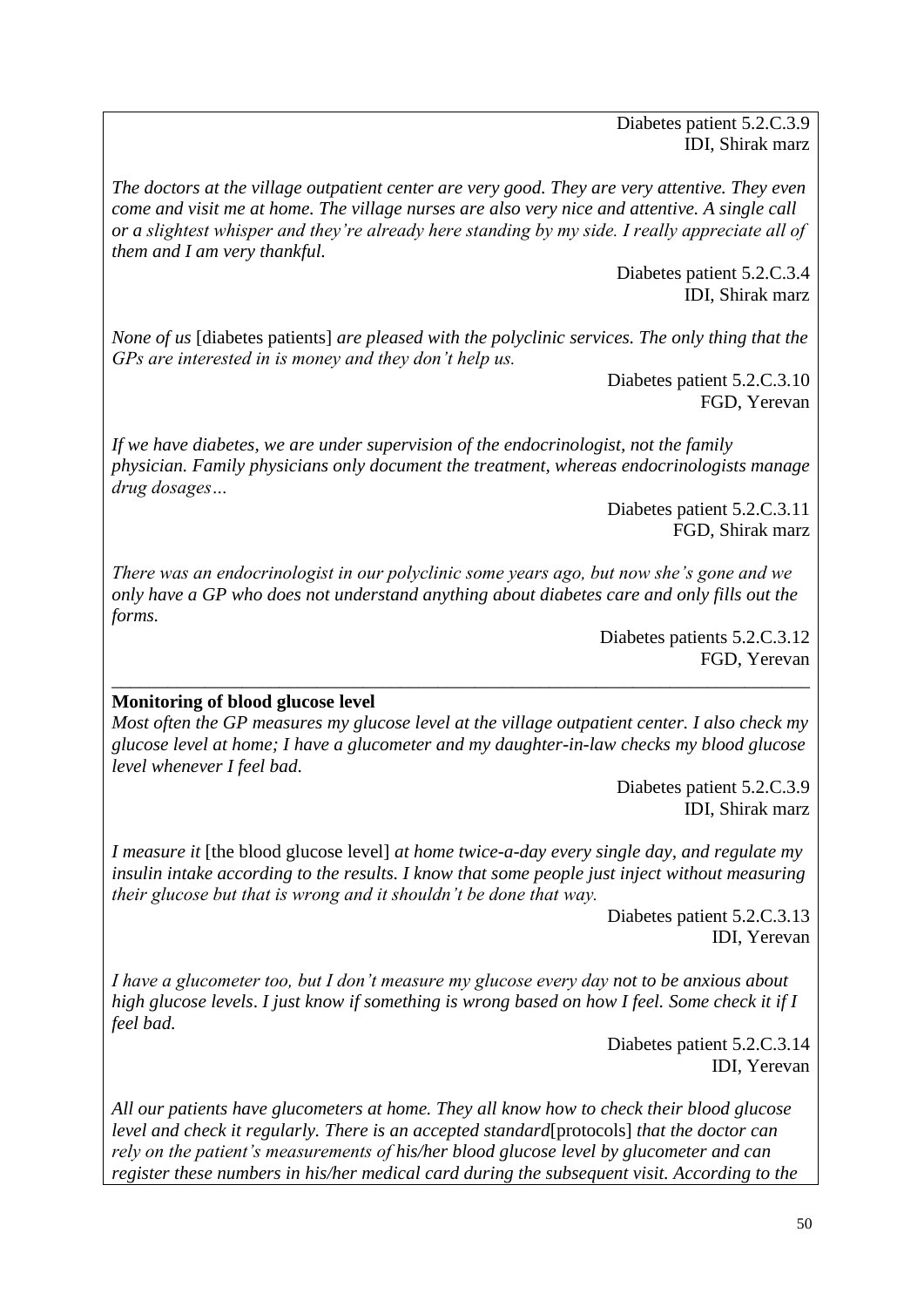*accepted standard* [protocols]*, the doctor may ask the patient to have a blood glucose checkup in the PHC laboratory once a year.* 

> Policy maker/ Expert 5.2.C.3.1 IDI, Shirak marz

*I have a glucometer at home and when I feel bad or drink a lot of water I test my glucose approximately once every three days…*

> Diabetes patient 5.2.C.3.15 FGD, Shirak marz

*I have a glucometer but I don't trust it. It measures glucose incorrectly. It often shows results that are double the actual number. So, I go to the polyclinic to get accurate measurements.*  Diabetes patient 5.2.C.3.16 FGD, Yerevan

*We don't check our glucose every day because the strips are very expensive. It costs us 300- 400 drams per strip. We can't afford it. We measure it whenever we feel bad.*  Diabetes patient 5.2.C.3.17 FGD, Shirak marz

*They* [the State] *don't provide us with any strips and we can't afford to buy them from the pharmacy, so even those of us who have the glucometer aren't able to measure our glucose.* Diabetes patient 5.2.C.3.10 FGD, Yerevan

*When I learn that my glucose level is very high I become anxious and feel worse. For that reason I don't test it every day. It is better not to know about high glucose level than know and worry about it.*

> Diabetes patient 5.2.C.3.6 FGD, Shirak marz

Most of the patients reported regularly visiting their diabetes caregivers once or twice a month: health providers confirmed this information. Some patients reported visiting health providers only in case of feeling bad (such as headache, fatigue, dizziness, etc.). In some cases patients reported that their polyclinic endocrinologist called them to follow up.

According to the majority of diabetes patients, the role of their GP in their diabetes monitoring was secondary to the endocrinologist, particularly for those patients on insulintherapy. Patients from Shirak marz were pleased with the care and attitude of their health providers, both GPs and PHC Endocrinologists, which was not the case for patients from Yerevan.

The majority of the diabetes patients reported that they did not check their blood glucose level frequently or regularly, even though many of them had their own glucometer at home.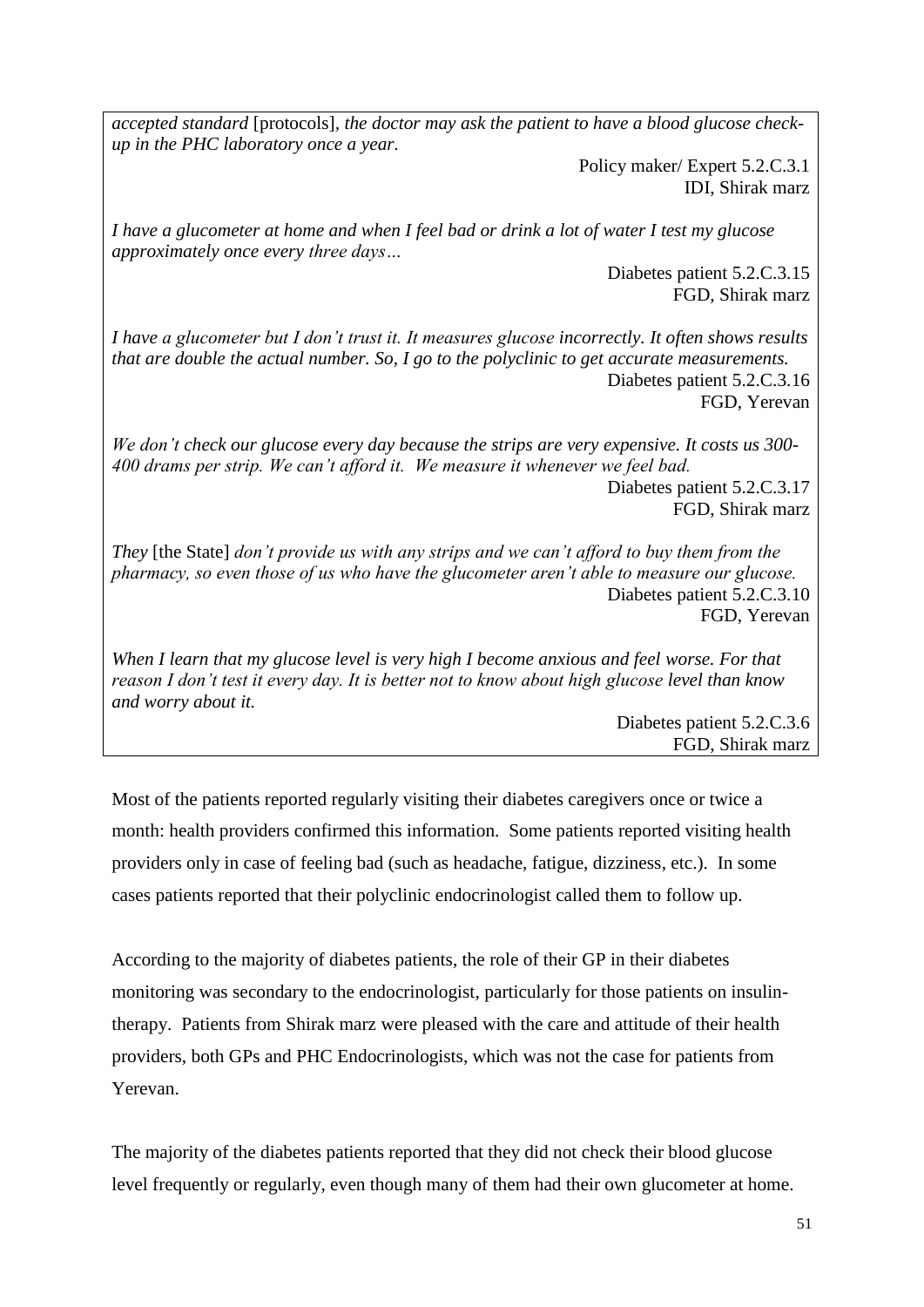The main reasons reported for not measuring glucose levels frequently were the high cost of the strips and fear of bad results.

# **5.2.D Formal and informal payments for treatment**

*Treatment is covered by the State* [free-of-charge] *for children if they belong to certain groups, are younger than seven years old, have a disability status or if they're from socially vulnerable families; otherwise, they have to pay. If these* [diabetic] *children come to us without a reference from the polyclinic, they have to pay for the consultations. However, sometimes we do not charge for consultations even if they are not our patients or haven't been referred.* 

> Policy maker/Expert 5.2.D.1 FGD, Yerevan

*I always pay for doctors myself out-of-pocket. The minimum payment for a doctor's consultation is 5,000 AMD* [13USD]*; however, the doctor knows me, so she doesn't take any money.*

> Diabetes patient 5.2.D.1 IDI, Yerevan

*Since it was my district polyclinic I didn't pay anything.* 

Diabetes patient 5.2.D.2 FGD, Shirak marz

*When I was hospitalized in coma, we made payments only for drugs-we bought them from the pharmacy. We did not pay the health care staff.*

> Diabetes patient 5.2.D.3 FGD, Shirak marz

*We made out-of-pocket payments* [during the hospital care] *to the nurses, cleaning ladies and doctors, about 1,000 – 2,000 AMD* [4USD] *to each of them.*

> Diabetes patient 5.2.D.4 FGD, Shirak marz

*The hospitalization is free-of-charge* [a diabetes patient with a disability status] *and we pay only for the drugs, and to express our gratitude of course* ["thank you payment" to providers]*. However, specialists* [other specialists during hospital stay] *do not want to consult you free-of-charge and since we received what was covered by the State, they treated us very poorly.*

Diabetes patient 5.2.D.5 FGD, Yerevan

The majority of patients that visited PHC endocrinologist for care reported that they did not make any payments to providers. However, some patients from Yerevan reported being requested to pay informal payments to PHC providers or the labs for getting the results faster or getting better attitude. Those patients who were hospitalised reportedly made both formal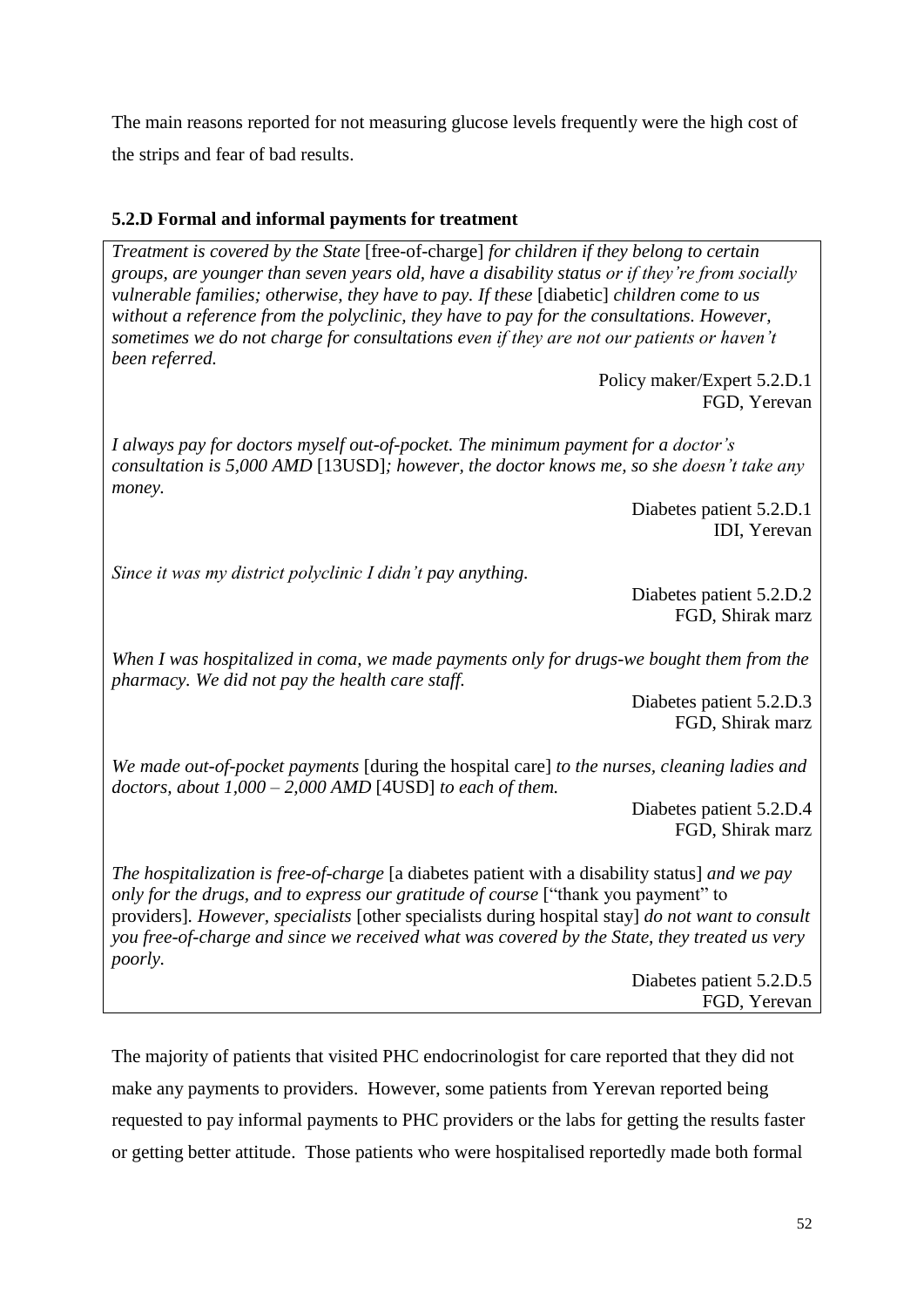and informal out of pocket payments to facilities and/or providers, and/or for pharmaceuticals.

# **5.2.E Supply mechanisms/processes for insulin and anti-diabetic drugs in polyclinics**

**Request mechanism for insulin and anti-diabetic drugs** *Usually diabetes drugs are financed from the State budget through centralized procurement.* Policy maker/Expert 5.2.E.1 IDI, Yerevan

*PHC facilities request the needed amount of drugs and insulin quarterly, according to the number of registered diabetes patients.*

Policy maker/Expert 5.2.E.2 IDI, Yerevan

*Every three months each facility from Yerevan, as well as from the Health Care and Social Support Departments of marzes, provide the number of insulin dependent and independent diabetes patients and the list of needed anti-diabetic drugs and insulin. For insulin, we also receive monthly reports from facilities so that we can plan the allocation of insulin.* 

\_\_\_\_\_\_\_\_\_\_\_\_\_\_\_\_\_\_\_\_\_\_\_\_\_\_\_\_\_\_\_\_\_\_\_\_\_\_\_\_\_\_\_\_\_\_\_\_\_\_\_\_\_\_\_\_\_\_\_\_\_\_\_\_\_\_\_\_\_\_\_\_\_\_\_

Policy maker/Expert 5.2.E.1 IDI, Yerevan

## **Inadequate supplies of insulin and anti-diabetic drugs in polyclinics**

*We* [polyclinic] *present a list of the diabetes medications that we need for the following month, but we do not get the medications which we have requested.*

> PHC provider 5.2.E.1 FGD, Shirak marz

*A patient is given one* [diabetes] *drug one month then they have to take a different drug next month, depending on what is available at the polyclinic at that time.*

> PHC provider 5.2.E.2 FGD, Shirak marz

*Often polyclinics provide totally different groups of anti-diabetic drugs, so sometimes people* [diabetes patients] *even receive drugs which are not appropriate for their condition<sup>xiii</sup>.* Hospital endocrinologist 5.2.E.1

FGD, Yerevan

*We* [polyclinic] *do not receive everything that we need, so we end up having to replace one with the other. Sometimes we only receive one kind of medication; therefore, we have to prescribe it to everybody. That's why we're unsuccessful in stabilizing the blood glucose levels of our patients, because the medication is being changed constantly.*

> PHC endocrinologist 5.2.E.1 FGD, Shirak marz

*You see changing medications all the time, which is very bad for the body. When we acquire* 

**<sup>.</sup>** <sup>xiii</sup>The polyclinics provide the drugs that are available in their facility at that moment. The MOH provides drugs that are procured through centralized procurement system.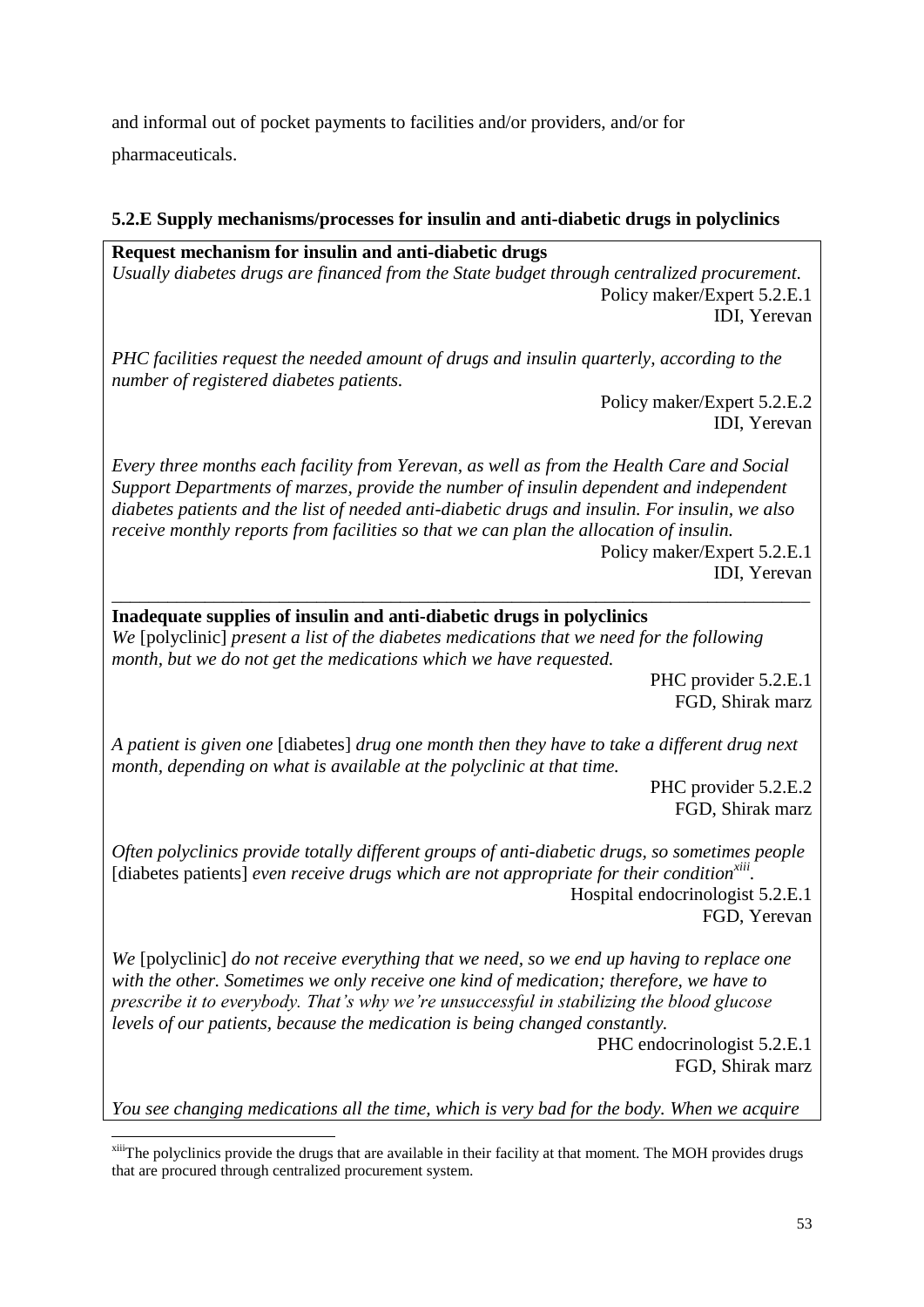*various kinds of* [anti-diabetic]*tablets, we have to prescribe whatever is available- it's quite possible that at that time a certain patient does not need this certain medicine, but since they say they can't afford to buy any medicines you have no choice but to prescribe it to them.*  PHC endocrinologist 5.2.E.2 FGD Yerevan

*We receive both long-term and short-term effect insulin. They may be from various pharmaceutical companies ... Of course they can be used together, but you can't help but wonder if constantly changing the insulin could in some way harm the diabetic child.* Policy maker/Expert 5.2.E.3 IDI Yerevan

*Each time we have different types of insulin; hence, very often we have to change the entire treatment.*

> Hospital endocrinologist 5.2.E.2 FGD, Yerevan

*Moreover, they* [the polyclinic] *give us different brands of insulin each time and don't even warn us that the dosage should be different.*

> Diabetes patient 5.2.E.1 FGD, Yerevan

*Those people who can afford to buy diabetic medicines continue their treatment, but those who can't afford them either stop the treatment or have to take something else that is available at the polyclinic at that time.* 

> PHC provider 5.2.E.3 FGD, Yerevan

#### **Delays in supplies of insulin and anti-diabetic drugs in polyclinics**

*It* [the insulin supply] *is very regular nowadays. It is especially important for me since I need very high dosage of insulin.*

\_\_\_\_\_\_\_\_\_\_\_\_\_\_\_\_\_\_\_\_\_\_\_\_\_\_\_\_\_\_\_\_\_\_\_\_\_\_\_\_\_\_\_\_\_\_\_\_\_\_\_\_\_\_\_\_\_\_\_\_\_\_\_\_\_\_\_\_\_\_\_\_\_\_\_

Diabetes patient 5.2.E.2 FGD, Yerevan

*Recently there have been no delays*[in the insulin supply]*: we received it even earlier than needed…*

> Diabetes patient 5.2.E.3 FGD, Shirak marz

*There may sometimes be delays in providing insulin* [to polyclinics]*. On average, diabetes patients buy their own insulin 2-3 times a year.*

> Hospital endocrinologist 5.2.E.3 FGD, Yerevan

*The main issue that we have is the untimely distribution of diabetic medications to our polyclinic.* 

> PHC endocrinologist 5.2.E.1 FGD Shirak marz

*If we have patients that need more doses* [of insulin] *and we have some left over from another*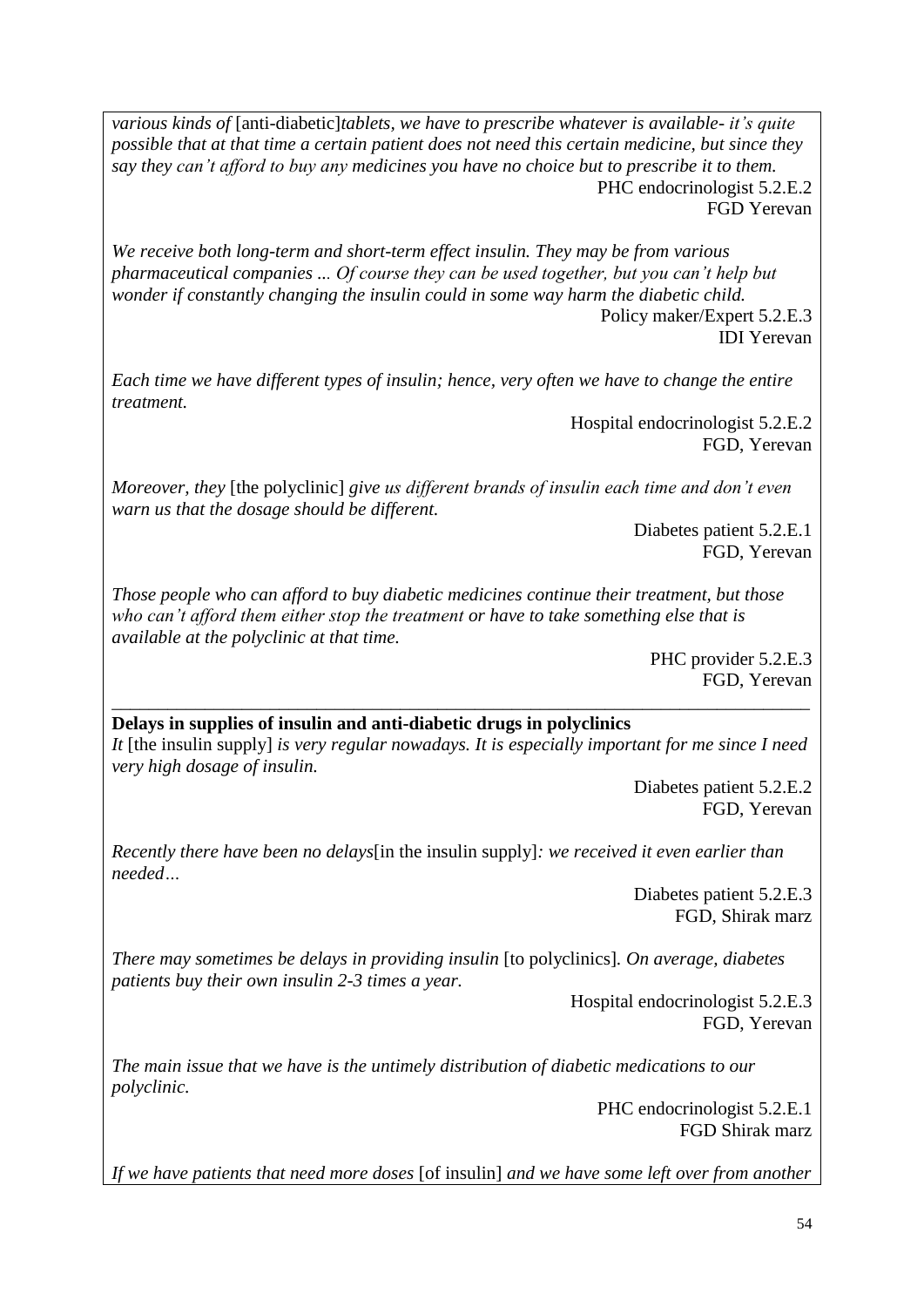*patient, we take that and distribute it among these other patients. Therefore, we use all the insulin to the last drop.*

> Hospital endocrinologist 5.2.E.4 IDI, Shirak marz

*We get it* [insulin] *from each other* [diabetes patients]*…If someone has extra* [insulin]*…*  Diabetes patient 5.2.F.4 FGD, Shirak marz

*There have been instances when the distribution of insulin has been a week or 10 days late. In these cases our patients either have to purchase the medication or we sometimes receive aid from the California Medical Association and we distribute these to our patients until the new batch comes.* 

> Policy maker/Expert 5.2.E.4 IDI, Yerevan

*The insulin supply is often delayed, sometimes for 2 weeks, and we* [diabetes patient] *have to buy it ourselves until the polyclinic receives its supply.* 

\_\_\_\_\_\_\_\_\_\_\_\_\_\_\_\_\_\_\_\_\_\_\_\_\_\_\_\_\_\_\_\_\_\_\_\_\_\_\_\_\_\_\_\_\_\_\_\_\_\_\_\_\_\_\_\_\_\_\_\_\_\_\_\_\_\_\_\_\_\_\_\_\_\_\_

Diabetes patient 5.2.E.5 FGD, Shirak marz

#### **Difficulties in distribution of insulin and anti-diabetic drugs to patients**

*Those who receive Amaryl* [an anti-diabetic drug] *come to the polyclinic every 10 days. We are not permitted to prescribe more than 30 tablets, sufficient dosage for 10 days. And they have to come again 10-15 days later. There are long waiting lines in such cases…we are also very busy and it is very difficult to write a prescription again and again…every 10 days…I don't understand why we are not allowed to prescribe an amount for one month treatment.*  PHC provider 5.2.E.3

FGD, Yerevan

*…there are long queues and people* [diabetes patients] *feel worse while waiting in front of doctors offices for their diabetic drugs. This process is time-consuming and torture for the diabetes patients. They have to approach several offices, have their documents sealed and stamped and be registered in different places, so that they can receive their anti-diabetic drug or insulin.*

> PHC provider 5.2.E.4 FGD, Yerevan

*The other day, one of the patients had to wait in the polyclinic for 2.5 hours just to see the GP and then me* [polyclinic endocrinologist]-*someone taking time away from their work waiting for a pack of Amaril*[anti-diabetic drug].

> PHC endocrinologist 5.2.E.3 FGD, Yerevan

*Just to prescribe a single drug, I have to fill out two forms, write something here, write something there- take it to the head nurse, have her sign it, then the head of the department has to confirm it and sign it. ... And yet we have to go through this every single month with every single patient over and over again.*

> PHC endocrinologist 5.2.E.3 FGD, Yerevan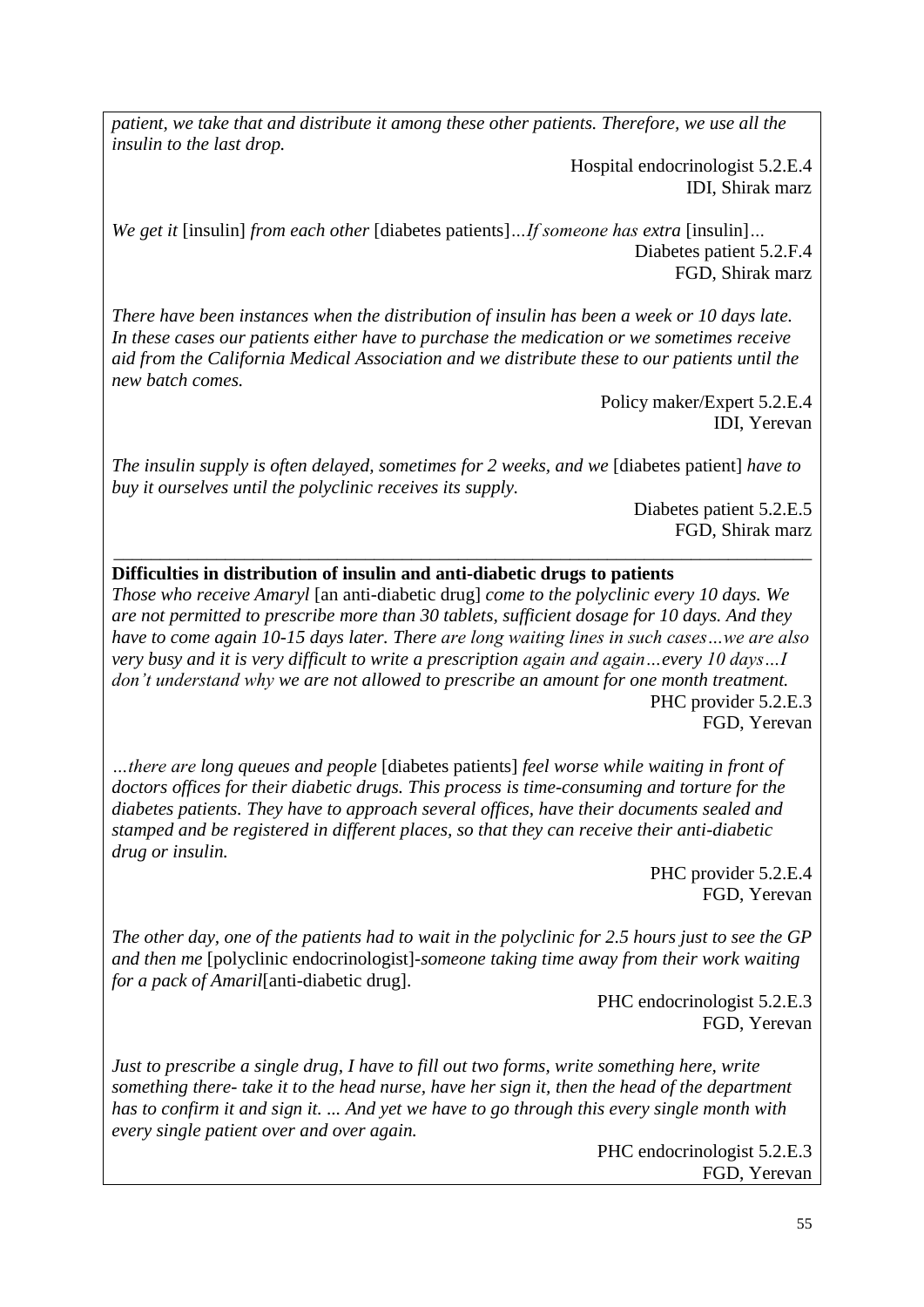*It is so difficult to come and go every time, either to the GP or to the endocrinologist or to the pharmacist- sometimes you are late and the medicine may run out.*

> Diabetes patient 5.2.E.6 FGD, Yerevan

*Someone writes the prescription, another one signs, and a third person stamps…and there are queues everywhere…*

> PHC provider 5.2.E.5 FGD, Yerevan

*Diabetes patients who are weakened by the disease have to go back and forth continuously, go upstairs, downstairs several times…They are chronic diabetes patients and it is meaningless for them to do all these things. Maybe this whole process could be completed one time for a first-time patient but in case of regular chronic patients it is not necessary.* PHC provider 5.2.E.6 FGD, Yerevan

According to the policy makers/experts, insulin and anti-diabetic drugs were purchased through a centralized procurement process by the Government and distributed to the polyclinics and endocrinology dispensaries based on periodic reports of the number of the registered diabetes patients and the amount of required insulin and anti-diabetic drugs.

However, the majority of PHC providers and endocrinologists stated that the number and type of insulin and anti-diabetic drugs distributed often did not correspond to what they requested. Different brands of short and long-term effect insulin were distributed to polyclinics at different times; handsome providers believed that changes of insulin brands may lead to complications among diabetes patients. Both patient and providers indicated that there were also changes in the type and the dosage of anti-diabetic drugs provided to polyclinics, leading to diabetes patients having to take the drug that was available at the polyclinic at the moment and change their drugs periodically. According to endocrinologists, these changes could destabilize patients' blood glucose levels and potentially endanger their health. The patients who could afford purchasing anti-diabetic drugs often did so when their drug was not available at the polyclinics. The number of prescribed anti-diabetic pills was also restricted. For example, doctors were not permitted to prescribe more than 30 tablets or dosage for 10 days. Therefore, patients had to come every 10-15 days. This resulted in long waiting lines for the patients and too much paperwork for the medical personnel.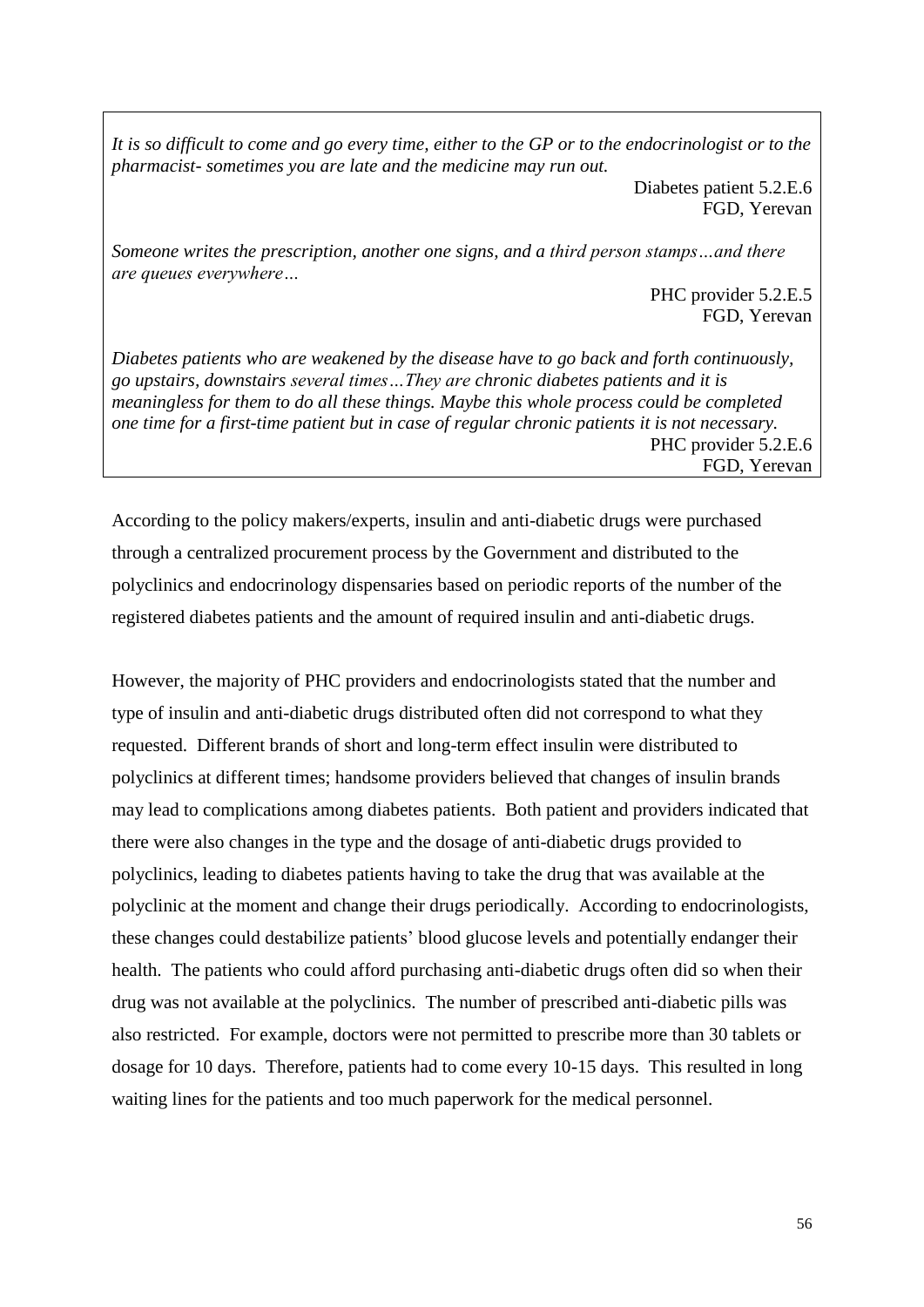Most of the diabetes patients indicated that insulin was usually provided on time by the polyclinics, particularly recently. In those situations where insulin supply was delayed diabetes patients would reportedly buy insulin from pharmacies, and excess insulin was reportedly shared among other patients when supply was delayed.

Endocrinologists working in polyclinics and PHC providers claimed that the process for receiving insulin and anti-diabetic drugs was very complicated and time consuming for diabetes patients.

# **5.2.F Diabetes complication management pathways**

**Prevention of diabetes complications** 

*I go for check-ups every 3-6 months…The examinations are routine and mandatory and they* [polyclinic doctors] *tell us when to take them. They check our heart, eyesight, nervous system and blood. Everything is done at the polyclinic and I have never been sent anywhere else for these tests.* 

> Diabetes patient 5.2.F.1 IDI, Yerevan

*I go every spring, once a year. They* [polyclinic doctors] *check my heart, eyes, internal organs and of course blood and urine. I go for my glycogenated hemoglobin test on my own initiative; that test is a paid service.*

> Diabetes patient 5.2.F.2 IDI, Yerevan

*Once a year we* [diabetes patients] *pass some examinations at the polyclinics for all organs. It is free and mandatory.* 

> Diabetes patient 5.2.F.3 FGD, Shirak marz

*…they* [PHC providers] *check everything. The village doctor examines me. Then they examine me in Akhuryan. When I go to Akhuryan, they send me to all the rooms, and they check all of my organs separately. Then this year they sent me to the hospital. The entire treatment was free and I paid nothing.* 

> Diabetes patient 5.2.F.4 IDI, Shirak marz

*Of course, I had a Doppler-angiography and an eye exam* [at a private clinic] *based on a referral by my endocrinologist. However, during the last year my vision has not been checked. It is up to me. I seek care whenever I feel bad.* 

Diabetes patient 5.2.F.5 IDI, Yerevan

*I went to have the Doppler examination of my feet and vein dilation was detected. I did this examination based on my own initiative. I had some complaints… My eye funds were examined in thee polyclinic but I never had feet problems…That is why the polyclinic doctor*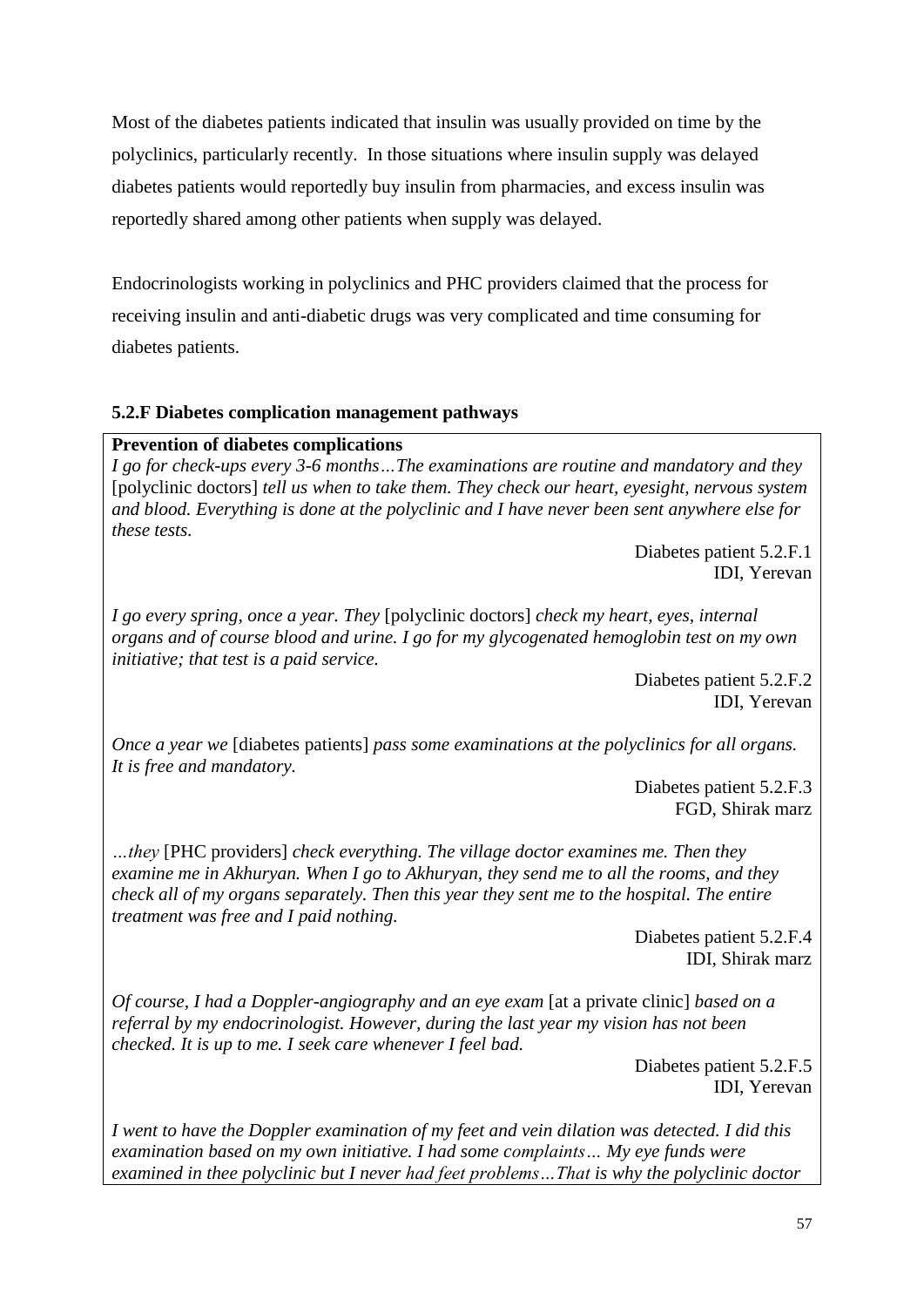*did not refer me for a foot examination…* 

Diabetes patient 5.2.F.6 FGD, Yerevan

*Only eye fundus examination is free at the polyclinic. The rest of the examinations that are necessary for the prevention of complications are not provided at the polyclinic*.

> PHC provider 5.2.F.1 FGD, Yerevan

*Once every year we send diabetic patients to the eye fundus examination; it is mandatory* [at the polyclinic].

> PHC provider 5.2.F.2 FGD, Yerevan

*We perform all examinations for diabetes patients- glucometry, eye-fundus examination, electrocardiography (ECG), and so on once a year. And if needed, we do extra examinations if the patients have certain complaints.*

\_\_\_\_\_\_\_\_\_\_\_\_\_\_\_\_\_\_\_\_\_\_\_\_\_\_\_\_\_\_\_\_\_\_\_\_\_\_\_\_\_\_\_\_\_\_\_\_\_\_\_\_\_\_\_\_\_\_\_\_\_\_\_\_\_\_\_\_\_\_\_\_\_\_

PHC provider 5.2.F.3 FGD, Shirak marz

#### **Current complication status of diabetes patients**

*I have problems with my heart. I have high blood pressure and problems with my lower extremities.* 

> Diabetes patient 5.2.F.5 IDI, Yerevan

*My toes are amputated.*

Diabetes patient 5.2.F.7 FGD, Yerevan

*After my heart problems began, I underwent a coronary bypass…I suppose this was the result of my high glucose level*.

> Diabetes patient 5.2.F.6 FGD, Yerevan

*I was hospitalized because my level of glucose was very high. I also had pain in my feet and the kidney, but the treatment didn't help. Now I have problems with vision and the ophthalmologist prescribed some medicine.*

> Diabetes patient 5.2.F.8 FGD, Shirak marz

*I have not had any diabetes-related complication, because I have always been careful.* Diabetes patient 5.2.F.1 IDI, Yerevan

*I mainly have adult patients with complications- neuropathy, polyneuropathy, angiopathy, etc. We do not have cases with amputation in our clinic, but I meet amputated patients from other clinics.*

> Hospital endocrinologist 5.2.F.1 IDI, Shirak marz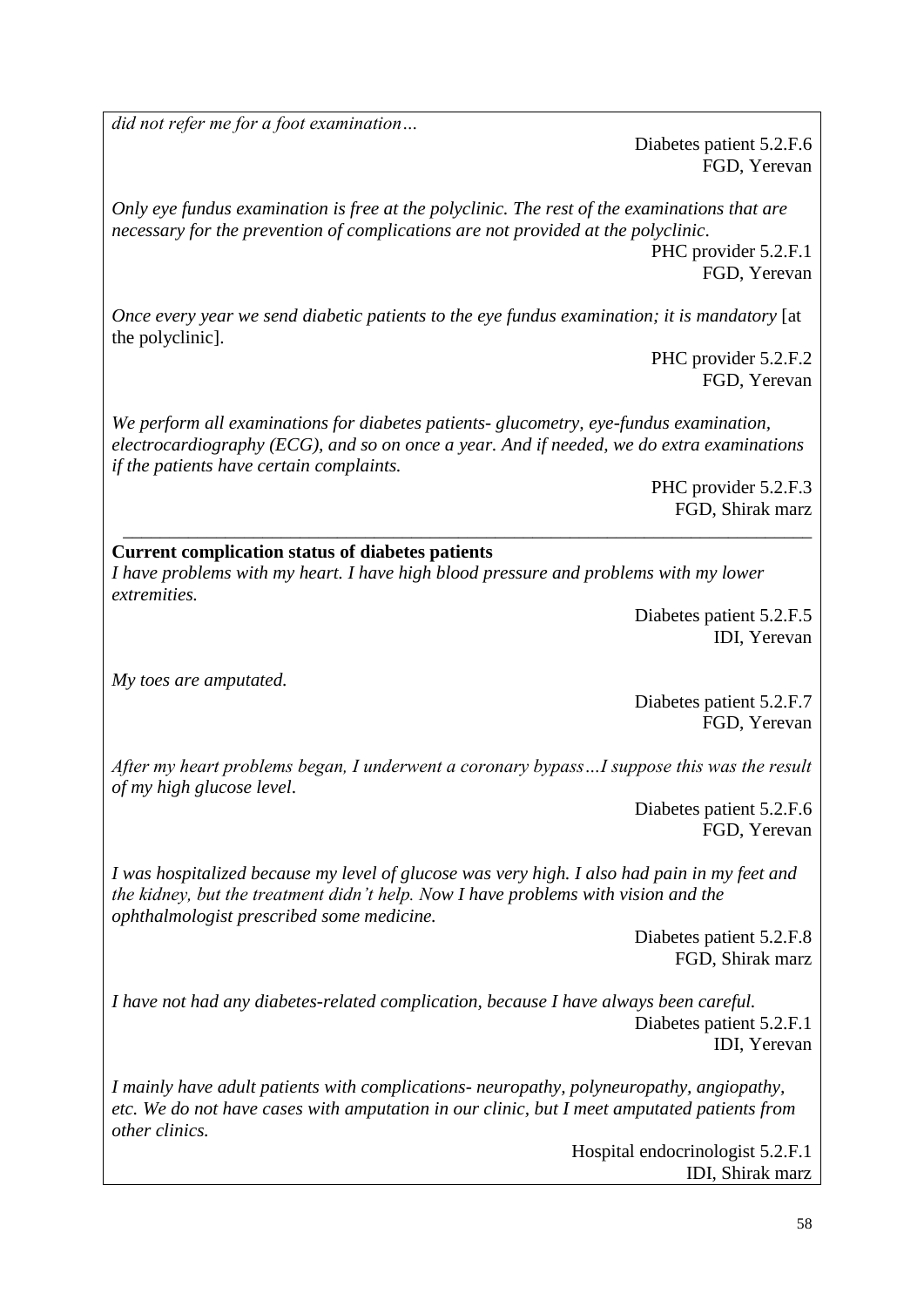*We do not have many cases of diabetic foot complications* [in their region]*; usually these are managed both by the polyclinic GP and the surgeon. I don't have any amputees because of this in my district… One of the major frequent diabetes complications is retinopathy.* PHC provider 5.2.F.4

IDI, Shirak marz

*Diabetes is one of the causes of cardiovascular disorders. We have many cases where diabetes patients have complications related to heart and peripheral vascular diseases and all kinds of other complications.*

> Policy maker/Expert 5.2.F.1 IDI, Shirak marz

## **Reasons for diabetes complications**

*Complications arise if they* [diabetes patients] *wait too long* [to seek care] *and don't come in on time.*

\_\_\_\_\_\_\_\_\_\_\_\_\_\_\_\_\_\_\_\_\_\_\_\_\_\_\_\_\_\_\_\_\_\_\_\_\_\_\_\_\_\_\_\_\_\_\_\_\_\_\_\_\_\_\_\_\_\_\_\_\_\_\_\_\_\_\_\_\_\_\_\_\_\_

PHC endocrinologist 5.2.F.1 FGD, Yerevan

*…the registered patients don't come in for their regular checkups. If their eyes or arms or legs do not hurt then they don't show up.*

> PHC endocrinologist 5.2.F.2 FGD, Shirak marz

*The majority of complications are coronary-vascular diseases. Eye problems, blindness and other problems are less prevalent because polyclinic doctors explain the problems to diabetes patients and monitor the conditions better now. But heart diseases are difficult to detect. Sometimes ECG is not as informative.* 

> Policy maker/Expert 5.2.F.2 IDI, Yerevan

*About 80% of our adult patients have some complications and a large proportion of children have them too because their glucose level is not compensated properly... They* [children] *reach an endocrinologist already in coma.*

\_\_\_\_\_\_\_\_\_\_\_\_\_\_\_\_\_\_\_\_\_\_\_\_\_\_\_\_\_\_\_\_\_\_\_\_\_\_\_\_\_\_\_\_\_\_\_\_\_\_\_\_\_\_\_\_\_\_\_\_\_\_\_\_\_\_\_\_\_\_\_\_\_\_

Policy maker/Expert 5.2.F.3 IDI, Yerevan

#### **Treatment pathway for diabetes complications**

*In December 2009 I developed a foot wound on the upper lateral side, and since then I was also prescribed insulin injections. Because of the wound I visited the hospital, where they* [doctors] *bandaged my foot. However, on the fourth day I started feeling a severe pain. They told me that they couldn't help me and referred me to the military hospital. However, the doctor there wasn't able to help. So my endocrinologists advised that I go to a private surgeon in his private clinic who specialized in diabetic patients and diabetic foot complications. I did and he was successful in curing my leg… When I go for bandaging at that private clinic, I pay 5,000 AMD* [13USD] *each time for the consultation. I also pay for the drugs, which are very expensive-up to 35,000 AMD* [90USD] *for the 15-30mg ointment.* Diabetes patient 5.2.F.5 IDI, Yerevan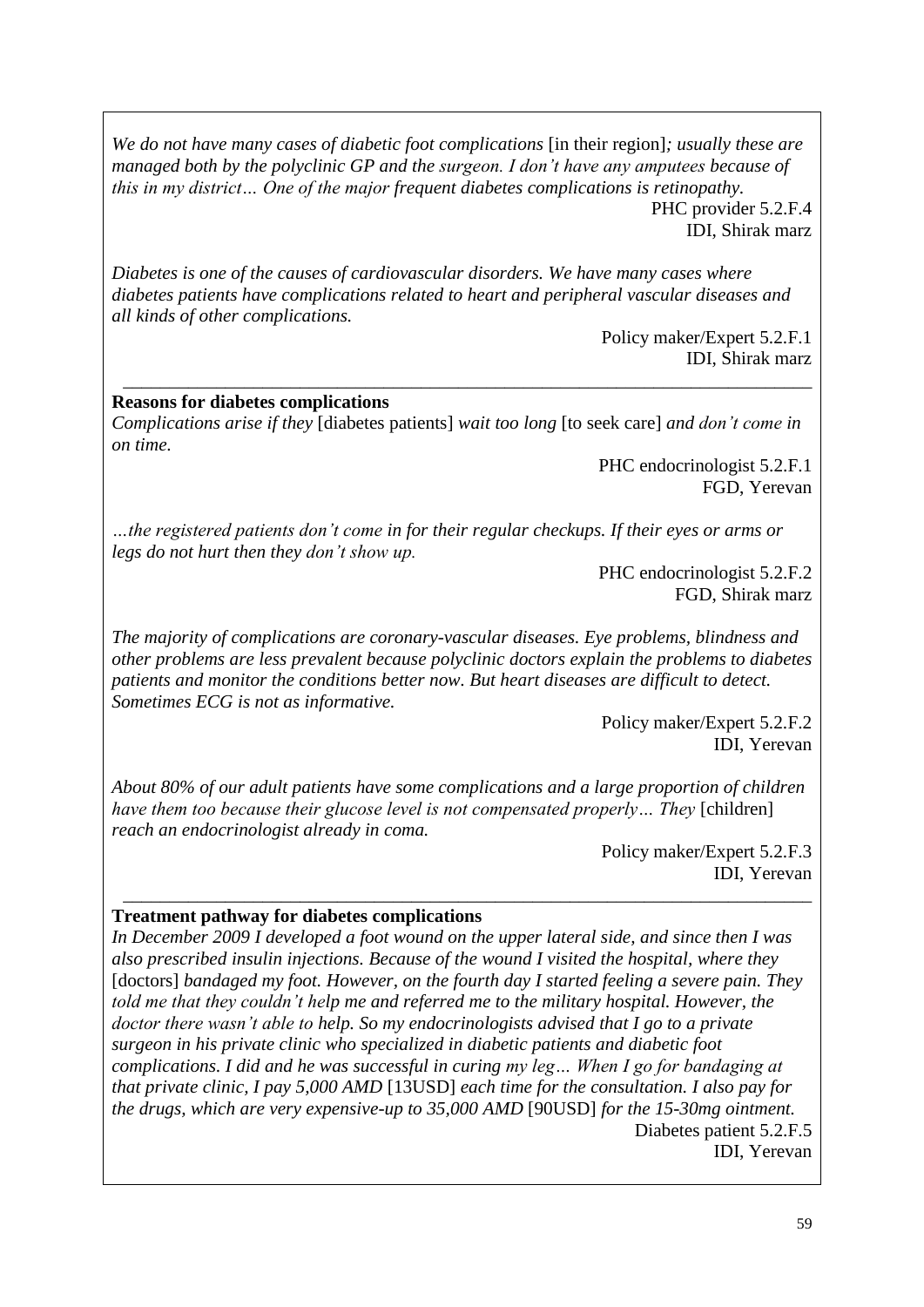*It doesn't matter how sick you are and what kind of complications you have, they* [doctors] *don't treat you or do anything for you unless you pay for it. They* [doctors in polyclinic] *scream and shout at you and it makes me upset because they have no right to speak to us in that way.* 

> Diabetes patient 5.2.F.9 FGD, Yerevan

*My blood pressure is very high and I even had some thrombosis, so I went to see a very good specialist and he prescribed a complex treatment. These medicines are very expensive. I spend about 30,000 AMD* [77USD] *for these. I just don't have a choice because if I don't take them I will die.* 

> Diabetes patient 5.2.F.10 FGD, Yerevan

*I stay in a hospital once a year for my disability status and also arrange for home treatment one or two times per year. One intravenous infusion costs 1,500-2,000 AMD* [4USD] *at home, but 1,000 AMD* [3USD] *in the hospital plus the cost of the drugs. If you don't pay* [informal payments to the nurses for treatment] *they* [the nurses] *might prick you so hard that you would lose your consciousness! They can even withhold your injection…*

> Diabetes patient 5.2.F.11 FGD, Yerevan

In case of complications, not all patients can afford to buy the medicines which they need to *prevent these complications because they are very expensive and are not provided by the polyclinics free-of-charge.*

> PHC provider 5.2.F.2, FGD, Yerevan

*In in-patient care it is possible to control complications among diabetic patients- we have different specialists in our hospital and send them* [diabetes patents] *for consultations with these specialists. However, the situation is different outside the hospital. Diabetes patients do not consult with specialists for complications due to financial reasons…All of thesis on the patients' shoulders and very often they cannot afford to visit all these specialists and purchase all the necessary drugs for their diabetes complications.*

> Hospital endocrinologist 5.2.F.2 IDI, Yerevan

*At first patients undergo examination, followed with computerized ultrasound examination if necessary. If they have a disability status, it is free-of-charge. If not, they have to pay 17,000 AMD in cash for an ambulatory medical record which includes one year of free consultations and some examinations…not everything, but a certain set of examinations…For example, computerized eye examination costs 25,000 AMD* [64USD] *for one eye, but reexamination is free during that year.* 

> Other specialist 5.2.F.1 IDI, Yerevan

*If a diabetes patient has lymphopathy and we need nephrologists, we refer our patients to one. The eyes are examined by an ophthalmologist. If we need a cardiovascular specialist we turn to them. Since we have a large clinic with specialists, we refer the patients to the appropriate specialist.*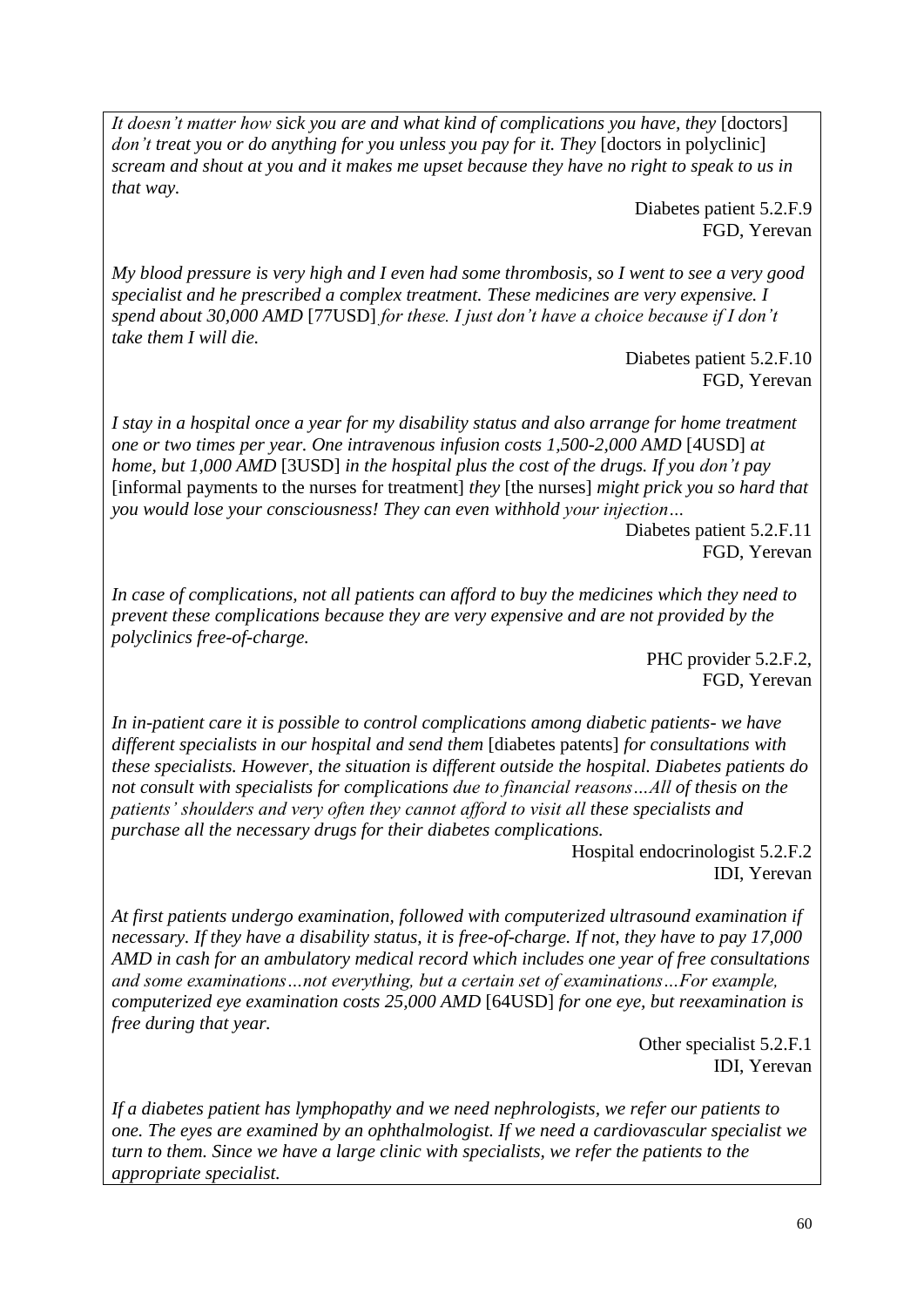Policy maker/Expert 5.2.F.4 IDI, Yerevan

*Management of diabetic patients with complications is a problem as I have mentioned above, because it is not funded by the State. We do not have any specialized services for diabetes complication management. They* [diabetes patients] *come to the hospitals with different disorders. Because all hospitals are now private, they have to pay for everything; the exceptions are only for those patients who fall under the Basic Benefit Package. The main constraint is money.* 

> Policy maker/Expert 5.2.F.5 IDI, Yerevan

#### **Links between endocrinologists and other specialists involved in diabetes complication care**

**\_\_\_\_\_\_\_\_\_\_\_\_\_\_\_\_\_\_\_\_\_\_\_\_\_\_\_\_\_\_\_\_\_\_\_\_\_\_\_\_\_\_\_\_\_\_\_\_\_\_\_\_\_\_\_\_\_\_\_\_\_\_\_\_\_\_\_\_\_\_\_\_\_\_\_**

*It should be a collaborative multidisciplinary approach. If the patient comes to us with a controlled level of glucose 4-5, max 6mmol/l* [controlled by an endocrinologist]*, then after their discharge we* [surgeons] *are prepared to collaborate with the endocrinologist. However, if people come in here with a glucose level of 10 mmol/l and over and their endocrinologist doesn't care about that, then we advise them to seek another endocrinologist whom we know personally and trust. We keep in contact with those endocrinologists by phone.* 

> Other specialist 5.2.F.2 IDI, Yerevan

*If the complication is progressing, we write the diagnosis on a paper and give it to the patients to show it to their endocrinologist…If a patient comes to the hospital and the care is covered by the State there is a special space on the referral form where we write the diagnosis and send them back with the patients to the polyclinics. If it is just a paid visit, we give a conclusion with the date, time, examinations and results, and diagnosis.* 

> Other specialist 5.2.F.1 IDI, Yerevan

*Another problem is when there is no direct link between endocrinologists and us*[other specialist]*; patients are sent by the endocrinologist to our center, we arrange their care here, and then give the epicrisis*[the medical card given to the patient at hospital discharge]*to the patient, who may or may not provide this to his/her endocrinologist.* 

> Other specialist 5.2.F.1 IDI, Yerevan

*There is no connection between us* [hospital endocrinologists] *and the polyclinics, although patients are registered at the polyclinic to receive their drugs and can be referred to the hospital as needed.*

> Hospital endocrinologist 5.2.F.3 FGD, Yerevan

*The link between physicians is not good; if the patient approaches a doctor with an epicrisis* [the medical card given to the patient at hospital discharge] *or their medical records then they will know their medical history and every necessary detail, but this is not how it is usually done. Sometimes, the diagnosis and treatment of complications is delayed due to this* [lack of provider coordination], *but it depends on the situation….*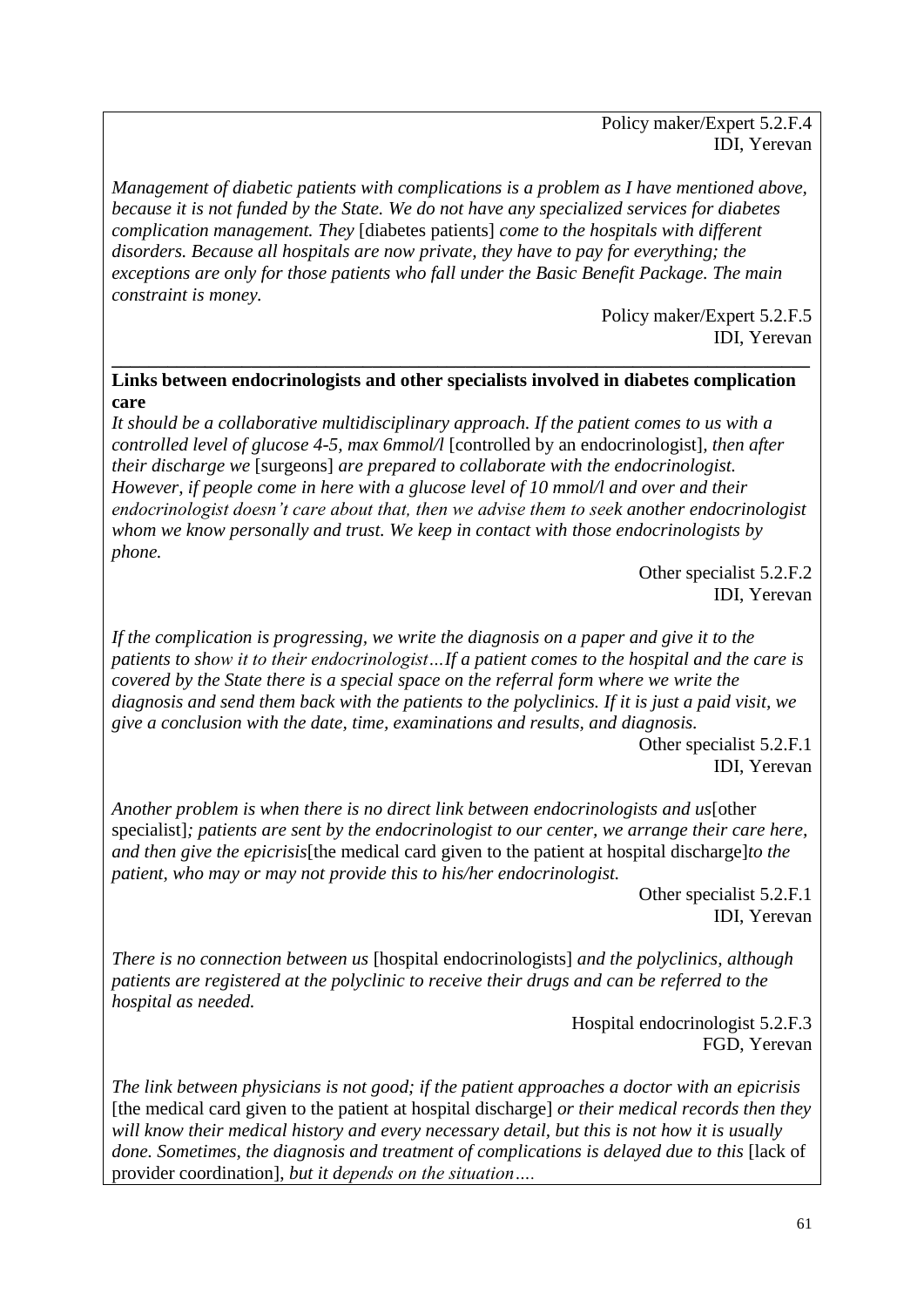Many diabetes patients and providers reported about annual checkups in polyclinics for free, which includedeye-fundus examinations, heart and nervous system examinations and blood work. In case of a need the patients were referred to hospitals. However, many health providers agreed that these examinations were not enough for preventing all diabetes' complications.

According to health care providers, the majority of diabetic patients had already developed complications, especially coronary-vascular diseases, neuropathy, polyneuropathy, angiopathy and retinopathy, because of seeking care too late or inappropriate diabetes management.

According to almost all participants, the treatment of diabetes complications was very expensive. Patients entered the hospital for treatment based on their own initiative or on their doctor's referral. However, many diabetes patients reportedly delayed treatment for complications due to high cost. Having a disability status provided some free hospital care services for the diabetes patients but many diabetes patients did not have a disability status.

According to some policy makers/experts and providers, there was lack of coordination of efforts between different providers from different facilities and this also led to delays in appropriate treatment of complications. Having a common diabetes registry could help to resolve this problem.

# **5.2.G Patients' compliance with treatment**

## **Poor adherence to treatment**

*He* [endocrinologist] *told me to stop taking the medication that the previous doctor had prescribed because it* [Diabeton] *was just "chalk" from Georgia and would only hurt my stomach. I was instructed by him to go on a diet. I think that maybe I would have been well if I had in fact followed the diet. He told my son to bring the medication from Russia - since he was going there - and meanwhile I was supposed to follow the diet. I believed him instead of the woman at the polyclinic, because he had been a doctor for such a long time, and he said that the medicine was just chalk and it would harm my stomach. So we ended up paying 12,500 AMD* [32USD] *to buy some drugs that he had prescribed from the pharmacy. So I took those, but then my son went to Russia, and I just stopped paying attention to my diet or taking any medication. After that he* [her son] *got engaged and we were very busy with all that, so I no longer took care of myself - neither medicines, nor diet.*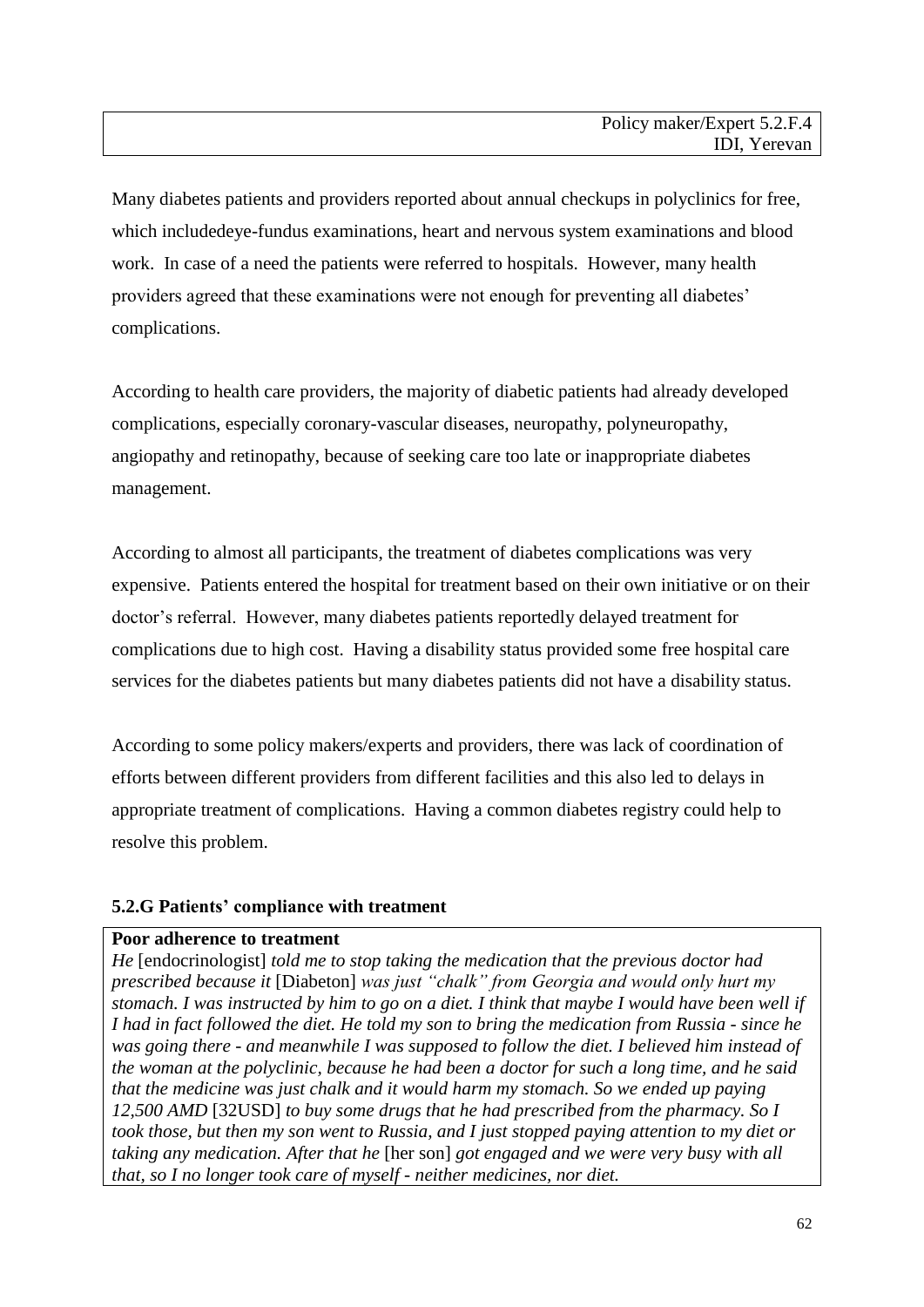Diabetes patient 5.2.G.1 FGD, Yerevan

*…sometimes I forget to take my drug. We have a lot of daily work and sometimes it is difficult to remember everything, as one's head is overloaded with daily work.*

Diabetes patient 5.2.G.2 FGD, Shirak marz

*It is difficult to follow the treatment, to stick to the diet…for example, my daughter-in-law is very attentive and she looks after me. But sunflower oil* [included in the recommended diet] *harms my stomach* ...*I can't eat it anymore. It is very difficult* [prefers animal fat].

Diabetes patient 5.2.G.3 FGD, Shirak marz

*The main problem with poor adherence to treatment is the mentality of our population; they do not understand the importance of following prescriptions. Another issue is the financial inability to afford drugs.*

> Hospital endocrinologist 5.2.G.1 IDI, Yerevan

*The psychology of our people is also interfering with effective management, because when the GP refers them to a specialist at the polyclinic, people think that he/she is passing them from one specialist to another* [implying that this is bothersome for diabetes patients and may impact their compliance with treatment].

> Hospital endocrinologist 5.2.G.2 FGD, Yerevan

*Very often they* [diabetes patients] *don't even take it* [medicine] *as they don't understand the seriousness of their condition.*

PHC provider 5.2.G.1 FGD, Yerevan

*There are of course patients who are not very consistent or organized and forget their medication, but the main reason for not continuing with their treatment at home is the financial issue.*

> Policy maker/Expert 5.2.G.1 IDI, Yerevan

*The problem is that there is non-compliance when it comes to the diabetes patient because we*  [endocrinologists] *tell them that this is the treatment that they need, but they just can't afford to purchase these medicines. If they can't afford the medicines, we have no other choice but to find cheaper alternatives for them.*

> Policy maker/Expert 5.2.G.2 IDI, Yerevan

#### **Patients' attitude towards their health**

*I wasn't taking any anti-diabetic drugs. I just drank a glass of juice made from greens such as celery, sweet potatoes, green apples and others. I was very busy and had completely forgotten about my diabetes and neglected myself, so I'd just eat everything with everybody, except for sweets.*

\_\_\_\_\_\_\_\_\_\_\_\_\_\_\_\_\_\_\_\_\_\_\_\_\_\_\_\_\_\_\_\_\_\_\_\_\_\_\_\_\_\_\_\_\_\_\_\_\_\_\_\_\_\_\_\_\_\_\_\_\_\_\_\_\_\_\_\_\_\_\_\_\_\_\_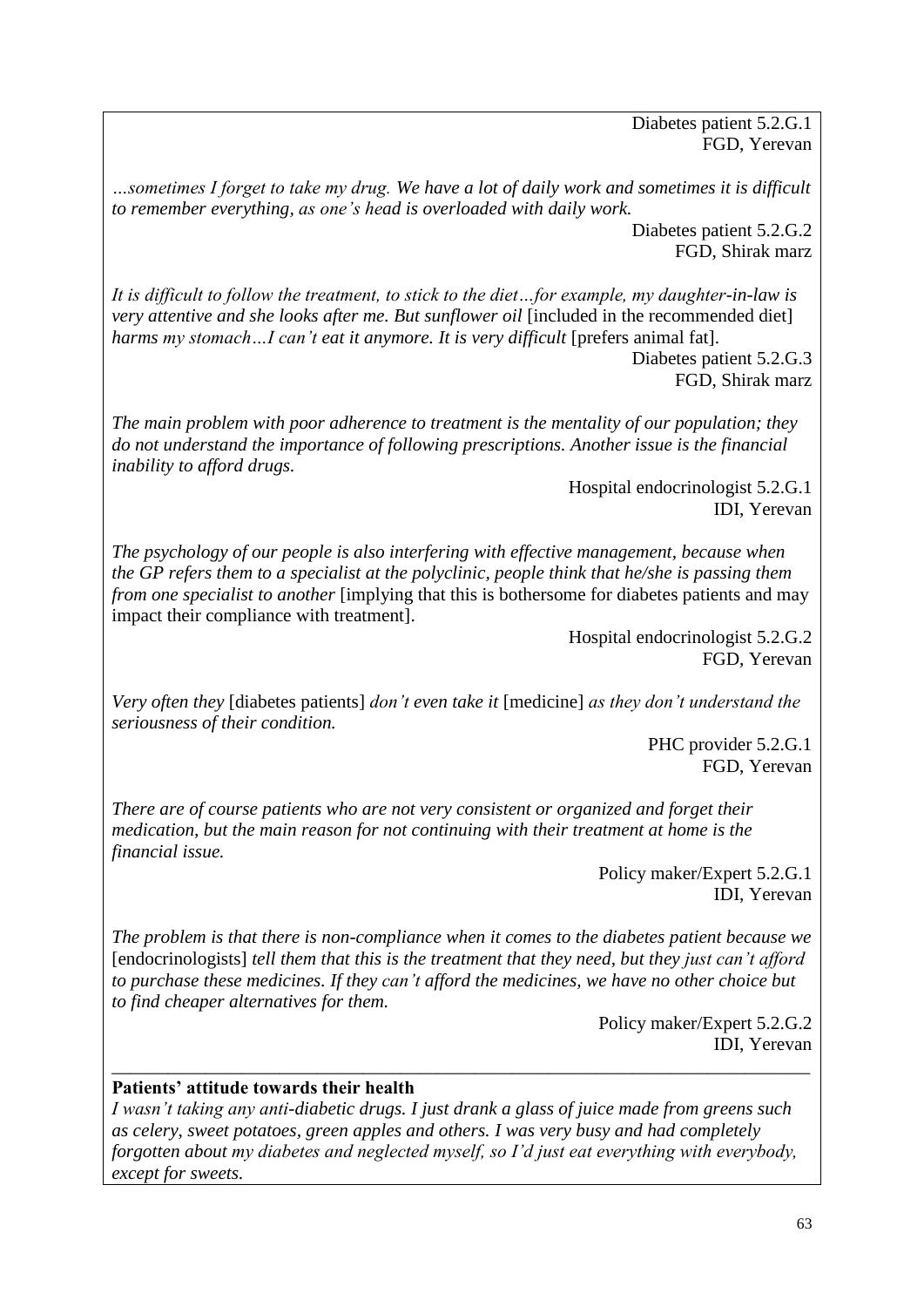Diabetes patient 5.2.G.1 FGD, Yerevan

*… After that when I felt that I was always thirsty, I took the glucose test again. My glucose level was high, but I ignored it again. The doctor sent me to take another test* [glycogenated hemoglobin test] *that showed what my glucose level was high… But again I didn't care about myself. I didn't imagine how sick a person can become* [from diabetes].

> Diabetes patient 5.2.G.4 FGD, Yerevan

*I have never taken care of myself, because I have always had something more important to care for. If I had sought help when I started having health problems I would not have these complications now. The doctors always call to check how I am and always visit me. At times my daughter-in-law is the one who goes to collect my medication instead of me and the doctors always worry that I should have come instead, and that I should take better care of myself. I think other things are more important than my life…* 

> Diabetes patient 5.2.G.5 IDI, Shirak marz

*I am always stressed... I have a mentally ill husband at home, and I have to take care of him.*  Diabetes patient 5.2.G.6 FGD, Yerevan

*It is difficult to stick to the treatment plan, but we* [diabetes patients] *have no other choice because non-compliance can develop into health problems in the future.*

Diabetes patient 5.2.G.7 IDI, Yerevan

*They do not trust doctors. Lack of awareness about their health and ignorancetowards their health leads to an increase of diabetes and its complications in our country.* 

Hospital endocrinologist 5.2.G.3 IDI, Yerevan

*People do not feel responsibility towards their own health; there are a lot of people who continue smoking, drinking and using sweets, despite the myriad of recommendations against these behaviors.*

> PHC provider 5.2.G.2 IDI, Shirak marz

*Diabetes patients are in panic when they find out about their disease* [diabetes]*, but after a while when the disease becomes chronic and they really need to panic to avoid complications, they just get used to it and ignore it*.

> PHC endocrinologist 5.2.G.1 FGD, Yerevan

*Our patients do not take care of themselves. They think that having high glucose today does not mean it will be high tomorrow and it will not harm them. They just don't understand the disease…* 

> PHC endocrinologist 5.2.G.2 FGD, Shirak marz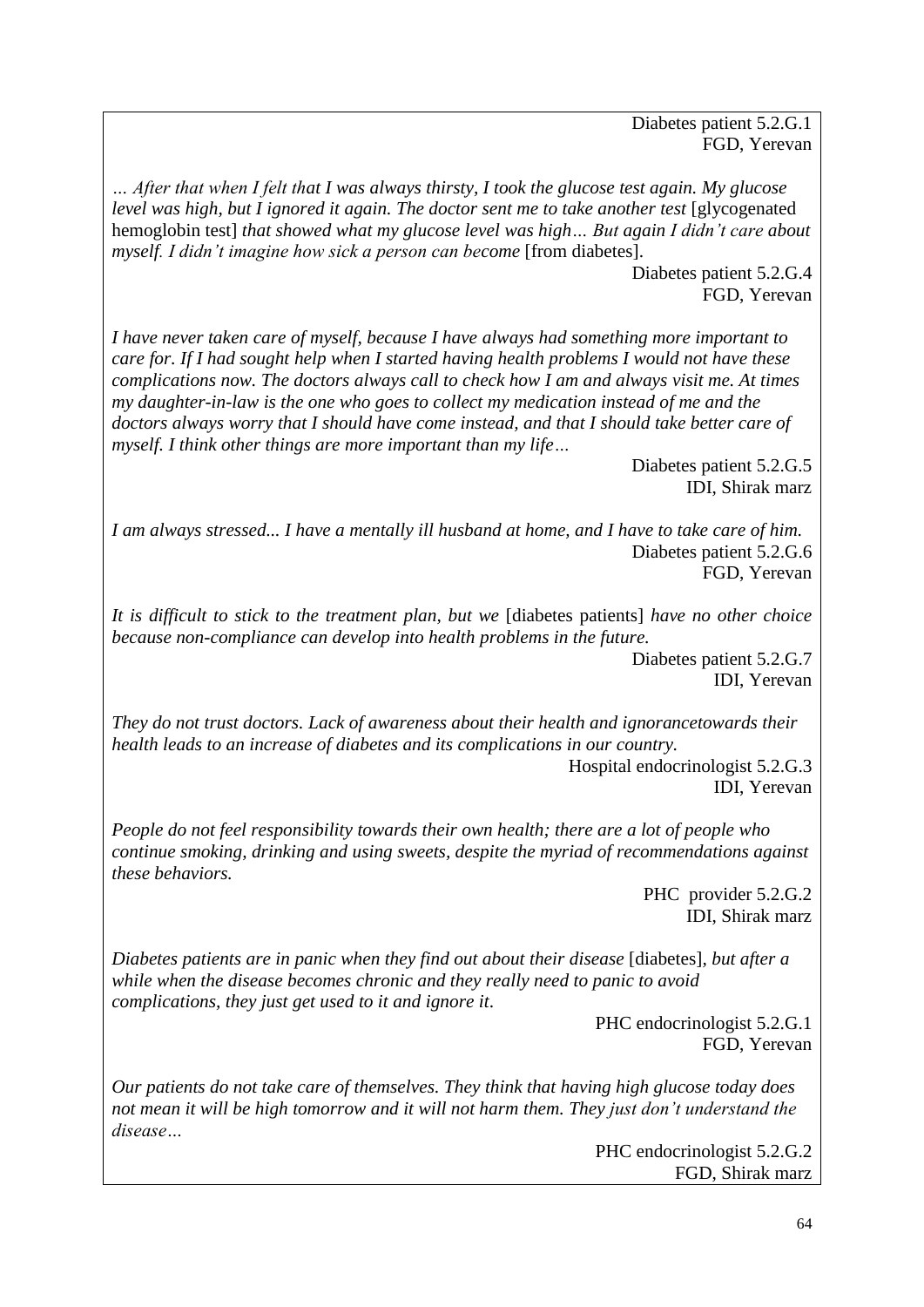*If the patient is unwilling to take care of his/her health, then the doctor's work becomes useless.* 

Patients' compliance with treatment reportedly was poor. Among reasons for this the participants mentioned the following explanations: personal health not being a priority, feeling well and not considering the consequences of non-compliance, high cost of medicines and appropriate diet. In addition, the attitude of many patients towards diabetes was not appropriate, which could be explained by insufficient knowledge of diabetes patients about the seriousness of the disease.

# **5.3 Outcomes**

# **5.3.A Health outcomes**

# **Morbidity and mortality**

*The numbers of diabetes patients are increasing and there are more new cases among young people. For example, during this one year I personally diagnosed 10 new cases.*

Hospital endocrinologist 5.3.A.1 IDI, Shirak marz

*Maybe diagnostics have improved, or maybe morbidity has really increased…I don't know…* PHC provider 5.3.A.1 FGD, Shirak marz

# **Perceived diabetes risk factors**

*I was stressed after my son's disease- he has epilepsy…My mother and sister had diabetes. My sister lost her foot due to gangrene. Maybe it also has a hereditary factor but it was definitely provoked by the stress.*

> Diabetes patient 5.3.A.1 FGD, Yerevan

*I have a sick child, I'm always taking care of him and don't sleep well at night… If you are calm, if you are not stressed and sleep well then I think that your blood sugar level will be normal. I feel so much better whenever I get to sleep at night.* 

Diabetes patient 5.3.A.2 IDI, Shirak marz

*I have had it* [diabetes] *since childhood, since I was 9 years old. It started because of the stress at the time of the earthquake* [in 1988].

Diabetes patient 5.3.A.3 FGD, Shirak marz

*I know where my disease* [diabetes] *comes from. I had so much stress in my life; during the earthquake* [in 1988] *I saw houses collapse right in front of my eyes… I was attacked and*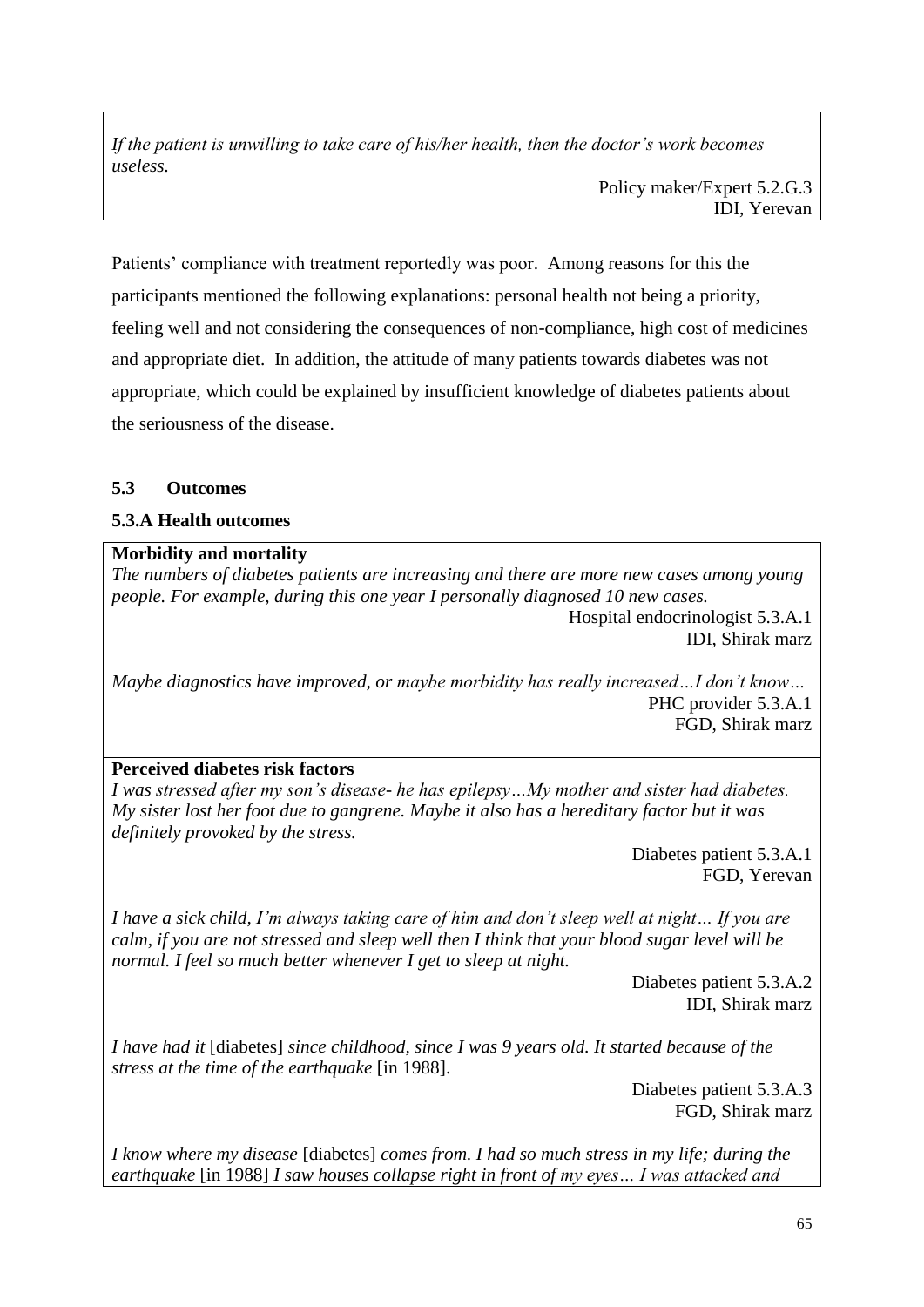*bitten by a dog…and all these stresses affected me along with the menopause… People say that it is inherited… I disagree; this is because we all live together and experience all these stresses together, that is why my relatives and I have diabetes, which isn't just due to heredity.* 

> Diabetes patient 5.3.A.4 FGD, Shirak marz

*Diabetes is due to obesity, sedentary lifestyle, stress as well as the diet of our population. Due to financial difficulties our population eats pasta, potatoes and other food that aren't rich in proteins all day long.*

Hospital endocrinologist 5.3.A.2 IDI, Yerevan

*I think family history and also stress, which is a trigger factor for diabetes. Women, particularly those above 45 years of age are at risk, as well as those who are unemployed as this is also a stress… Regarding physical activity, our people do not walk just for staying healthy.*

> PHC provider 5.3.A.2 IDI, Shirak marz

*Some people do not do anything to be healthy. They just go home, sit on the couch in front of the TV, eat sweets and don't move at all. Look at the way our men are living their lives; we have to explain to them about prevention, that they are healthy and they should protect their health , because if they don't follow a healthy lifestyle then we cannot help them.*  Policy maker/Expert 5.3.A.1

IDI, Yerevan

*The devastating earthquake in 1988 was a tremendous stress factor for our population. Children then are now 20-30 year old men and women facing different health problems. It*  [the impact of the earthquake] *did not disappear; we feel the consequences of that disaster today. It exacerbated all social and psychological problems, which are the major facilitating factors for diabetes, cancer and psychological problems.* 

> Policy maker/Expert 5.3.A.2 IDI, Shirak marz

*As a pediatric endocrinologist, I have noticed that* [the rates of diagnosis of] *type I diabetes has a seasonal pattern.* 

> PHC endocrinologist 5.3.A.1 FGD, Shirak marz

Some health providers suggested recent increases in morbidity and mortality of diabetes in Armenia. The most commonly perceived risk factor for diabetes by the majority of participants was stress; almost all participants from Shirak marz emphasized the health hazards of the stress related to the earthquake of 1988. Other identified risk factors for diabetes included family history of diabetes, overweight, physical inactivity, poor diet and low socioeconomic status.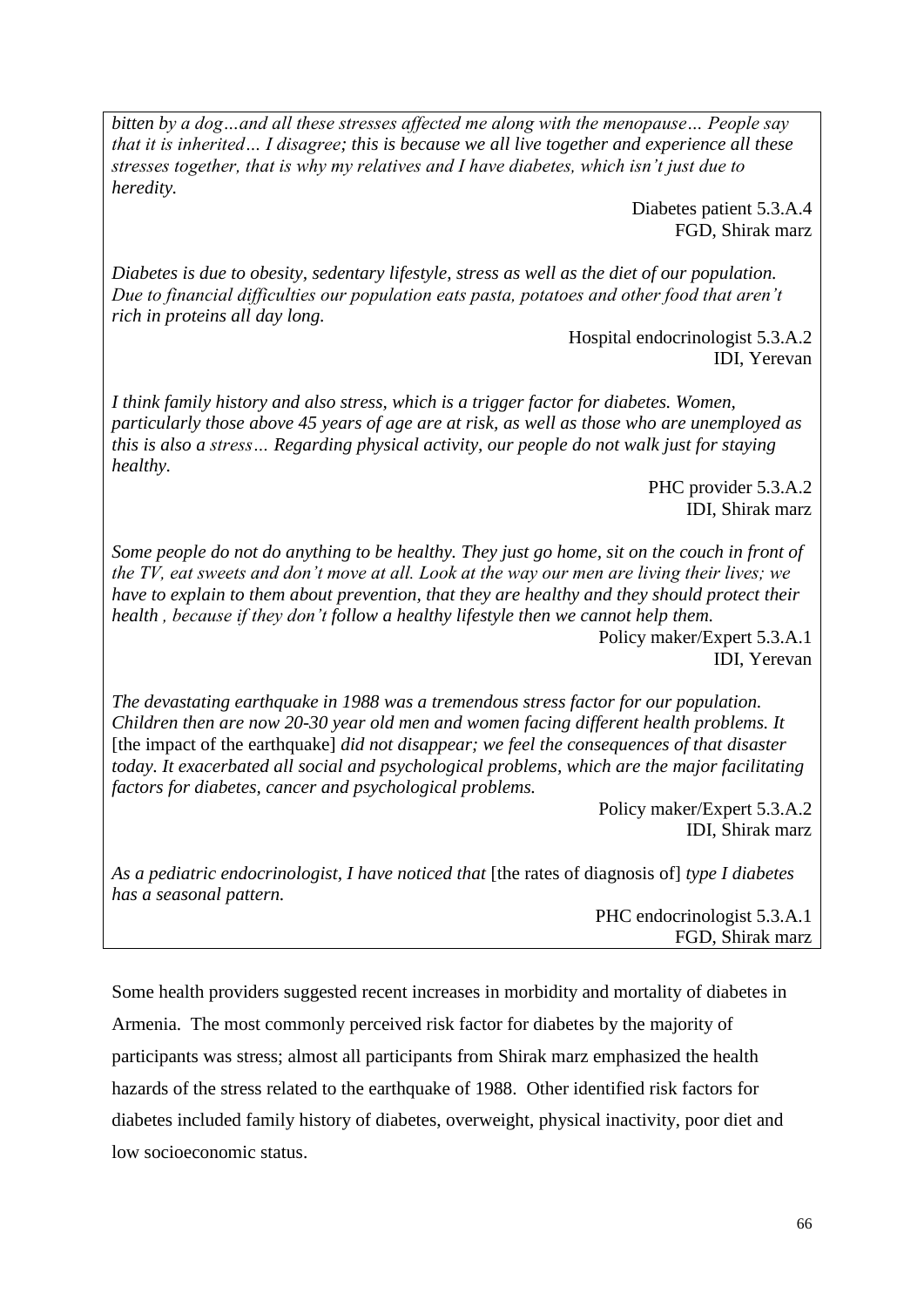## **5.3.B Stigma associated with diabetes**

#### **Stigma related diabetes type I**

*There are people who do not want others to know that they have diabetes* [type I]*, so they hide their disease.* 

> PHC provider 5.3.B.1 IDI, Shirak marz

*Parents prefer to hide this* [the child's diabetes] *from teachers in schools as well. I have a case, where the parents prefer that their child remains hungry from 9:00 a.m. till 2:00 p.m., rather than inject insulin after lunch at school.* 

> Hospital endocrinologist 5.3.B.1 FGD, Yerevan

*In Gyumri people do not bring their daughters* [with diabetes] *to the doctor; they take them to Yerevan so that nobody knows that they have a health problem*.

> PHC endocrinologist 5.3.B.1 FGD, Shirak marz

*I have been a scholar, a student, and now I am an employee, but nobody has ever known that I have the disease … I inject myself in the lavatory or in my office. I lock the door during injections…I eat sweets only when I am a guest in a place where nobody knows about my disease –otherwise, I don't eat sweets or chocolate…*

> Diabetes patient 5.3.B.1 FGD,Shirak marz

*When I was younger* [during Soviet times] *there were special diabetic camps and schools for diabetic children, but I'd stay away because I preferred being in contact with normal people rather than being considered sick, because as much as diabetes is a way of life, it's also a disease.* 

> Diabetes patient 5.3.B.2 IDI, Yerevan

*People are trying to hide the fact that they have diabetes. I say, "Look it is not syphilis, why are you ashamed of it?" … maybe such behavior is to protect the person's marriage prospective, because diabetes is genetically inherited and they are afraid of being denied.*  Policy maker/Expert 5.3.B.1 IDI, Yerevan

*There is stigma* [diabetes related] *among the population; diabetes in our population is considered similar to drug addiction…this is why parents hide it.*

> Hospital endocrinologist 5.3.B.2 IDI, Shirak marz

#### **Fear related to insulin use among diabetes type II**

*She* [the polyclinic GP] *was forcing me to start insulin, and I was telling her that I don't want to do that and why are you forcing me? If insulin becomes absolutely necessary then I will take it, but right now I am responding to my medication, so I refuse.*

\_\_\_\_\_\_\_\_\_\_\_\_\_\_\_\_\_\_\_\_\_\_\_\_\_\_\_\_\_\_\_\_\_\_\_\_\_\_\_\_\_\_\_\_\_\_\_\_\_\_\_\_\_\_\_\_\_\_\_\_\_\_\_\_\_\_\_\_\_\_\_\_\_\_\_

Diabetes patient 5.3.B.3 FGD, Yerevan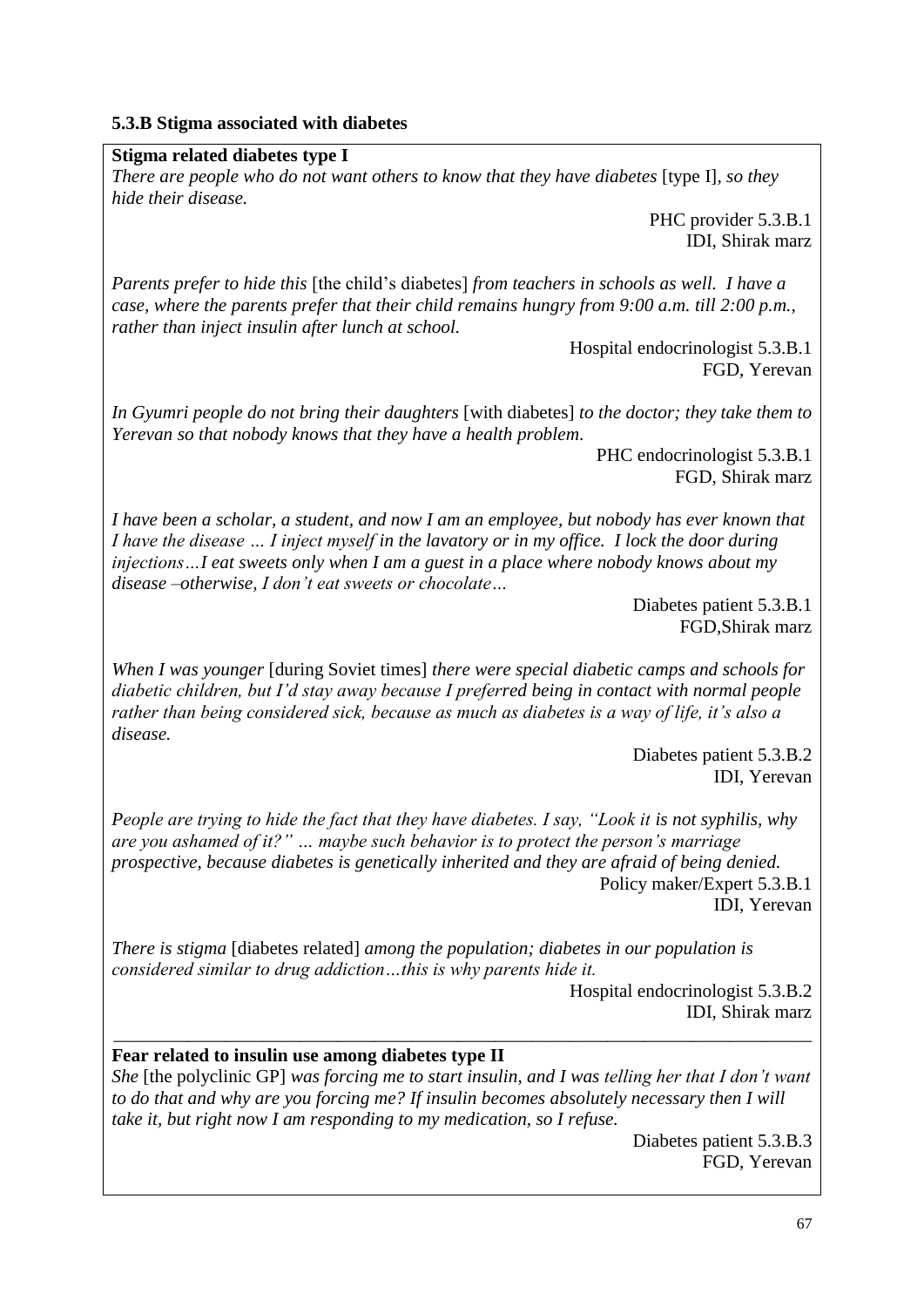*People* [diabetes patients] *are reluctant to receive insulin; to them this seems like the same thing as using narcotics.*

> Hospital endocrinologist 5.3.B.3 FGD, Yerevan

*Insulin is perceived as being a bad thing, causing fear…*

Diabetes patient 5.3.B.4 FGD,Shirak marz

*…There have been cases when we injected insulin but did not tell the diabetes patient, because they were scared. Insulin is associated with the last stage of disease; to them it is equivalent to cancer.* 

> Hospital endocrinologist 5.3.B.4 IDI, Shirak marz

*I have a neighbor that also has diabetes but takes pills…every time we meet; she asks me why I take insulin injections, since I am so young… I would suggest that she takes insulin injections instead of drugs. She disagrees, and tells me that insulin injections are for the terminal stage of disease and we are too young to take it…The same situation is with my brother-in-low. I always advise him to take insulin. But he disagrees and says that he feels very bad that I take insulin, because from his perspective it is like a treatment for the terminal stage.*

> Diabetes patient 5.3.B.5 FGD, Shirak marz

All participants agreed that diabetes type I carried a heavy stigma and fear. Diabetes type I patients reportedly hided their disease status from almost everyone- this was especially true among younger patients, as having diabetes could impact marriage opportunities. Diabetes patients indicated that the stigma could be a serious obstacle to compliance with both insulin injections and appropriate diet.

Insulin injections were related to fear among diabetes type II patients as well - insulin injections were perceived as kind of a drug addiction and/or were considered as a sign of being in the terminal stage of the disease.

## **5.3.C Diabetes patients' nutrition**

*It is difficult for us* [diabetes patients]. *You can't purchase everything that you need. You're supposed to have good nutrients, meat and fish daily, but it's so expensive when you purchase all of that for the entire family. You have to be very rich or have someone supporting you financially; otherwise, you just can't do it.*

> Diabetes patient 5.3.C.1 FGD, Yerevan

*I have 55 patients with diabetes in my catchment area and only one or two of them can afford*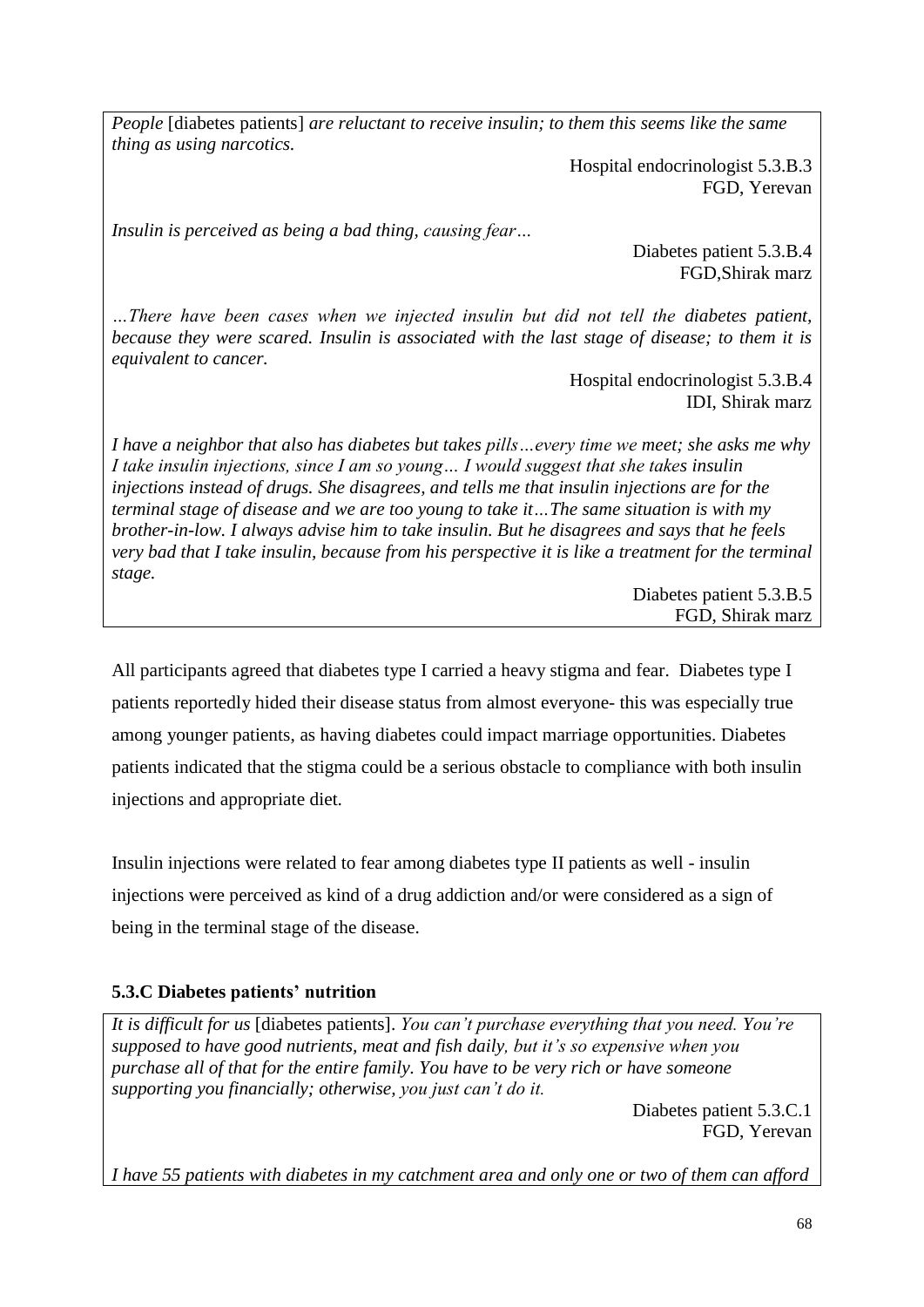*an appropriate diet because they have relatives living abroad who send special diabetic food for them. What about the others?* 

> PHC provider 5.3.C.1 FGD, Shirak marz

*How can you stick to your medication and diet when you have no money?* Diabetes patient 5.3.C.2 FGD, Yerevan

*It's very difficult for them* [diabetes patients] *to follow our instructions, especially for the diet. They just eat whatever they have. Have you seen how expensive the diabetic chocolate and cookies and other special diabetic foods are? They are around four times more expensive than regular food.* 

> Hospital endocrinologist 5.3.C.1 FGD, Shirak marz

*Some people can only afford to eat bread and macaroni…what kind of diet can we recommend to our diabetes patients if they are not able to follow it?*

> PHC provider 5.3.C.2 FGD, Yerevan

*If you have diabetes, you need to receive adequate nutrition as well. I inject high doses of insulin – 33 cc in the morning, 22 in the evening – so if I don't receive adequate nutrition, will I be able to tolerate that much insulin? So what am I supposed to do? Pay for the food or the medication?* 

> Diabetes patient 5.3.C.3 IDI, Shirak marz

*The most stressful thing is that there is no bread available for diabetics, which means that we* [diabetes patients] *shouldn't eat bread. It is sold just in one shop for 600 drams, but you never know if it is appropriate for diabetics or not. There are some special sections in the supermarkets that are for diabetics, but everything is 3-4 times more expensive than regular food.* 

> Diabetes patient 5.3.C.4 FGD, Yerevan

*Diabetics are in a very difficult situation, especially when it comes to their nutrition. A diabetic, with a second category of disability status receives a pension of about 23,000 AMD* [59USD]*. What can they possibly buy to eat with that money? They're supposed to buy special food for diabetics, which is very expensive here. There used to be specialized shops for diabetics during the Soviet years, but even the most basic thing such as buckwheat is 1,000 AMD* [3USD] *per kilo.*

> PHC endocrinologist 5.3.C.1 FGD, Shirak marz

*In the Soviet times there were stores where diabetic patients could receive special food free of charge. We do not have such stores now and diabetic food is very expensive and not affordable to us.* 

> Diabetes patient 5.3.C.1 FGD, Yerevan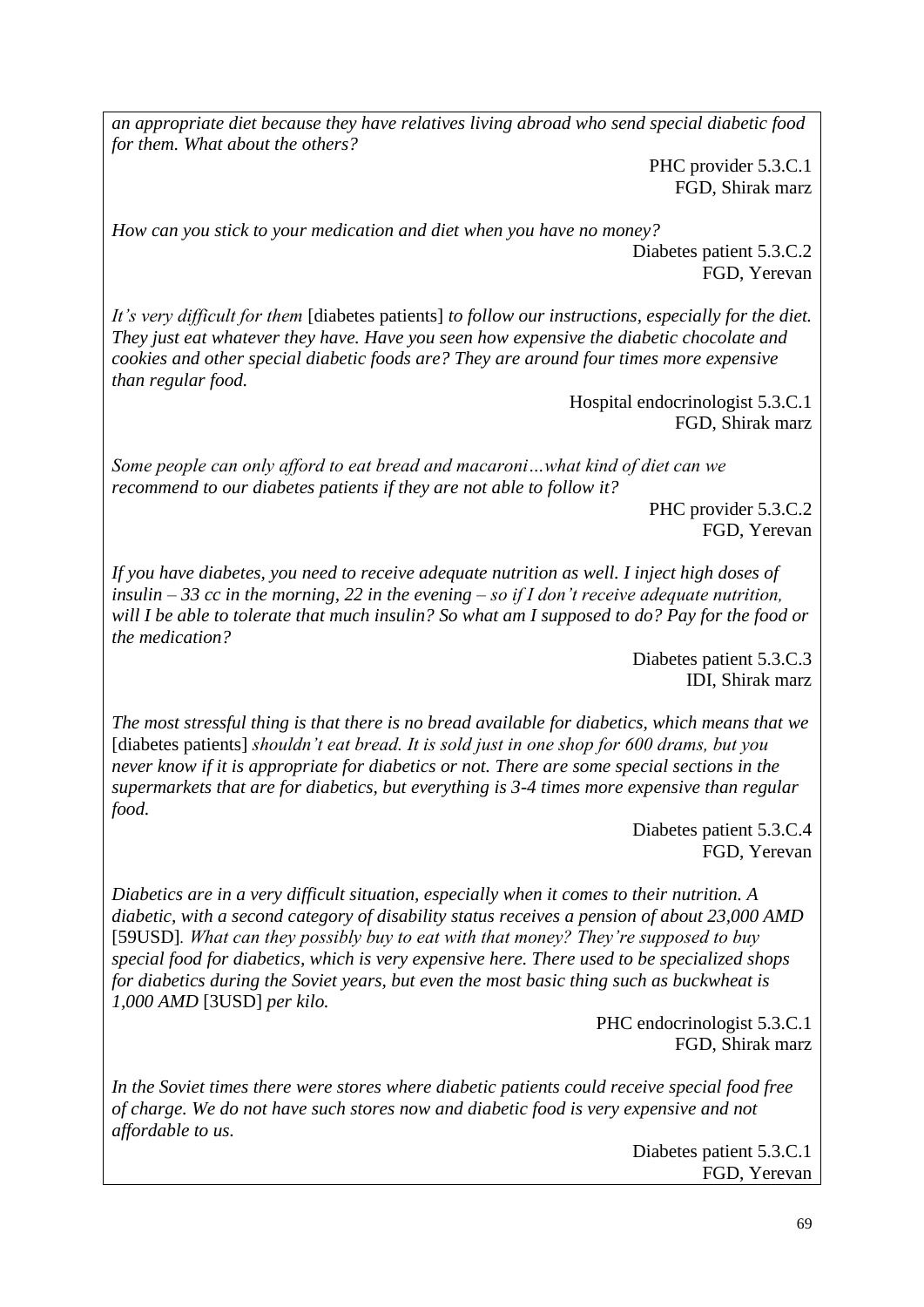*Polyclinics should provide some food for them* [diabetes patients]*. Each doctor should be provided with some food for his/her diabetes patients* [free-of-charge].

Most of the participants stressed that the special food for diabetics was not affordable for most patients. In addition, patients indicated that the availability of such products were limited to a very few outlets and were not very accessible. Because of the serious difficulty for many diabetics to acquire special food, some health care providers supported the idea of providing special free food for diabetics through polyclinics.

## **5.3.D Diabetes impact on patients quality of life**

**Quality of life** *When I feel well I get up, move around, do my work and feel a bit better. Otherwise, I'm just lying in bed all day long… If my sugar level is up, then automatically I am uncomfortable and I spend the day lying down. I don't know- I just can't describe the state it leaves me in.* Diabetes patient 5.3.D.1 IDI, Shirak marz

*I can't walk; I can't go out, because somebody has to carry me everywhere.* 

Diabetes patient 5.3.D.2 FGD, Yerevan

*The impact of diabetes is very bad. I live alone. In the mornings I am so tired that I do not want to get up and do housework. I worked before, but now I can't walk very far, so I quit my job. I even want to die.* 

Diabetes patient 5.3.D.3 FGD, Shirak marz

*I worked for two months and became so exhausted that I spent my entire salary on treatment and had intravenous infusion therapy to feel better. How can I work? I get up in the morning feeling tired right away…The difficulty for diabetics is that they don't have anything to be engaged in…to be busy…to work…We are neglected.* 

> Diabetes patient 5.3.D.4 FGD, Shirak marz

*I have high blood pressure; when it is 140*[mm Hg] *it is good, but it often increases to 200 - 250*[mm Hg]*. Moreover, my legs and arms are swollen and it is very painful… My GP told me that I have to walk a lot and I do, but I get tired easily and try to find places to rest.* Diabetes patient 5.3.D.5 IDI, Shirak marz

*I can't sleep at night. And unless I drink 4-5 cups of coffee, I can't do anything.* Diabetes patient 5.3.D.6 FGD, Shirak marz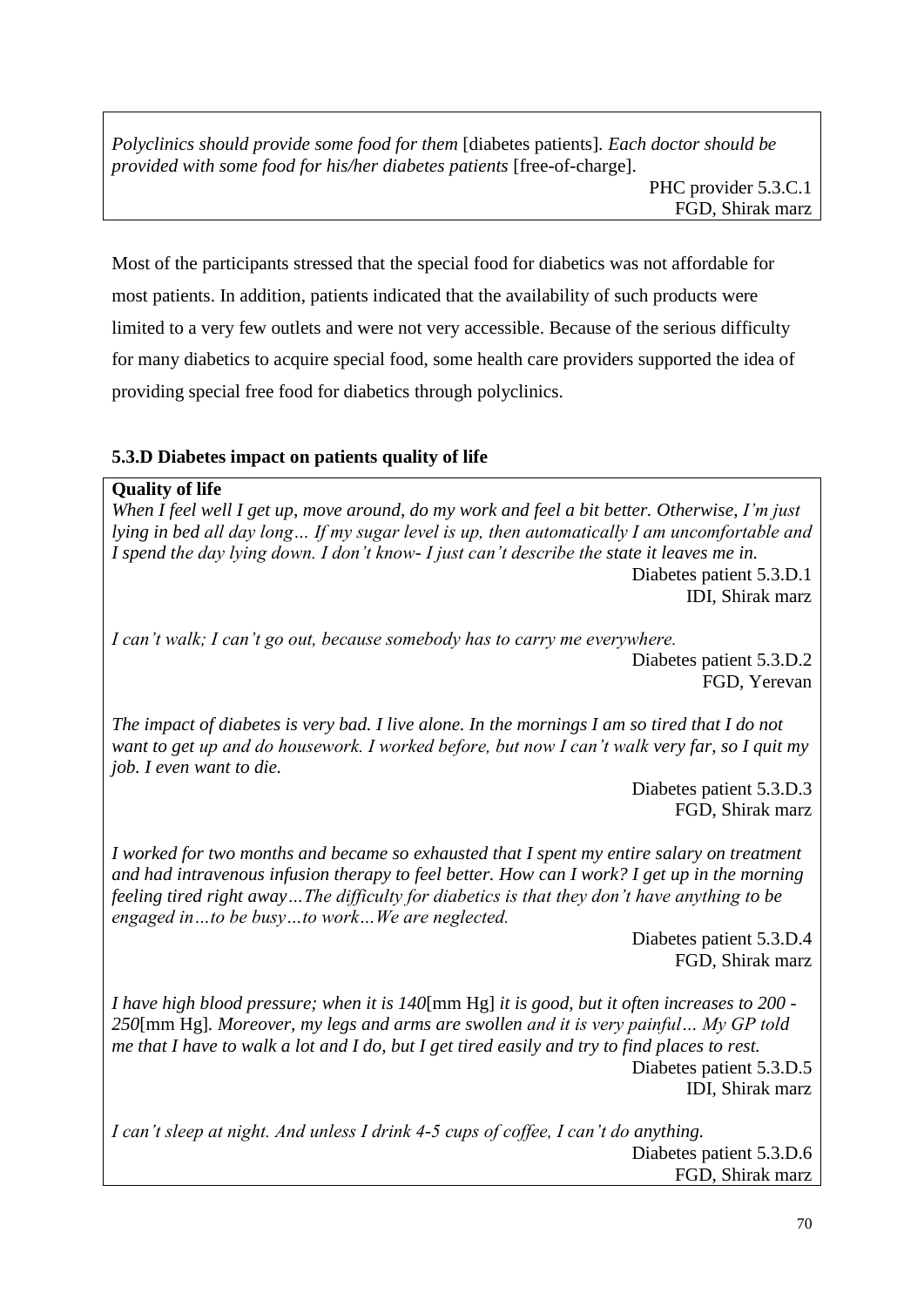*I* [type I diabetes patient] *don't consider myself ill, even my parents-in-law didn't realize that I had diabetes. I can even do heavy physical work.* 

> Diabetes patient 5.3.D.7 FGD, Shirak marz

### **Family support**

*I don't go* [to the polyclinic] *each month; my parents get my medication… I am a student and often can't go.*

> Diabetes patient 5.3.D.8 IDI, Yerevan

*I receive insulin twice per day, but my glucose level is still very high and varies a lot… My son and daughter-in-law often do not even tell me about the level, not to frighten me.* Diabetes patient 5.3.D.5 IDI, Shirak marz

*My husband and my mother in-law help me strictly follow my dietary regimen...* Diabetes patient 5.3.D.9 FGD, Shirak marz

*Before developing diabetes I did not like sweets, but now I am crazy about them... My husband even counts the chocolates before he leaves home.*

> Diabetes patient 5.3.D.10 FGD, Shirak marz

*Sometimes my grandchild reminds me to take a drug*.

Diabetes patient 5.3.D.11 FGD, Shirak marz

*My sons and daughter-in-law protect me from all types of problems; I do not even do housework. They are very attentive to me and my health.* 

> Diabetes patient 5.3.D.12 FGD, Yerevan

*The family environment* [of the diabetes patient] *should be good, so people will be calm and not get angry and stressed.*

> Diabetes patient 5.3.D.13 FGD, Yerevan

The majority of diabetes type II patients reported about limiting daily activities of living because of fatigue due to diabetes. A few younger diabetes patients (type I) were still active, working and currently did not have any restrictions in their daily activities. A few diabetes patients reported about mental health challenges, particularly depression.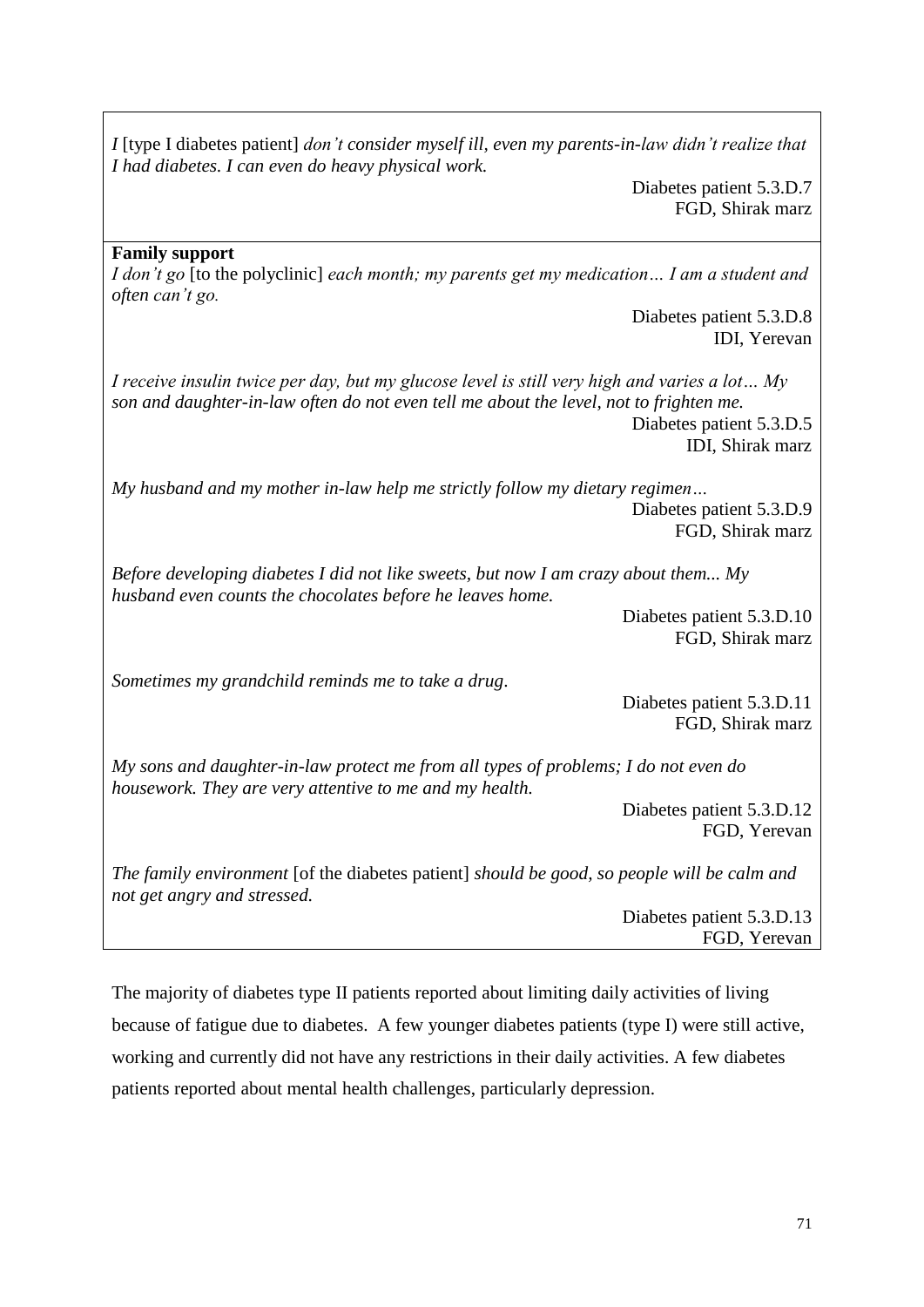Almost all diabetes patients reported that their family support (both financial and social) was very important in their diabetes management.

## **6. Discussion**

## **6.1 Enabling factors and obstacles to access care for diabetes and its complications from diabetes patients' and providers' perspectives**

The research team identified the following enabling factors to access diabetes care:

- There is a functional infrastructure for diabetes care in Armenia. There is a system in place for sharing medical histories of diabetes (the "epicrisis" document) between hospital endocrinologists, other specialists, PHC endocrinologists and GPs.
- There are more than sufficient numbers of endocrinologists as well as other specialists to address the burden of diabetes and diabetes complications.
- The majority of endocrinologists and GPs are trained in diabetes management.
- There is a diabetes management guideline for the PHC GPs approved by the MoH.
- Insulin and some anti-diabetic drugs are provided free-of-charge in the polyclinics to diabetes patients.
- Access to a reliable supply of insulin in polyclinics significantly improved.
- Hospitals and private medical centres are well equipped with lab tests, equipment and supplies for providing the necessary care for diabetes patients.
- There are sources of information on diabetes management for diabetes patients in Armenia. These include health care providers, international and non-governmental organizations, other diabetes patients, books, pamphlets, internet and TV.
- Diabetes patients' families typically provide important psychosocial and social support for diabetes patients and assist them in compliance with their diabetes treatment plan.

There are many factors that the research team identified to be obstacles to appropriate diabetes management:

- A shortage of supply of free anti-diabetic drugs in polyclinics leads to many diabetes patients to purchase these drugs themselves (if they can afford it), putting a heavy financial burden on diabetes patients.
- Changes in the types and brands of anti-diabetic drugs supplied at the polyclinics leads to inappropriate changes in the treatments of diabetes patients, leading to destabilization of their blood glucose levels and increasing the risk of complications.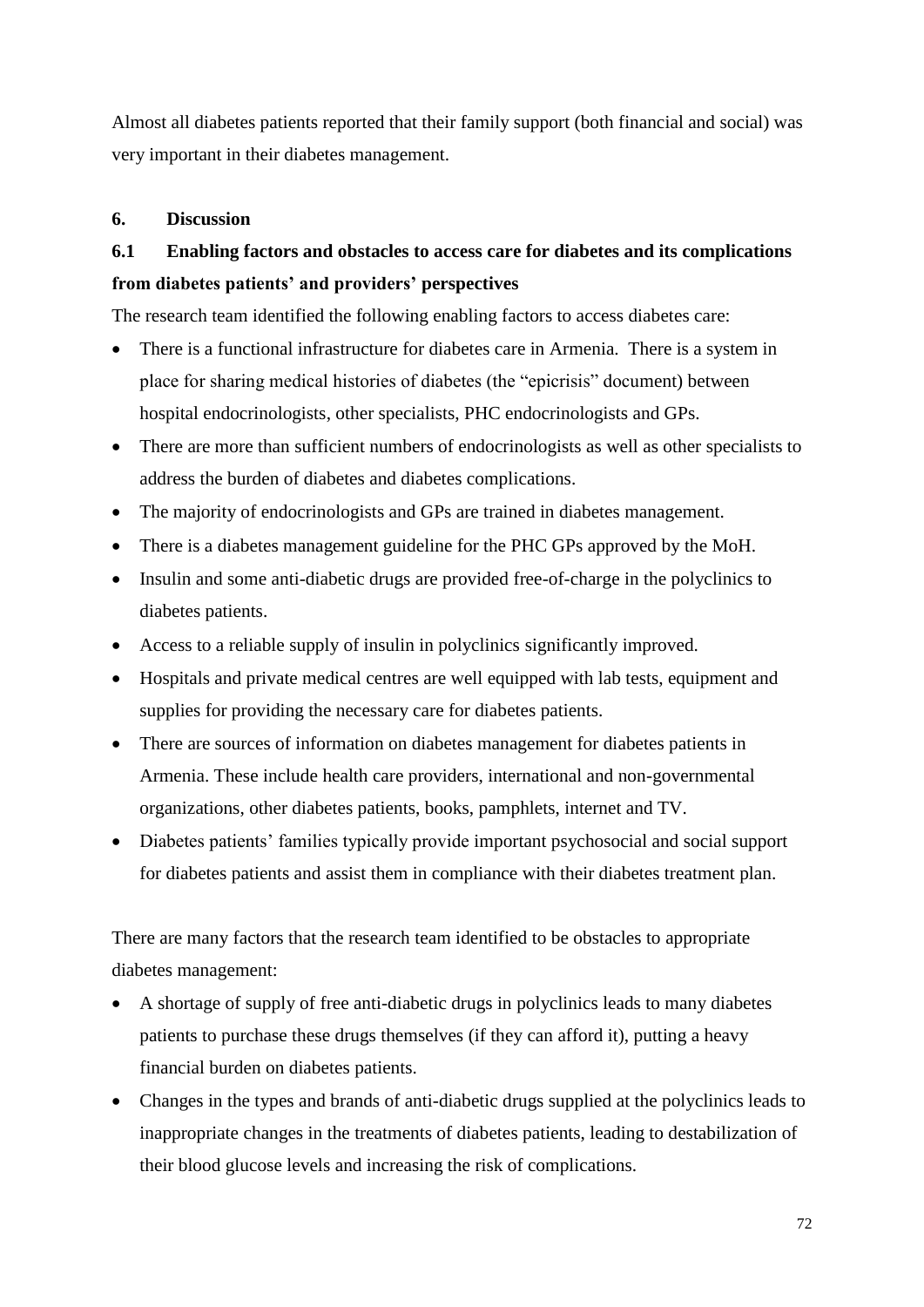- Occasional delays in the free insulin supply at the polyclinics leads diabetes patients to purchase insulin at pharmacies or to share left-over doses of insulin from other diabetes patients, interrupting their injections of insulin.
- The high expense of drugs for the prevention and care of diabetes complications, which are unaffordable for most diabetes patients, leads to increased rates of diabetes complications among diabetes patients.
- Lack of free consumables, such as glucometers, strips and syringes, are a major obstacle to ensure appropriate care among diabetes patients. The high price of strips especially often leads to irregular blood glucose level checks and poor control of blood glucose level among diabetes patients.
- Advanced laboratory tests such as glycogenated haemoglobin and the Doppler examination which are needed for appropriate diabetes management are frequently not affordable for many diabetes patients and are not available at the polyclinics.
- Lack of diabetes screening programs in the country impedes the early detection and prevention of later stages of diabetes among the Armenian population.
- Lack of diabetes foot care complication cabinets and appropriately trained specialists in the country in diabetes foot care hinders timely and appropriate care, leading to unnecessary amputations.
- The high price of diabetic dietary foods, unaffordable for many diabetes patients, increases non-compliance to diabetes dietary plan, increasing the risk of complications.
- The high social stigma associated with diabetes and insulin use leads to hiding the disease from others which in turn leads to poor compliance to treatment, especially among younger diabetes patients.
- The high price of hospital care for many diabetes patients (those who do not have an official disability status) is a barrier to seek timely hospital care and appropriately control diabetes complications.
- There are some shortages of endocrinologists in more remote regions of Armenia and a heavy concentration of these specialists in Yerevan.
- There is a need for continuous medical education trainings in diabetes management. However the high price of mandatory trainings and only with the top specialists being invited to professional training sponsored by the pharmaceutical companies hinders the improvement of overall diabetes management, especially for more remote regions.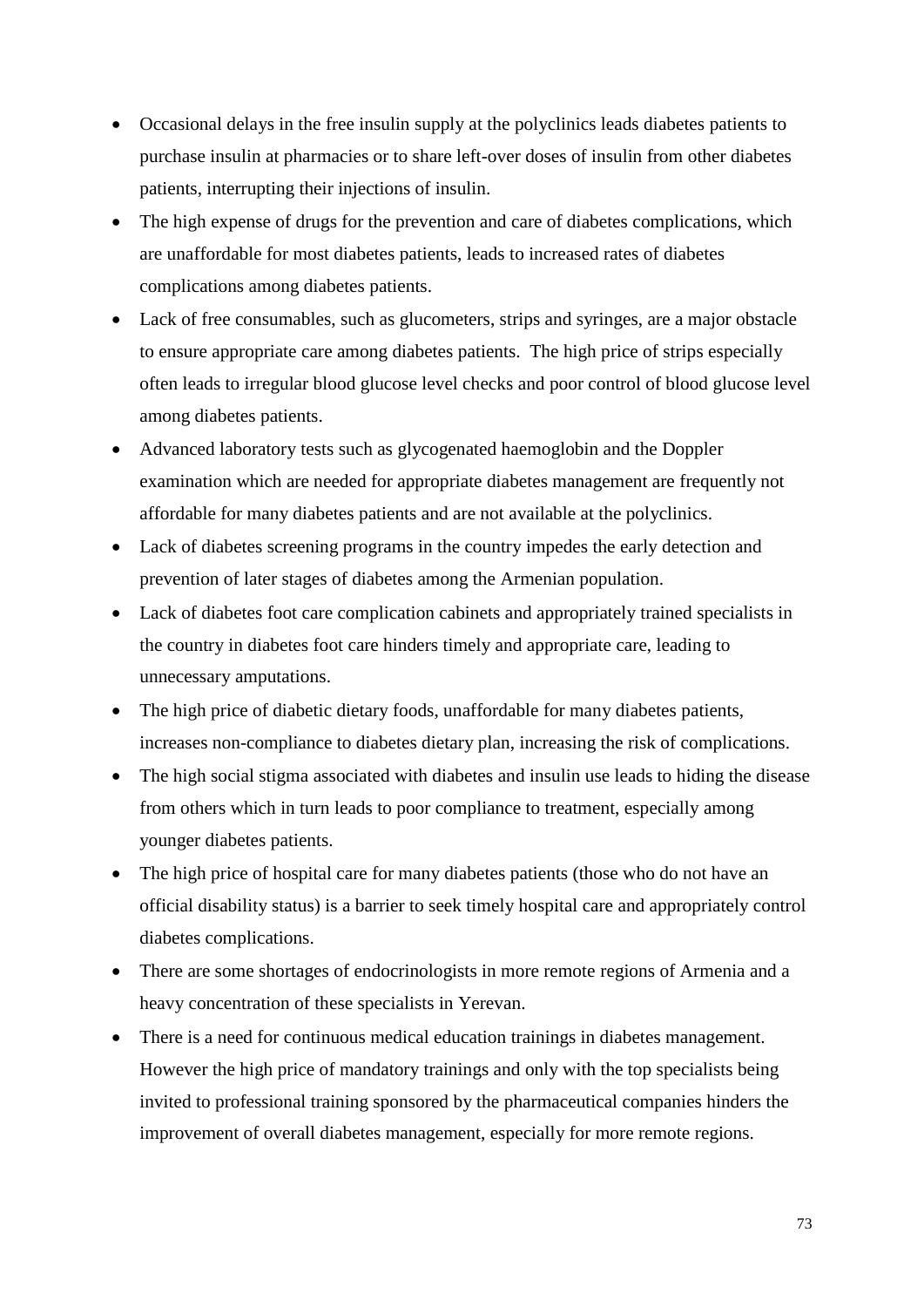- Lack of MoH unified clinical guidelines for diabetes management for endocrinologist's leads to utilization of different treatment plans and approaches by different specialists that may not always reflect best practices.
- The lack of direct communication infrastructure between PHC GPs and polyclinic endocrinologists with hospital endocrinologists and other hospital specialists dealing with diabetes complications leads to poor coordination of treatment and monitoring diabetes patients.
- The heavy burden of paper work placed on the PHC GPs and endocrinologists reduces the time for diabetes patient consultation and creates longer waiting lines in polyclinics, reducing the quality of care.
- Low salaries of providers- PHC GPS and endocrinologists- lead to job dissatisfaction and reduce their motivation to provide the best quality of care to diabetes patients.
- Lack of a comprehensive national diabetes registry that would provide information on outpatient visits to all health care facilities (including private medical centres and hospitals) will ensure a way to measure the burden of disease and to monitor patients' treatments, to inform policy makers in Armenia.

#### **6.2 Integration of diabetes care within the health care system**

Having regular diabetes care fully integrated in the primary healthcare system helps to better connect with the general health care system in Armenia. However, there is a need for improvements. Currently there is lack of coordination of efforts between diabetes care in polyclinics and hospitals and private medical centres that provide care to more complicates cases. The lack of coordination and communication between these institutions threatens the quality of diabetes care and potentially puts the diabetes patients, particularly those with complications, at a greater risk for lower quality care.

#### **6.3 Major contextual factors that may influence diabetes care in Armenia**

In April, 2011 the Government of Armenia adopted the National Strategy on the Most Prevalent Non-Communicable Diseases in Armenia: CVD, Oncology Diseases and Diabetes. The strategy establishes the main activities to improve diabetes care in the country. The strategy focuses on early prevention and treatment of diabetes and its complications. The aim of this Strategy, starting 2012, is to strengthen the diabetes care system in Armenia and ensure that all diabetes patients have improved access to diabetes health care services.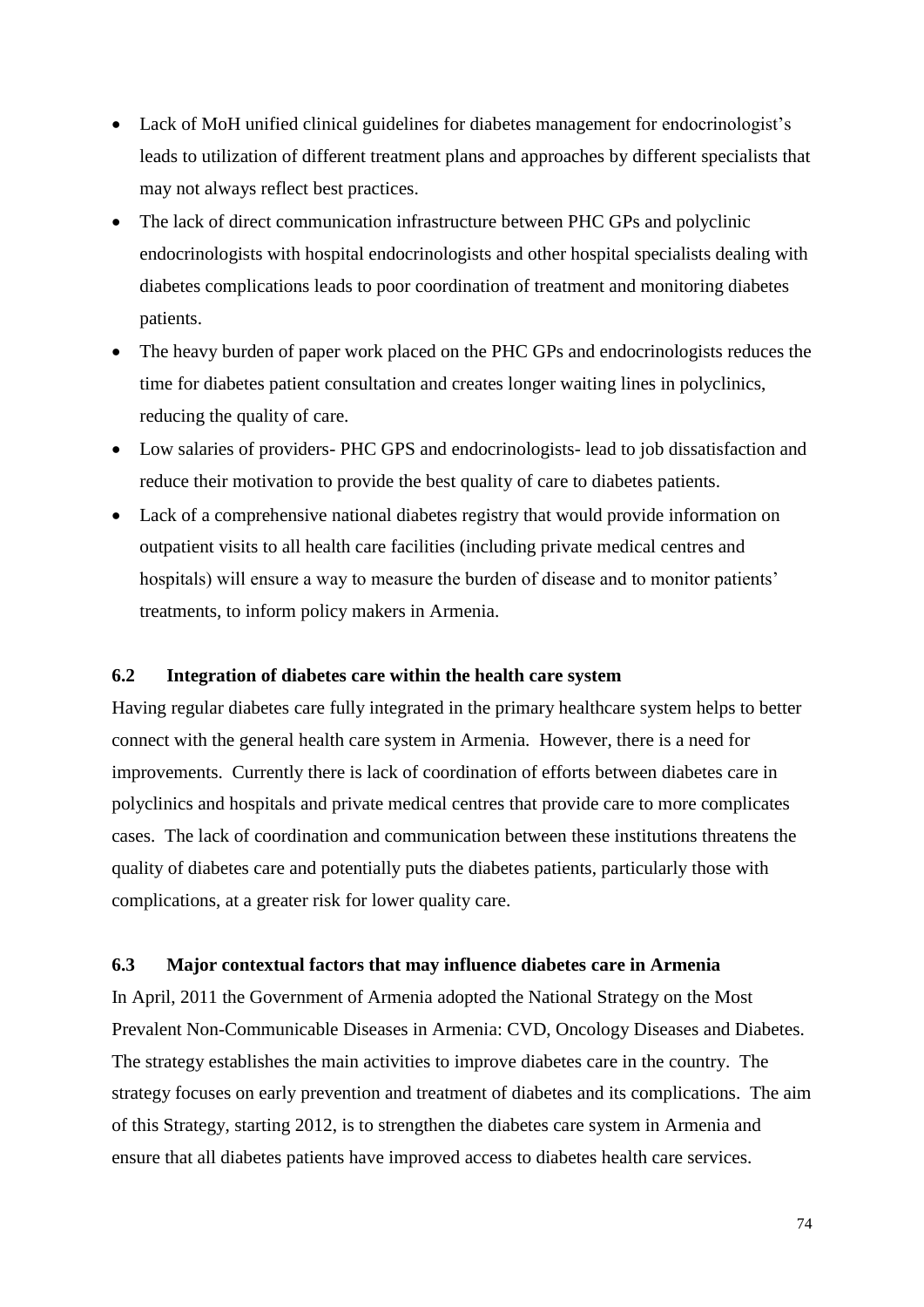The Child Health Care Certificate project implemented in Armenia in January 2010, aimed to provide free hospital care to children less than seven years of age with increased State funding for paediatric in-patient care, improving access and reducing informal payments for hospital care for these children- including those children hospitalized for diabetes care.

### **7. Policy recommendations**

Based on the literature and document review, the study findings and recommendations provided by the study participants, the research team has developed the following feasible policy recommendations to improve diabetes care system in Armenia:

- Increase financing of diabetes care. Even small increases in the budget can effectively strengthen and enhance diabetes care in Armenia.
- Establish diabetes foot complication care units with trained specialists that could provide appropriate subsidized care to diabetes patients with foot complications.
- Expand the coverage of free or discounted anti-diabetic drugs and other drugs needed for diabetes complications care for diabetes patients.
- Consider providing support to diabetes patients for consumables (glucometers, strips, syringes).
- Establish a national comprehensive diabetes registration system to ensure the collection of information about diabetes patients' outpatient visits to all facilities, including private medical centers and hospitals.
- Provide free-of-charge training for health care providers working with diabetes patients, with particular emphasis on those providers in remote areas.
- Organize population educational campaigns on diabetes to reduce stigma on diabetes and insulin use among diabetes patients as well as the general public and improve treatment adherence among diabetes patients.
- Expand diabetes educational sessions for diabetics and find alternative funds for their financing.
- Improve access to subsidized diabetic dietary food for diabetes patients.
- Establish a system of rehabilitative and psycho-social support to diabetes patients.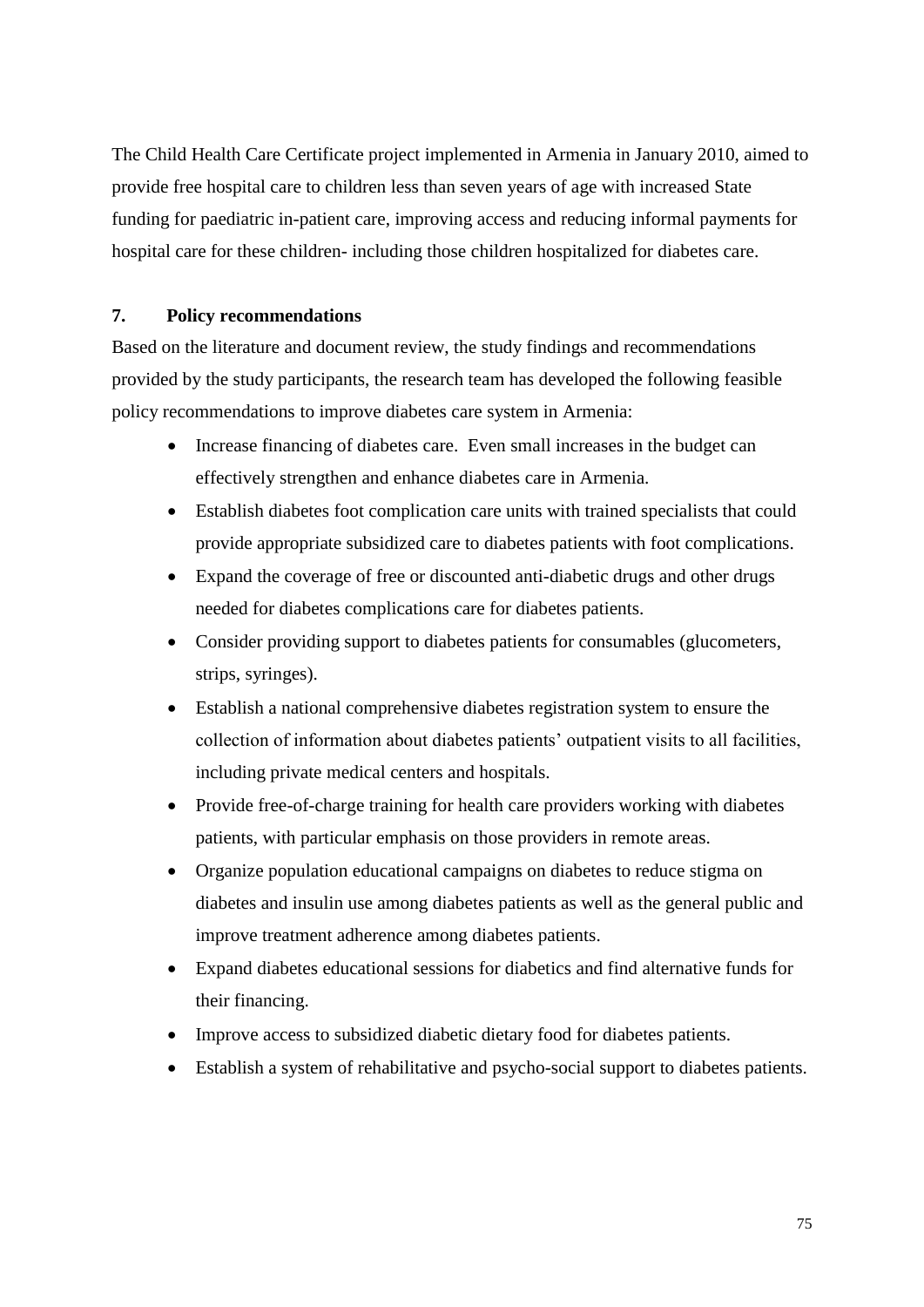## **References**

- **1.** Nazaretyan; M, Hakobyan; T, Makarova; T, Aristakesyan; M, Margaryants; H, Nolt; E. *Armenia. Health System Review. Health Systems in Transition.* European Observatory on Health Systems and Policies 2006.
- **2.** The Government of the Republic of Armenia. General Information. <http://www.gov.am/en/official/> Accessed 22 November 2011.
- **3.** The Governmnet of the Republic of Armenia. Demographics. [http://www.gov.am/en/demographics/.](http://www.gov.am/en/demographics/) Accessed 22 November 2011.
- **4.** The Governmnet of the Republic of Armenia. Regions. . <http://www.gov.am/en/regions/> Accessed 22 November 2011.
- **5.** Balabanova D, Chikovani I, McKee M. *Guidance for Rapid Appraisal of Diabetes Care from user perspective (toolkit). Developed for a multi-country study within the HITT project*: London School of Hygiene and Tropical Medicine July 2011.
- **6.** Curry L, Nembhard I, Bradley E. Qualitative and Mixed Methods Provide Unique Contributions to Outcomes Research. *Circulation.* 2009;119:1442-1452.
- **7.** Patton M. Qualitative Evaluation and research Methods. *2nd ed. Newbury Park: SAGE Publications.* 1990.
- **8.** Meyer J. Qualitative Research in Health Care: Using Qualitative Methods in Health Related Action Research. *BMJ.* 2000;320:178-181.
- **9.** Hsieh H-F, Shannon S. Three Approaches to Qualitative Content Analysis. *Qualitative Health Research* 2005;15.
- **10.** NSS. Social Snapshot and Poverty in Armenia: Statistical Analytical Report. Yerevan, Armenia 2008, 2008; [http://www.armstat.am/file/article/poverty\\_2008e\\_00.pdf.](http://www.armstat.am/file/article/poverty_2008e_00.pdf) Accessed August 3, 2011
- **11.** Pawson R, Greenhalgh T, Harvey G, Walshe K. Realist review a new method of systematic review designed for complex policy interventions. *J Health Serv Res Policy.* Jul 2005; 10 Suppl 1:21-34.
- **12.** Pawson R GT, Harvey G, Walshe K. ealist review a new method of systematic review designed for complex policy interventions.
- **13.** WHO. European Health for All Database. 2011; [http://data.euro.who.int/hfadb/.](http://data.euro.who.int/hfadb/) Accessed January 13, 2012.
- **14.** NIAC. *Health and Health Care in Armenia. Annual Statistical Report, 2010.* Yerevan National Information Analytic Center (NIAC) of the National Institute of Health (NIH) of RA; 2010.
- **15.** MoH. The National Strategy on Diabetes Mellitus. Appendix 3 based on the Extraction from N 11 minute of the Governmental session of the Republic of Armenia in March, 24, 2011. The Ministry of Health of RA.
- **16.** Alexandr Bazarchyan, The Head of the Public Health Department at the Ministry of Health of RA. In: CHSR/AUA, ed. YerevanDecember29, 2011:Personal Communication.
- **17.** FAO. *Nutrition Country Profile-the Republic of Armenia* Food and Agriculture Organization of the United Nations (FAO); 2005.
- **18.** MoH;, WB;, WHO. *Armenia, Health System Performance Assessment.* Ministry of Health (MoH) of RA, the World Bank (WB), the World Health Organization (WHO); 2009.
- **19.** Petrosyan Y, Petrosyan V. Risk Factors for Development of Angiopathy of Lower Extremities in Type 2 Diabetes Patients: a Case-control Study. *Middle East Journal of Family Medicine.* 2011;9(6):3-7.
- **20.** GoA. Extract from the Minute of the Government session N 11 of the Republic of Armenia in March 24, 2011 on Approval of the National strategies, implementation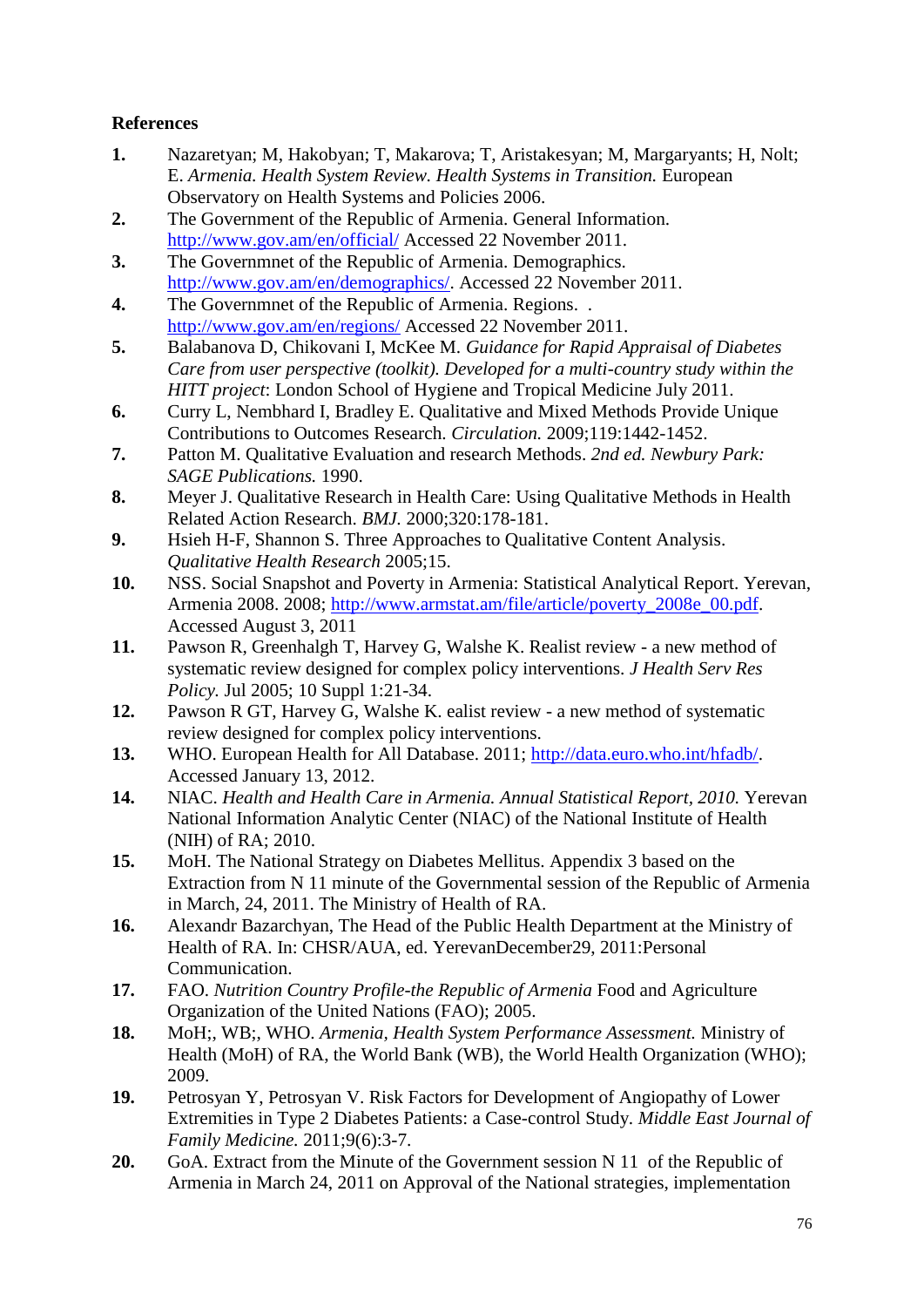activites and timeline of three diseases with highest mortality rate-- cardiovascular diseases, malignant tumors and diabetes mellitus. In: Armenia TGo, ed March 24, 2011

- **21.** MoH. MInistry of Health order. The Standard on Free Outpatient Health Care Services within the frame of State guaranteed outpatient services.. #131-A; 04 Feb 2011
- **22.** The Minister of Health Order N-1993-A on Approval of the Standard on provision of outpatient services to the population within the frame of The State guaranted free of charge health care services. The MInistry of Health of RA; December 9, 2010.
- **23.** The Minister of Health Order N712 on Approving the Standard on providing free hospital care services within the frame of the State guaranted health care serivces: The Ministry of Health of RA; April 22, 2011.
- **24.** Petrosyan Y. *Prevalence of risk factors for development of angiopathy of lower extremities in Type 2 Diabetes patients: a mixed methods study*. Yerevan: College of Health Science, American University of Armenia; 2009.
- **25.** CHSR/AUA, ASTP. *Armenian Social Transition Program. Manual on health education and healthy lifestyle-for providers and general population.* Yerevan. Armenia.: Center of Health Services Research and Development (CHSR);2002.
- **26.** USAID. *Armenia. Primary Health Care Reform Project. Final Report.*: United States Agency for International Development (UDAID);November, 2010. GHS-I-00-03- 00031-00-01
- **27.** The Minister of Health Order N131-A on Approving the Standard of Financing of the State Guaranted Outpatient Services provided at free-of-charge. : The Ministry of Health of RA; Februaury 4, 2011.
- **28.** MoH. Physicians, middle health care personnel, pharmacologists and pharmacists trainings plan for qualifications improvement for 2011. Yerevan: The Ministry of Health (MoH); 2010.
- **29.** Davidyants V. Health Care Human Resources-Phycisians of the Republic of Armenia in 2010. Yerevan: National Information Analytic Center of the National Institue of Health of the Republic of Armenia 2010.
- **30.** NSS. The National Statistical Service of the Republic of Armenia. Statistical Yearbook of Armenia, 2011; [http://www.armstat.am/en/?nid=45.](http://www.armstat.am/en/?nid=45) Accessed December 5, 2011.
- **31.** Mkrtchyan S. *Availability and accessability of insulin and insulin supplies among insulin dependent patients in Yerevan, Armenia*. Yerevan: College of Health Sciencies, American University of Armenia; 2005.
- **32.** The Minister of Health Order N 74-N on Regulation of provision of free of charge or priviledged condition medicines. The Ministry of Health of RA; January 27, 2009.
- **33.** The Minister of Health Order N 121 on Establishing the procurement, distribution, storage and registration procedures of medicaments and medical products in outpatient health care facilites. Yerevan: The Ministry of Health of RA; January 26, 2007.
- **34.** The Minister of Health Order N 100 on Regulation of medicaments prescriptions issue and release. The Ministry of Health of RA; February 26, 2002.
- **35.** The Chief Specialist of Drug Policy Department. Ministry of Health, Yerevan, November 2, 2011: Personnal communication.
- **36.** MoH. Total health care State budget and its allocations by the types of the health care services. Yerevan: Ministry of Health (MoH); 2011.
- **37.** Marina Harutyunyan, the Head of the Drug Policy Department of the Ministry of Health of the Republic of Armenia. Yerevan 2012; Personnal communication.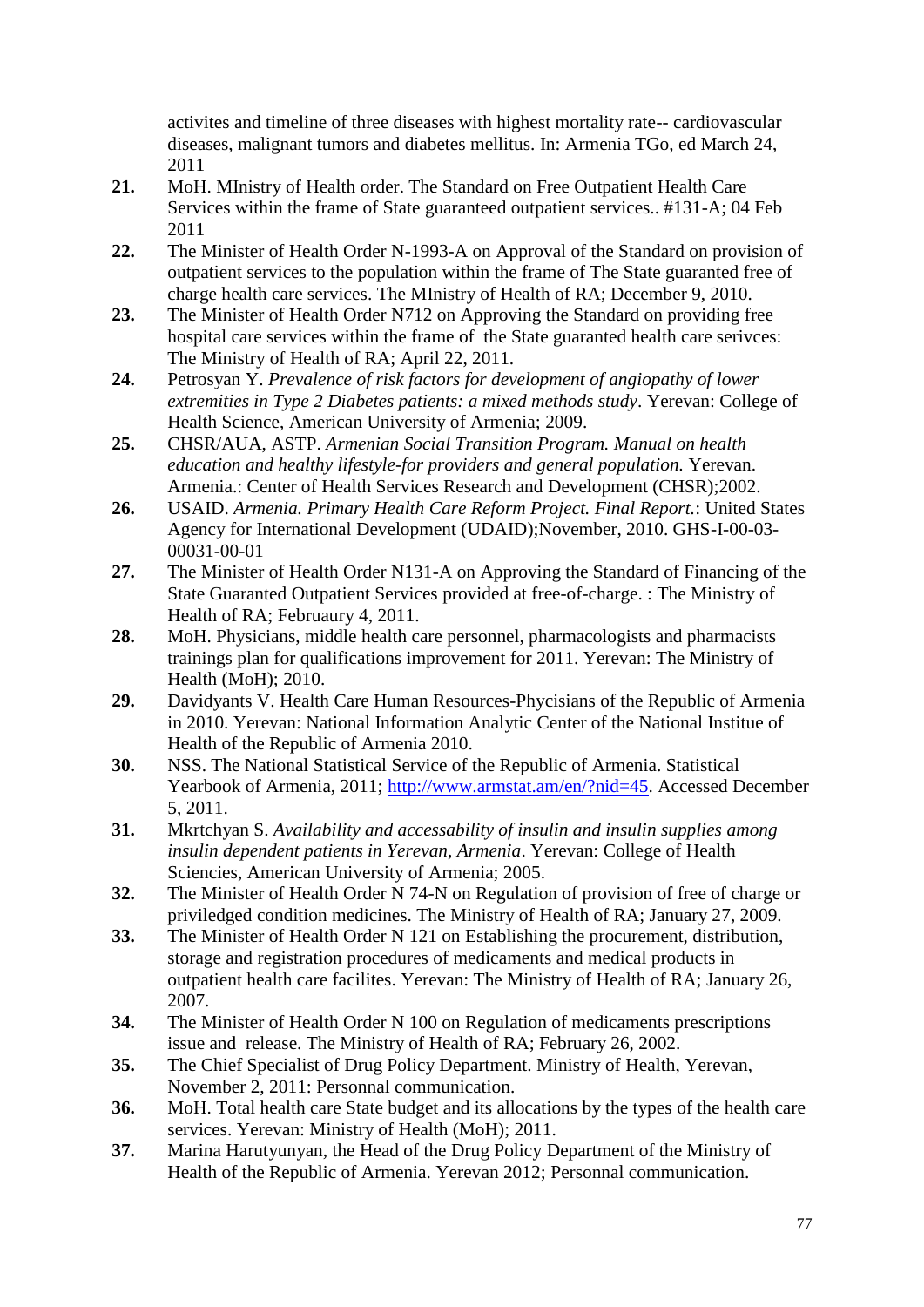- **38.** The Minister of Health Order N79-A on Approving the norms and avarage prices of the State guarated out-patient and in-patient health care and hygiene and antiepidemic serivces in 2011. The Ministry of Health of RA; January 25, 2011.
- **39.** The Minister of Health Order N859-N on Approving the Norm on Estabilishing the fund of incentive-based financing and incenitve-based payments based on Primary Healh care providers performance indicators, reporting and evaluation of Primary Healh care providers performance assessment indicators. The Ministry of Health of RA; May 10, 2011.
- **40.** The Minister of Health Order N 101-A. on Approving reimbursement standards of employees of the hospitals providing state-guaranteed free medical care and services. The Ministry of Health of RA; January 31, 2010. .
- **41.** The Minister of Health Order N 613-A. on Making amendments in the Order of the Minister of Health N 101-A at 31 January 2011. The Ministry of Health of RA; April 6, 2011.
- **42.** The Minister of Health Order N 314-A on Making amendments in the Minister of Health Order N 101-A at 31 January 2011on Approving Reimbursement Standards of Employees of the Hospitals Providing State-Guaranteed Free Medical Care and Services. The Ministry of Health of RA; February 25, 2011.
- **43.** GoA. The Government Order N 276-N on approivng the Protocol of Medical and Social Analysis. The Government of Armenia (GoA); March, 2006.
- **44.** GoA. The Government of Armenia Decision N780-N on Approving the Standards for provision the disability categories and classifications used for disability confirmation during the medical and social analysis. The Government of Armenia (GoA); June, 2003.
- **45.** PoA. The Law of the Republic of Armenia on the State Pensions N HO-519-N. : The Parliament of Armenia (PoA); January, 2003.
- **46.** GoA. The Government of Armenia Order N 1734-N and (amended in December 2011, N 1860-N) on approving the Defined amount of the basic pension, the cost of one year labor service and the social aid for the funeral ceremony. : The Government of Armenia (GoA); January, 2011.
- **51.** Hermansen; K; Fontaine; P; Kukolja; K; Peterkova; V LG, Gall; MA. . Insulin analogues (insulin detemir and insulin aspart) versus traditional human insulins (NPH insulin and regular human insulin) in basal-bolus therapy for patients with Type 1 diabetes. *Diabetologia.*2004; 47:622-629.
- **52.** Szypowska; A GD, Groele; I, Pańkowska; E. Long-acting insulin analogue detemir compared with NPH insulin in type 1 diabetes: a systematic review and meta-analysis. *Polish Archives of Internal Medicine* 2011; 121(7-8):237-246.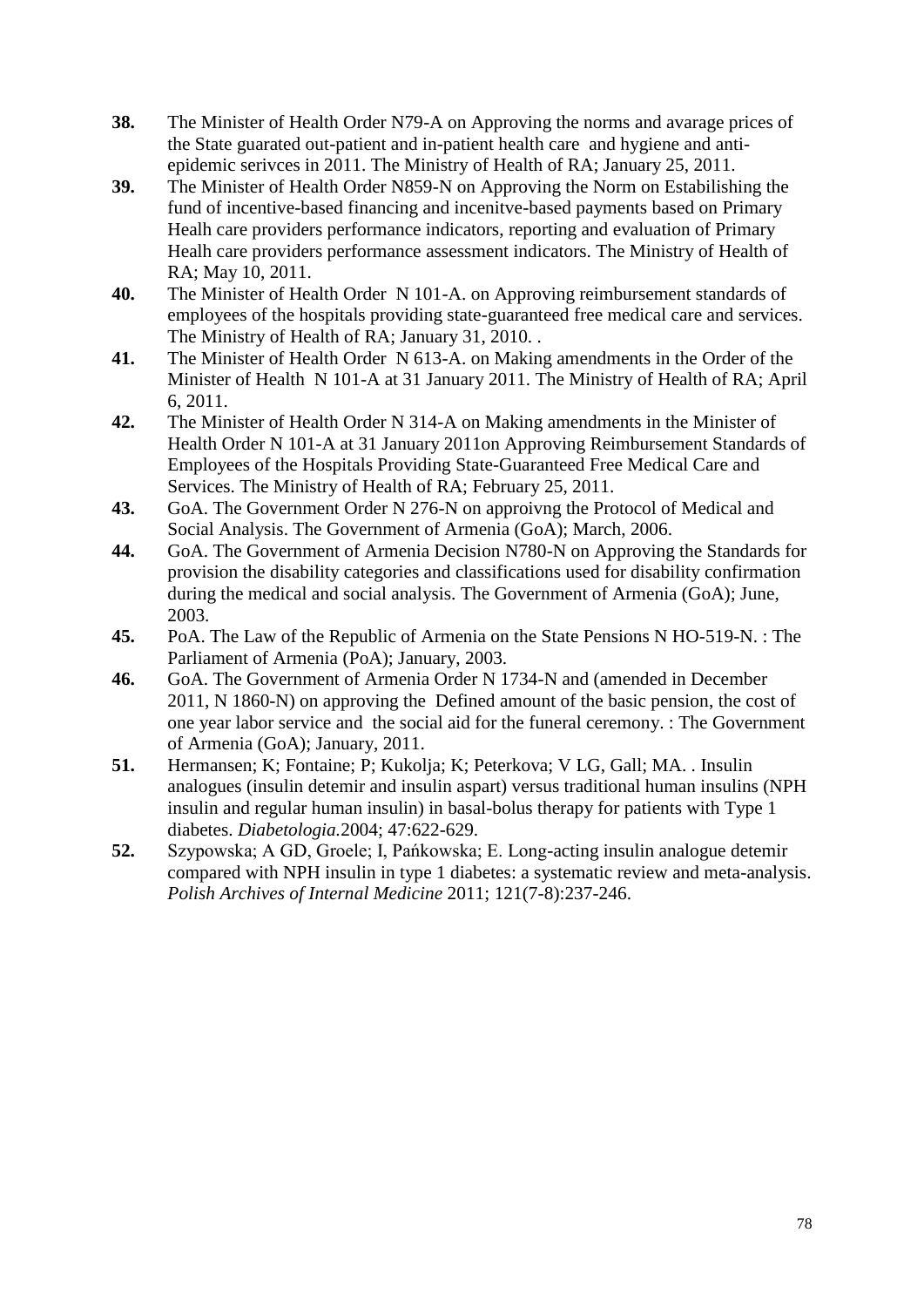## **Tables**

|                                    | Yerevan | <b>Shirak</b> | <b>General</b> | <b>General</b> |
|------------------------------------|---------|---------------|----------------|----------------|
|                                    |         |               | <b>Urban</b>   | <b>Rural</b>   |
| <b>Wealth quintiles</b>            |         |               |                |                |
| Lowest                             | 0.7     | 32.6          | 3.6            | 47.1           |
| Second                             | 6.8     | 35.5          | 12.9           | 31.8           |
| Middle                             | 20.8    | 19.7          | 24.2           | 12.9           |
| Fourth                             | 30.7    | 9.2           | 28.7           | 5.9            |
| Highest                            | 41.0    | 3.0           | 30.7           | 2.3            |
| Nutrition status in                |         |               |                |                |
| children                           |         |               |                |                |
| Stunted*, %                        | 17.7    | 11.1          | 14.0           | 11.5           |
| Wasted*, %                         | 4.8     | 32.6          | 6.0            | 3.7            |
| Overweight*, %                     | 3.0     | 17.6          | 3.8            | 4.3            |
| <b>Prevalence</b><br><sub>of</sub> | 44.7    | 17.9          | 37.8           | 34.6           |
| anemia in children                 |         |               |                |                |
| <b>Prevelance</b><br><sub>of</sub> | 37.3    | 45.8          | 40.8           | 45.2           |
| overweight                         |         |               |                |                |
| (BMI <sub>25</sub> )<br>among      |         |               |                |                |
| women aged 15-49                   |         |               |                |                |
| <b>Prevelance</b><br><sub>of</sub> | 28.8    | 26.5          | 26.9           | 20.5           |
| anemia in women                    |         |               |                |                |
| aged 15-49                         |         |               |                |                |
| <b>Prevelance</b><br><sub>of</sub> | 17.1    | 31.9          | 21.1           | 22.8           |
| hypertension                       |         |               |                |                |
| among<br>women                     |         |               |                |                |
| aged 15-49                         |         |               |                |                |
| <b>of</b><br><b>Prevelance</b>     | 20.3    | 24.5          | 24.7           | 32.1           |
| aged<br>among men                  |         |               |                |                |
| 15-49                              |         |               |                |                |

**Table1. Health and wealth indicators for Yerevan and Shirak marz populations, 2005**

Source: Republic of Armenia National Statistical Service, RA Ministry of Health, and IRC Macro. 2006. Armenia *Demographic and Health Survey 2005.*Calverton, Maryland: National Statistical Service, Ministry of Health, and ORC Macro.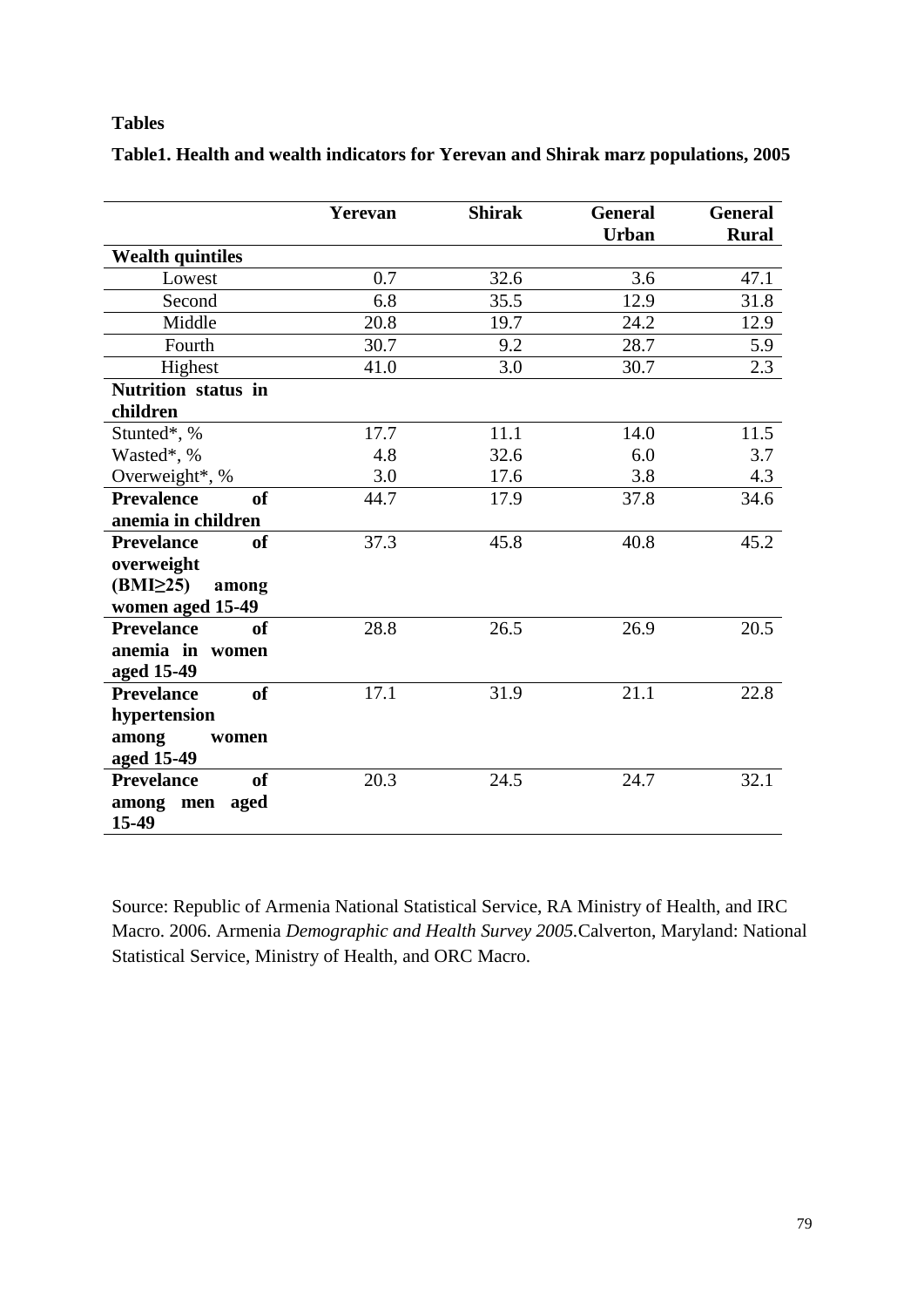| <b>Type</b>     | <b>Discussion</b>              | <b>Mean</b> | Gender     | # of           | <b>Mean years</b> | Mean # of   |
|-----------------|--------------------------------|-------------|------------|----------------|-------------------|-------------|
|                 | location                       | age         | (F-female, | partici        | of                | diabetes    |
|                 |                                |             | M-male)    | pants          | professional      | patients    |
|                 |                                |             |            | in a           | experience        | served by   |
|                 |                                |             |            | group          |                   | one GP      |
| PHC GPs         | Yerevan, regional              | 48          | all F      | 10             | 22                | 105         |
|                 | public polyclinics             |             |            |                |                   |             |
| PHC GPs         | Shirak marz,                   | 47          | all F      | 5              | 22                | 35          |
|                 | Gyumri city,                   |             |            |                |                   |             |
|                 | regional, public               |             |            |                |                   |             |
|                 | polyclinics                    |             |            |                |                   |             |
| Endocrinolog    | Yerevan.                       | 46          | all F      | 9              | 18                | 580         |
| ists working    | regional public                |             |            |                |                   |             |
| in primary      | polyclinics                    |             |            |                |                   |             |
| care facilities |                                |             |            |                |                   |             |
| (polyclinics)   |                                |             |            |                |                   |             |
| Endocrinolog    | Shirak marz,                   | 38          | all F      | 5              | 8                 | 346         |
| ists working    | Gyumri city,                   |             |            |                |                   |             |
| in primary      | regional public                |             |            |                |                   |             |
| care facilities | polyclinics                    |             |            |                |                   |             |
| (polyclinics)   |                                |             |            |                |                   |             |
|                 | Endocrinolog Yerevan, national | 32          | $AllF$     | 3, one         | 6 years           | $1-2$       |
| ists working    | private hospital               |             |            | left in        |                   | patients in |
| in hospitals    |                                |             |            | the            |                   | a day       |
|                 |                                |             |            | middle         |                   |             |
| Endocrinolog    | Yerevan, national              | 37          | Three-F,   | $\overline{4}$ | 11 years          | 4-5 patient |
| ists working    | public hospital                |             | one-M      |                |                   | in a day    |
| in hospitals    |                                |             |            |                |                   |             |

| Table 2. Characteristics of participants in focus group discussions with providers |  |  |  |  |
|------------------------------------------------------------------------------------|--|--|--|--|
|------------------------------------------------------------------------------------|--|--|--|--|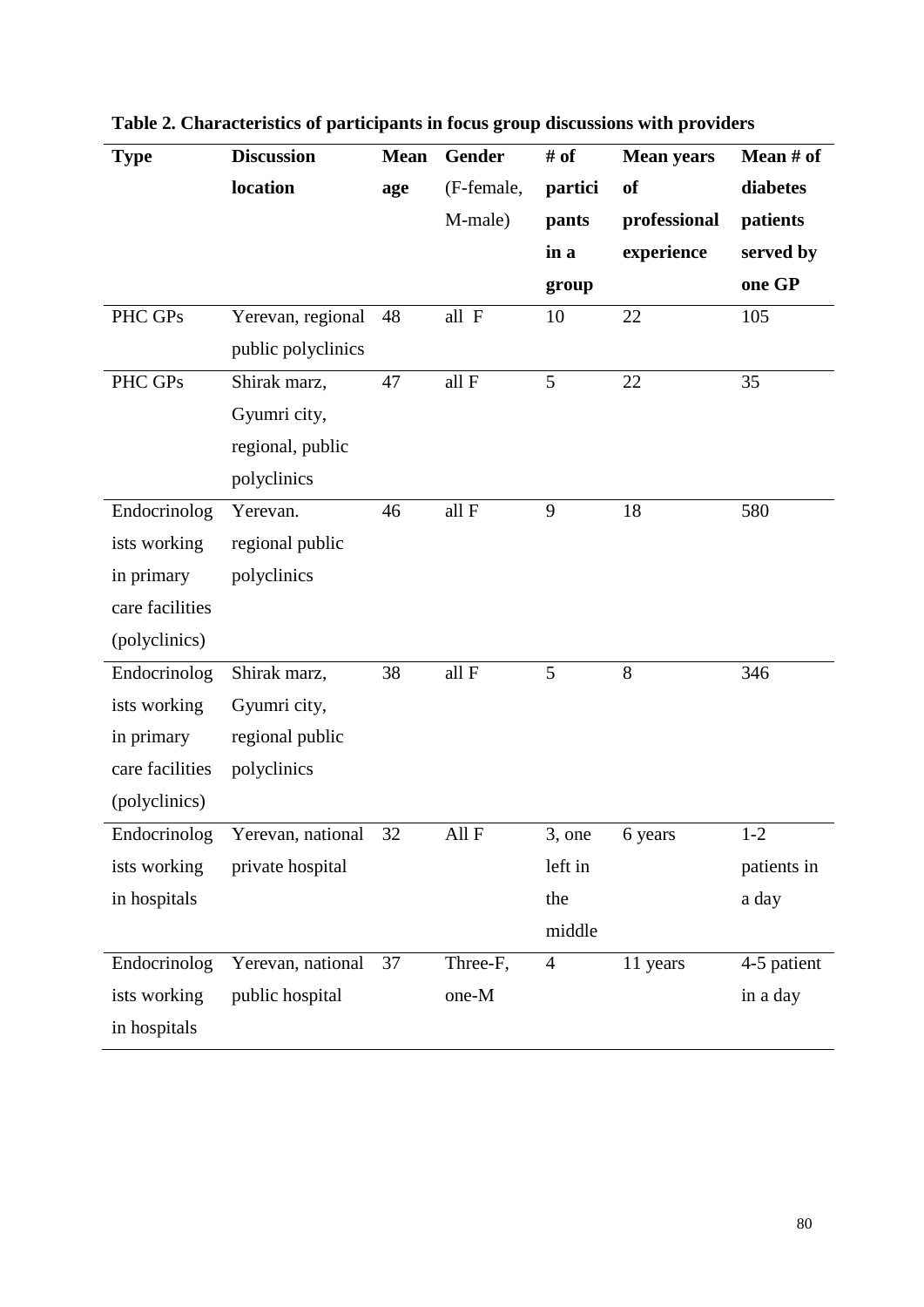| <b>Type of</b>   | <b>Discussion</b> | <b>Mean</b> | <b>Gender</b> | # of             | <b>Education</b> | <b>Mean years of</b> |
|------------------|-------------------|-------------|---------------|------------------|------------------|----------------------|
| diabetes         | location          | age         | $(F -$        | portico-         |                  | having               |
| patients         |                   |             | female,       | pants in         |                  | diabetes             |
|                  |                   |             | M-male)       | a group          |                  |                      |
| Type II,         | Yerevan,          | 66          | All-F         | 6                | 5-high           | 10                   |
| mainly with      | apartment         |             |               |                  | education, 1-    |                      |
| complications    |                   |             |               |                  | secondary        |                      |
|                  |                   |             |               |                  | specialized      |                      |
| Mixed group      | Yerevan,          | 60          | $2-M$         | $\overline{4}$   | 3-high           | $12$ (one of         |
| (type I and II)  | AUA building      |             | $2-F$         |                  | education, 1-    | them had type        |
| with             |                   |             |               |                  | secondary        | I, the others        |
| complications    |                   |             |               |                  | specialized      | type II)             |
| Mixed group      | Yerevan,          | 49          | All-F         | 4, one of        | 1-high school,   | 13 years             |
| (type I and II), | National          |             |               | them left        | 2- secondary     | (one of them         |
| mainly with      | hospital          |             |               | early            | specialized, 1-  | had type I, the      |
| complications    |                   |             |               |                  | high             | others type II)      |
| Type II,         | Shirak marz,      | 60          | All-F         | $\boldsymbol{7}$ | 2-incomplete     | 7 years              |
| mainly with      | Shirak village,   |             |               |                  | secondary,       |                      |
| complications    | Village Mayor     |             |               |                  | 2- secondary     |                      |
|                  | Office            |             |               |                  | specialized      |                      |
|                  |                   |             |               |                  | $2$ - high       |                      |
|                  |                   |             |               |                  | education        |                      |
| Type I           | Shirak marz,      | 35          | All-F         | 6                | 2- high school   | 11 years             |
|                  | Gyumri city,      |             |               |                  | education,       |                      |
|                  | public regional   |             |               |                  | 4- secondary     |                      |
|                  | polyclinic        |             |               |                  | specialized      |                      |
| Type II, with    | Shirak marz,      | 52          | All-F         | $\overline{4}$   | 3-school         | 7 years              |
| complications    | Gyumri city,      |             |               |                  | education, 1-    |                      |
|                  | public regional   |             |               |                  | secondary        |                      |
|                  | polyclinic        |             |               |                  | specialized      |                      |

**Table 3. Characteristics of participants in focus group discussions with diabetes patients**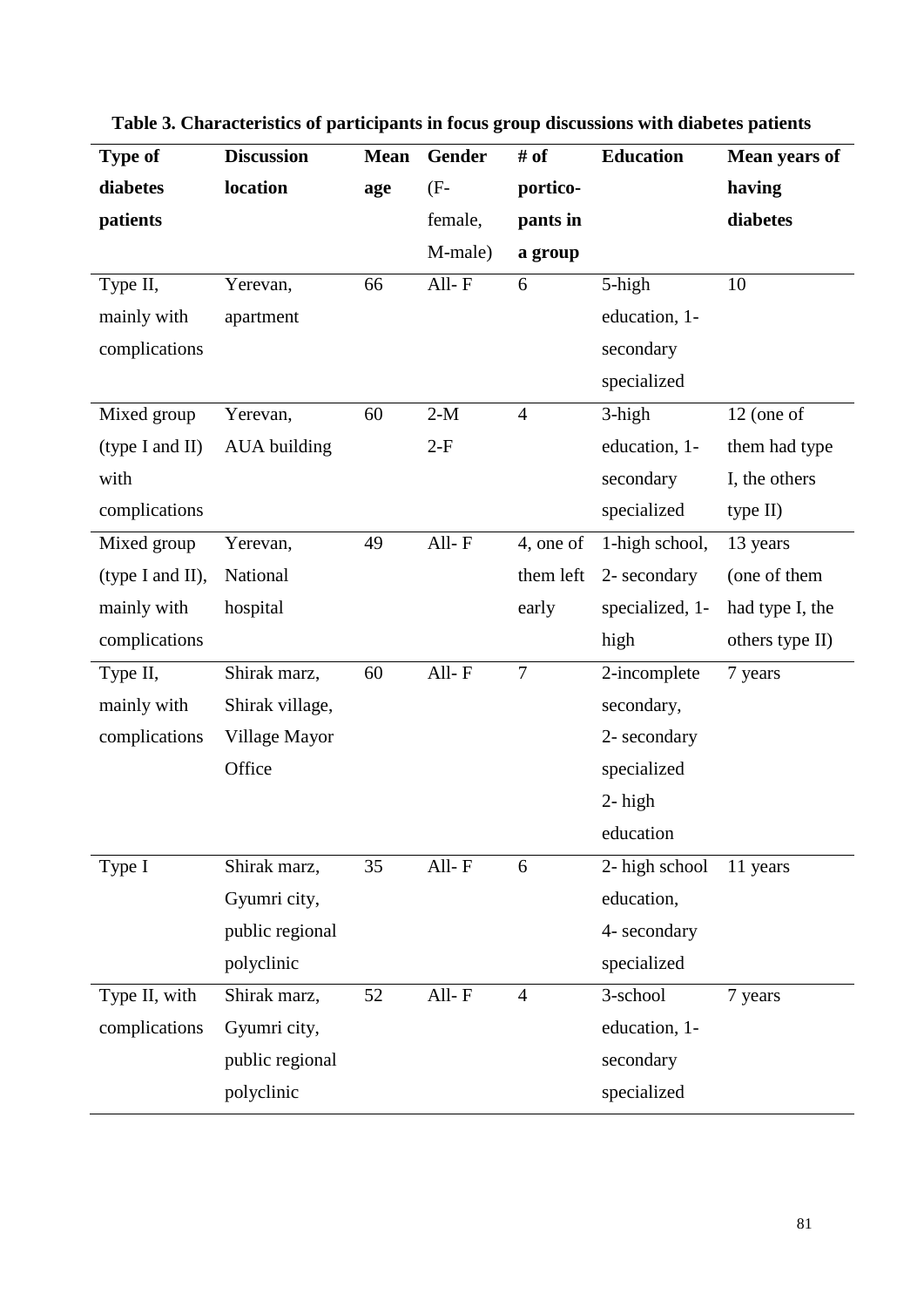# **Table 4. List of in-depth interviews participants**

| Type of respondent   | <b>Gender</b>  | <b>Location and level</b>          |
|----------------------|----------------|------------------------------------|
| Policy maker/Expert  | Male           | Hospital (private/national)        |
| Policymaker/Expert   | Female         | Hospital (private/national)        |
| Policy maker/Expert  | Female         | Hospital (public/national)         |
| Policy maker/ Expert | Male           | Hospital (private/national)        |
| Policy maker/Expert  | Female         | Private medical center/regional    |
| Policy maker/Expert  | Female         | Public facility/regional           |
| Policy maker/Expert  | Female         | Public, MoH, national              |
| Policy maker/Expert  | Female         | Public, MoH, national              |
| Policy maker/ Expert | Male           | Public, MoH, national              |
| Policy maker/ Expert | Male           | Public, health department/regional |
| Policy maker/Expert  | Female         | Polyclinic (public/regional)       |
| Provider             | Female         | Village health center              |
|                      |                | (public/regional)                  |
| Provider             | Female         | Village health center              |
|                      |                | (public/regional)                  |
| Provider             | Female         | Hospital (private/national)        |
| Provider             | Female         | Hospital (private/national)        |
| Provider             | One-male, one- | Hospitals (private and public/both |
|                      | female         | regional)                          |
| Provider             | Female         | Hospital (public/regional)         |
| Provider             | Male           | Hospital (private/national)        |
| Diabetes patient     | Male           | Hospital (public/regional          |
| Diabetes patient     | Female         | Patient apartment                  |
| Diabetes patient     | One-male, one- | <b>AUA</b> building                |
|                      | female         |                                    |
| Diabetes patient     | Female         | Patient house                      |
| Diabetes patient     | Female         | Patient house                      |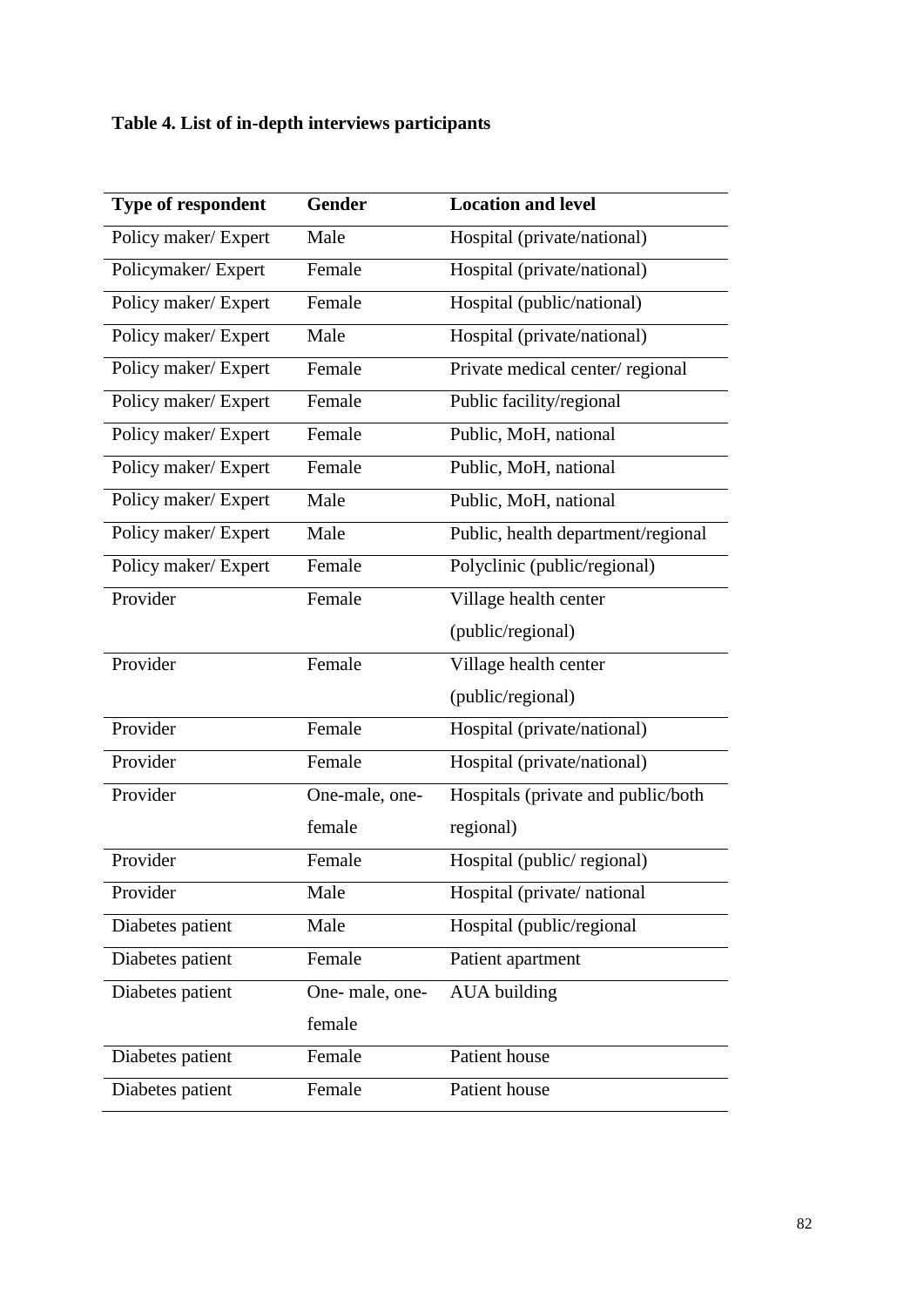|                   | 2000   | 2001   | 2002   | 2003   | 2004   | 2005   | 2006   | 2007   | 2008   | 2009   | 2010   |
|-------------------|--------|--------|--------|--------|--------|--------|--------|--------|--------|--------|--------|
|                   |        |        |        |        |        |        |        |        |        |        |        |
| <b>Incidence</b>  | 96.1   | 93.8   | 118.2  | 112.1  | 142.6  | 214.4  | 227.5  | 202.5  | 218.4  | 237.8  | 264.9  |
| Age $15 +$        |        |        |        |        |        |        |        |        |        |        |        |
|                   |        |        |        |        |        |        |        |        |        |        |        |
| <b>Prevalence</b> | 1331.3 | 1309.6 | 1614.1 | 1603.4 | 1543.5 | 1575.8 | 1607.3 | 1748.6 | 1862.5 | 1907.2 | 2056.4 |
|                   |        |        |        |        |        |        |        |        |        |        |        |
| Age $15 +$        |        |        |        |        |        |        |        |        |        |        |        |
|                   |        |        |        |        |        |        |        |        |        |        |        |
| <b>Incidence</b>  | 4.7    | 5.7    | 5.1    | 4.9    | 7.0    | 12.2   | 9.7    | 8.0    | 7.6    | 6.8    | 7.9    |
| Age 0-14          |        |        |        |        |        |        |        |        |        |        |        |
|                   |        |        |        |        |        |        |        |        |        |        |        |
| <b>Prevalence</b> | 17.8   | 19.2   | 26.3   | 23.0   | 27.1   | 32.3   | 41.6   | 43.7   | 41.6   | 35.3   | 38.9   |
| Age 0-14          |        |        |        |        |        |        |        |        |        |        |        |
|                   |        |        |        |        |        |        |        |        |        |        |        |
| <b>Mortality</b>  | 33.3   | 35.8   | 47.3   | 53.29  | 50.2   | 48.8   | 36.3   | 40.7   | 40.5   | 42.4   | 42.8   |
|                   |        |        |        |        |        |        |        |        |        |        |        |
| rate              |        |        |        |        |        |        |        |        |        |        |        |
|                   |        |        |        |        |        |        |        |        |        |        |        |

| Table 5. Diabetes morbidity and mortality rates per 100,000 population by age groups <sup>xiv</sup> |  |  |  |
|-----------------------------------------------------------------------------------------------------|--|--|--|
|                                                                                                     |  |  |  |
|                                                                                                     |  |  |  |
|                                                                                                     |  |  |  |

Source: *Health and Health Care in Armenia. Annual Statistical Report, 2010*. National Information Analytic Center (NIAC) of the National Institute of Health (NIH) of RA.

**.** 

xivThe National Information Analytic Center provides diabetes morbidity and mortality dataon the country level; it is not disaggregated by Yerevan and marz or by other age categories than mentionedin the table.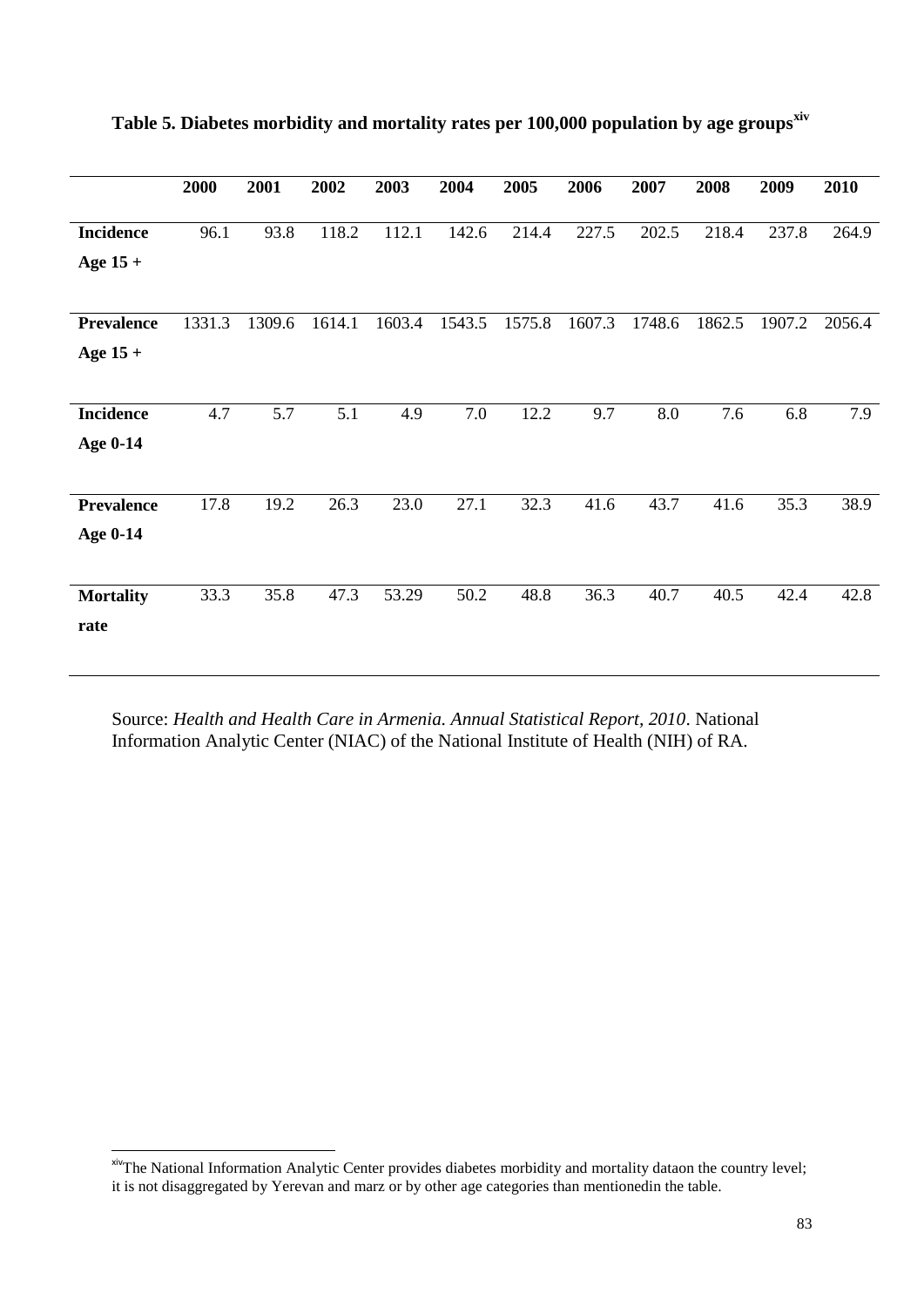## **Appendices Appendix 1. Example of a Guide for Key Informant Interview**

- **1.** In your opinion is enough attention paid to diabetes as a public health problem in Armenia? How would you assess current health care reforms/ activities in diabetes care? Is it necessary to pay more attention to this problem?
- **2.** Could you describe the legislation, strategies and regulations directly or indirectly relevant to diabetes and chronic diseases (within or outside the health system)? Are there any formal guidelines or protocols on how to prevent and manage diabetes? Give your assessment of the situation. Is Armenia signatory to St. Vincent declaration?
- **3.** What are the most common risk factors for diabetes? Are there any groups that are more at risk, and why? What are your views on the way prevention of diabetes works in Armenia: programs, including screening and education, institutions involved, target groups, mechanisms? What are the obstacles and facilitating factors for effective prevention of diabetes?
- **4.** Who is involved in treatment and follow-up control of diabetes and its complications – within and outside the health system? Who should be involved and in what capacity? How could they be linked within or outside the health system: family physicians, endocrinologists, dispensaries; other specialists, nurses, occupational health staff, the patients themselves, families, schools, civil society organizations?
- **5.** Could you assess the existing physical infrastructure, human resources and capacity in diabetes care in Yerevan and marzes? To what extent each of these are adequate given the need? (relevant to both management of diabetes and its complications: conditions, dedicated hospital departments, equipment, drugs and infrastructure in the health facilities;
- **6.** How do patients get diagnosed usually? (screening for diabetes/other routine checkups; symptoms…) Where? By whom? What are the positive and negative

trained specialists specifically for diabetes and complications)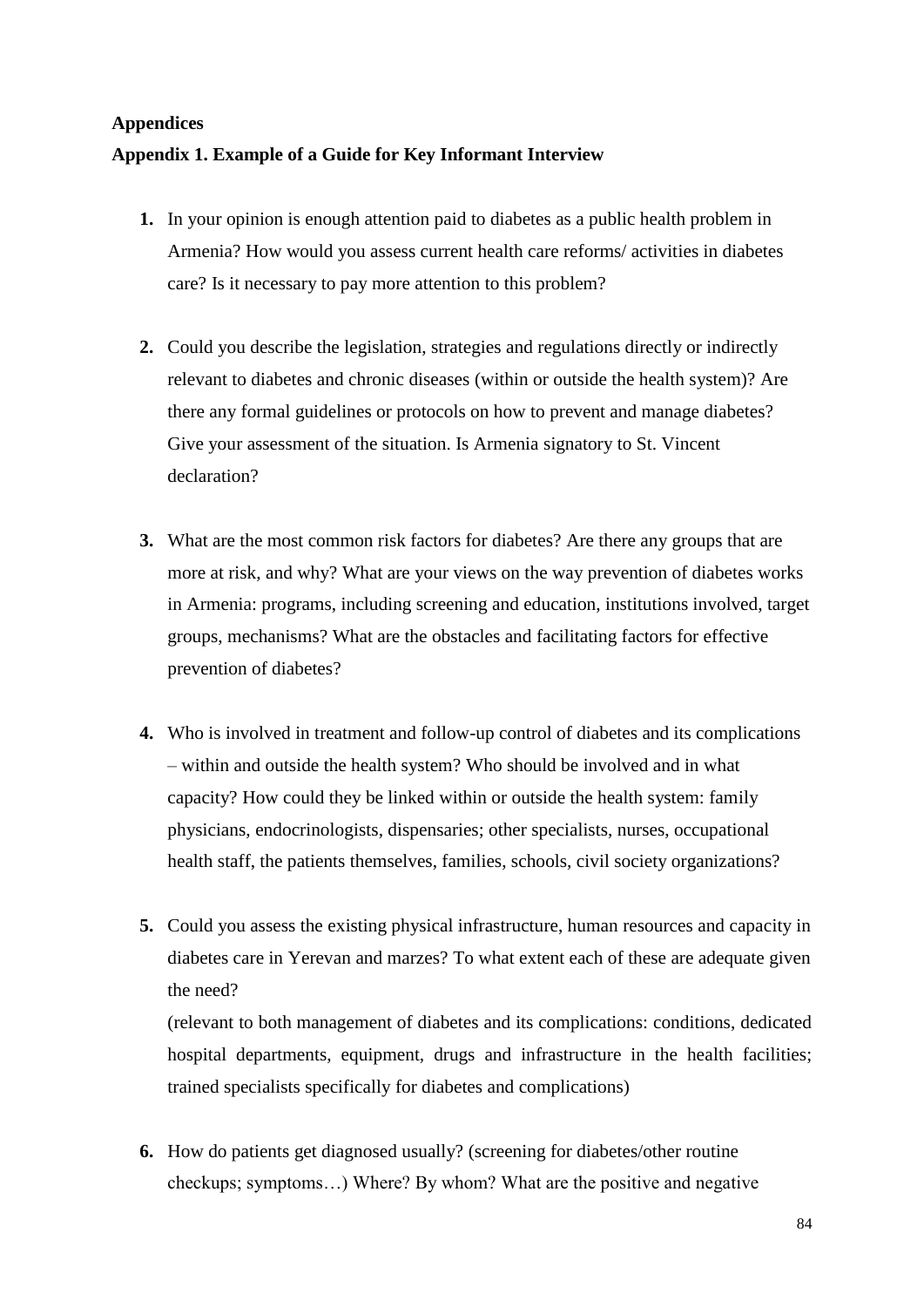factors of this process: geographical, financial, cultural, other, such as lack of time, lack of awareness…?

Could you now tell us how do patients move through the system, once diagnosed? Where, who is involved, what procedures/tests, follow-up etc.? What are the positive and negative aspects?

(probe both for diabetes type I and type II and their complications…)

- **7.** What additional services, if any are offered to diabetic patients with complications and people with diabetes-related disabilities? What are the main constrains for effective diabetes management of these vulnerable groups?
- **8.** How is diabetes care financed (drugs, staff costs, infrastructure, equipment/consumables, insulin etc.)? From what sources (state/international/private)? Are the funds earmarked? How much is spent on diabetes? What are the costs for patients?
- **9.** Assess the way procurement and distribution of insulin and drugs are organized in Armenia? How are these financed? Are there shortages or other problems with this process? Are the patients provided with interrupted supply of drugs?
- **10.** What information is there on diabetes and its complications? How is it collected and managed? Is there a national diabetes registry – how is it run? Data quality? What the information is used for? Is it easy for health providers to access it (e.g. GPs know about people with diabetes in their catchment area)? Are there diabetes passports or carry cards?
- **11.** What has happened in diabetes care since 1991 positive/ negative? In your opinion, what are the main obstacles for diabetes management in Armenia? Currently what could be done – in short and longer term (in relation to the issues discussed above: infrastructure, HR, capacity, information, changes outside the health system…)?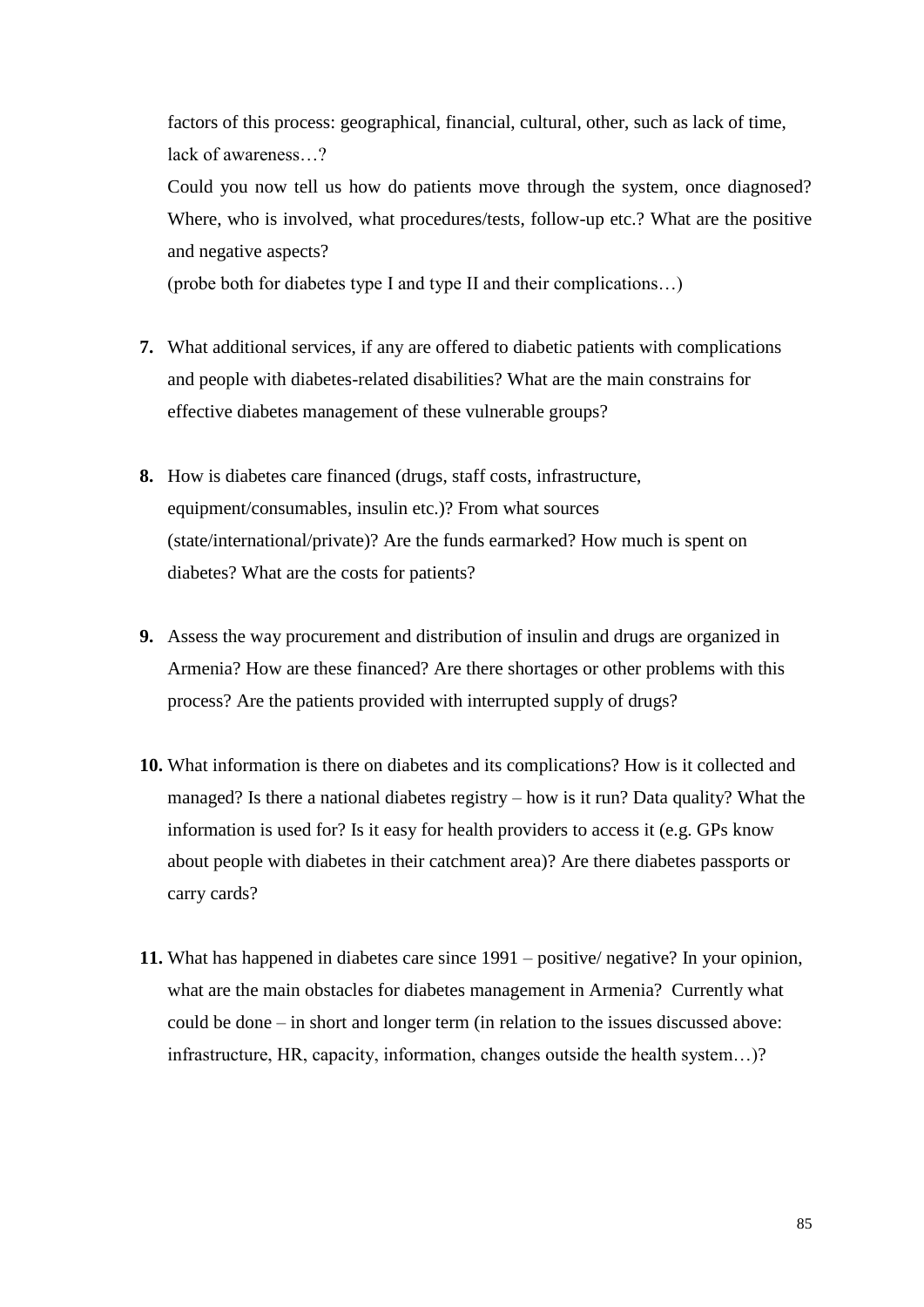#### **Appendix 2. In-depth interview guide for diabetes patients**

#### *At first let's talk about how you were diagnosed with diabetes.*

- 1. Could you please describe how you were diagnosed with diabetes? What were your first symptoms? How did you decide to seek care? Was it your initiative? How long did the process take until you were diagnosed with diabetes? Did you face any difficulties/delays during this process; why? What was the diagnosis (type of diabetes and complications if any)?
- 2. Did you have to pay anything directly to providers until your diagnosis was confirmed; if yes,to the provider or to the cashier? How much? For what exactly? [e.g. tests, treatment, hospitalization, to staff, insulin, etc.].
- 3. What/who helped you through this period [e.g. health professionals, other people, institutions, financial support, social support…]?

## *Now let's talk about what happened step by step, after being diagnosed with diabetes until now. Where did you go, who treated you, for how long, as far as you could remember? Please describe this separately for diabetes and any complications you might have.*

- 4. Where did you seek care after being diagnosed with diabetes? What was the treatment that was first prescribed [probes: insulin, sugar lowering drugs, procedures, lifestyle changes…]? Was the treatment subsequently changed – in what way?
- 5. After your diagnosis was confirmed, how often are you asked to come to the health facility and in what cases? Have you got a particular doctor (endocrinologist) who is mainly looking after you? Do you always return to him/her? In what cases do you go to see him/her? [for follow-up; to bring test results; to ask questions…] How helpful is he/she? Do you make any payments to him/her during your visits? If yes, how much?
- 6. Who is monitoring your blood sugar? Where? Do you have a glucometer and test strips? Do you know how to monitor your blood glucose level? What is the role of your GP or primary health care provider in your diabetes control?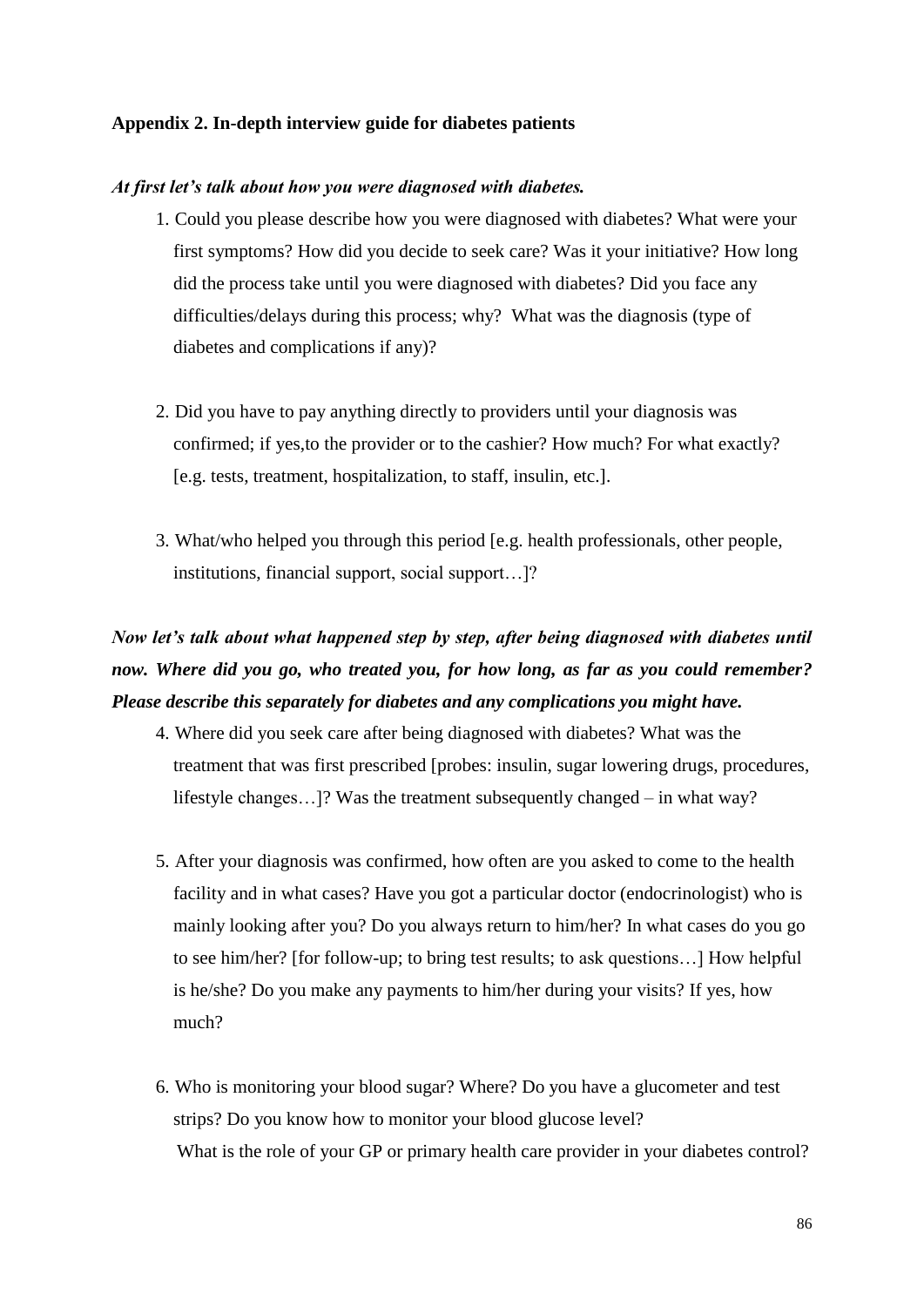- 7. Has anybody assessed your feet, eyes, or other organs (for complications)? Who did that? How often is it done currently? Do you make any payments for those checkups?
- 8. Do you suffer from other chronic conditions in addition to diabetes? What are they? Have you ever seen a specialist specifically for your complication/s if any? Did you need a referral? Did you have to pay out of pocket for seeing a specialist? How much and for what services?
- 9. Have you had surgery or another medical intervention requiring hospitalization for diabetes complications? Please tell us about it. What are the consequences?
- 10. Usually, where do you get your insulin/ diabetic drugs? Do you have to pay for it? If yes, usually how much per month? Are there shortages of insulin or other diabetic drugs? Have you ever had delays in obtaining insulin, drugs and consumables [how long, what was the case?]. What other problems do you usually face regarding insulin and drugs consumption?
- 11. Would you say it was easy or difficult to follow the prescribed treatment? In your view, is your condition (incl. complications) well under control? In your opinion how effective is your current treatment?
- 12. Please tell us how are you managing in your daily life? What were the implications of diabetes and its complications on your life? [probes: financial, social activities, education, profession, employment, choice of lifestyle…] Apart from getting treatment and drugs, what could be done to make life of people suffering from diabetes easier? [in prevention, in diagnosis, in treatment]. Are there any changes that need to be made outside the health care system?
- 13. Do you know what rights you have as a person living with diabetes? [explore rights to free healthcare, insulin, drugs, social benefits…]? Could you list any benefits you get in reality [pensions, benefits, telephones, housing…]? Where do you get them? What is the procedure?